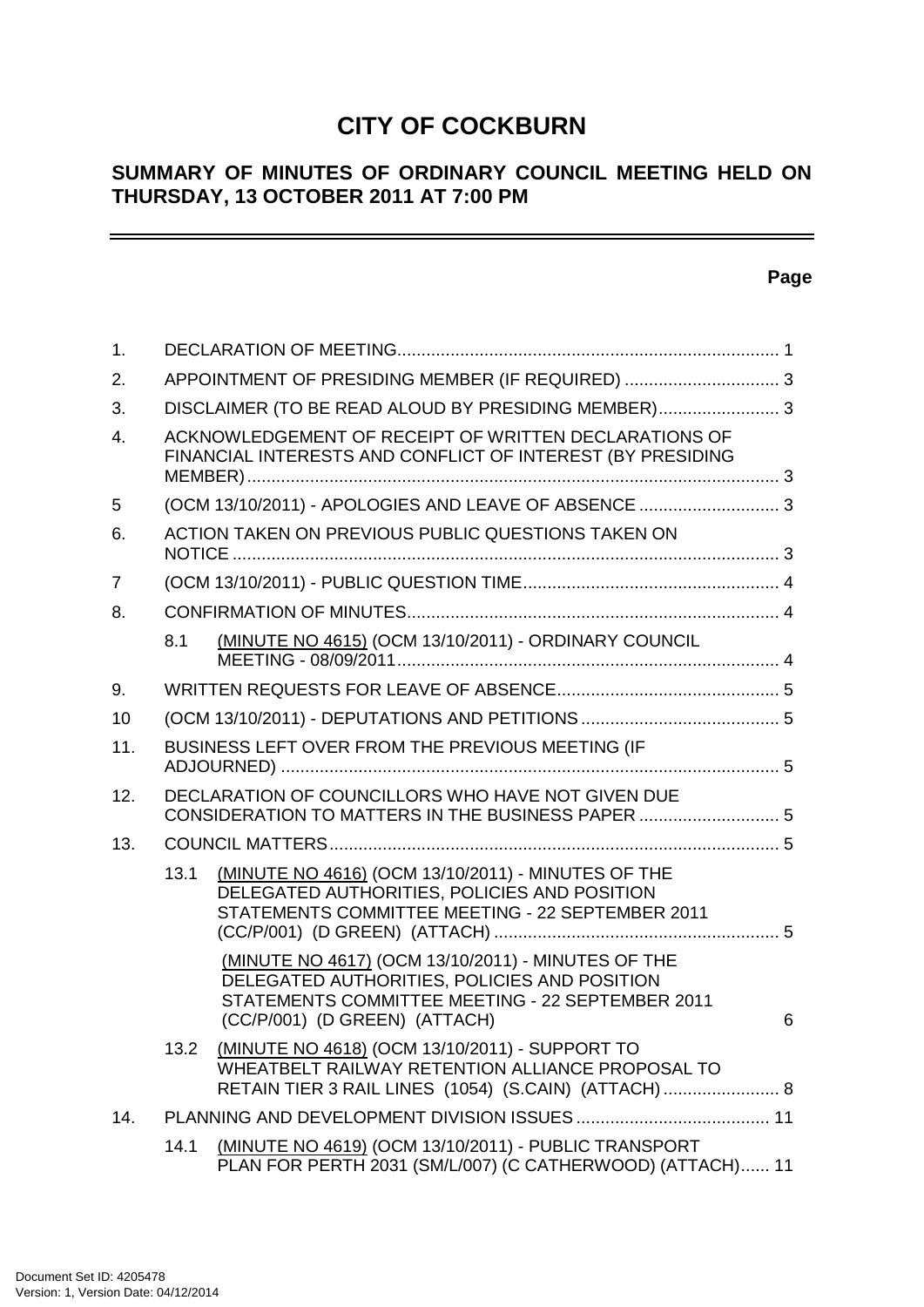|     |      | 14.2 (MINUTE NO 4620) (OCM 13/10/2011) - RETROSPECTIVE<br>STORAGE YARD - LOCATION: 300 (LOT 14) HENDERSON ROAD<br>MUNSTER - OWNER: BETTABAR PTY LTD - APPLICANT: ALBERT                                                                                                         |  |
|-----|------|---------------------------------------------------------------------------------------------------------------------------------------------------------------------------------------------------------------------------------------------------------------------------------|--|
|     |      | 14.3 (MINUTE NO 4621) (OCM 13/10/2011) - PROPOSED STRUCTURE<br>PLAN - LOCATION: LOTS 1 - 4, 4, 4 - 8, 132, 300 AND 301<br>HAMILTON ROAD AND LOT 9 ENTRANCE ROAD, SPEARWOOD -<br>OWNER: GEORGE WESTON FOODS LTD - APPLICANT:<br>ROBERTS DAY (SM/M/058) (R COLALILLO) (ATTACH) 27 |  |
|     |      | 14.4 (MINUTE NO 4622) (OCM 13/10/2011) - PROPOSED STRUCTURE<br>PLAN FOR PORTION OF THE PACKHAM NORTH DISTRICT<br>STRUCTURE PLAN AREA - LOCATION: VARIOUS LOTS WITHIN<br>MELL, OCEAN AND HAMILTON ROAD IN SPEARWOOD/COOGEE<br>- OWNER: VARIOUS - APPLICANT: WHELANS / TERRANOVIS |  |
| 15. |      | FINANCE AND CORPORATE SERVICES DIVISION ISSUES  43                                                                                                                                                                                                                              |  |
|     | 15.1 | (MINUTE NO 4623) (OCM 13/10/2011) - LIST OF CREDITORS PAID<br>- AUGUST 2011 (FS/L/001) (N MAURICIO) (ATTACH)  43                                                                                                                                                                |  |
|     |      | 15.2 (MINUTE NO 4624) (OCM 13/10/2011) - STATEMENT OF<br>FINANCIAL ACTIVITY AND ASSOCIATED REPORTS - AUGUST                                                                                                                                                                     |  |
|     | 15.3 | (MINUTE NO 4625) (OCM 13/10/2011) - 2011/12 BUDGET<br>AMENDMENTS - CARRIED FORWARD WORKS AND PROJECTS &<br>2010/11 CLOSING FUNDS (FS/B/001) (S DOWNING) (ATTACH)  49                                                                                                            |  |
| 16. |      |                                                                                                                                                                                                                                                                                 |  |
|     | 16.1 | (MINUTE NO 4626) (OCM 13/10/2011) - INCLUSION OF BANKSIA<br>EUCALYPT WOODLAND RESERVE 48078 (FORMERLY LOT 800<br>LYON ROAD, AUBIN GROVE) INTO THE JANDAKOT REGIONAL                                                                                                             |  |
|     | 16.2 | (MINUTE NO 4627) (OCM 13/10/2011) - 2004 COOGEE BEACH<br>STRUCTURE PLAN - COCKBURN ROAD PEDESTRIAN<br>CROSSING AT ENTRY POINT INTO PORT COOGEE (451744) (J                                                                                                                      |  |
|     | 16.3 | (MINUTE NO 4628) (OCM 13/10/2011) - TENDER NO. RFT 13/2011<br>- LANDSCAPE CONSTRUCTION SERVICES (MINOR<br>LANDSCAPING PROJECTS) (RFT 13/2011) (A LEES) (ATTACH)  60                                                                                                             |  |
|     | 16.4 | (MINUTE NO 4629) (OCM 13/10/2011) - TENDER NO. RFT 14/2011<br>- MAINTENANCE OF IRRIGATION BORES, PUMPS AND<br>ASSOCIATED WORKS (A LEES) (RFT 14/2011) (ATTACH) 67                                                                                                               |  |
| 17. |      |                                                                                                                                                                                                                                                                                 |  |
|     | 17.1 | (MINUTE NO 4630) (OCM 13/10/2011) - LEASE - 90 CORDELIA<br>AVENUE, COOLBELLUP - PORTION OF RESERVE 30189 TO                                                                                                                                                                     |  |
|     | 17.2 | (MINUTE NO 4631) (OCM 13/10/2011) - PROPOSED COCKBURN<br>OUTDOOR MOBILE YOUTH SERVICE (CR/L/010) (M CHAMPION)                                                                                                                                                                   |  |
|     |      |                                                                                                                                                                                                                                                                                 |  |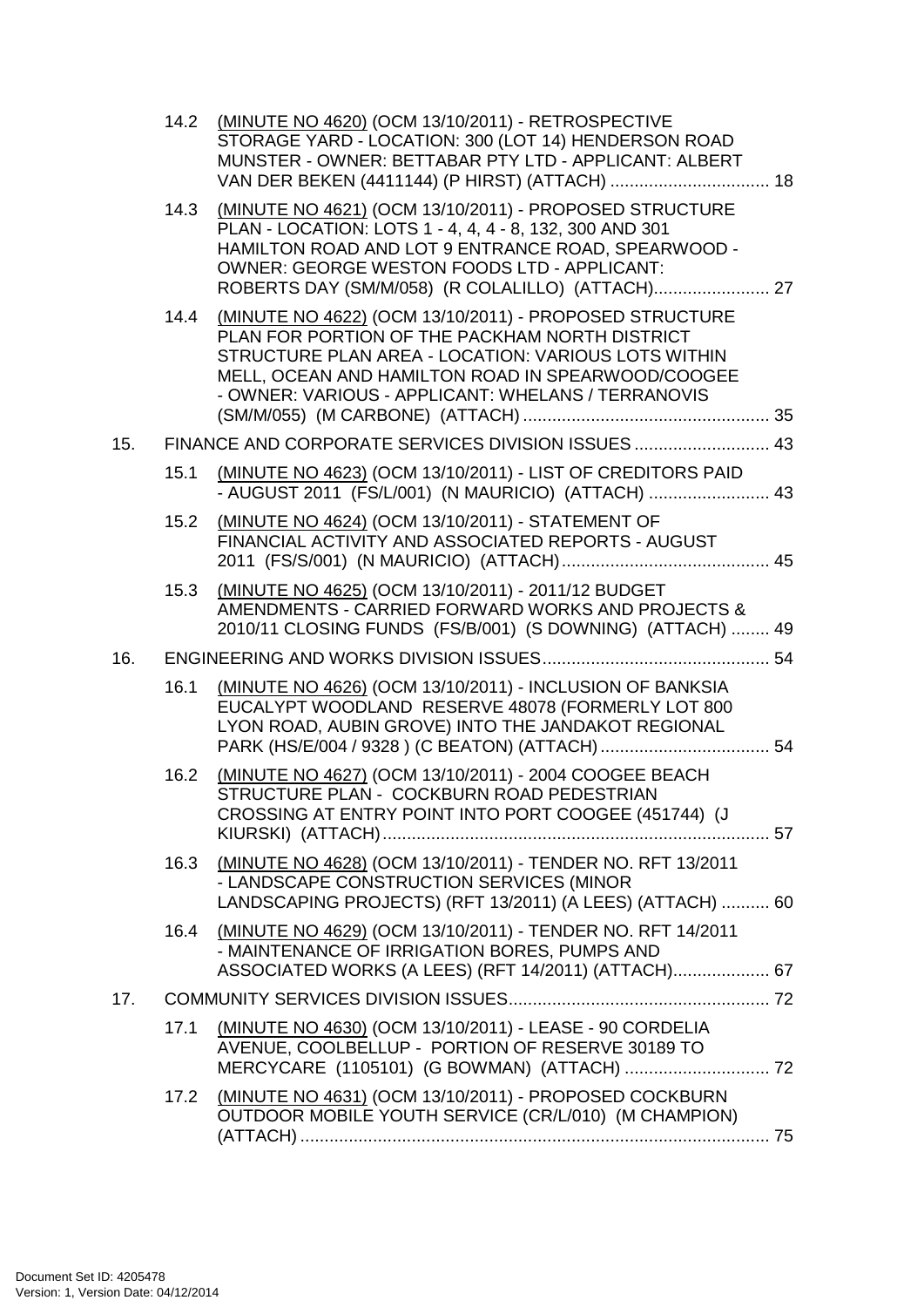|     | 17.3 | (MINUTE NO 4632) (OCM 13/10/2011) - FUNDING OPTIONS FOR A<br>22 SEATER REPLACEMENT BUS FOR THE COCKBURN SENIOR<br>CITIZEN'S ASSOCIATION (CR/L/008) (G BOWMAN) (ATTACH) 81 |  |
|-----|------|---------------------------------------------------------------------------------------------------------------------------------------------------------------------------|--|
|     | 17.4 | (MINUTE NO 4633) (OCM 13/10/2011) - MEN'S SHED IN CITY OF                                                                                                                 |  |
| 18. |      |                                                                                                                                                                           |  |
|     | 18.1 | (MINUTE NO 4634) (OCM 13/10/2011) - PROPOSED AMENDMENT<br>TO LOCALITY BOUNDARIES FOR THE SUBURBS OF 'COOGEE'<br>AND 'SPEARWOOD' (CC/B/001) (D GREEN) (ATTACH)  91         |  |
| 19. |      | MOTIONS OF WHICH PREVIOUS NOTICE HAS BEEN GIVEN  95                                                                                                                       |  |
| 20. |      | NOTICES OF MOTION GIVEN AT THE MEETING FOR CONSIDERATION                                                                                                                  |  |
| 21. |      | NEW BUSINESS OF AN URGENT NATURE INTRODUCED BY                                                                                                                            |  |
|     | 21.1 | (MINUTE NO 4635) (OCM 13/10/2011) - NEW BUSINESS OF AN<br>URGENT NATURE INTRODUCED BY COUNCILLORS OR                                                                      |  |
| 22  |      | (OCM 13/10/2011) - MATTERS TO BE NOTED FOR INVESTIGATION,                                                                                                                 |  |
| 23. |      |                                                                                                                                                                           |  |
| 24  |      | (MINUTE NO 4636) (OCM 13/10/2011) - RESOLUTION OF COMPLIANCE                                                                                                              |  |
| 25  |      |                                                                                                                                                                           |  |
|     |      |                                                                                                                                                                           |  |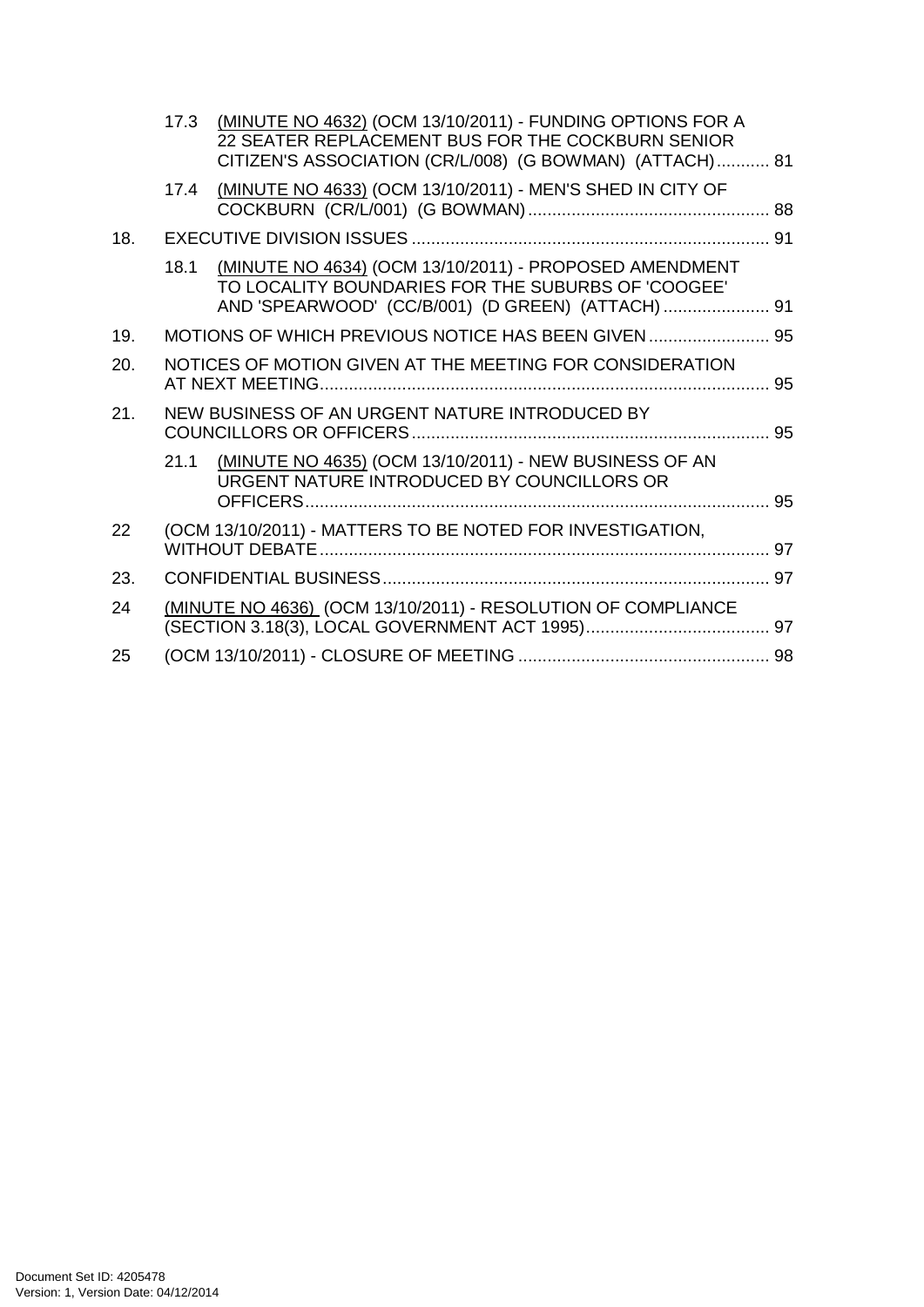Document Set ID: 4205478<br>Version: 1, Version Date: 04/12/2014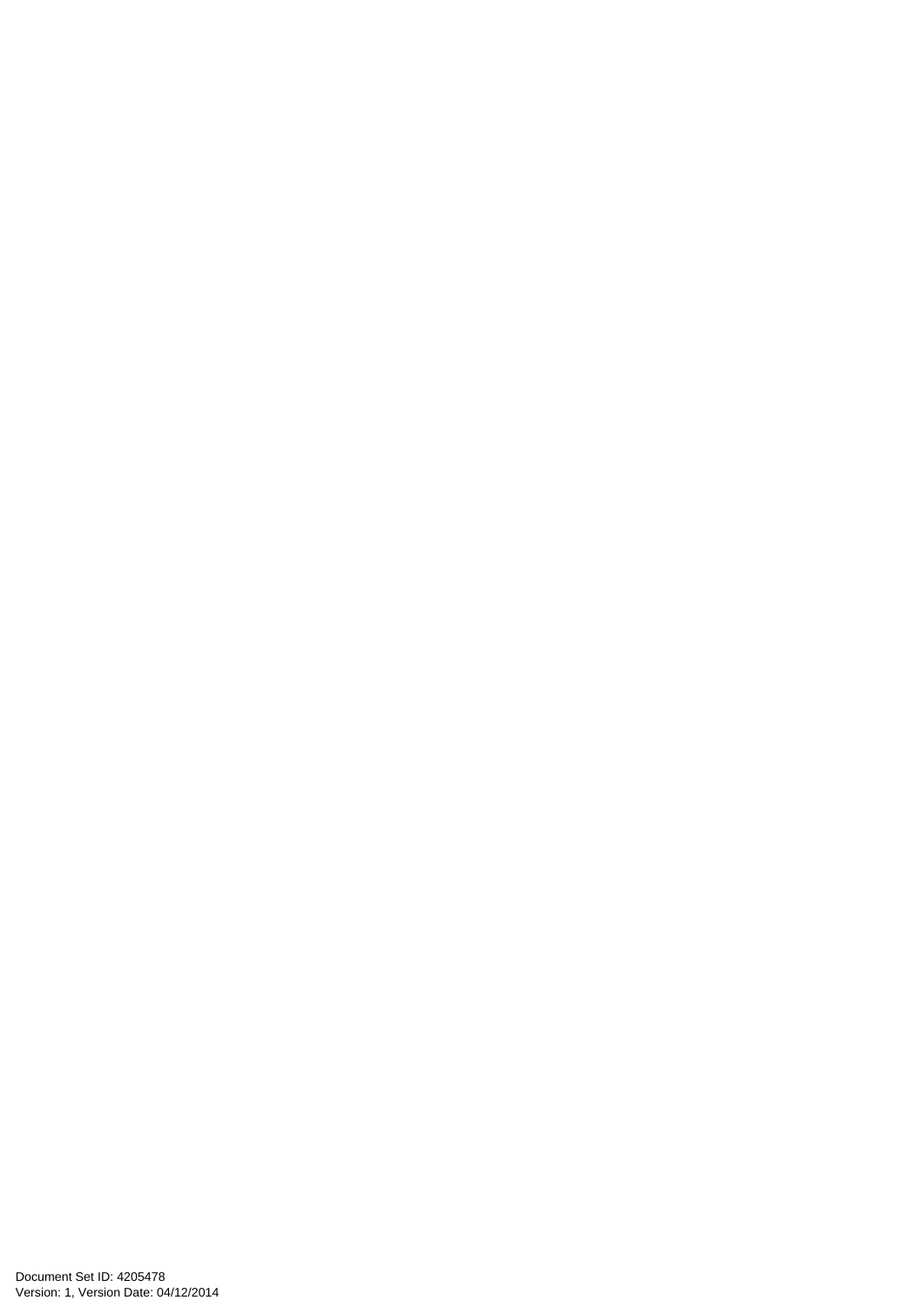# **CITY OF COCKBURN**

# **MINUTES OF ORDINARY COUNCIL MEETING HELD ON THURSDAY, 13 OCTOBER 2011 AT 7:00 PM**

### **PRESENT:**

### **ELECTED MEMBERS**

| Mr L Howlett        | Mayor (Presiding Member) |
|---------------------|--------------------------|
| <b>Ms H Attrill</b> | Councillor               |
| Mr I Whitfield      | Councillor               |
| Mrs C Reeve-Fowkes  | Councillor               |
| Mr T Romano         | Councillor               |
| Mrs S Limbert       | Councillor               |
| Mrs V Oliver        | Councillor               |
| Mr B Houwen         | Councillor               |

### **IN ATTENDANCE**

|  | <b>Services</b><br>Media Liaison | <b>Acting Chief Executive Officer</b><br>Director, Engineering & Works<br>Director, Planning & Development<br><b>Executive Assistant</b> | Acting Director, Administration & Community<br>Director, Finance & Corporate Services<br>Manager, Corporate Communications |
|--|----------------------------------|------------------------------------------------------------------------------------------------------------------------------------------|----------------------------------------------------------------------------------------------------------------------------|

# **1. DECLARATION OF MEETING**

The Presiding Member declared the meeting open at 7.02 pm.

Mayor Howlett made the following announcements:

### **2011 Telstra Business Women of the Year Western Australian Finalist - Clr Lee-Anne Smith**

I am pleased to advise that Clr Lee-Anne Smith was a top five finalist in the 2011 Telstra Business Women of the Year in the Community & Government Sector Category. Clr Lee-Anne Smith, Founding Member of the HALO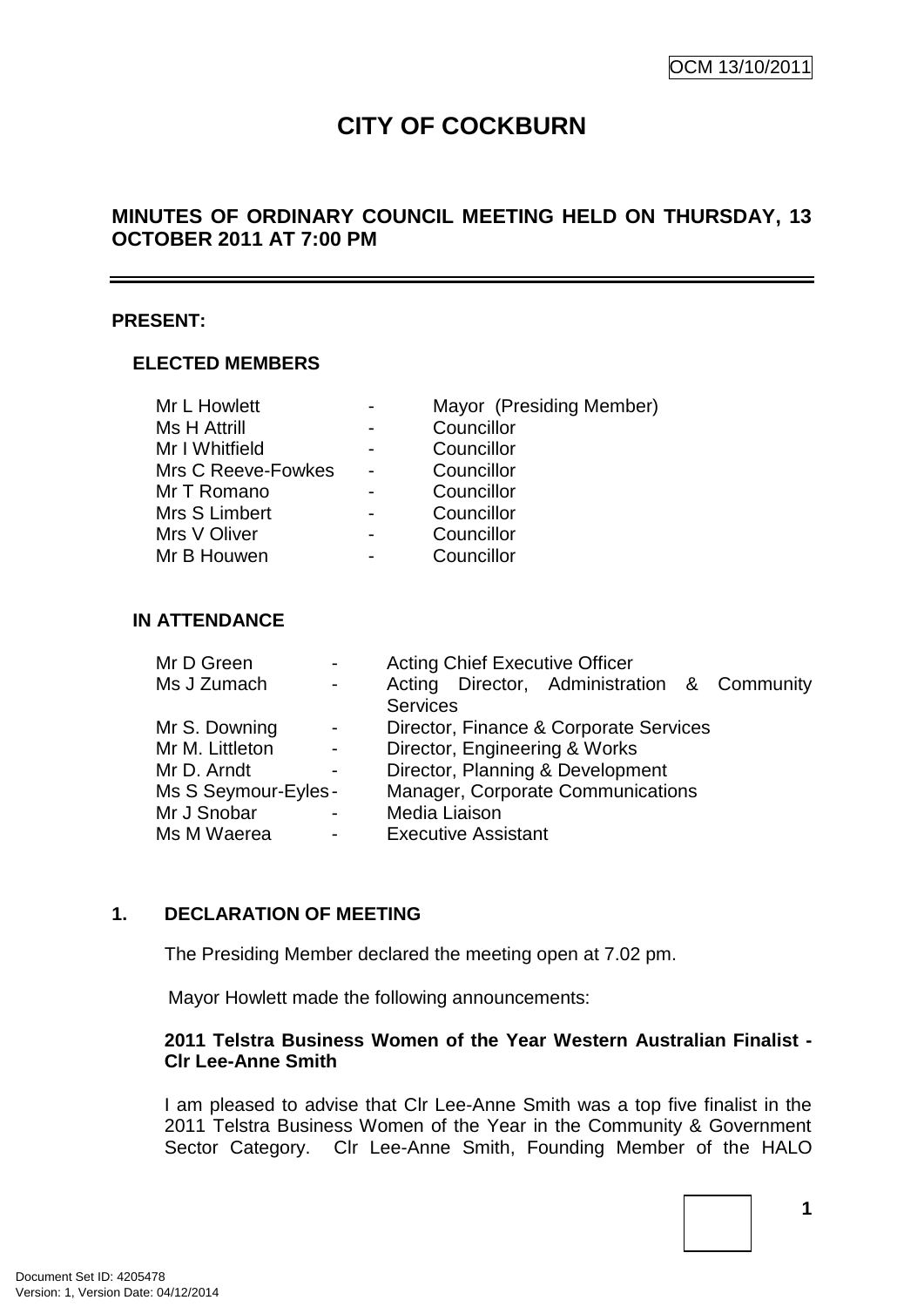Leadership Development Agency Inc. for Aboriginal Youth, was nominated for her outstanding contributions to ensuring creative pathways for Aboriginal Youth to take up leadership and mentoring roles in the community.

Congratulations go to Clr Lee-Anne Smith for her outstanding achievement and further recognition of the wider community work that she does.

Western Australia"s Chief Nurse and Midwifery Officer Catherine Stoddart become the 2011 Telstra Western Australia Business Woman of the Year and will be participating in the national finals in November.

### **Clr Ian Whitfield – Retiring Councillor**

Tonight, Clr Ian Whitfield is attending his last Council meeting having announced his intention not to run for Council at the current Local Government elections.

Clr Whitfield, on behalf of Elected Members and staff of the City of Cockburn I thank you for the significant contribution you have made to Cockburn and the South West Metropolitan Region since your initial election in December 2000.

Clr Whitfield has certainly done that and more.

Clr Whitfield, I join with the Councillors, staff and community in wishing you well as you go about life outside of your Council responsibilities and know that your contribution to our community will continue unabated.

### **Clrs Carol Reeve Fowkes, Sue Limbert and Helen Attrill**

I take this opportunity to also acknowledge and thank Clrs Carol Reeve Fowkes, Sue Limbert and Helen Attrill who have nominated for re-election and wish them well on Election Night, Saturday 15 October from 6.00pm in this building.

### **Awards**

On Friday 16 September 2011, I attended the State Training Awards to see the City of Cockburn win the 'Employer of the Year' award category.

The City of Cockburn has also been named a finalist in the Western Australian Environment Awards for its "Sustainability and Climate Change Program" in the Government Leading by Example category.

The City has focussed on leadership and commitment to develop excellence in key areas of sustainability, climate change and conservation over the past decade.

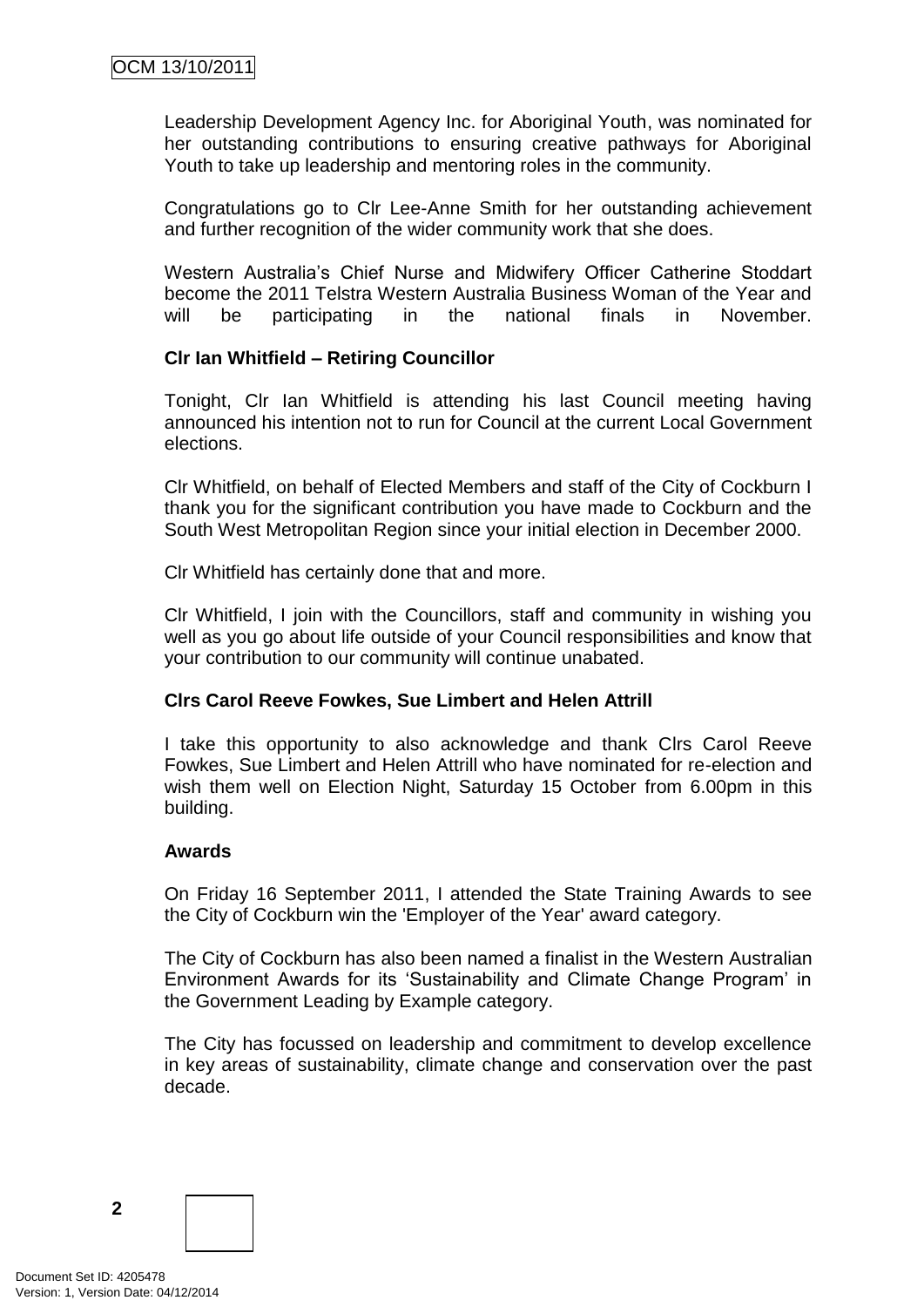This follows the City"s national award in sustainability and climate change in Canberra.

Again, congratulations go to staff across the City and the many volunteers who put their hand up to work alongside staff members with a common goal.

Thank you.

# **2. APPOINTMENT OF PRESIDING MEMBER (If required)**

Nil.

### **3. DISCLAIMER (To be read aloud by Presiding Member)**

Members of the public, who attend Council Meetings, should not act immediately on anything they hear at the Meetings, without first seeking clarification of Council's position. Persons are advised to wait for written advice from the Council prior to taking action on any matter that they may have before Council.

# **4. ACKNOWLEDGEMENT OF RECEIPT OF WRITTEN DECLARATIONS OF FINANCIAL INTERESTS AND CONFLICT OF INTEREST (by Presiding Member)**

Nil.

### **5 (OCM 13/10/2011) - APOLOGIES AND LEAVE OF ABSENCE**

| Deputy Mayor Kevin Allen | - | Apology |
|--------------------------|---|---------|
| Clr Lee-Anne Smith       | - | Apology |

# **6. ACTION TAKEN ON PREVIOUS PUBLIC QUESTIONS TAKEN ON NOTICE**

Nil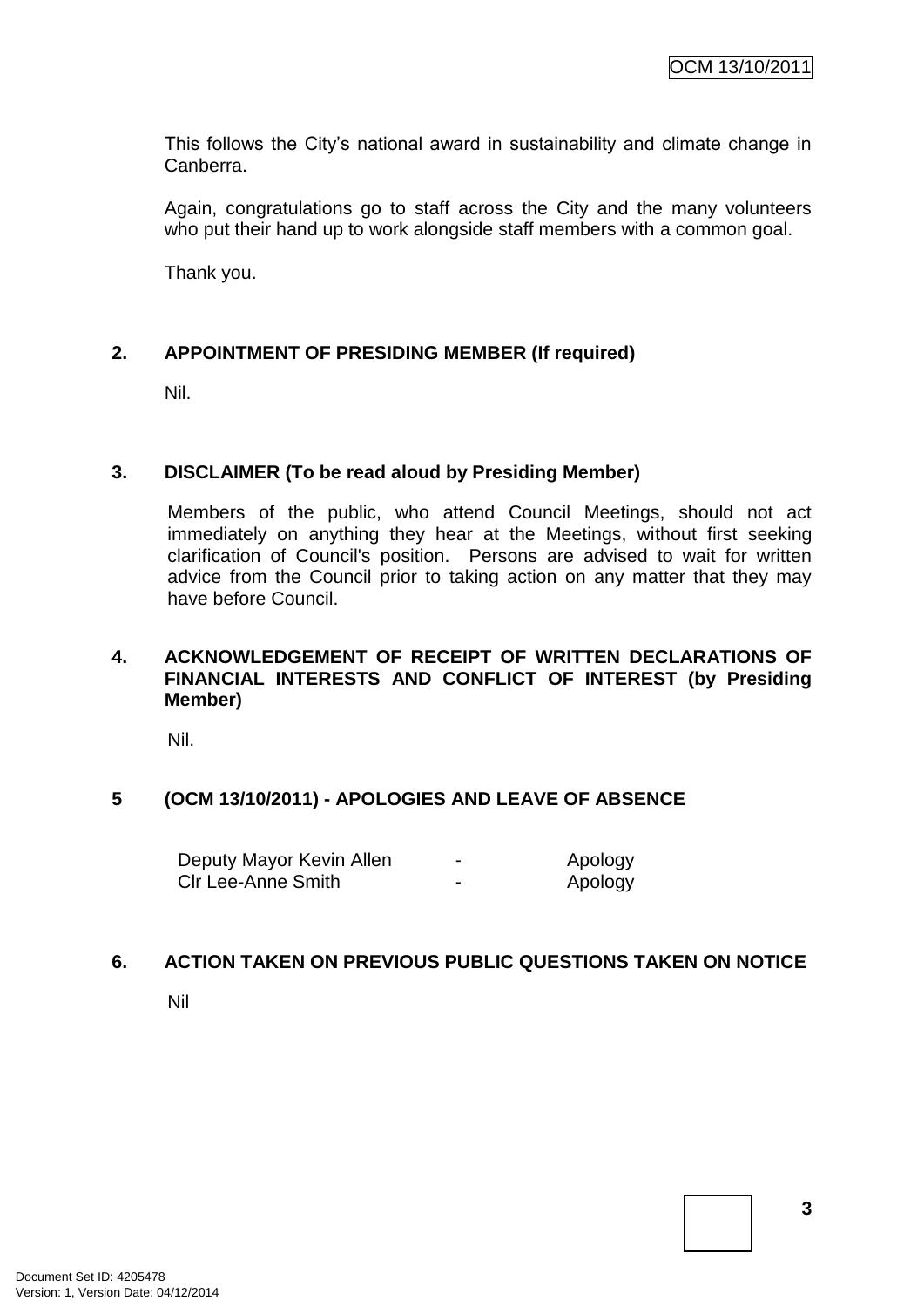# **7 (OCM 13/10/2011) - PUBLIC QUESTION TIME**

### ITEMS IN WRITING, ON THE AGENDA

### **Mr Leon Lombardo, LKL Contracting**

*Item 16.3 – Tender No. RFT 13/2011 – Landscape Construction Services (Minor Landscaping Projects)* 

Mr Lombardo was not present at the meeting and therefore his written question will be responded to in writing.

### ITEMS IN WRITING, NOT ON THE AGENDA

### **Mr Paul Lock, Coolbellup**

*Dead Tree Removal, Hargreaves Park Coolbellup* 

Mr Lock was not present at the meeting and therefore his written question will be responded to in writing.

### **8. CONFIRMATION OF MINUTES**

# **8.1 (MINUTE NO 4615) (OCM 13/10/2011) - ORDINARY COUNCIL MEETING - 08/09/2011**

### **RECOMMENDATION**

That Council adopt the Minutes of the Ordinary Council Meeting held on Thursday, 8 September 2011, as a true and accurate record.

### **COUNCIL DECISION**

MOVED Clr V Oliver SECONDED Clr S Limbert that the recommendation be adopted.

**CARRIED 8/0**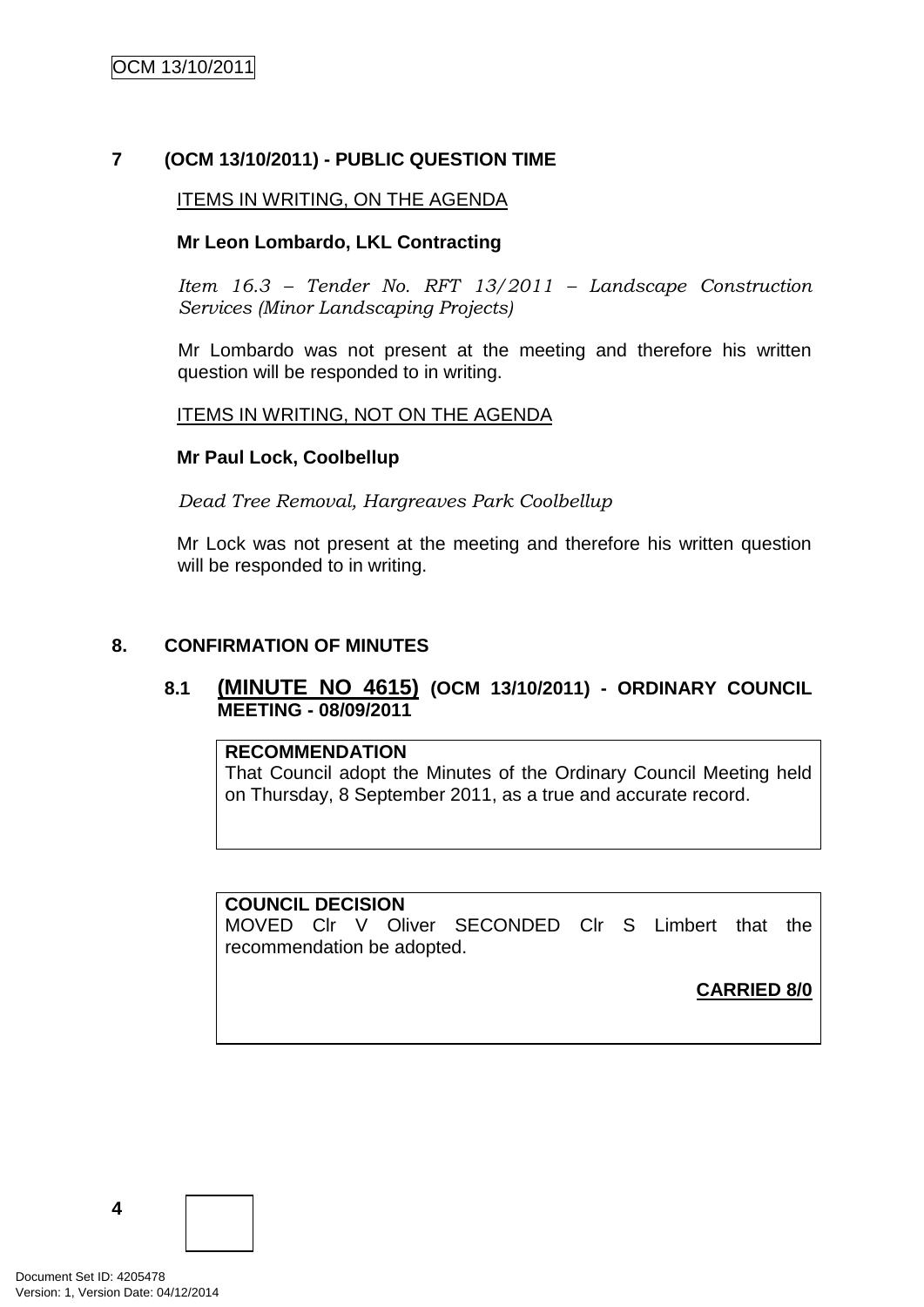# **9. WRITTEN REQUESTS FOR LEAVE OF ABSENCE**

Nil.

### **10 (OCM 13/10/2011) - DEPUTATIONS AND PETITIONS**

AT THIS POINT IN THE MEETING, THE TIME BEING 7:10 P.M. THE FOLLOWING DEPUTATION WAS PRESENTED TO COUNCIL.

Terranovis Pty Ltd – represented by Carolyn Nurse, in relation to Items 14.4 and 18.1.

### **11. BUSINESS LEFT OVER FROM THE PREVIOUS MEETING (If adjourned)**

Nil

### **12. DECLARATION OF COUNCILLORS WHO HAVE NOT GIVEN DUE CONSIDERATION TO MATTERS IN THE BUSINESS PAPER**

Nil

### **13. COUNCIL MATTERS**

**13.1 (MINUTE NO 4616) (OCM 13/10/2011) - MINUTES OF THE DELEGATED AUTHORITIES, POLICIES AND POSITION STATEMENTS COMMITTEE MEETING - 22 SEPTEMBER 2011 (CC/P/001) (D GREEN) (ATTACH)**

### **RECOMMENDATION**

That Council receive the Minutes of the Delegated Authorities, Policies and Position Statements Committee Meeting held on 22 September 2011, as attached to the Agenda and adopts the recommendations contained therein.

**TO BE CARRIED BY AN ABSOLUTE MAJORITY OF COUNCIL**

### **COUNCIL DECISION**

MOVED Clr S Limbert SECONDED Clr I Whitfield that the recommendation be adopted.

# **MOTION LOST DUE TO LACK OF AN ABSOLUTE MAJORITY OF COUNCIL 4/4**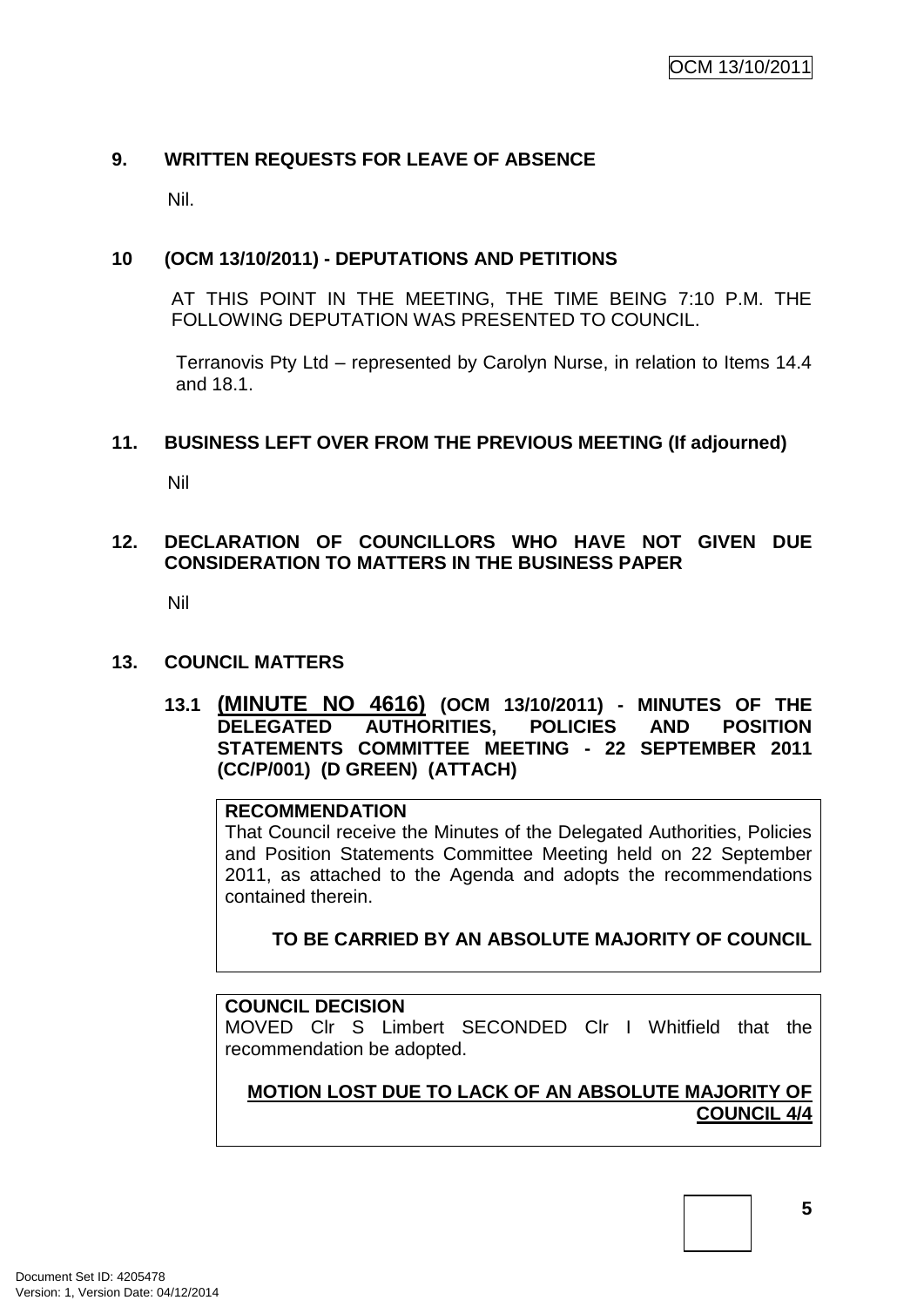### **(MINUTE NO 4617) (OCM 13/10/2011) - MINUTES OF THE DELEGATED AUTHORITIES, POLICIES AND POSITION STATEMENTS COMMITTEE MEETING - 22 SEPTEMBER 2011 (CC/P/001) (D GREEN) (ATTACH)**

### **COUNCIL DECISION**

MOVED Clr C Reeve-Fowkes SECONDED Clr V Oliver that Council:

- (1) receive the Minutes of the Delegated Authorities, Policies and Position Statements Committee Meeting held on 22 September 2011, as attached to the Agenda and adopts the recommendations contained therein; and
- (2) ensure all future copies of the Delegated Authorities, Policies and Position Statements that are to be approved at Ordinary Council Meetings are included with the Minutes and subsequently attached to the Ordinary Council Meeting Agenda.

# **CARRIED BY ABSOLUTE MAJORITY OF COUNCIL 6/2**

### **Reason for Decision**

The City has a duty to the community to make sure that we are open and transparent. We will have new Councillors coming on board shortly and Council needs to ensure that the Delegated Authorities, Policies and Position Statements that are being decided upon, are clearly put into the Ordinary Council Meeting Agendas, in addition to the DAPPs Committee Agendas. It is important to make sure we have them in both papers so that Councillors can have a thorough handle on the Policies for which it is responsible. It is also important the community can see how it is that we have arrived at our decisions.

### **Background**

The Delegated Authorities, Policies and Position Statements Committee conducted a meeting on 22 September 2011. The Minutes of the meeting are required to be presented to Council and its recommendations considered by Council.

### **Submission**

The Minutes of the Committee meeting are attached to the Agenda. Items dealt with at the Committee meeting form the basis of the Minutes.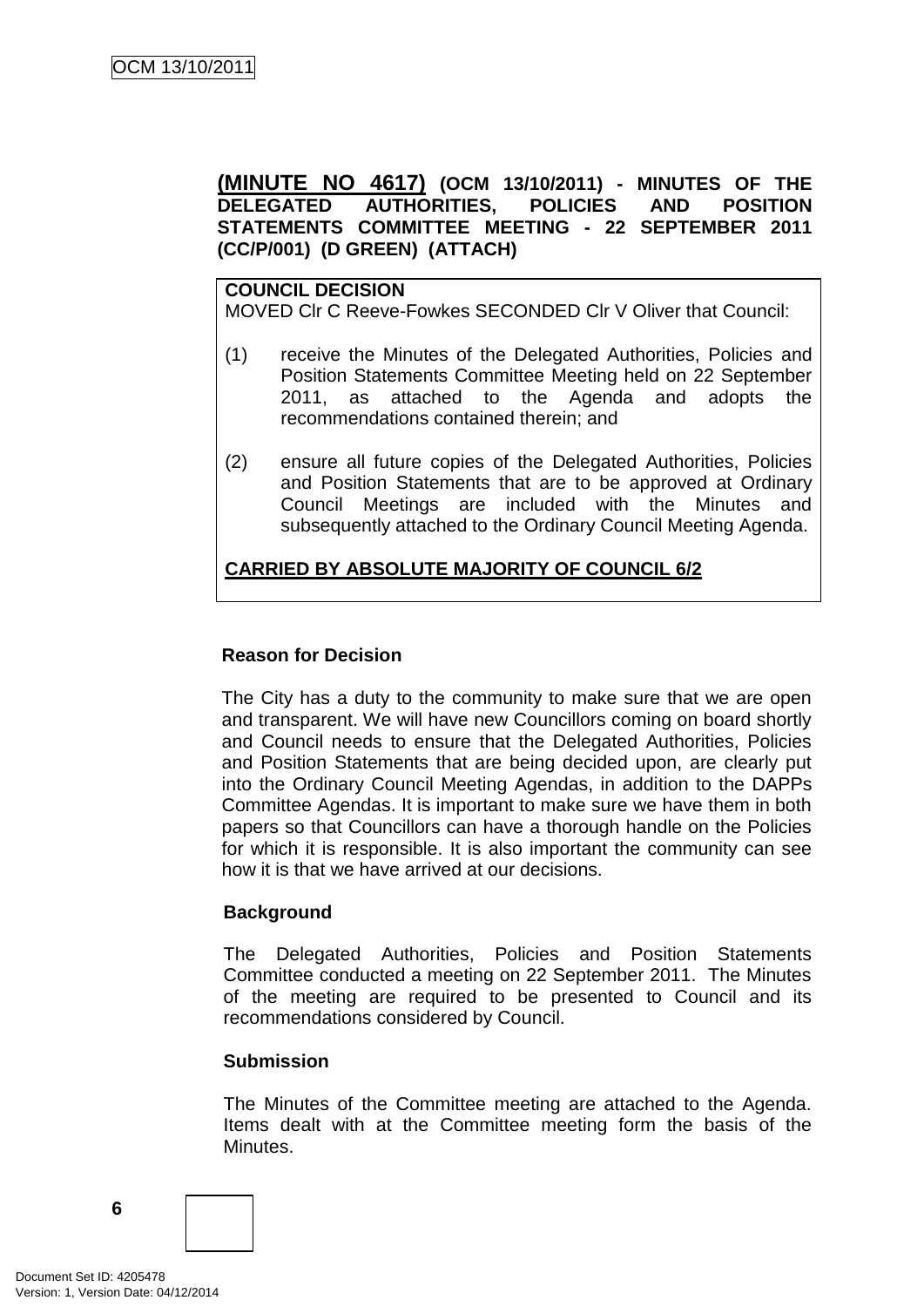# **Report**

The Committee recommendations are now presented for consideration by Council and if accepted, are endorsed as the decisions of Council. Any Elected Member may withdraw any item from the Committee meeting for discussion and propose an alternative recommendation for Council's consideration. Any such items will be dealt with separately, as provided for in Council's Standing Orders.

# **Strategic Plan/Policy Implications**

### **Governance Excellence**

• To conduct Council business in open public forums and to manage Council affairs by employing publicly accountable practices.

### **Budget/Financial Implications**

As contained in the Minutes.

# **Legal Implications**

Section 5.42 of the Local Government Act requires an absolute majority for delegations of powers to the Chief Executive Officer or his appointees.

### **Community Consultation**

As contained in the Minutes.

### **Attachment(s)**

Minutes of the Delegated Authorities, Policies and Position Statements Committee Meeting – 22 September 2011.

### **Advice to Proponent(s)/Submissioners**

N/A

# **Implications of Section 3.18(3) Local Government Act, 1995**

Nil.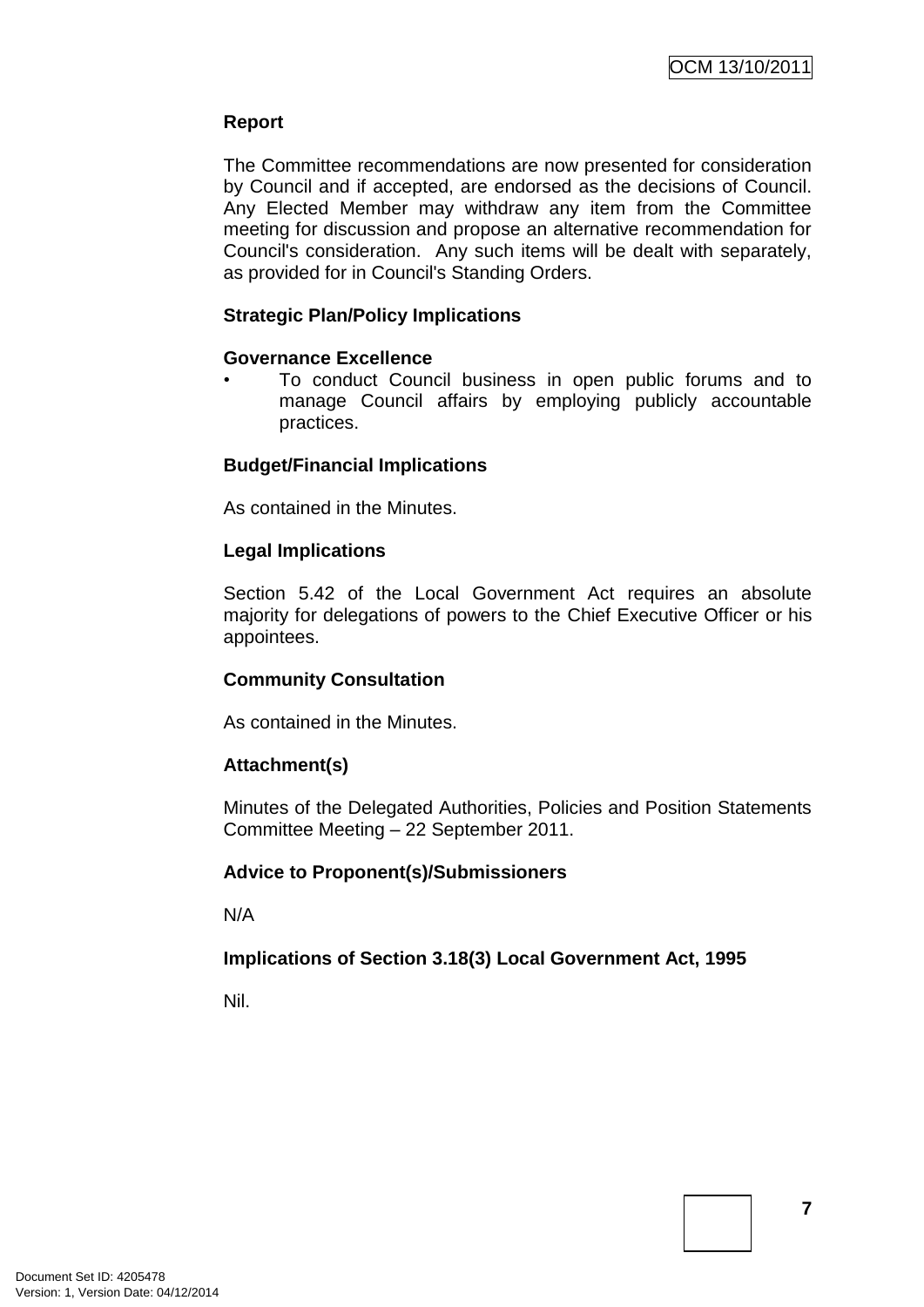# **13.2 (MINUTE NO 4618) (OCM 13/10/2011) - SUPPORT TO WHEATBELT RAILWAY RETENTION ALLIANCE PROPOSAL TO RETAIN TIER 3 RAIL LINES (1054) (S.CAIN) (ATTACH)**

**RECOMMENDATION** That Council:

- (1) support the Wheatbelt Rail Retention Alliances proposed retention of Tier 3 rail lines; and
- (2) lobbies the State Government and the City"s local State Members of Parliament to seek the Government reallocate funding for road upgrades into an upgrade of the Tier 3 rail lines.

### **COUNCIL DECISION**

MOVED Clr C Reeve-Fowkes SECONDED Clr T Romano that the recommendation be adopted.

**CARRIED 8/0**

# **Background**

In 2009 the State Government accepted the recommendation of its Strategic Grain Network Committee to close 736km of railway lines (now known as "Tier 3" lines) servicing the Wheatbelt. It has been estimated that for the Tier 3 lines to remain in operation they require a capital investment of \$93.5 million.

Since this announcement an alliance of 18 Local Government Authorities and five zones of the WA Farmers Federation have formed the "Wheatbelt Railway Retention Alliance" (WRRA). The alliance seeks the State Government to reconsider its decision.

As the State"s major wheat export facility is located in Kwinana, there is potential for flow on impacts of the proposed rail closures to redirect movement of grain by road into that facility. As traffic congestion is already a significant issue for the City of Cockburn, any further shift of grain cartage from rail to road would have a direct impact on the City.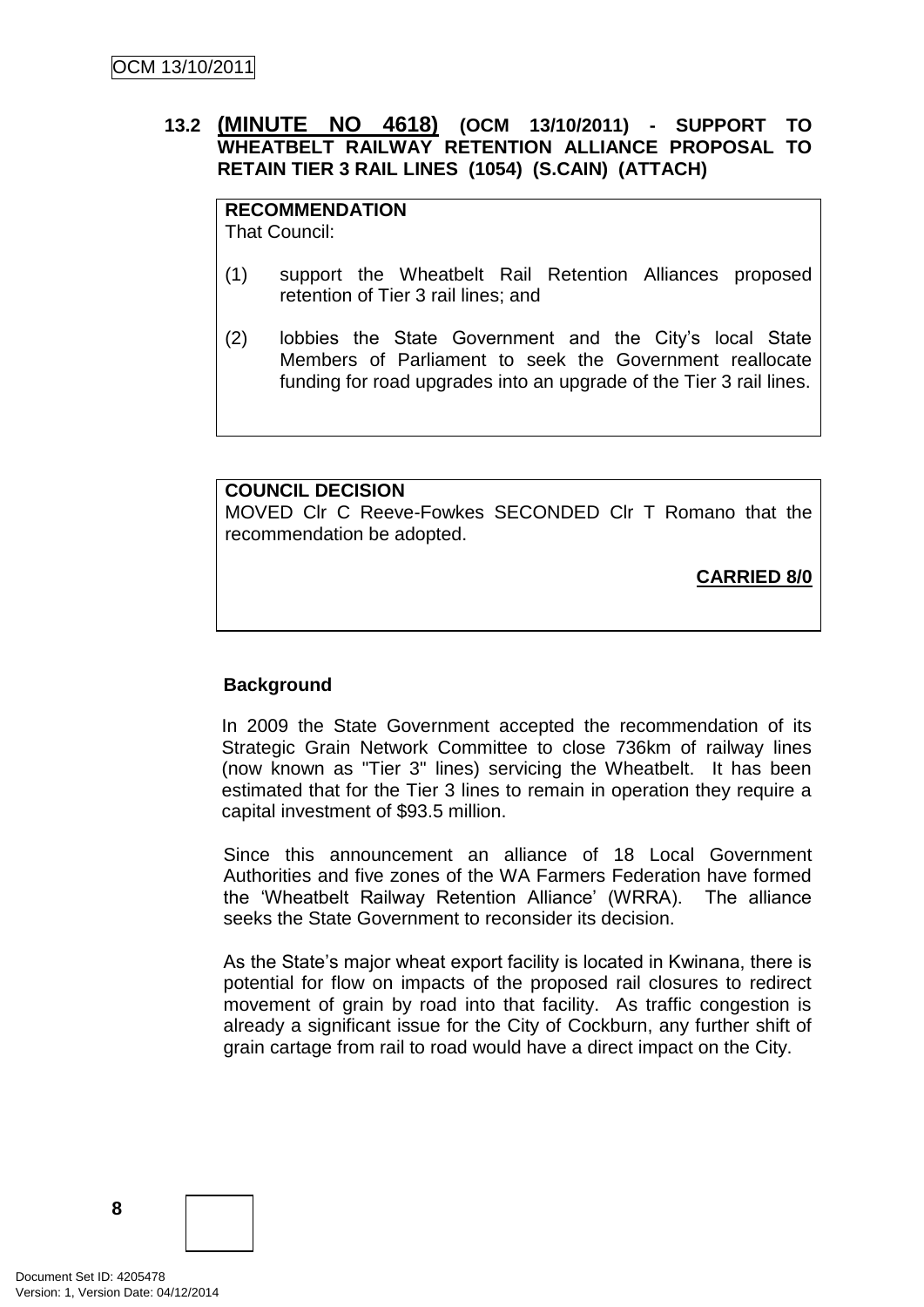### **Submission**

The City has received correspondence from Mr Ken Travers MLC, Shadow Minister for Transport (attached), seeking the City's support to have the State Government reconsider this matter.

### **Report**

The State Government is proposing to spend \$105 million upgrading roads in the Wheatbelt to carry grain that is currently moved on the Tier 3 rail lines. The attached letter from Mr Travers depicts the proposed rail closures and road upgrade projects.

However, many of the Region"s main roads have been omitted from the upgrade plan. In these places the Local Government will have to fund the road investment themselves. This not only puts pressure on the budgets of these Authorities, but will have a number of other consequences for Local Governments in the Region and Perth Metropolitan Area.

Brookton Strategy. The genesis of the proposed closure of Tier 3 rail lines comes from the State Government's "Brookton Strategy". This strategy reviewed the entire rail network and made recommendations with regard the removal of lines that were deemed inefficient. In their place, the strategy recommended the local road networks be upgraded, along with grain storage facilities.

The State is proposing that growers pay to upgrade the rail loading facility at Brookton to encourage trucks to stop there and transfer their load to rail. However, there is no guarantee this will happen. Having already carted their load as much as half the way to port by truck, farmers would then have to pay to transfer the load to rail.

Furthermore the railway line from Brookton to Perth is twice the distance of the Brookton Highway. For many farmers it would become quicker and cheaper to truck their grain all the way to Kwinana.

There are 38 wheat bins on the Tier 3 lines that handle over 1.4 million tonnes of grain (average over last five years) and over 2.1 million tonnes in the peak year of 2003/04. With the closure of these rail lines this equates to an extra 57,166 and 85,362 truck movements respectively. An unknown proportion of these extra truck movements would also be pushed on to metropolitan roads.

The Strategic Grain Network Committee report failed to take into account important costs associated with transferring grain to road, including: the life of capital invested in rail relative to road, the cost to local government of roads that will not be upgraded by the state, loss of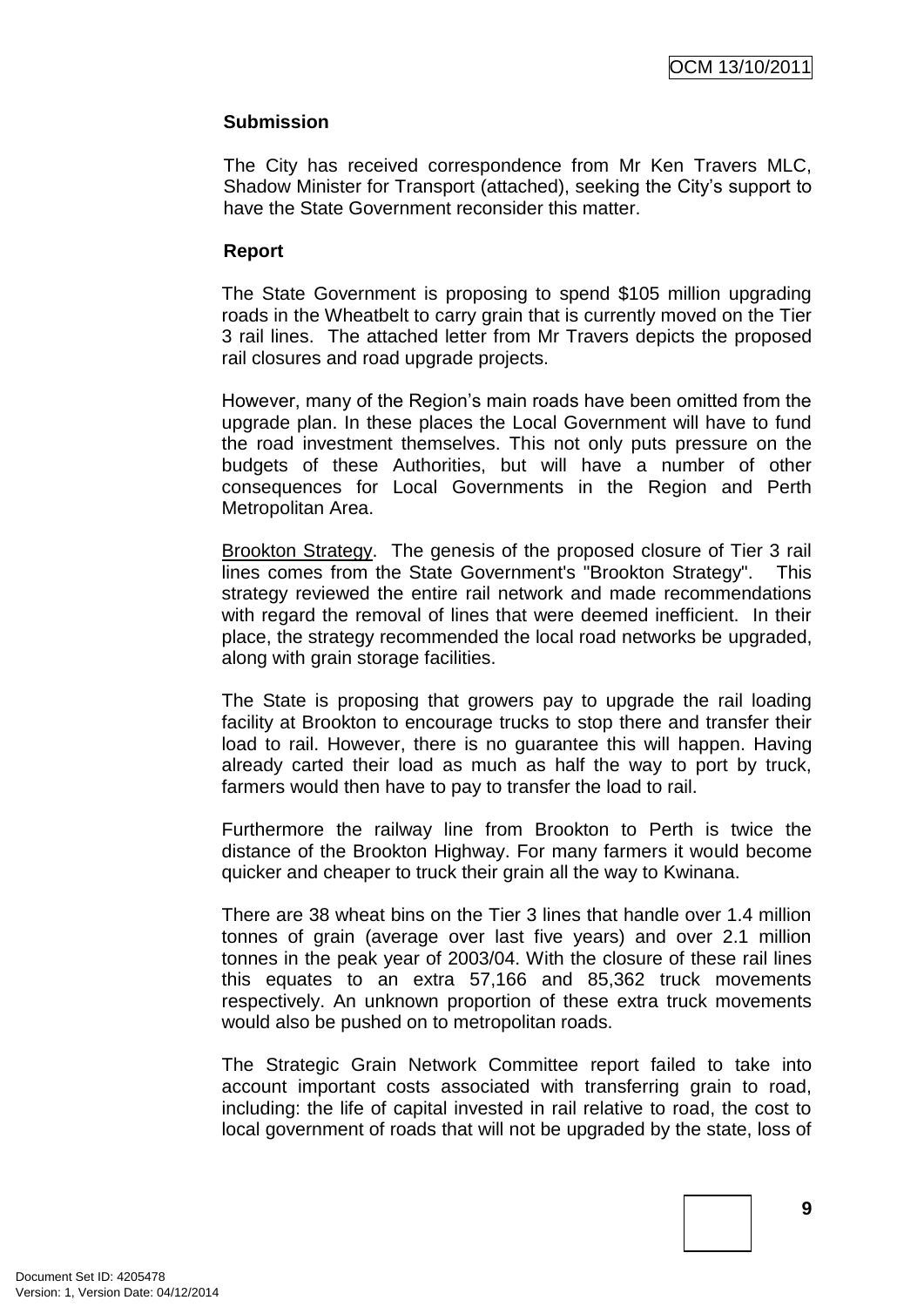amenity and road trauma, the extra traffic burden on metropolitan roads, pollution and greenhouse gas emissions. While capital spent on rail lasts for 35-40 years, a similar investment in roads lasts for considerably less.

CBH and its contracted railway operator WATCO want the lines to remain open and are planning to invest \$175 million in new train sets that are more efficient than the current ones. They estimate that if allowed to operate these would be cheaper than road transport (saving farmers approximately \$6/tonne).

Local Impact. The majority of the extra truck traffic would be destined for the Kwinana bulk terminal, directly affecting the residents of Armadale, Cockburn and Kwinana. However, it would also add to congestion pressures on the whole Southern Metropolitan region and further skew investment into roads and away from rail freight infrastructure to the detriment of the amenity of the residents of Fremantle.

With the City already experiencing increased congestion along the Kwinana Freeway, Roe Highway and Rockingham Road, this unwanted additional traffic into Kwinana would make this situation worse. Future development of the Latitude 32 precinct and the associated Outer Harbour will significantly increase heavy vehicle movement in the Region. The initiative of the WRRA to have Tier 3 rail lines retained should see grain movement retained on rail in its area of production.

In its bid to have the State reconsider its decision, the WRRA is supported by the RAC, Curtin-Monash Accident Research Centre, Roadside Conservation Committee and Professor Peter Newman. The WRRA has established a Trust Fund, managed by the Shire of Narembeen on behalf of the alliance, to support its lobbying activities. A summary of the recent activities of the WRRA is attached.

At its Ordinary Council Meeting of 28 September 2011, the City of Fremantle agreed to support WRRA"s position. They have also asked WALGA to bring a report to the State Council through the next Southern Metropolitan Zone meeting.

### **Strategic Plan/Policy Implications**

### **Governance Excellence**

*•* To provide effective monitoring and regulatory services that administer relevant legislation and local laws in a fair and impartial way.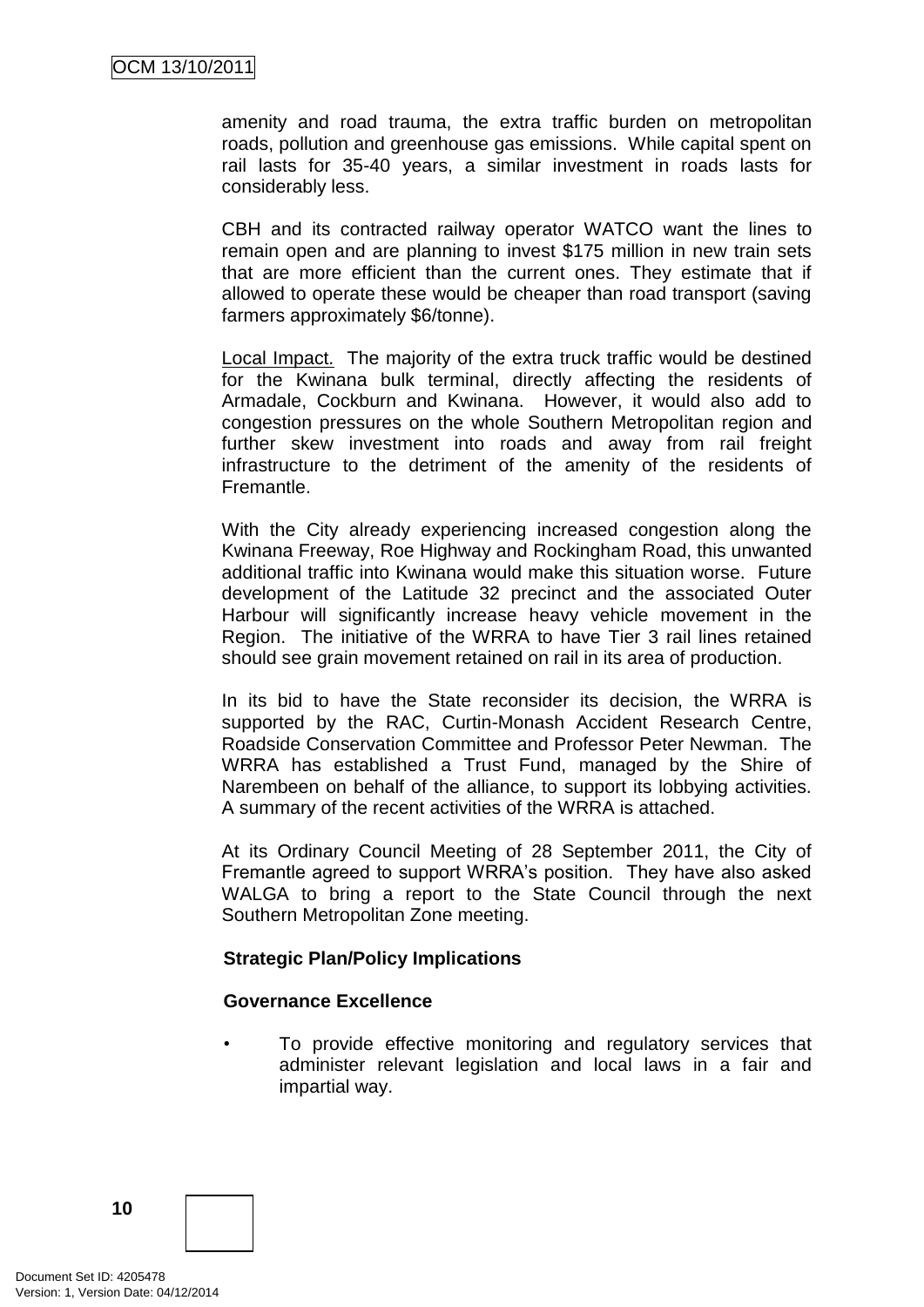# **Budget/Financial Implications**

N/A

# **Legal Implications**

N/A

# **Community Consultation**

N/A

# **Attachment(s)**

- 1. Letter from Mr Ken Travers, MLC, dated 20 September 2011
- 2. WRRA activity summary

# **Advice to Proponent(s)/Submissioners**

N/A

**Implications of Section 3.18(3) Local Government Act, 1995**

Nil.

# **14. PLANNING AND DEVELOPMENT DIVISION ISSUES**

# **14.1 (MINUTE NO 4619) (OCM 13/10/2011) - PUBLIC TRANSPORT PLAN FOR PERTH 2031 (SM/L/007) (C CATHERWOOD) (ATTACH)**

# **RECOMMENDATION**

That Council:

- (1) adopts the "Southwest Metro Rapid Transit Network Study Recommendations Report" and the Schedule of Comments; and
- (2) refer the "Southwest Metro Rapid Transit Network Study Recommendations Report", the Schedule of Comments and a copy of the officer"s report to the Department of Transport for their consideration.

### **COUNCIL DECISION**

MOVED Clr C Reeve-Fowkes SECONDED Clr T Romano that the recommendation be adopted.

# **CARRIED 8/0**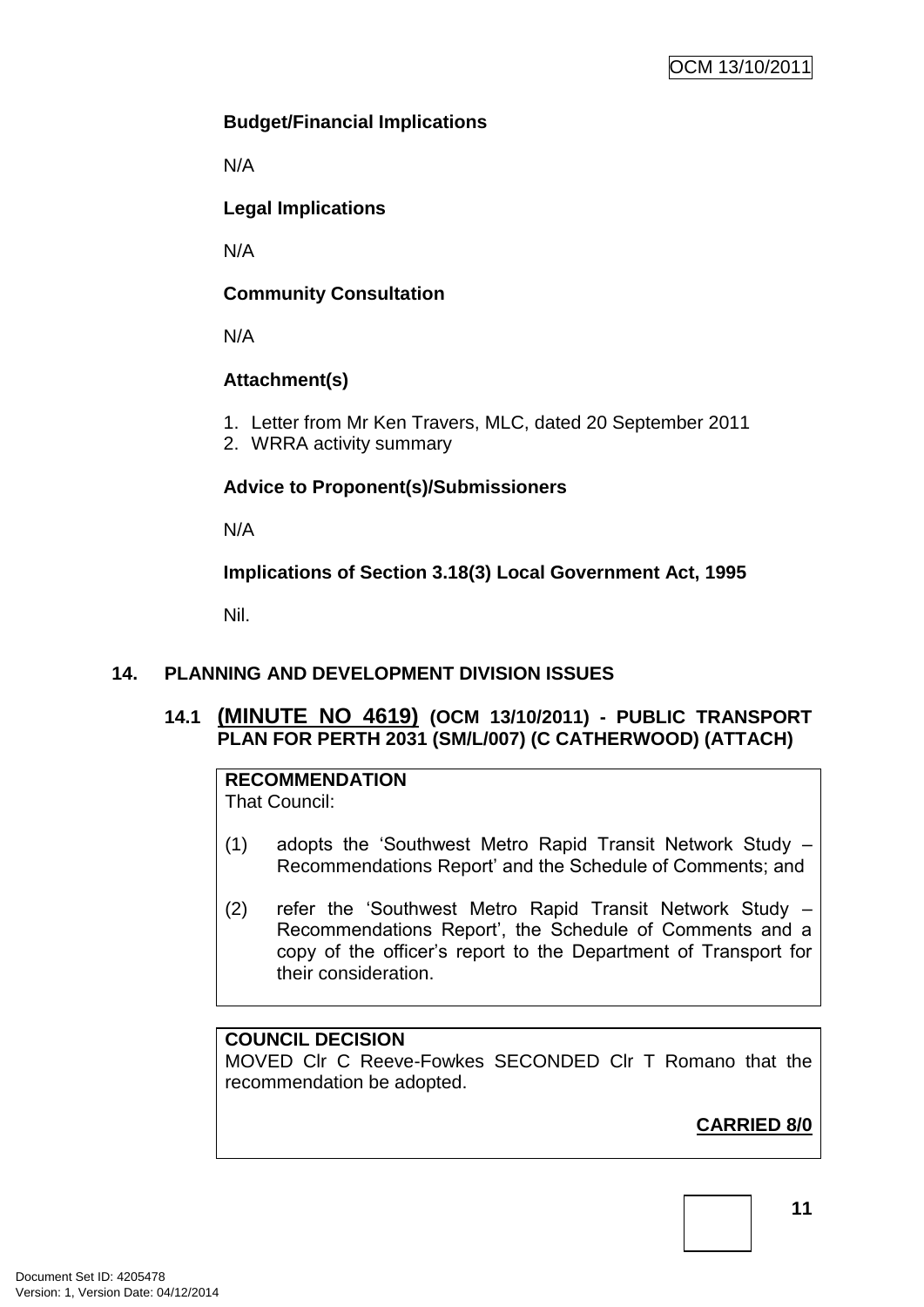# **Background**

The Department of Transport has released for public comment the Draft Public Transport Plan for Perth 2031.

The Draft Public Transport Plan is intended to play a vital role in addressing congestion and accessibility issues as Perth grows to an expected population of 2.5 million by 2031. The Draft Public Transport Plan would also be used to focus major investments in public transport by the State Government over the coming 20 year period.

The Draft Public Transport Plan purports to identify the main public transport infrastructure needs and the links required between major activity centres. The Department of Planning"s Directions 2031 outlines the strategic land use planning for the Perth and Peel regions, and has been used to establish travel patterns across the City which have formed the focus of the Draft Public Transport Plan.

Key initiatives include the introduction of light rail, the development of rapid transit corridors, expansion of the rail network and more buses and trains.

In terms of the rapid transit network, the City has been working closely with the Cities of Fremantle and Melville and Landcorp to prepare a detailed study of the network in order to provide the basis of a joint submission on the Draft Public Transport Plan. This study has been undertaken as a key initiative to illustrate both the feasibility and need for greater transit investment under the Draft Public Transport Plan for the Cities of Cockburn, Fremantle and Melville.

This study is to also be supplemented by a Schedule of Comments which addresses broader aspects of the Draft Public Transport Plan.

The comment period for the Draft Public Transport Plan closes on 14 October 2011. Comments on the Draft Public Transport Plan are the subject of this report.

### **Submission**

N/A

**Report**

### Southwest Metro Rapid Transit Network Study

As noted in the background section of this report, the City has been working closely with the Cities of Fremantle and Melville as well as Landcorp to prepare a detailed study of a network between these related local government areas. These localities collectively represent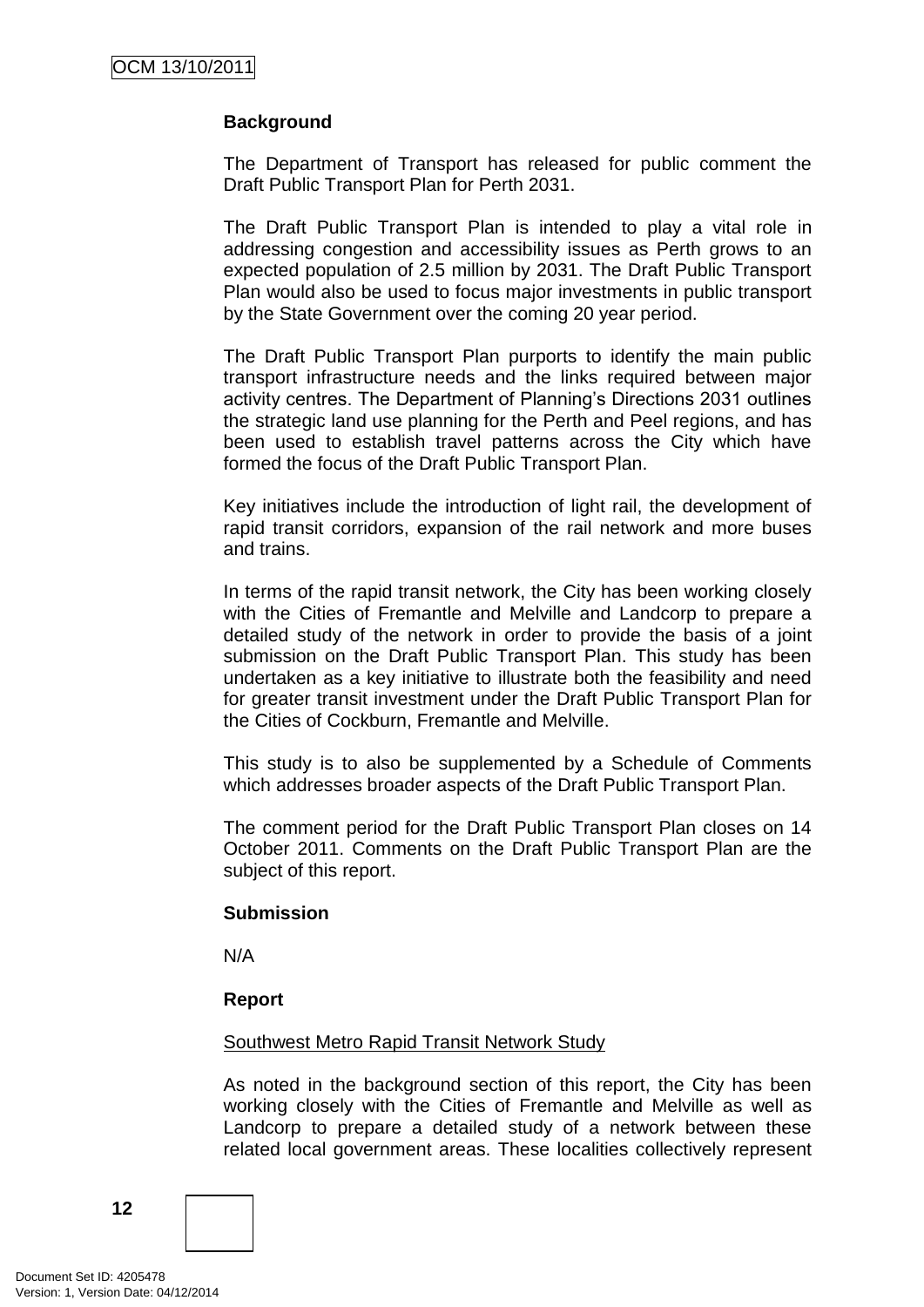the most urbanised cell of the South West Corridor, and are at the forefront of major existing and planned investment in the region. With a focus upon major projects such as Cockburn Coast, Murdoch Activity Centre, Fiona Stanley Hospital and the Canning Bridge Precinct, it is clear that the Cities of Cockburn, Fremantle and Melville will deliver a key component of new growth for the broader Perth City over the coming 20 year period.

This realisation has lead to the development of the study titled the "Southwest Metro Rapid Transit Network Study – Recommendations Report". This seeks to present a case for coordinated bus and/or light rail rapid transit investment in the Cities of Cockburn, Fremantle and Melville, as the key infrastructure needing to support the existing and planned growth taking place.

A number of transport links have been investigated and assessed. This is to ensure the recommended network is robust and has the highest potential for implementation based upon the criteria used by the State Government in its Draft Public Transport Strategy.

The joint study between the Cities and Landcorp recommends a rapid transit network for the area (see Attachment 5). Major links shown are:

Corridor 1: Fremantle to Canning Bridge (via Melville Plaza).

Corridor 3: Fremantle to Murdoch (via Kardinya Park Shopping Centre).

Corridor 6: Cockburn Coast to Cockburn Central (via Phoenix Shopping Centre).

Corridor 8: Murdoch to Canning Bridge via Booragoon and Riseley Street Shopping Precinct.

Corridor 9: Cockburn Coast to Murdoch (via Phoenix and Kardinya Park Shopping Centres).

Corridor 12: Fremantle to Cockburn Coast.

All of these links are reflected in the Draft Public Transport Plan's Ultimate Network Layout (see Attachment 2) with the exception of Corridor 9 which would see Cockburn Coast linked with Phoenix Shopping Centre, Kardinya Park Shopping Centre, through to Murdoch. This joint study provides a basis to demonstrate why the corridors above should form part of the regional network for the South West Corridor.

Importantly, the study underpins the City's position on responding to the Draft Public Transport Strategy, through providing evidence of the clear feasibility and need for significant early investment in coordinated bus and/or light rail rapid transit. While it would be expected that most local governments across Perth would be seeking to elevate their own needs (perceived or real) in respect of greater public transport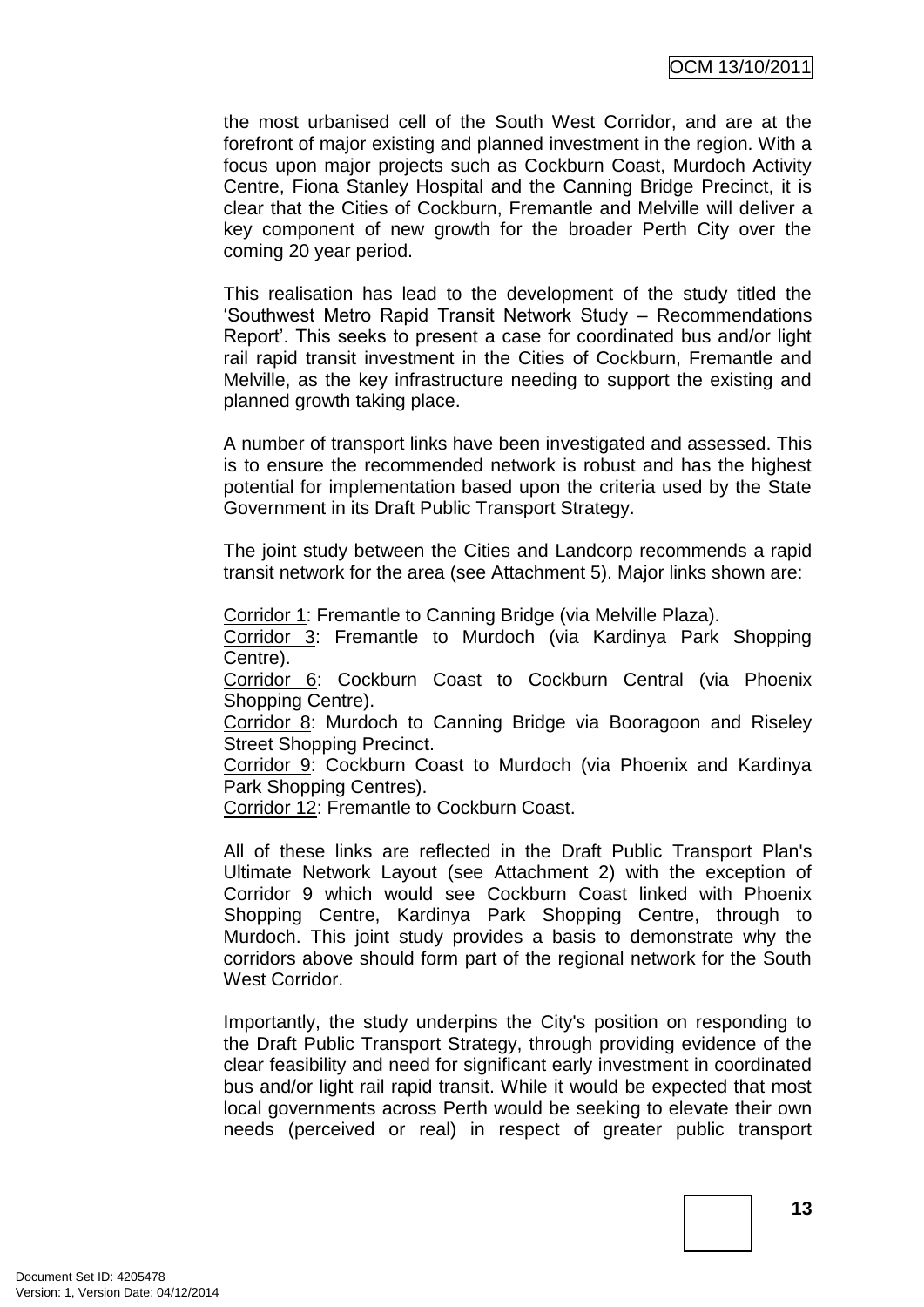investment, what the study does is add research rigor to the City's response for greater public transit investment in the region. This is a critical importance to the City's response on the Draft Public Transport Plan. It is understood that the participating local governments of Fremantle and Melville will be endorsing the study on the similar basis as a key response to the Draft Public Transport Plan.

### Other comments on Draft Public Transport Plan

The major issues covered by the Schedule of Comments (refer to Attachment 1) can be broadly categorised as follows:

- 1. Incorrect representation of current network.
- 2. Lack of servicing for the City of Cockburn by proposed network.
- 3. Timing of proposed network.
- 4. Lack of certainty over rail station location south of Cockburn Central.

These are significant local issues for the City, and form the basis of the City's submission on other aspects of the Draft Public Transport Plan. These issues are elaborated below:

### Incorrect representation of current network

Statements are included within the plan that purport the Cockburn Central station/interchange is accessible for the surrounding urban area. There seems to be no recognition of the functional problems this station has due to the lack of delivery of other stations along the Perth-Mandurah rail line.

The lack of additional station on the Perth to Mandurah railway is a significant opportunity cost, especially given the magnitude of this tax payer funded investment in public transport.

### Lack of servicing for the City of Cockburn by proposed network

There is a distinct gap in proposed services in the area west of the freeway, south of the river down to Rockingham, an area which not only encompasses the City of Cockburn, but also several adjacent municipalities (refer to Attachment 2).

The bus rapid transit services indicated on the plans provide for two east-west links from the Fremantle-Cockburn Coast segment. One is across to Cockburn Central interchange, the other to Murdoch interchange. It is noted the plans include the following annotation:

"only new train stations and stations linking with the proposed rapid transit network are shown".

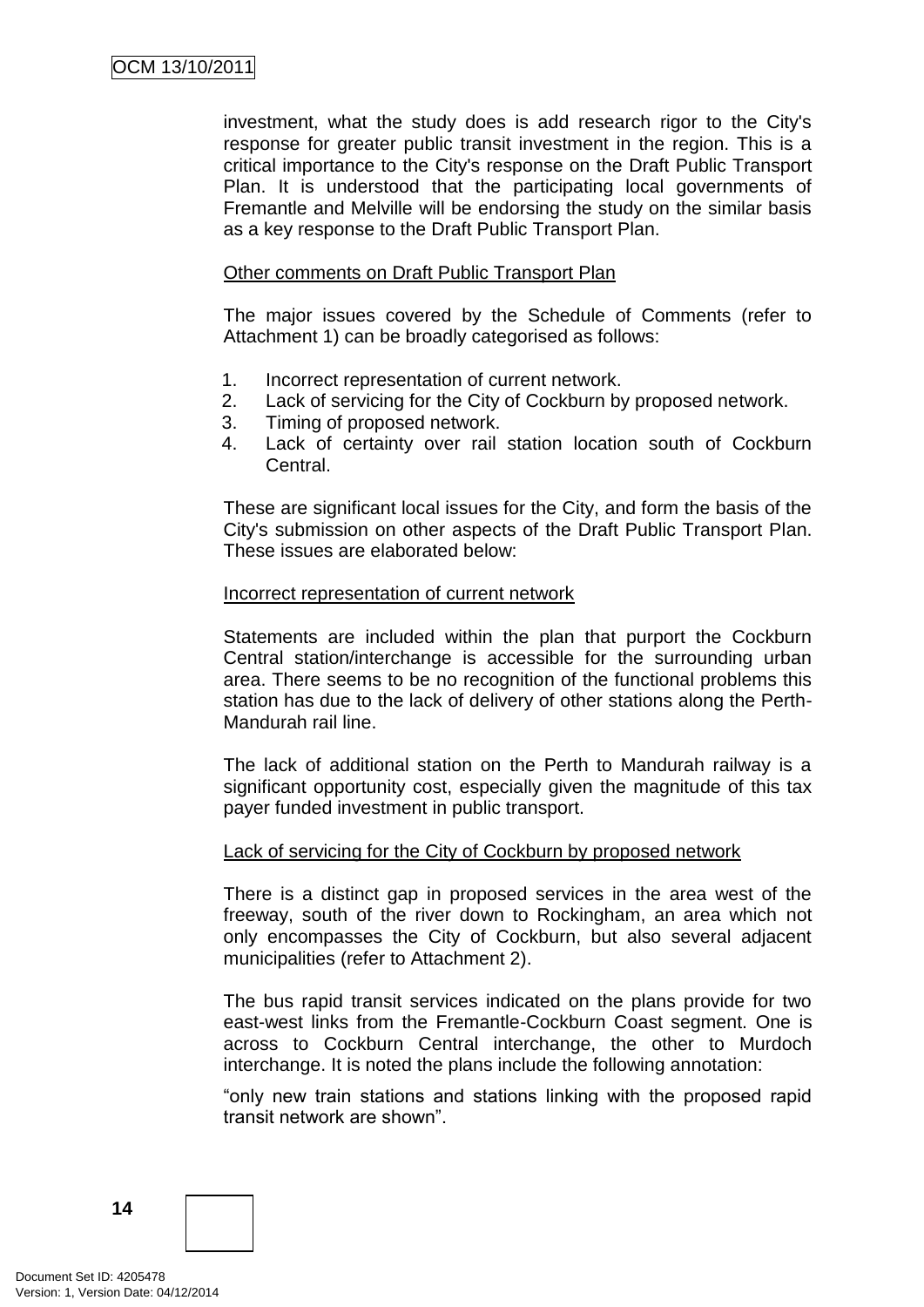However, it is important to note there are a number of centres which should be serviced by these routes. The City has produced a joint study with the Cities of Melville, Fremantle and Landcorp to demonstrate a rationale rapid transit network, including centres, for the southwest metropolitan region.

### Timing of proposed network

There are many references to timeframes throughout the document text using the terms: short, medium and long term. There is no definition around the Department"s perception of what these timeframes translate to in years.

Maps included refer to 2020 and 2031 which provides some degree of what is meant by these terms. However, the only project to be included as a Stage One (see Attachment 3) project is the Fremantle to Cockburn Coast bus rapid transit (indicated as "before 2020").

The other projects shown as Stage 2 (see Attachment 4) projects are:

- 1. Continuation of bus rapid transit from Cockburn Coast to Rockingham.
- 2. East-west link from Cockburn Coast to Cockburn Central of bus rapid transit.
- 3. Parallel east-west link from Fremantle/Cockburn Coast rapid bus transit line across to Murdoch.
- 4. Additional train station at Success/Mandogalup.

These projects are shown as after 2020 but before 2031. This is simply too far in the future given the need for these projects range from immediate to the next five years. The City of Cockburn has on numerous occasions raised the importance of these projects. It is profoundly disappointing to have these projects dismissed for another decade or more.

### Lack of certainty over rail station location south of Cockburn Central

An additional train station at Success/Mandogalup has been shown on various plans contained within the document. From this arises a level of uncertainty around the station"s location which is not acceptable. Local Governments have an obligation to plan strategically for their area. For the past decade, the City has been planning for stations at both locations, and this was considered to be in line with previous planning for the Perth-Mandurah rail line. Success in particular has advanced to development on ground predicated on a station being provided at this location. Developments north of Rowley Road, closer to the Mandogalup station, have been slower to unfold as Cockburn"s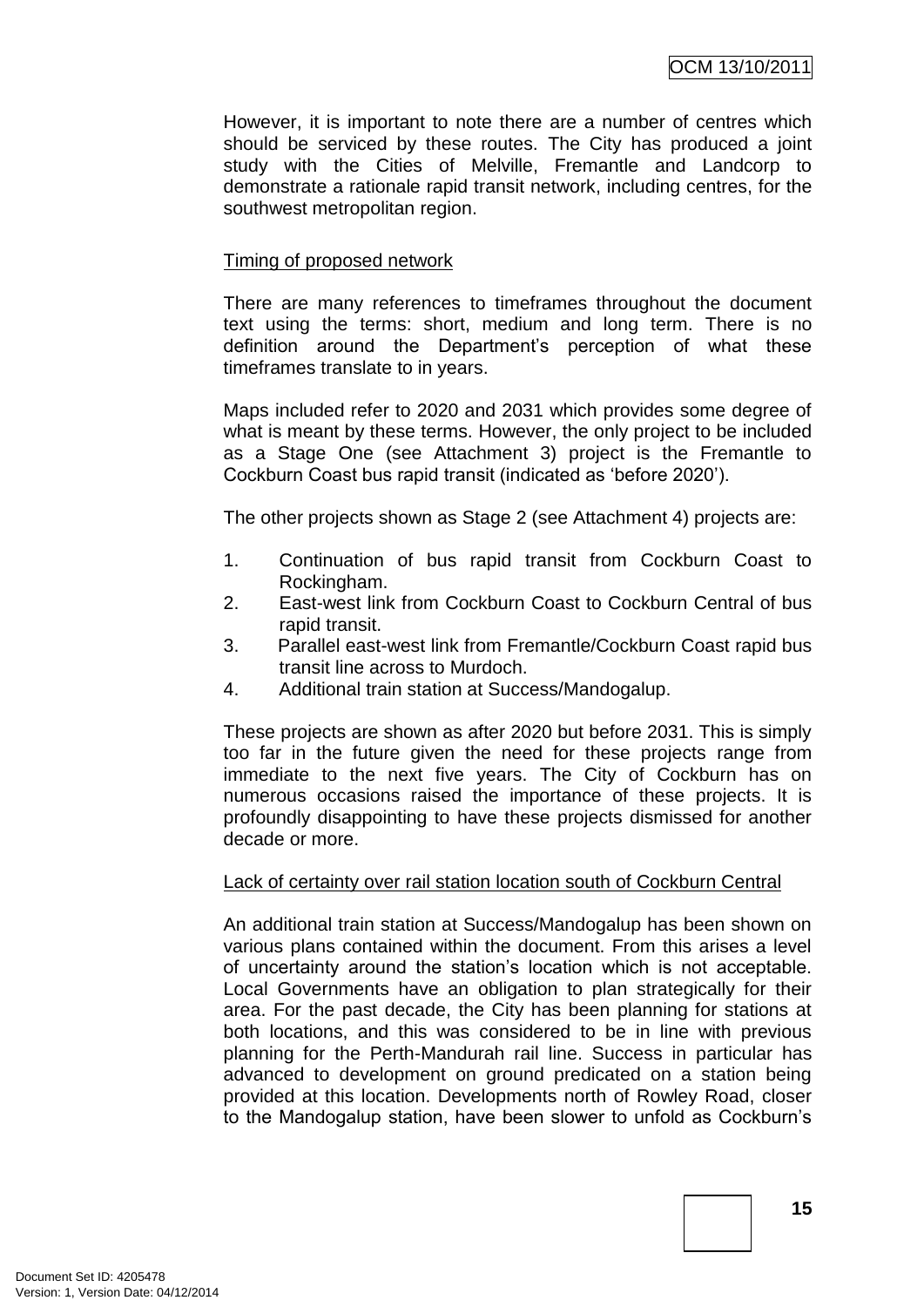urban front moves south. However, these have also been undertaken with the understanding a station would be provided.

The City does not take such proposals lightly. In its strategic planning, where a station is indicated; this impacts on what the City plans for, not only residential densities, but location and intensity of commercial centres, location of community facilities and recreational and educational opportunities. The City requires a level of certainty with station proposals to continue to move forward in planning for its community.

If only one station is to be provided prior to 2031, then the City requires greater certainty around its location. The City strongly believes both stations should be provided as per previous planning for this rail line, however, priority in delivery of a station should be given to Success as it has less land use planning constraints than Mandogalup. There is also a unique opportunity to develop Major Park and ride facilities associated with such a station, given the existence of land beneath high voltage power line infrastructure.

This point particularly needs significant elaboration by the City in its submission.

Western Australian Local Government Association and South West Group

The City"s submission will naturally focus on the issues and concerns which are pertinent to the locality. However these are considered to be consistent with the matters raised by the Western Australian Local Government Association ("WALGA") and the South West Group ("SWG") in their proposed submissions on the Draft Public Transport Plan. Their concerns are primarily related to the broader regional network however they have also outlined the need for specific local matters to be addressed. These have largely been considered as part of the City"s proposed submission. The submissions by the City, WALGA and SWG are therefore not overly independent or isolated as each provides recommendations on how matters of infrastructure and implementation can be better managed from the regional level through to the local level.

### **Strategic Plan/Policy Implications**

### **Demographic Planning**

• To ensure the planning of the City is based on an approach that has the potential to achieve high levels of convenience and prosperity for its citizens.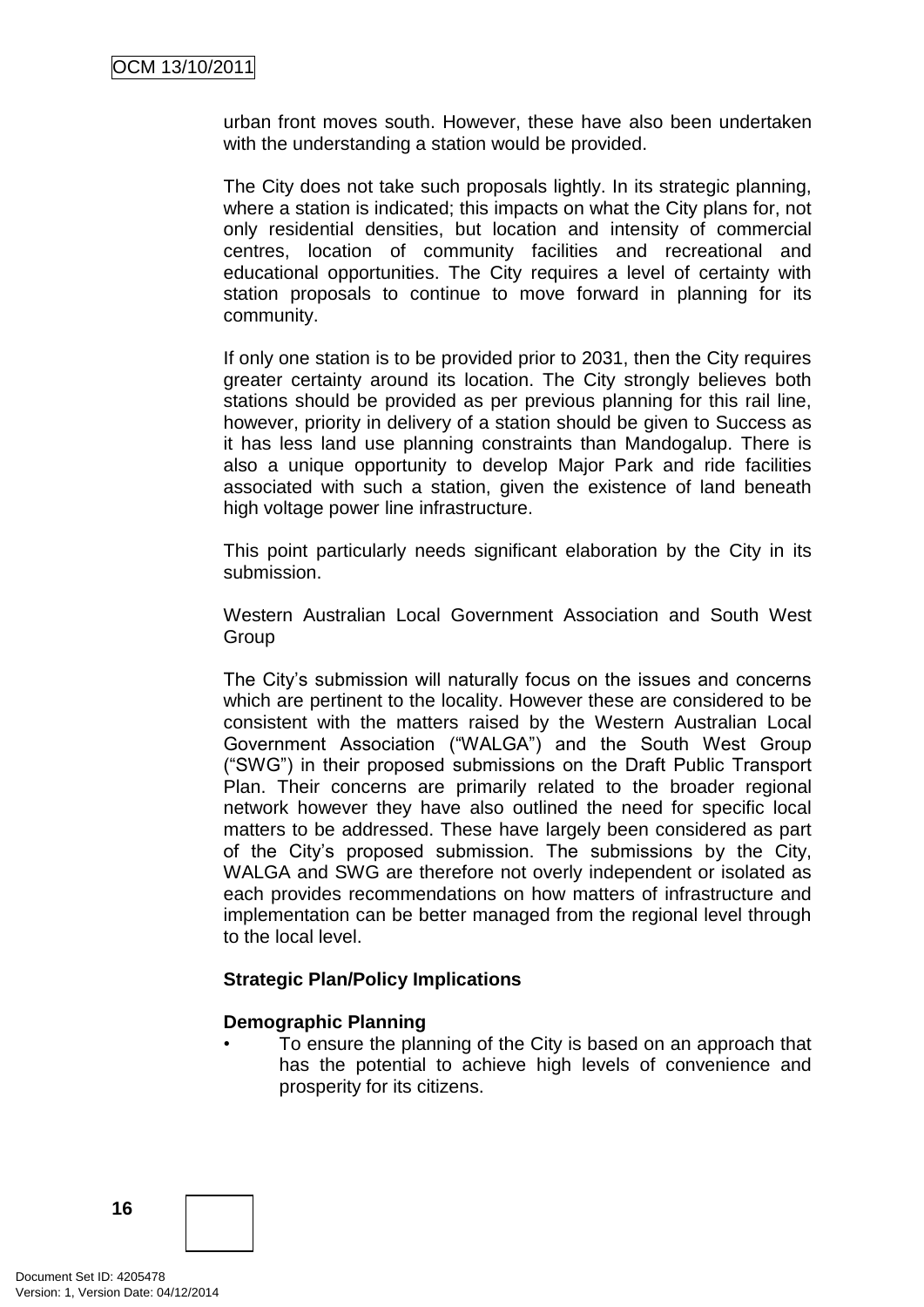# **Lifestyle and Aspiration Achievement**

• To identify community needs, aspirations, expectations and priorities for services that are required to meet the changing demographics of the district.

### **Transport Optimisation**

• To achieve provision of an effective public transport system that provides maximum amenity, connectivity and integration for the community.

# **Budget/Financial Implications**

N/A

# **Legal Implications**

N/A

# **Community Consultation**

The Department of Transport is currently seeking comment on their draft Public Transport Plan for Perth 2031.

### **Attachment(s)**

- 1 Schedule of Comments
- 2 Ultimate Network Plan
- 3 Proposed Stage 1 Projects for Rapid Transit Infrastructure
- 4 Proposed Stage 2 Projects for Rapid Transit Infrastructure
- 5. Southwest Metro Rapid Transit Network Study Recommendations Report

### **Advice to Proponent(s)/Submissioners**

N/A

### **Implications of Section 3.18(3) Local Government Act, 1995**

Nil.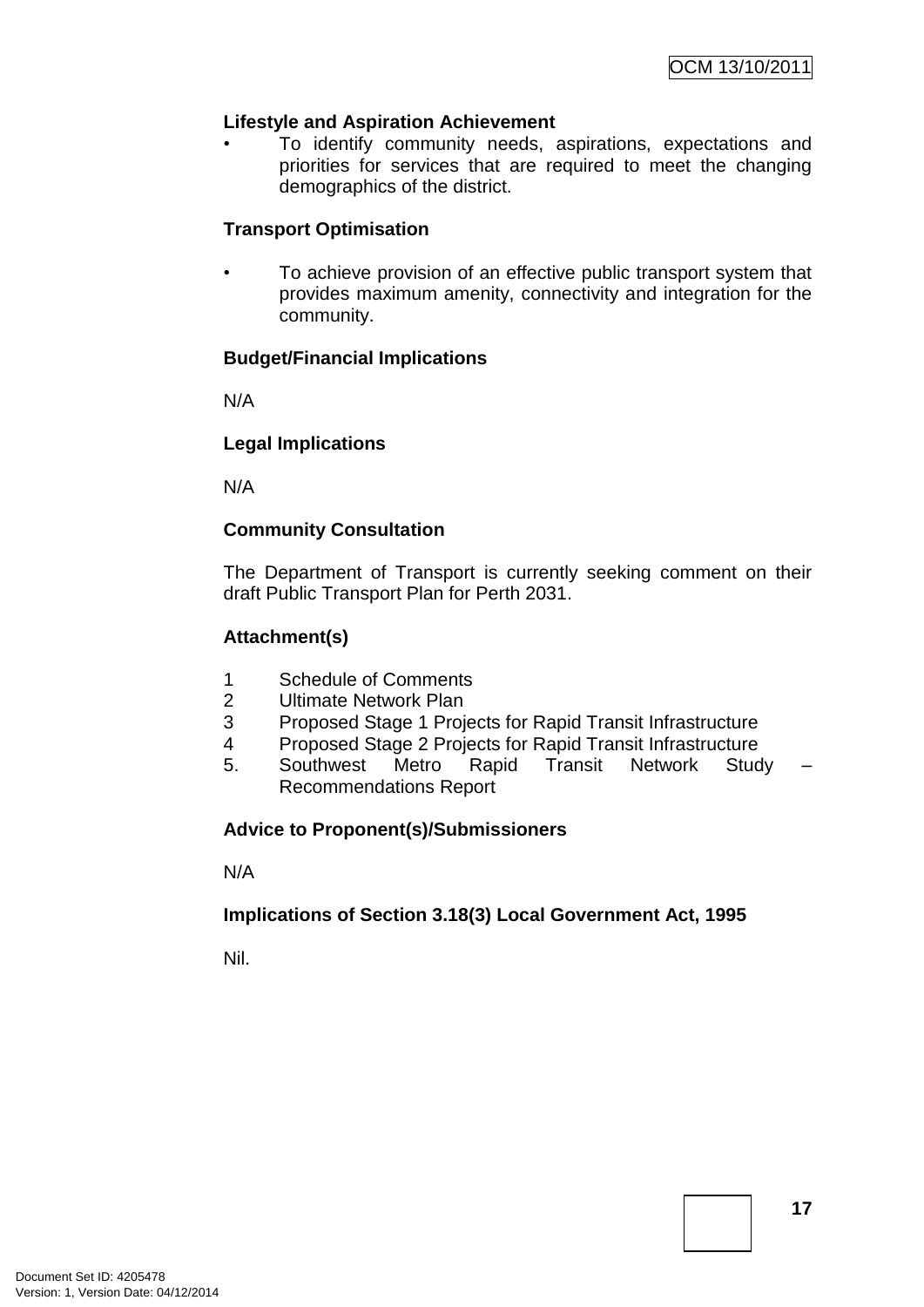# **14.2 (MINUTE NO 4620) (OCM 13/10/2011) - RETROSPECTIVE STORAGE YARD - LOCATION: 300 (LOT 14) HENDERSON ROAD MUNSTER - OWNER: BETTABAR PTY LTD - APPLICANT: ALBERT VAN DER BEKEN (4411144) (P HIRST) (ATTACH)**

# **RECOMMENDATION**

That Council: :

(1) grant approval to a storage yard in accordance with the attached plans and subject to the following conditions and footnotes:

# **CONDITIONS**

- 1. Goods, equipment, plant and materials stored at the premises shall at all times be consistent with the objectives of the rural zone, the rural character and amenity of the locality and directly related to rural activities and uses to the satisfaction of the City of Cockburn. General storage and storage for construction and/or industrial purposes is not permitted.
- 2. Commercial vehicle access to the storage yard shall be limited to between 7.00am to 7.00pm Monday to Friday, 8.00 a.m. to 6.00 p.m. Saturday and not at all on Sunday or Public Holidays.
- 3. Vehicle movements associated with the storage yard use of the premises generally shall not exceed 4 movements per day.
- 4. Access to the site by commercial vehicles is restricted to Class 1 through 4 vehicles (inclusive) of the Austroads "Vehicle Classification System - Asset and Network Information - January 2002 DWG No: 0293-009", unless the written consent is first obtained from the City of Cockburn; such consent must be requested in writing a minimum of 7 days prior to such access.
- 5. All vehicle movements related to the storage yard use of the premises shall be via the existing crossover and driveway nearest the southern lot boundary. Commercial vehicles are not permitted to access or egress the site via the northern crossover and driveway unless written consent is first obtained from the City of Cockburn. Consent must be requested and obtained in writing a minimum of 7 days prior to such access.
- 6. Prior to commencement of the use of the property as a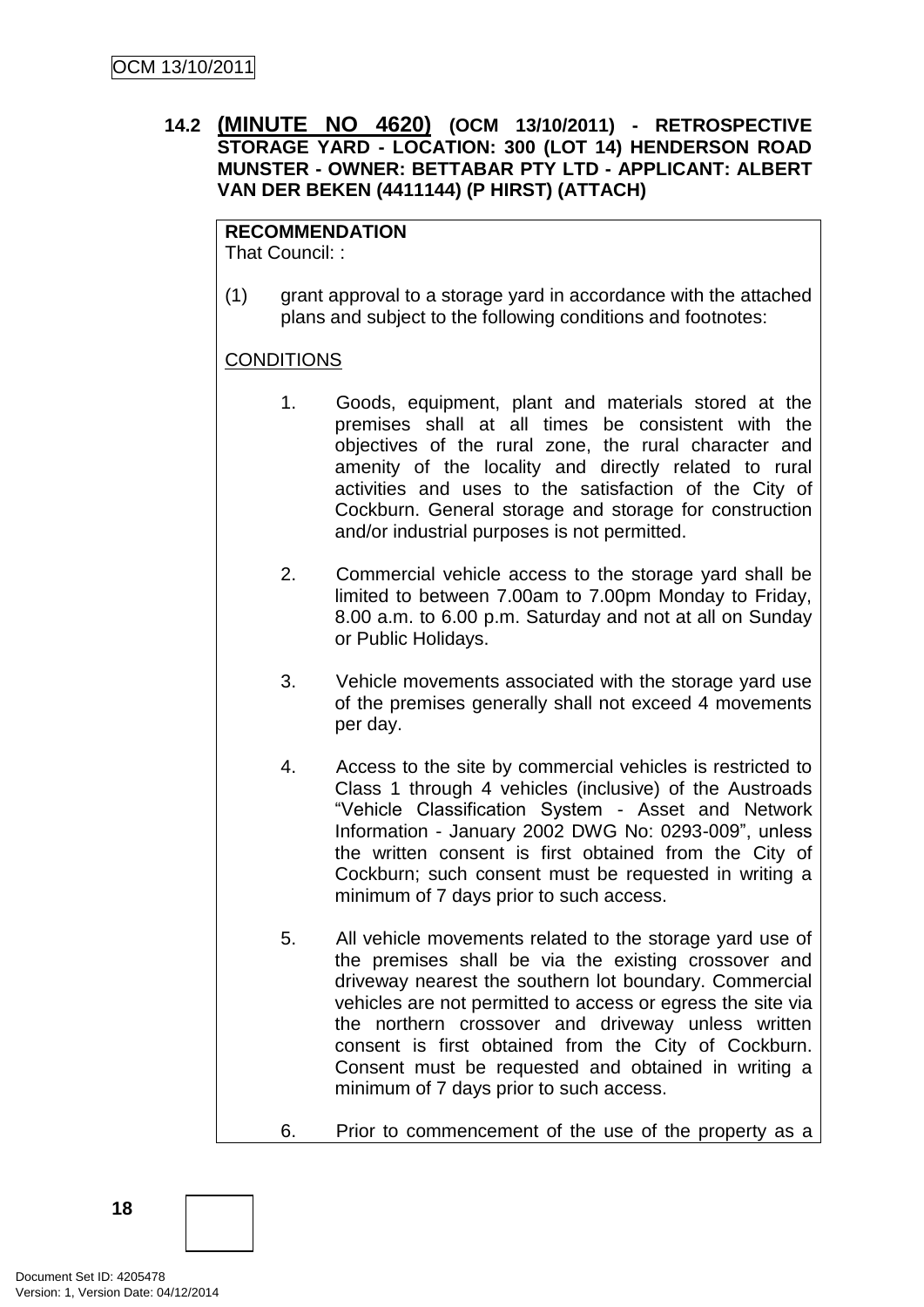storage yard, a Traffic Impact Statement must be prepared by a suitably qualified traffic consultant, submitted to the City and approved by the City of Cockburn. The Traffic Impact Statement shall be adhered to at all times. The Traffic Impact Statement shall address site access, manoeuvring, traffic volumes, vehicle types and suitable arrangements to address traffic safety issues associated with vehicle access via the northern crossover when permitted in accordance with Conditions 5 and 6.

- 7. All trafficable areas of the land shall be maintained to the satisfaction of the City of Cockburn.
- 8. No signage shall be erected on the property or road reserve advertising the presence of the storage yard use.
- 9. Clearing of land is limited to the storage yard area marked in red on the approved plans.
- 10. All structures, goods, equipment and materials located and stored on the premises must be setback a minimum of 10 metres from lot boundaries, and within the designated area marked in red on the approved plans.
- 11. No employees associated with the storage yard use shall be based or accommodated at the premises.

# FOOTNOTES

- 1. This is a Planning Approval only and does not remove the responsibility of the applicant/owner to comply with all relevant building, health and engineering requirements of the City, with any requirements of the City of Cockburn Town Planning Scheme No. 3, or the requirements of any other external agency.
- 2. This planning approval is for the use of part of the property for purposes of "storage" only, defined in the City of Cockburn Town Planning Scheme No. 3 as "a premises used for the storage of goods, equipment, plant or materials"; and shall not be used for the purposes of warehousing, defined as "the premises used to store or display goods and may include sale by wholesale", t the storage of goods or materials to be sold by others is not permitted.
- (2) advise those who objected to the original proposal for a storage yard of Council"s decision accordingly;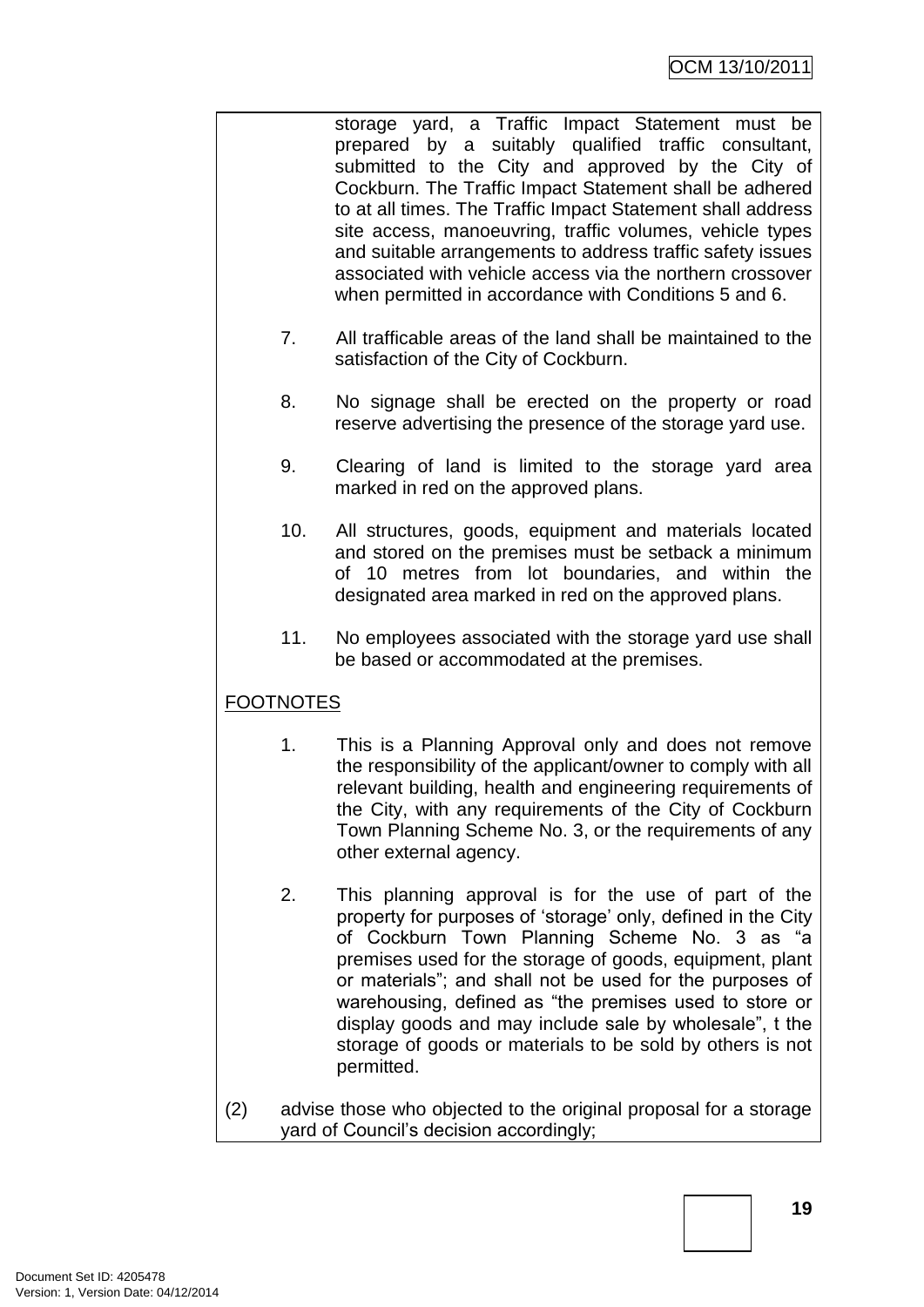- (3) advise the applicant of Council"s decision accordingly; and
- (4) advise the State Administrative Tribunal of Council"s decision accordingly.

### **COUNCIL DECISION**

MOVED Clr C Reeve-Fowkes SECONDED Clr T Romano that the recommendation be adopted.

# **CARRIED 8/0**

### **Background**

This item arises from an order by the State Administrative Tribunal to reconsider the Council"s refusal to grant development approval for a Storage Yard at 300 Henderson Road Munster. This report is provided without prejudice for Council to consider the proposal subject to a specific range of conditions that address the concerns of Council and the objectors. The proposed conditions arise from the SAT Mediation process.

In late 2010 a builder"s storage yard was found to be operating from No. 300 (Lot 14) Henderson Road, Munster without planning approval. The owner of the land was found to be leasing an area of approximately  $2,300m^2$  (which included a 400 $m^2$  outbuilding formerly used in association with a poultry farm) at the rear of his rural residence to a commercial building company for the purpose of storing building materials and construction industry related equipment (bricks, cement mixers, scaffolding etc).

An application for retrospective planning approval of the storage yard was submitted to the City for determination. The application was advertised to adjoining and nearby property owners in accordance with the requirements of the City of Cockburn Town Planning Scheme No. 3. Due to a number of objections to the proposal that were unable to be resolved through conditions or negotiations the application was referred to Council for determination. Council resolved to refuse the application at the 14 April 2011 Council Meeting for the following reasons:

1. The use is considered contrary to the objectives of the City"s Town Planning Scheme No.3 for the use and development of land within a Rural Zone.

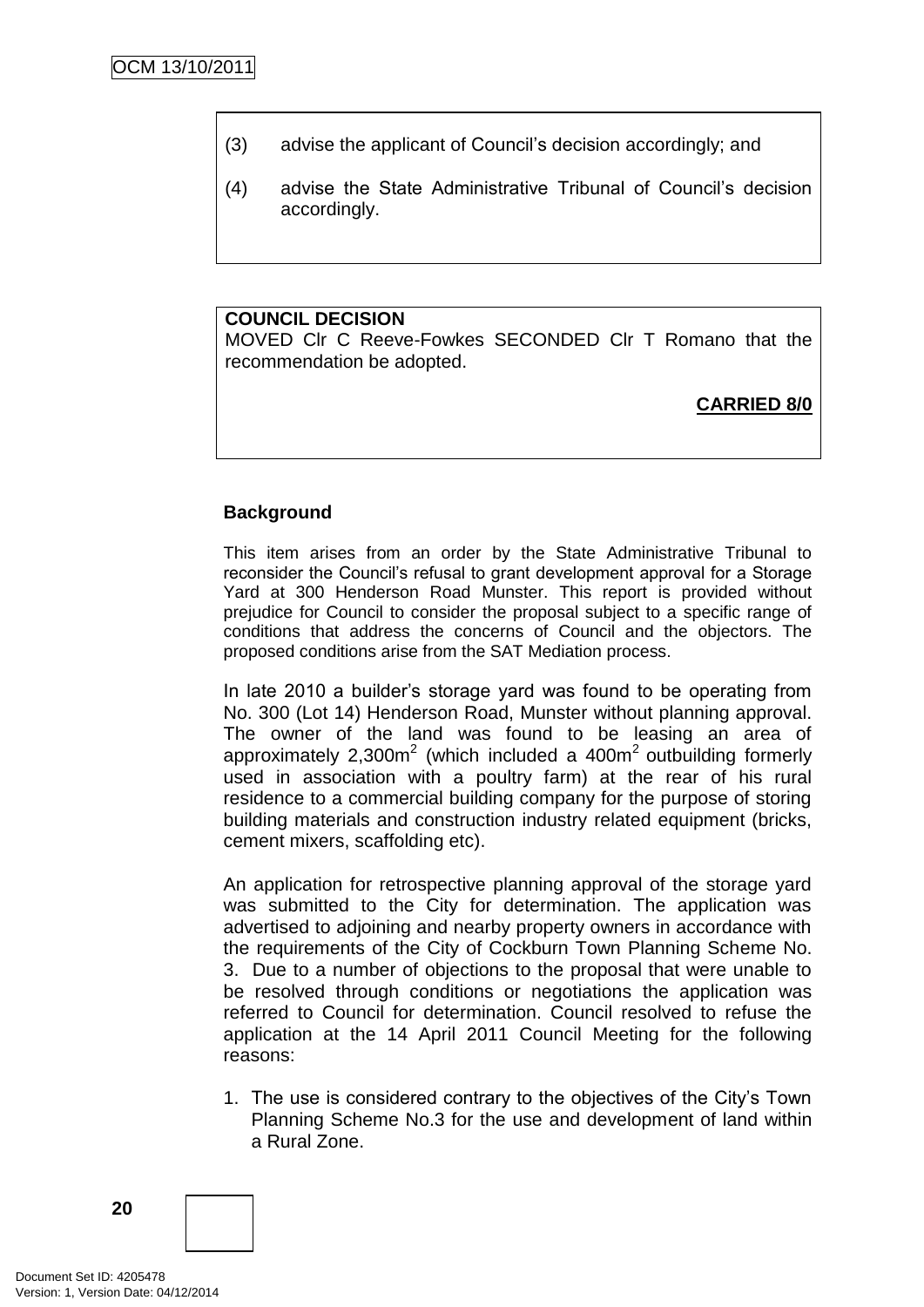- 2. The use/development of the land are considered incompatible with the rural setting within which the subject land is located.
- 3. The use/development of the land is considered contrary to the amenity of the location) by virtue of impacts including noise and the visual appearance of the site.
- 4. The use/development of the land is considered inappropriate due to the impact of traffic movements to and from the site and in appropriate access arrangements.
- 5. The use/development of the land would be contrary to the orderly and proper planning of the locality if approved.

The applicant was directed to remove the storage yard from the land accordingly.

### Appeal Of Council"s Refusal

On 25 May 2011, the applicant lodged an appeal to Council"s decision with the State Administrative Tribunal. As part of this process, representatives of the City entered mediation with the applicant in an attempt to resolve the matter.

During the mediation process it was found that the former tenant of the storage yard (to which the original application was tailored) had since vacated the property. The stored materials have now been substantially removed from the site as directed by Council. However the owner of the land continues to request approval to undertake activities that generate some form of income from the disused outbuilding and idle land at the rear of his lot.

As the offending use has now been discontinued there is significant scope to consider the application provided suitable constraints are placed on the operations via Conditions of approval. These conditions also address the concerns of both adjoining property owners and Council raised against the original application. The City"s concerns and the potential solutions discussed and identified during mediation are indicated in **Table 1:**

| <b>ISSUE/ CONCERN MEDIATED OUTCOME</b> |                                                                                                                                                                                                                                                                                                                                                                                                                                                       |
|----------------------------------------|-------------------------------------------------------------------------------------------------------------------------------------------------------------------------------------------------------------------------------------------------------------------------------------------------------------------------------------------------------------------------------------------------------------------------------------------------------|
| the objectives of the Rural<br>zone.   | Proposal being contrary to   A condition of approval (proposed Condition<br>No. 1) that restricts the nature of goods,<br>equipment, plant and materials stored on the<br>premises to those directly related to rural<br>activities and uses will ensure that the use of<br>the land is consistent with the Rural zone.<br>General storage and the storage<br>of<br>construction and/or industrial purposes are<br>not permitted under the condition. |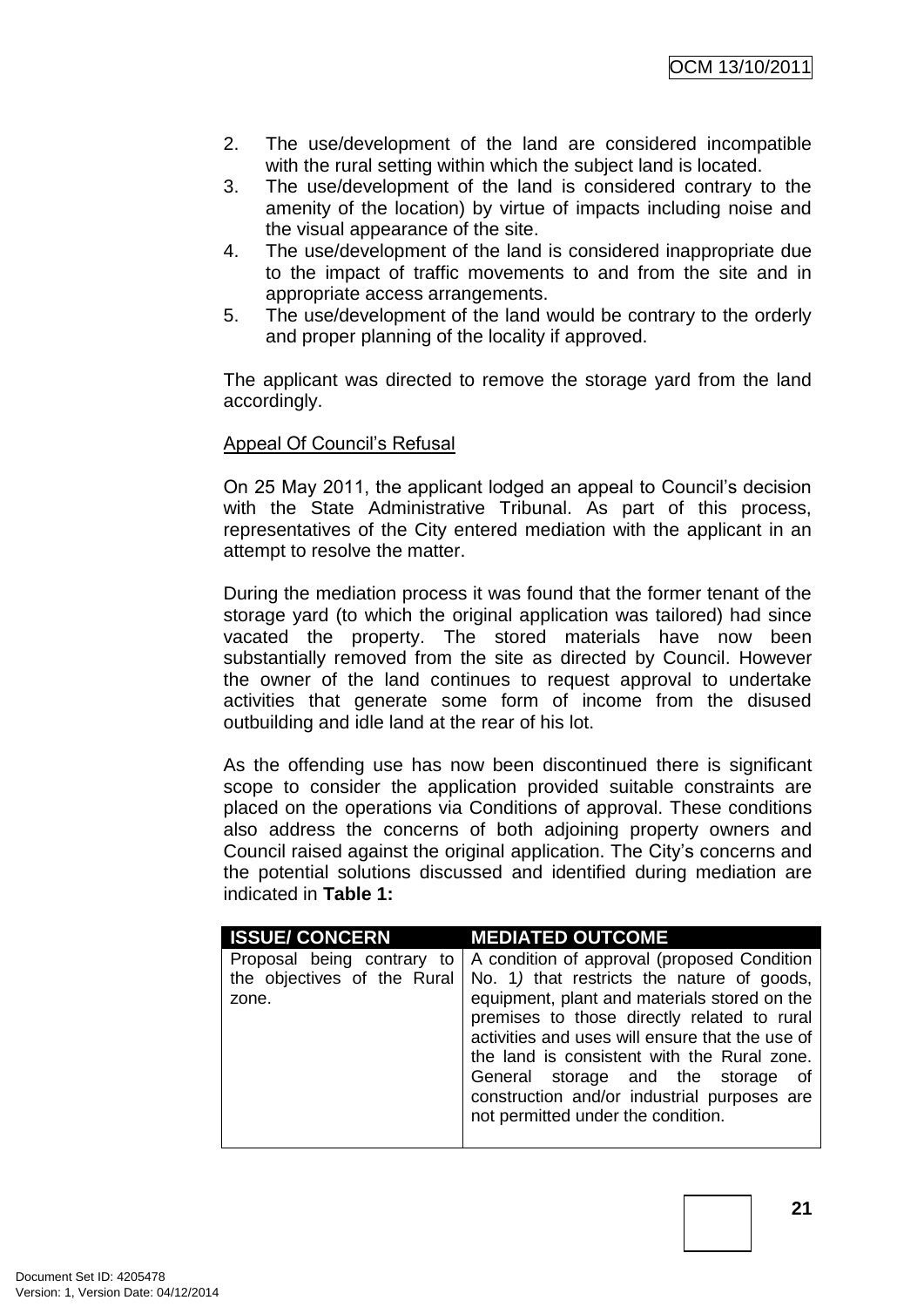| Increased traffic                                                                          | Proposed Condition No. 3 of approval<br>restricts the number of vehicle movements<br>associated<br>with<br>the<br>storage<br>yard<br>to<br>(generally) 4 per day. This is consistent with<br>the number of vehicle movements generated<br>by two commercial vehicles being parked on<br>the property and used on a daily basis<br>(which is permitted in the Rural zone without<br>any approval from the local government in<br>accordance with Clause 5.10.8 of TPS3).                                                                                                                                                                                                                                                              |
|--------------------------------------------------------------------------------------------|--------------------------------------------------------------------------------------------------------------------------------------------------------------------------------------------------------------------------------------------------------------------------------------------------------------------------------------------------------------------------------------------------------------------------------------------------------------------------------------------------------------------------------------------------------------------------------------------------------------------------------------------------------------------------------------------------------------------------------------|
| Visual amenity                                                                             | The visual impact of the storage of industrial/<br>construction equipment formerly stored on<br>the property is not acceptable within this<br>rural setting, and will not permitted in<br>accordance with proposed Condition No 1.<br>The visual impact of the storage of goods,<br>equipment, plant and materials<br>directly<br>related to rural activities and uses (as per<br>Condition No. 1) is consistent with rural<br>setting and the objectives of the rural zone.                                                                                                                                                                                                                                                         |
| <b>Noise</b>                                                                               | Noise was identified as an issue by nearby<br>residents, particularly with regards loading<br>and unloading of building equipment such as<br>scaffolding in the early morning. A condition<br>of approval (proposed Condition<br>No. 2)<br>limiting<br>vehicle<br>commercial<br>access<br>reasonable hours will address these noise<br>concerns to some degree. Since there is no<br>proposed tenant at the present time, the<br>level of noise likely to be generated from the<br>premises outside of the restricted hours<br>cannot be predicted. Due to the nature of<br>stored goods being directly related to rural<br>activities, noise within the agreed operating<br>hours is considered acceptable in the rural<br>context. |
| Traffic safety/ management/<br>arrangements<br>access<br>associated with Henderson<br>Road | The northern crossover was formerly being<br>utilised to access the storage yard. This<br>arrangement raised concerns from<br>both<br>nearby residents and the City's Engineering<br>Services regarding disruption of traffic flows<br>along Henderson Road as a result of trucks<br>being parked on the road and verge while<br>drivers lock/ unlock gates to the site.<br>The southern crossover presents a safer                                                                                                                                                                                                                                                                                                                  |
|                                                                                            | alternative access arrangement for<br>the<br>proposed storage yard due to the typography<br>of the land and the presence of electronic                                                                                                                                                                                                                                                                                                                                                                                                                                                                                                                                                                                               |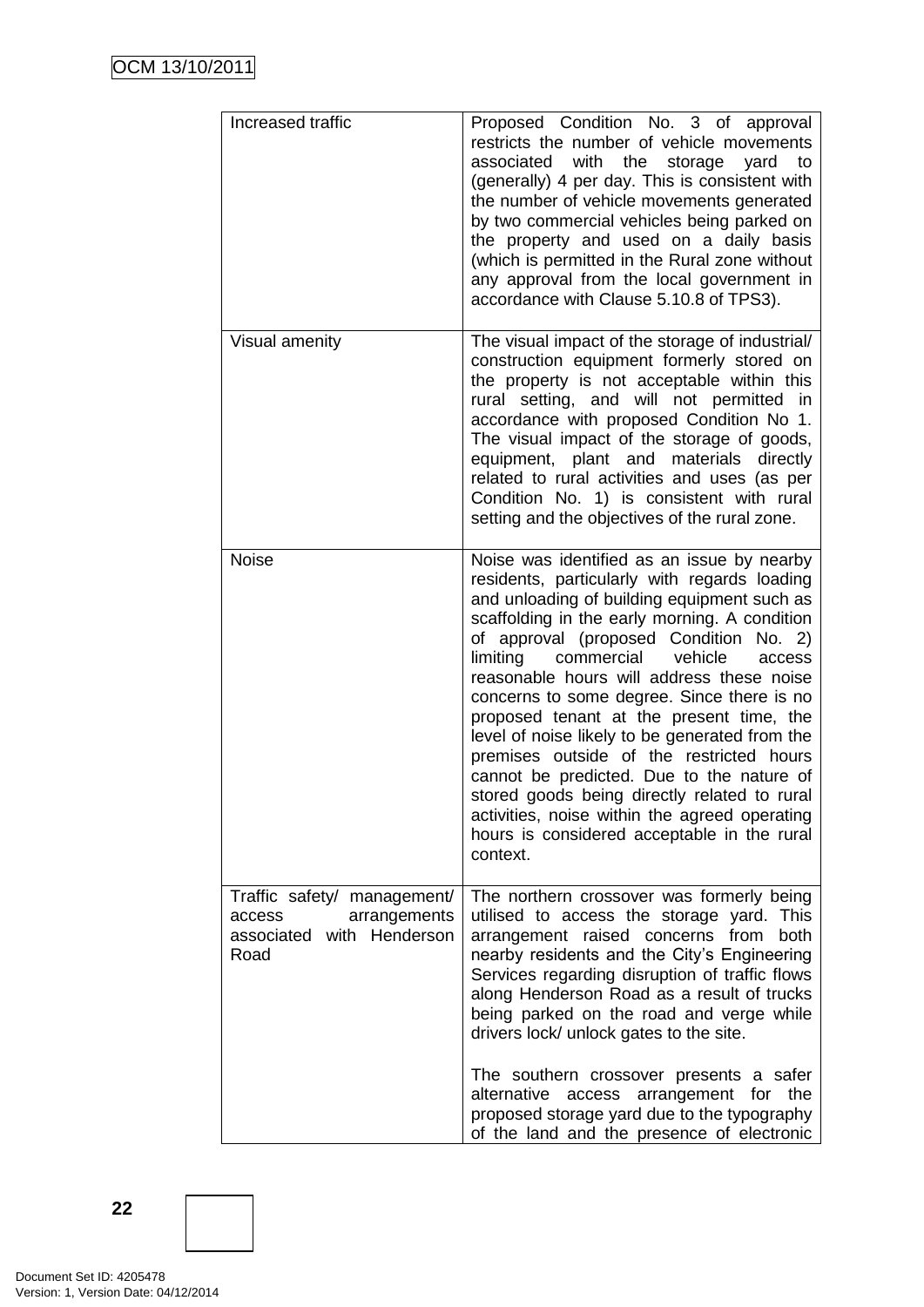|                                                  | access gates at this access point, however<br>the narrow driveway serving this crossover is<br>not suitable for larger vehicles.                                                                                                                                                                                                                                                                                                                                                                                                                                                                                                                                                |
|--------------------------------------------------|---------------------------------------------------------------------------------------------------------------------------------------------------------------------------------------------------------------------------------------------------------------------------------------------------------------------------------------------------------------------------------------------------------------------------------------------------------------------------------------------------------------------------------------------------------------------------------------------------------------------------------------------------------------------------------|
|                                                  | Proposed Condition No. 5 will restrict<br>vehicular access to the southern crossover -<br>which is generally accepted by the applicant.<br>It is acknowledged that at times, larger<br>vehicles may be required to access the<br>property and despite this being a rare<br>the<br>occurrence, in such circumstances<br>applicant may utilise the northern crossover<br>with the prior written approval from the City<br>of Cockburn in accordance with Condition<br>No. 5. Such approval will be subject to<br>compliance with a Traffic Impact Statement<br>(required to be submitted and approved prior<br>to the commencement of use in accordance<br>with Condition No. 6). |
| Consistency with surrounding<br>area/ precedence | The land is zoned Rural, through a condition<br>of approval (Condition No. 1) that restricts<br>the nature of goods, equipment, plant and<br>materials stored on the premises to those<br>directly related to rural activities and uses,<br>the proposed storage yard is considered to<br>appropriate within this setting and<br>be<br>consistent with the objectives of the Rural<br>zone.                                                                                                                                                                                                                                                                                     |

*Table 1: Issues, concerns and potential solutions discussed throughout mediation.*

# **Submission**

The applicant seeks Council approval to utilise an area of 2,300  $m^2$  at the rear of the existing residence which includes a  $400m^2$  former Poultry Shed for the purposes of the storage of goods equipment, plant and material directly related to rural activities subject to the Conditions outlined above.

# **Report**

The land is zoned "Rural" under both the Metropolitan Region Scheme and the City"s Town Planning Scheme. The Rural zoning of the land in part relates to the following:

 The land is situated within the Kwinana Air Quality Buffer and subject to the Environmental Protection (Atmospheric Wastes Kwinana) Policy 1992.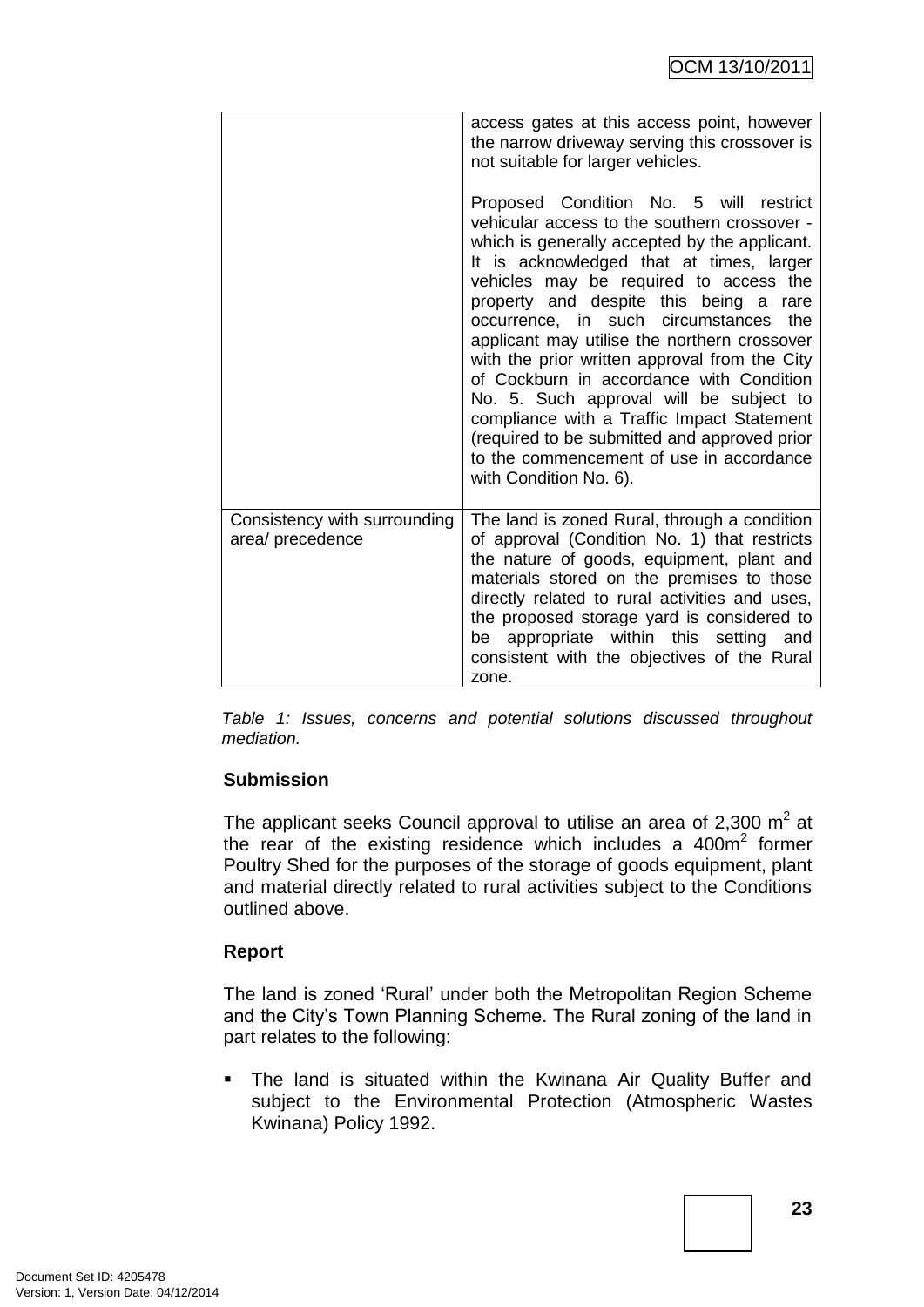- The land is approximately 200 metres from the Hope Valley Wattleup Redevelopment Area.
- **Proximity to Thompsons Lake (approximately 700 metres).**

### Metropolitan Region Scheme (MRS)

The lot is zoned "Rural" under the MRS. The purpose of this zone is:

"*land in which a range of agricultural, extractive and conservation uses are undertaken*".

### Town Planning Scheme No. 3

The land is zoned "Rural" under TPS 3. The objective of the "Rural" zone, as stated in TPS 3 is to:

"*provide for a range of rural pursuits which are compatible with the capability of the land and retain the rural character and amenity of the locality*".

A storage yard is an "A" use in this zone, whereby an application may be approved subject to being advertised to adjoining landowners who may be impacted by the use or development. The original application for the storage of construction and building materials (refused by Council) was advertised to the owners/occupiers of 9 nearby properties in accordance with Clause 9.4 of TPS 3. The revised (mediated) proposal has not been readvertised, however concerns of nearby property owners that arose during the initial advertising process been addressed (see Table 1).

### Latitude 32 Master Plan

The development is located approximately 200 metres east of the Hope Valley Wattleup Redevelopment Area.

Objections to the original advertised application were submitted by the owners of 5 nearby properties (objections were also received from 2 land owners considered too far removed from the development to be directly impacted). Submissions stating no objection to the development were received by owners of 3 nearby properties.

### **Conclusion**

The proposed conditions set out a range of controls over the use of the subject portion of the land for storage. It is considered that the impact of these controls will be to restrict the use of the portion of the site in a manner that is consistent with the objectives of the Rural zone. Subject to the proposed conditions the proposed use will allow the applicant to provide a safe and secure storage site that supports rural activities and uses.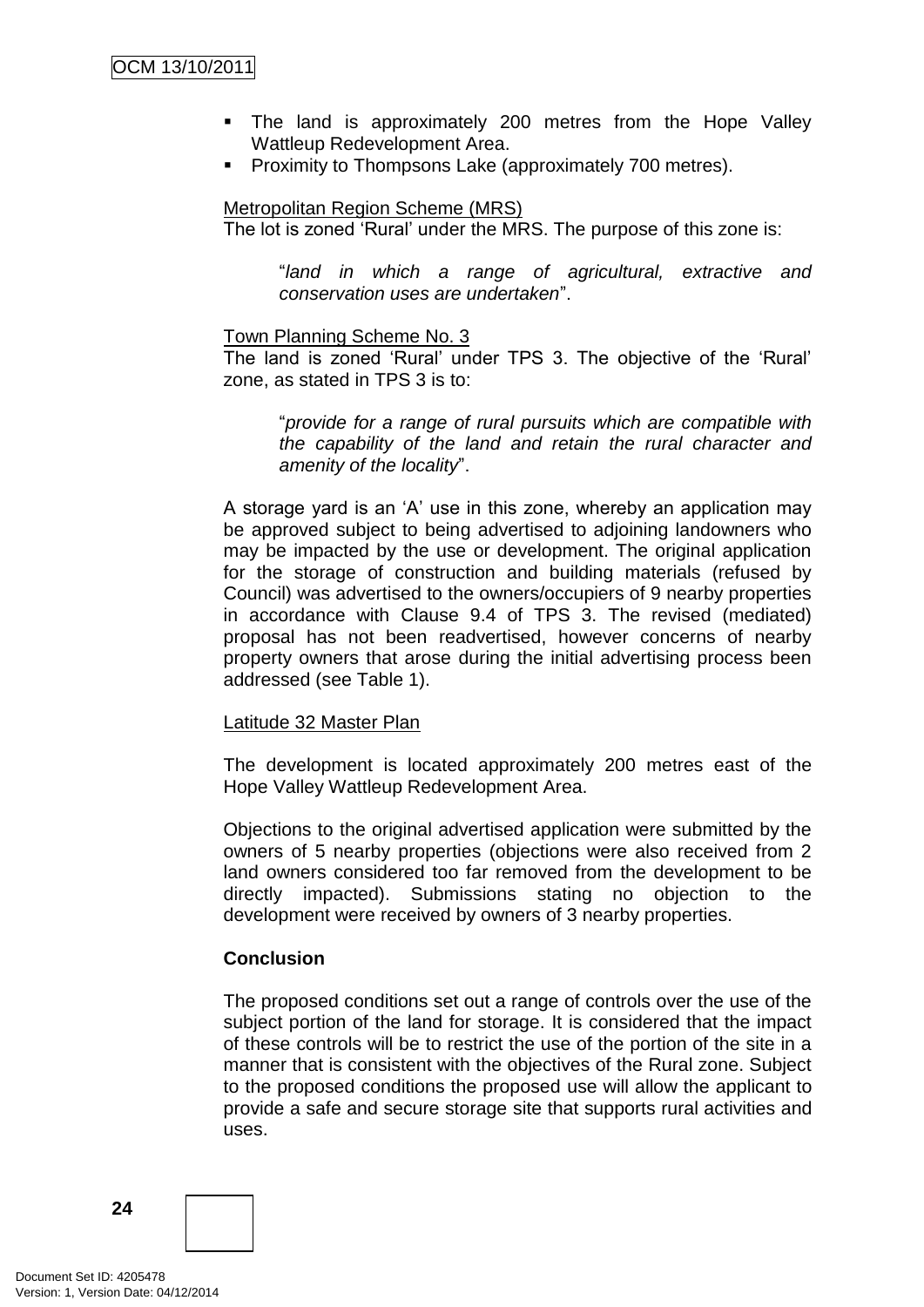It is important that Council consider the objectives of the Rural zone when considering this application and what is in fact an acceptable form of development on this land. The mediated outcome is considered to be consistent with the objectives of the Rural zone and provides constraints on the use of the land to protect the amenity of the neighbouring properties.

The recommended set of conditions also addresses the concerns raised by Officers and objectors in relation to traffic, noise and impact on the rural character of the area.

Residents living on rural properties should not be subject to what are essentially industrial uses within close proximity to their homes. It is anticipated that the proposed set of conditions will provide the necessary controls for a storage use to be undertaken that accords with the objectives of the zone and limits the impact on the amenity of the surrounding area to an acceptable level.

In accordance with Clause 10.2.1 of the TPS3, Council is required to consider the following matters when considering this application:

- –the aims and provisions of the Scheme and the Metropolitan Region Scheme;
- –the requirements of orderly and proper planning;
- –any approved statement of Planning Policy;
- –the compatibility of a use or development within its settings
- –the preservation of the amenity of the locality;
- –the relationship of the proposal to the development on adjoining land or on other land in the locality;
- –means of access and egress;
- –the amount of traffic likely to be generated by the proposal, particularly in relation to the capacity of the road system in the locality and the probable affect on traffic flow and safety;
- –the potential loss of any community service or benefit resulting from planning approval; and
- –submissions received on the application.

Should Council reaffirm its original decision to refuse the application, the matter will return to the SAT and it is likely that the matter will proceed to a hearing. In that event the original application will be assessed by the SAT on its merits and may be refused, approved in its original form or be approved with limitations by way of conditions similar to those currently being considered.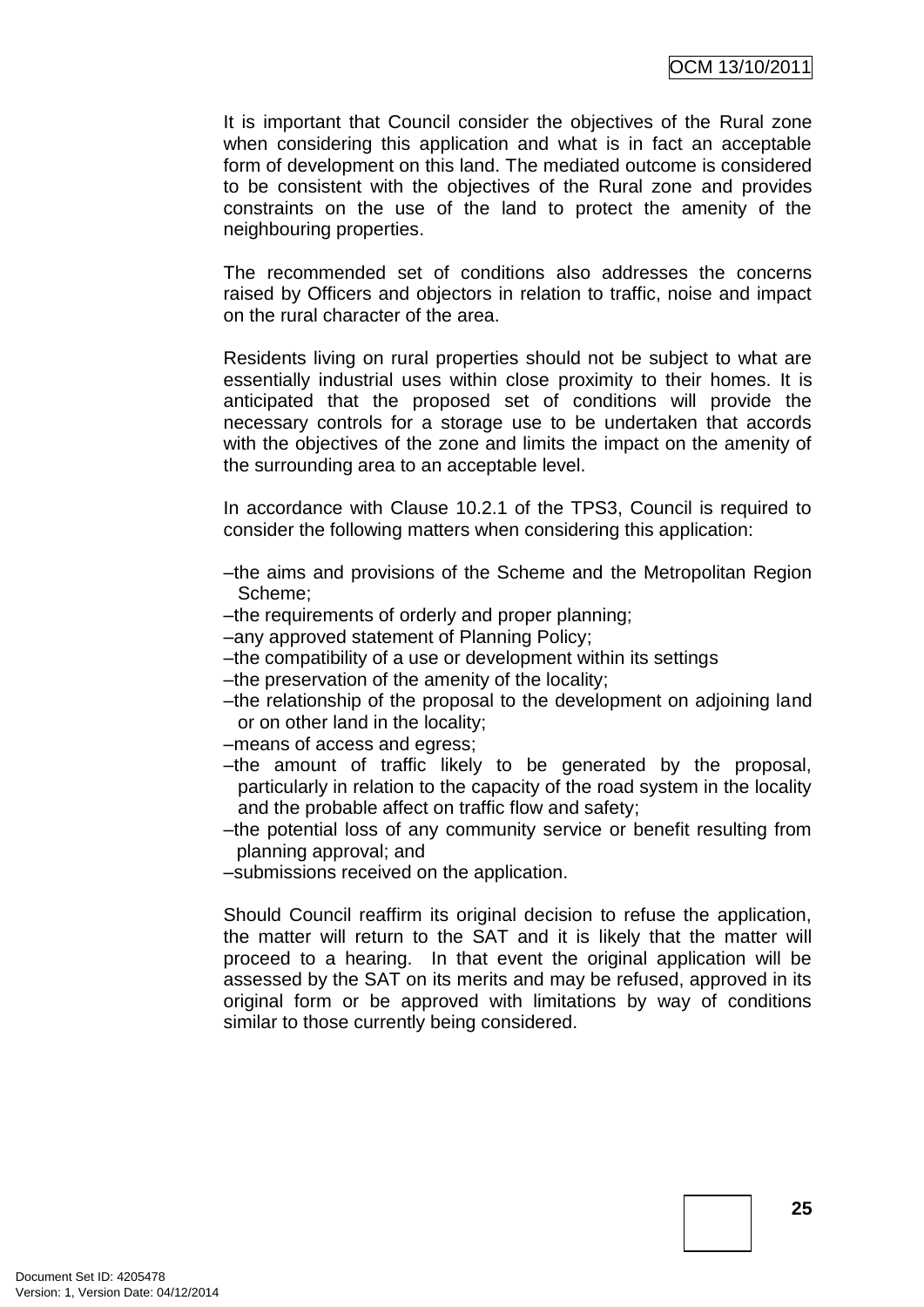# **Strategic Plan/Policy Implications**

### **Demographic Planning**

• To ensure the planning of the City is based on an approach that has the potential to achieve high levels of convenience and prosperity for its citizens.

### **Infrastructure Development**

• To construct and maintain community facilities that meet community needs.

### **Employment and Economic Development**

• To plan and promote economic development that encourages business opportunities within the City.

### **Budget/Financial Implications**

N/A

**Legal Implications**

N/A

### **Community Consultation**

N/A

# **Attachment(s)**

- 1. Property Photographs
- 2. Austroads "Vehicle Classification System Asset and Network Information - January 2002 DWG No: 0293-009

### **Advice to Proponent(s)/Submissioners**

The Proponent(s) and those who lodged a submission on the proposal have been advised that this matter is to be considered at the 13 October 2011 Council Meeting.

### **Implications of Section 3.18(3) Local Government Act, 1995**

Nil.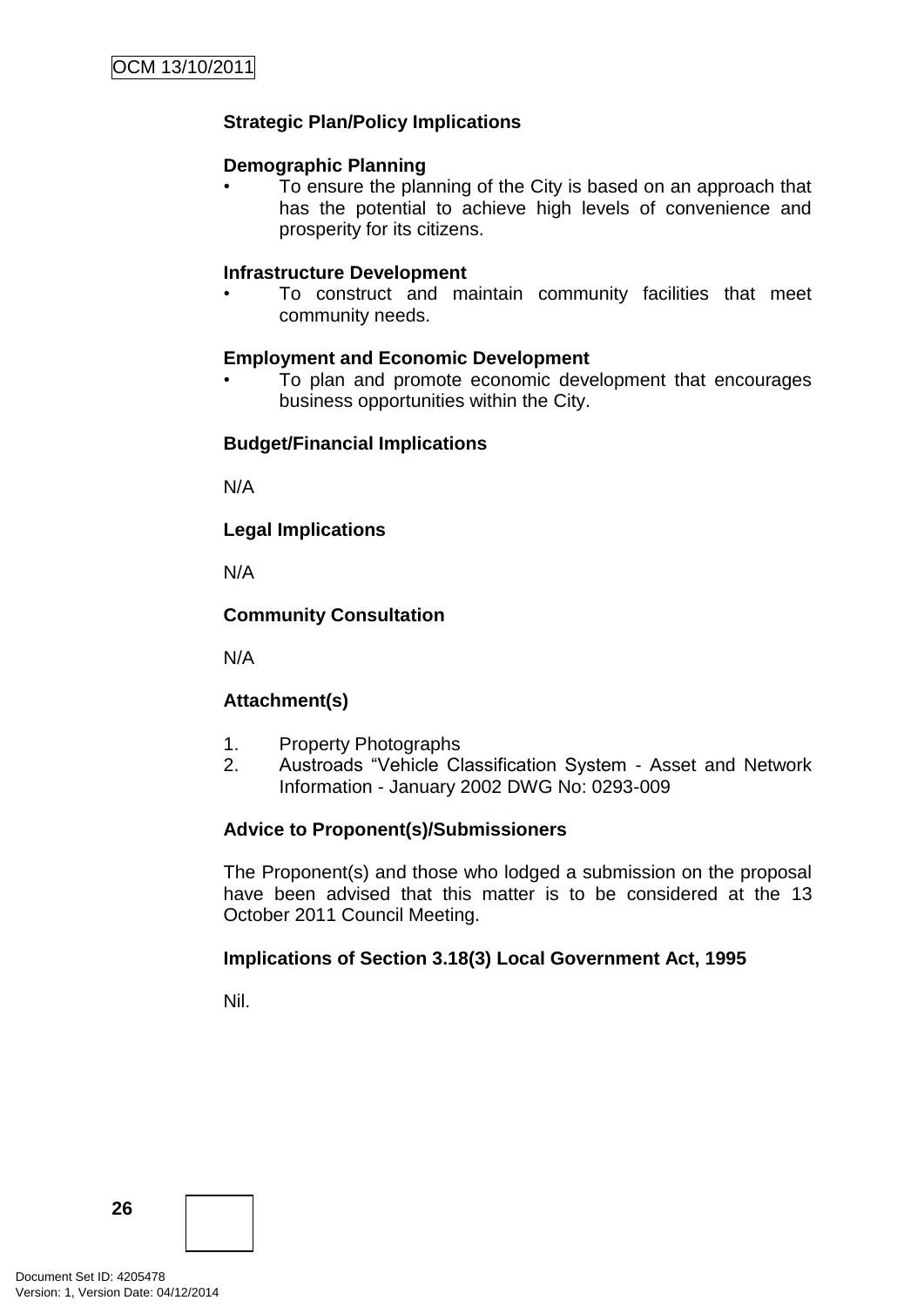**14.3 (MINUTE NO 4621) (OCM 13/10/2011) - PROPOSED STRUCTURE PLAN - LOCATION: LOTS 1 - 4, 4, 4 - 8, 132, 300 AND 301 HAMILTON ROAD AND LOT 9 ENTRANCE ROAD, SPEARWOOD - OWNER: GEORGE WESTON FOODS LTD - APPLICANT: ROBERTS DAY (SM/M/058) (R COLALILLO) (ATTACH)**

**RECOMMENDATION** That Council :

- (1) pursuant to Clause 6.2.9.1 of the Scheme, adopt the Structure Plan for Lots 1–4, 4, 4–8, 132, 300 and 301 Hamilton Road and Lot 9 Entrance Road, Spearwood (as shown in Attachment 3) subject to the following modifications:
	- 1. The Packham North District/Local Water Management Strategy being approved by the Department of Water.
	- 2. A new notation being added to the Structure Plan which states as follows:

*'The development of habitable buildings is not permitted within locations which are deemed to be above the noise limits prescribed by Table 1 of the Western Australian Planning Commission's State Planning Policy No. 5.4 (Road And Rail Transport Noise and Freight Considerations in Land Use Planning).'*

- (2) subject to compliance with (1) above, in pursuance of Clause 6.2.10.1 of the Scheme, the proposed Structure Plan be sent to the Western Australian Planning Commission for endorsement;
- (3) endorse the Schedule of Submissions prepared in respect of the Structure Plan; and
- (4) advise the proponent and those persons who made a submission of Council's decision.
- (5) advise the proponent that Developer Contribution Area 13 Community Infrastructure is now operational under the City of Cockburn"s Town Planning Scheme No. 3. Landowners subdividing to create residential allotments and/or developing grouped/multiple dwellings will therefore be required to make contributions in accordance with the developer contribution plan requirements.
- (6) advise the proponent that Council is currently in the final processes of an amendment to City of Cockburn Town Planning Scheme No. 3, which seeks to introduce new developer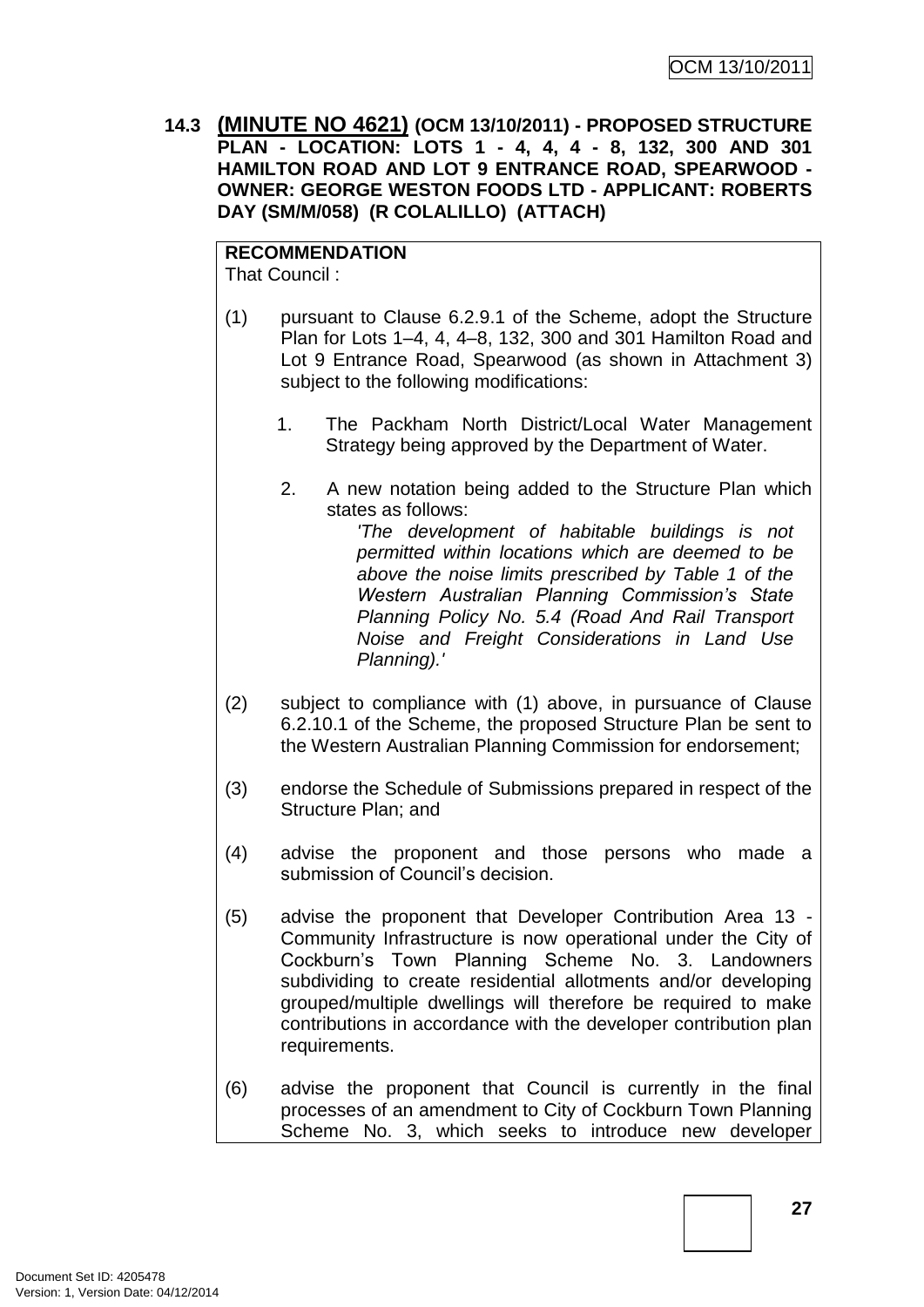contribution arrangements for Development Contribution Area 12 – Packham North. Landowners subdividing to create residential allotments will be required to make contributions in accordance with the new developer contribution arrangements once the Scheme Amendment becomes operational. This is expected late 2011.

# **COUNCIL DECISION**

MOVED Clr S Limbert SECONDED Clr C Reeve-Fowkes that Council adopt the recommendation subject to the following amendment to subrecommendation (1):

- (1) *the addition of a new Modification 3*:
	- 3. The existing Norfolk Pine Trees notation being modified to read as follows:

"Norfolk Pine Trees to be retained by location within the road reserve and ensuring that the configuration of lots enables the trees to be practicably retained".

**CARRIED 8/0**

# **Reason for Decision**

It is recommended that an existing notification on the Proposed Structure Plan be modified to better address the need to protect three existing Norfolk Pine Trees which exist within the project area.

### **Background**

The subject area is approximately 28 hectares generally bound by a freight rail line to the north, Beeliar Regional Park to the west, Ocean Road to the south and Mell Road to the east.

The subject area is zoned "Urban" under the Metropolitan Region Scheme ("MRS") and "Development" under City of Cockburn Town Planning Scheme No. 3 ("Scheme"). The subject land is also located within 'Development Area 31' ("DA31").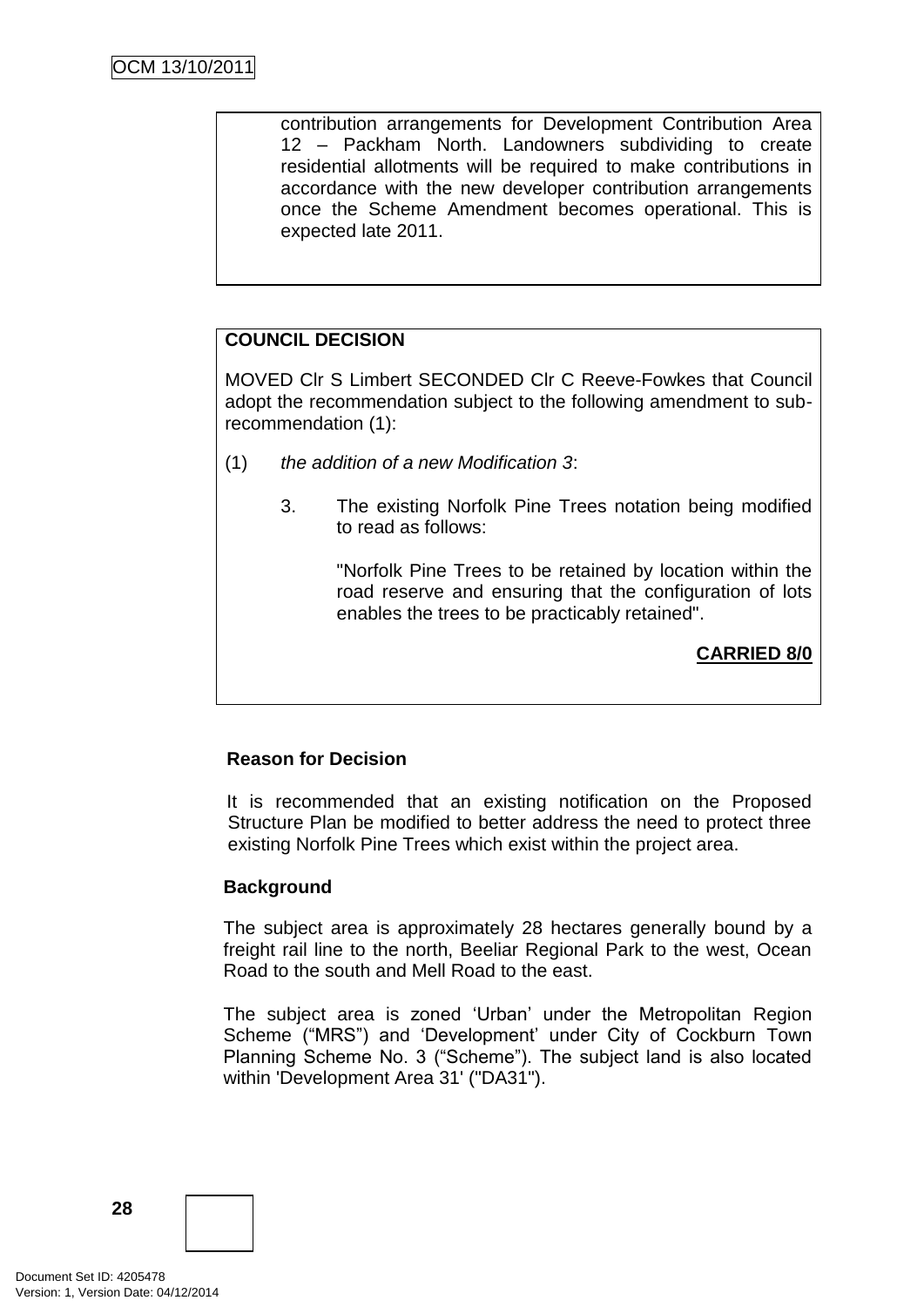Pursuant to Clause 6.2.4 and Schedule 11 of the Scheme, a Structure Plan is required to be prepared and adopted prior to any subdivision and development of land within a development area.

In accordance with the above, a Structure Plan has been submitted to the City by Roberts Day on behalf of the landowner, George Weston Foods Ltd to guide future residential subdivision for Lots 1 - 4, 4, 4 - 8, 132, 300 and 301 Hamilton Road and Lot 9 Entrance Road, Spearwood.

### **Submission**

NA

### **Report**

### Packham North District Structure Plan

The subject area forms part of the Packham North District Structure Plan area as shown in Attachment 2. The purpose of the District Structure Plan is to facilitate the development of the former Watsons meats plant and surrounding land that was within the odour buffer of the plant for residential and associated uses. It outlines the broad land use framework including the major road network, neighbourhood structure, commercial and significant public open space areas.

The submitted Structure Plan is considered to be generally in accordance with the provisions of the District Structure Plan. This has been determined on the basis of the Proposed Structure Plan's proposed street network, street blocks and associated densities, areas of public open space ("POS") and local centre sites conforming to the locations as prescribed on the District Structure Plan and each design element meeting the associated criteria within the District Structure Plan report. Further analysis of the Proposed Structure Plan's conformity is contained within the following section.

### Proposed Structure Plan

The Proposed Structure Plan as shown within Attachment 3 covers 14 existing lots and provides for predominantly residential development, with public open space, and a local centre. It is anticipated that the Proposed Structure Plan will yield approximately 357 lots and 440 dwellings. The general indicative arrangement of lots, streets and associated traffic management devices and public open space areas is shown within Attachment 4.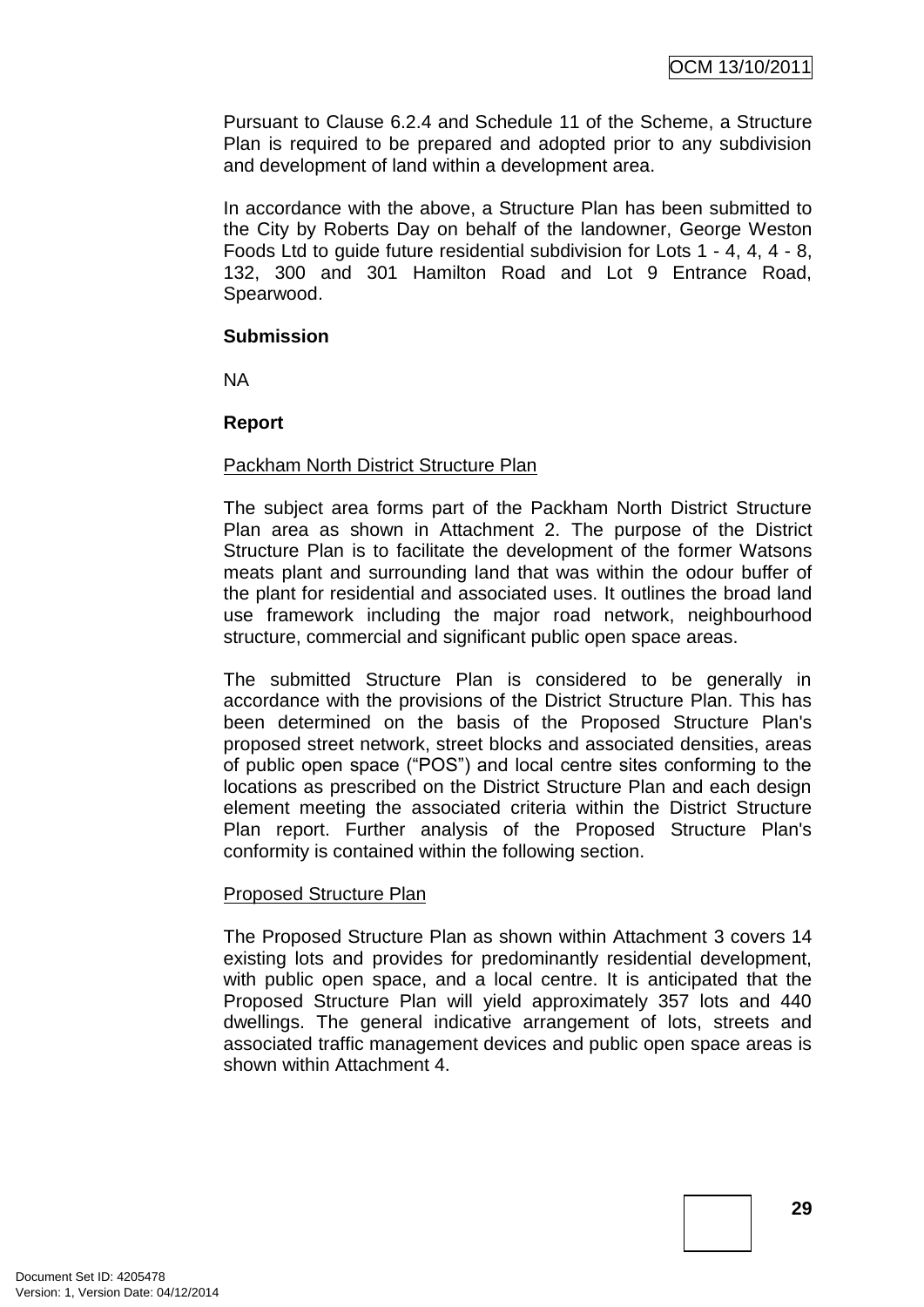### **Heritage**

In recognition of the historical use of the subject area, the applicant was required to undertake a heritage assessment to investigate and determine areas of heritage significance within the subject area. The Conservation Report submitted by the applicant recommends the incorporation of elements of suitable remaining factory structures or objects as public art installations within the future development of the Structure Plan area. This is considered to be an important method of enabling the previous use of the site to be appreciated by future residents and generations. The practical application of this recommendation will be dealt with at the future subdivision and development stages.

The Conservation Report also acknowledges the importance of the former Woodlands Homestead site as it represents the cultural history of the site. The Proposed Structure Plan indicates that an opportunity exists to incorporate remaining elements of the site (e.g. steps and associated rose garden) with future development on the adjacent Local Centre site and to interpret the built form of the former homestead. These opportunities have been notated on the Proposed Structure Plan and will be implemented through the detailed area plan, subdivision and development processes.

### Movement Network

The Structure Plan proposes to widen Hamilton Road from its existing width of 20 metres to 25 metres within the subject area. The proposed widening is consistent with Liveable Neighbourhoods requirements for an Integrator Arterial B street carrying an estimated 11,000 to 13,000 vehicles per day. The Transport Assessment Report provides suitable justification for the widening and confirms that it will integrate effectively with future development to the south of the subject area. The use of roundabouts and an undivided median strip is proposed along the widened Hamilton Road in order to ensure appropriate traffic calming and safety.

In accordance with the District Structure Plan a new east-west road, which is essentially an extension of Entrance Road, will connect Hamilton Road and Mell Road through the proposed Local Centre. No other major roads are proposed however both Entrance Road and Mell Road will be required to be upgraded to an urban standard as they are only currently developed to a rural standard.

### Local Centre

Two "Local Centre" sites have been included as part of the Proposed Structure Plan on the east of the Hamilton Road an Entrance Road

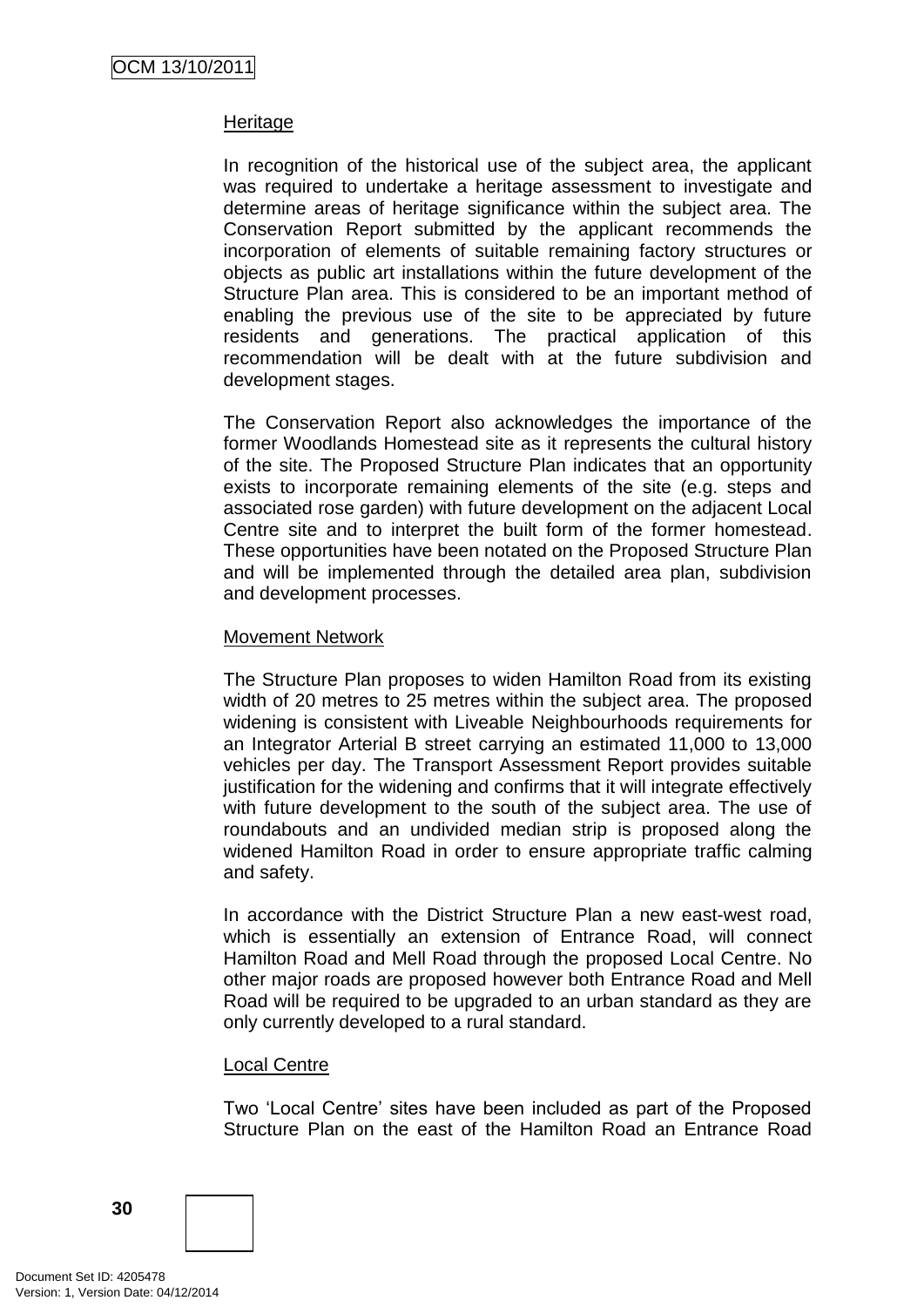intersection. This location is consistent with the location identified within the District Structure Plan and it is considered that the proposed siting will enable optimum accessibility for future landowners to access for daily convenience needs. In accordance with Clause 6.2.6.3(c) of the Scheme, the Proposed Structure Plan provides for "Office" uses as a (permitted) land use on residential lots within close proximity to the Local Centre area. This has been proposed in order to allow for office/residential mixed use development near the Local Centre to encourage local employment opportunities.

In order to ensure the future design and functionality of the Local Centre and surrounding mixed use areas, Detailed Area Plans will be required at the subdivision stage.

### Design and Density

The District Structure Plan identifies that the subject area should meet an urban density target of 15 dwelling units per gross urban hectare in accordance with the WAPC"s "Directions 2031 and Beyond" and 22 dwellings per net site hectare in accordance with Liveable Neighbourhoods. The Proposed Structure Plan meets these targets as it is proposed to yield a density of approximately 15.5 dwelling units per gross urban hectare and 24.8 dwellings per net site hectare.

A range of residential densities from R20 to R60 have been proposed as part of the Proposed Structure Plan. The siting of the residential density cells complies with the location criteria specified by the District Structure Plan with the higher densities being located adjacent to the Local Centre, along Hamilton Road (public transport route) and opposite POS areas. In accordance with the DA31 (Packham North) provisions of the Scheme, future subdivision and development applications within the Structure Plan are required to achieve at least 85% of the potential number of dwellings achievable under the designated R Code.

### Public Open Space

The Structure Plan proposes six areas of POS with four of these areas also fulfilling a drainage function in accordance with water sensitive urban design principles. A notional total of 12% POS is provided as part of the Proposed Structure Plan and therefore exceeds the minimum 10% POS provision prescribed by Liveable Neighbourhoods. However it should be noted that the areas of POS shown in the Proposed Structure Plan are subject to more detailed design at the subdivision and Urban Water Management Plan ("UWMP") stage, which may alter the final POS provision. The location, function and overall design of the POS areas as shown within the landscape master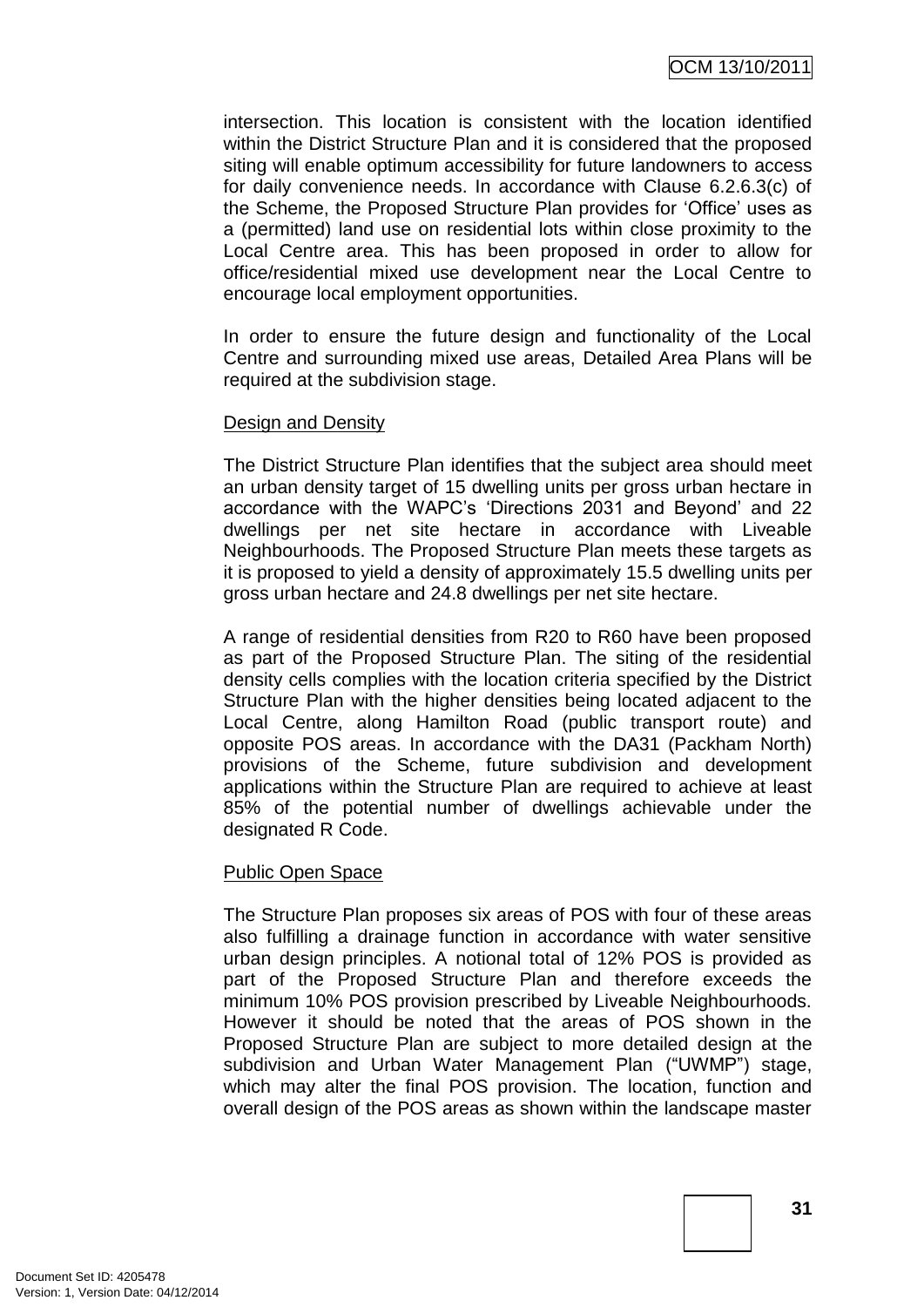plan are considered to be generally consistent with the requirements of Liveable Neighbourhoods and the District Structure Plan.

Some existing significant trees have been identified to the west of the Structure Plan area and these are required to be retained as part of future development. This will be implemented through the subdivision process.

### **Consultation**

The Proposed Structure Plan was referred to the Western Australian Planning Commission ("WAPC") for comment in accordance with Clause 6.2.7.2 of the Scheme as it proposes the subdivision of land. The WAPC provided comments requiring some minor changes be made to the Structure Plan document. Some of the minor changes included modifying areas of non-functional POS to verge/road reserve and providing justification for the proposed pedestrian access way to the south of the subject area. The changes were consistent with the City"s own assessment and the applicant was requested to submit an amended report and plan. Following the submission of the amended/updated Structure Plan, the City proceeded to advertise the proposal for public comment.

The Structure Plan was advertised for public comment from 30 August to 20 September 2011 in accordance with the Scheme requirements. Nine submissions were received from surrounding landowners and government/service authorities. Seven of the submissions expressed no objection subject to certain conditions and/or advice, one objected and one stated support. The submissions that were received are set out and addressed in detail within the Schedule of Submissions (Attachment 5).

Only one modification to the proposed Structure Plan is recommended as a result of the formal advertising process as follows:

The addition of a notation on the Structure Plan restricting the development of habitable buildings within locations which are deemed to be above the noise limits prescribed by Table 1 of the Western Australian Planning Commission's State Planning Policy 5.4: Road And Rail Transport Noise and Freight Considerations in Land Use Planning ("SPP5.4").

The above addition is proposed in order to ensure that future development is consistent with SPP5.4 and any potential noise impacts associated with the railway transit corridor are minimised.

The views of the Department of Transport ("DoT") have been noted; however, their concerns about the intersection design of Ocean Road and Cockburn Road are not supported by the City. The submitted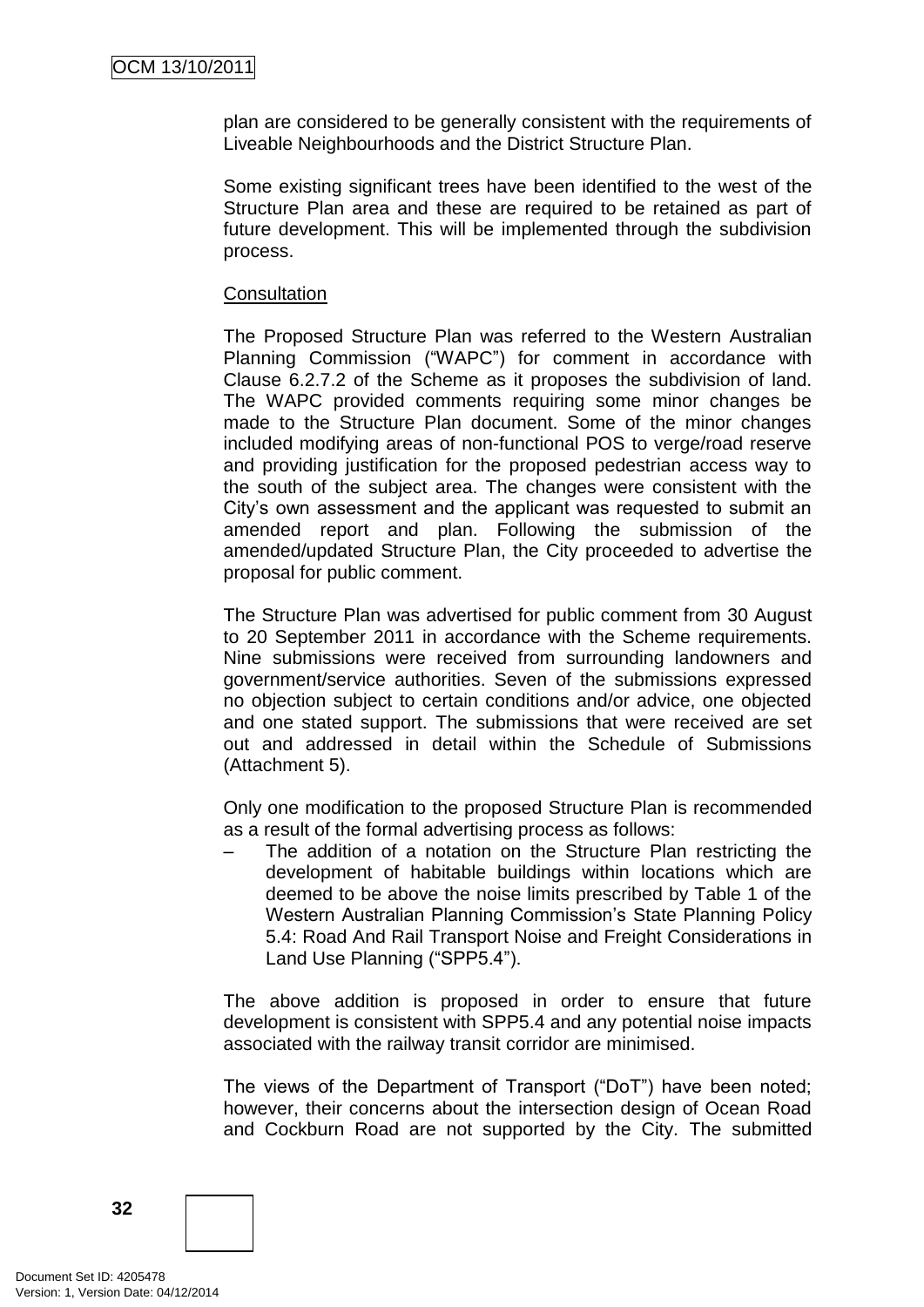Transport Assessment Report details several proposals to upgrade the existing road infrastructure in order to cater for projected traffic volumes. These include the widening of Hamilton Road and use of appropriate traffic management devices as required.

Although Main Roads Western Australia ("MRWA") did not provide any comment on this Proposed Structure Plan, it raised no objection to the Proposed Structure Plan to the south. In addition, the submission from MRWA received for the District Structure Plan noted that the Orsino Boulevard / Cockburn Road intersection is planned for traffic light control by the end of 2011. The Ocean Road intersection is located less than 300 m north of this intersection, and will accordingly benefit from this traffic light installation together with the existing traffic lights at the Spearwood Avenue / Cockburn Road intersection.

#### District/Local Water Management Strategy

In accordance with Department of Water ("DoW") requirements, landowners or groups of landowners within Development Areas need to prepare a District Water Management Strategy ("DWMS"), Local Water Management Strategy ("LWMS") and Urban Water Management Plan as part of structure planning and subdivision processes. Given the fragmented landownership within the project area and its relative size, the City has prefunded a hybrid DWMS/LWMS for the project area, with these monies to be recouped through the developer contribution arrangements being introduced for the project area under Scheme Amendment No. 87.

The City engaged the consultant Cardno to prepare the DWMS/LWMS to support the District Structure plan and subsequent local structure plans. The draft DWMS/LWMS has now been assessed by the DoW and some minor modifications have been requested to the document prior to final endorsement/approval being granted.

As the changes are only minor in nature, it is recommended that approval of the proposed Structure Plan may proceed subject to the final endorsement of the revised DWMS/LWMS by the DoW. This is this same approached used for the District Structure Plan.

#### **Conclusion**

The Proposed Structure Plan is generally in accordance with Liveable Neighbourhood and the District Structure Plan. As such, it is recommended that Council adopts the Proposed Structure Plan subject to the minor modification relating to SPP5.4 and the final endorsement/approval of the associated DWMS/LWMS by the DoW.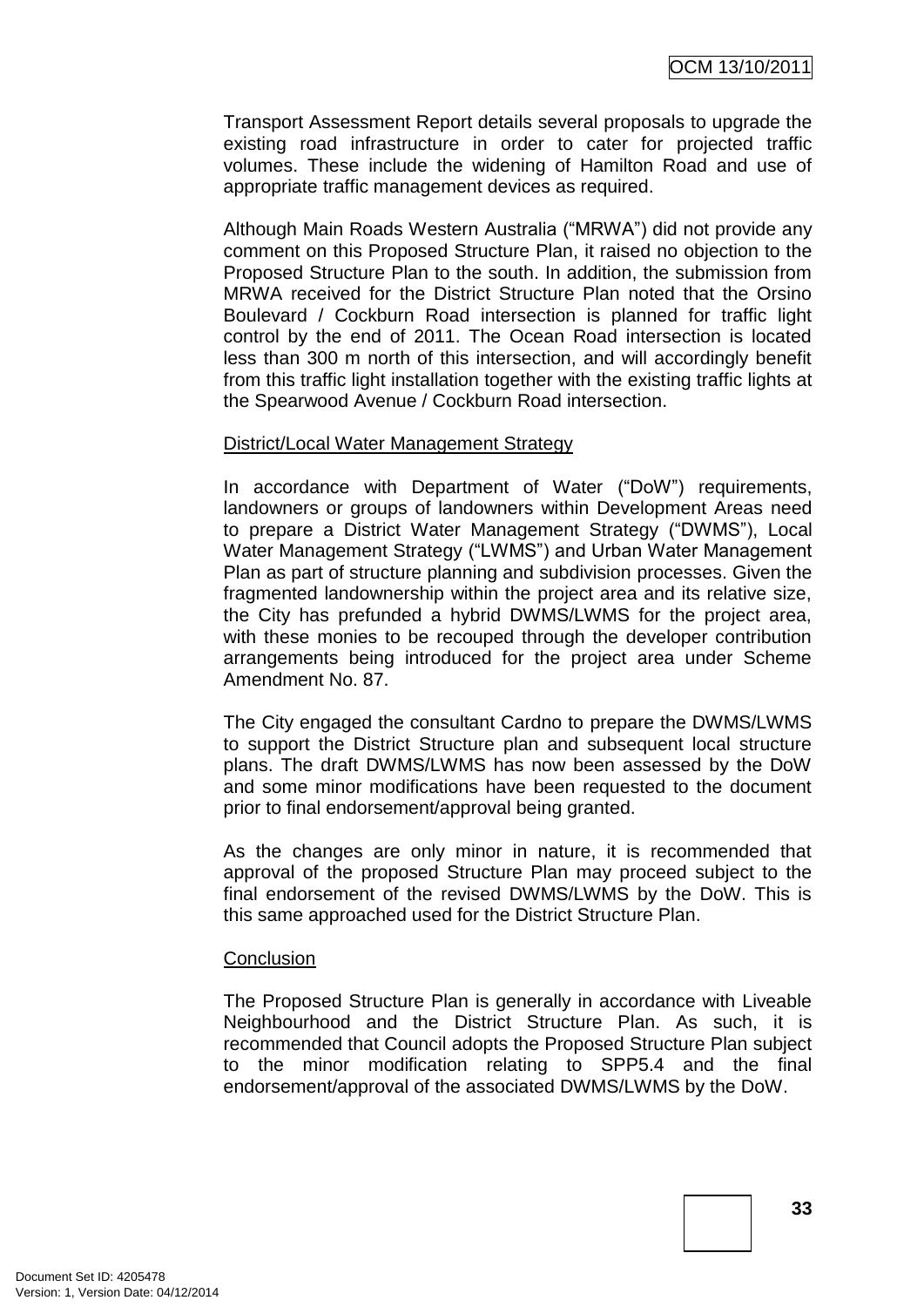# **Strategic Plan/Policy Implications**

#### **Demographic Planning**

- To ensure the planning of the City is based on an approach that has the potential to achieve high levels of convenience and prosperity for its citizens.
- To ensure development will enhance the levels of amenity currently enjoyed by the community.

#### **Natural Environmental Management**

To ensure development of the district is undertaken in such a way that the balance between the natural and human environment is maintained.

The Planning Policies which apply to this item are:

SPD4 "Liveable Neighbourhoods" APD4 Public Open Space

#### **Budget/Financial Implications**

The Structure Plan fees for this proposal have been calculated in accordance with the *Planning and Development Regulations 2009*, including the cost of advertising and have been paid by the applicant.

The proposed Structure Plan falls within draft Development Contribution Area 12 - Packham North which is the subject of Amendment No. 87 to the Scheme which has been approved by Council and has been referred to the WAPC for the Minister"s approval. Once adopted, all landowners within DCA 12 will be required to make a proportional contribution to land, infrastructure, works and all associated costs required as part of the development and subdivision of the Packham North Development Contribution Area.

Future subdivision and development will also be subject to community based infrastructure contributions which was recently introduced into the Scheme via Scheme amendment No. 81.

#### **Legal Implications**

N/A

#### **Community Consultation**

Community consultation was carried out for a period of 21 days, from 30 August to 20 September 2011. The proposed local structure plan

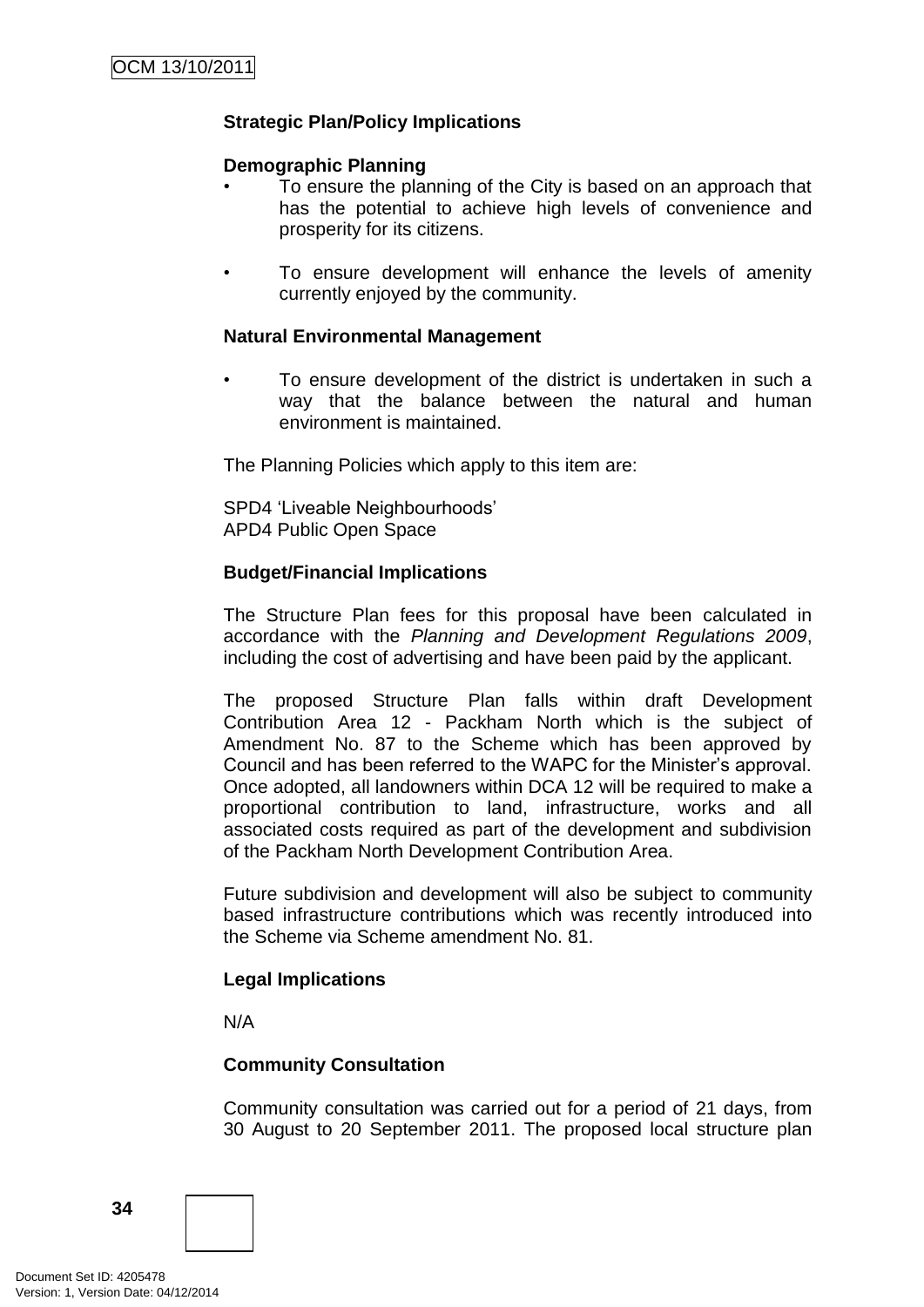was advertised in the newspaper, on the City's website and letters were sent to affected landowners and government/servicing authorities in accordance with the Scheme requirements. A total of nine submissions were received.

Analysis of the submissions has been undertaken within the "Report" section above, as well as the attached Schedule of Submissions.

# **Attachment(s)**

- 1. Location Plan
- 2. Packham North District Structure Plan
- 3. Proposed Local Structure Plan
- 4. Indicative Concept Plan
- 5. Schedule of Submissions

### **Advice to Proponent(s)/Submissioners**

The Proponent(s) and those who lodged a submission on the proposal have been advised that this matter is to be considered at the 13 October 2011 Council Meeting.

### **Implications of Section 3.18(3) Local Government Act, 1995**

Nil

**14.4 (MINUTE NO 4622) (OCM 13/10/2011) - PROPOSED STRUCTURE PLAN FOR PORTION OF THE PACKHAM NORTH DISTRICT STRUCTURE PLAN AREA - LOCATION: VARIOUS LOTS WITHIN MELL, OCEAN AND HAMILTON ROAD IN SPEARWOOD/COOGEE - OWNER: VARIOUS - APPLICANT: WHELANS / TERRANOVIS (SM/M/055) (M CARBONE) (ATTACH)**

# **RECOMMENDATION**

That Council: :

- (1) adopts the Structure Plan for various lots within Mell, Ocean and Hamilton Road in Spearwood/Coogee pursuant to Clause 6.2.9.1 of the Scheme, subject to the following:
	- 1. The Packham North District/Local Water Management Strategy being approved by the Department of Water.
	- 2. The final treatment and design of the Ocean/Hamilton Road intersection being resolved to the City of Cockburn"s satisfaction and the Structure Plan being updated accordingly.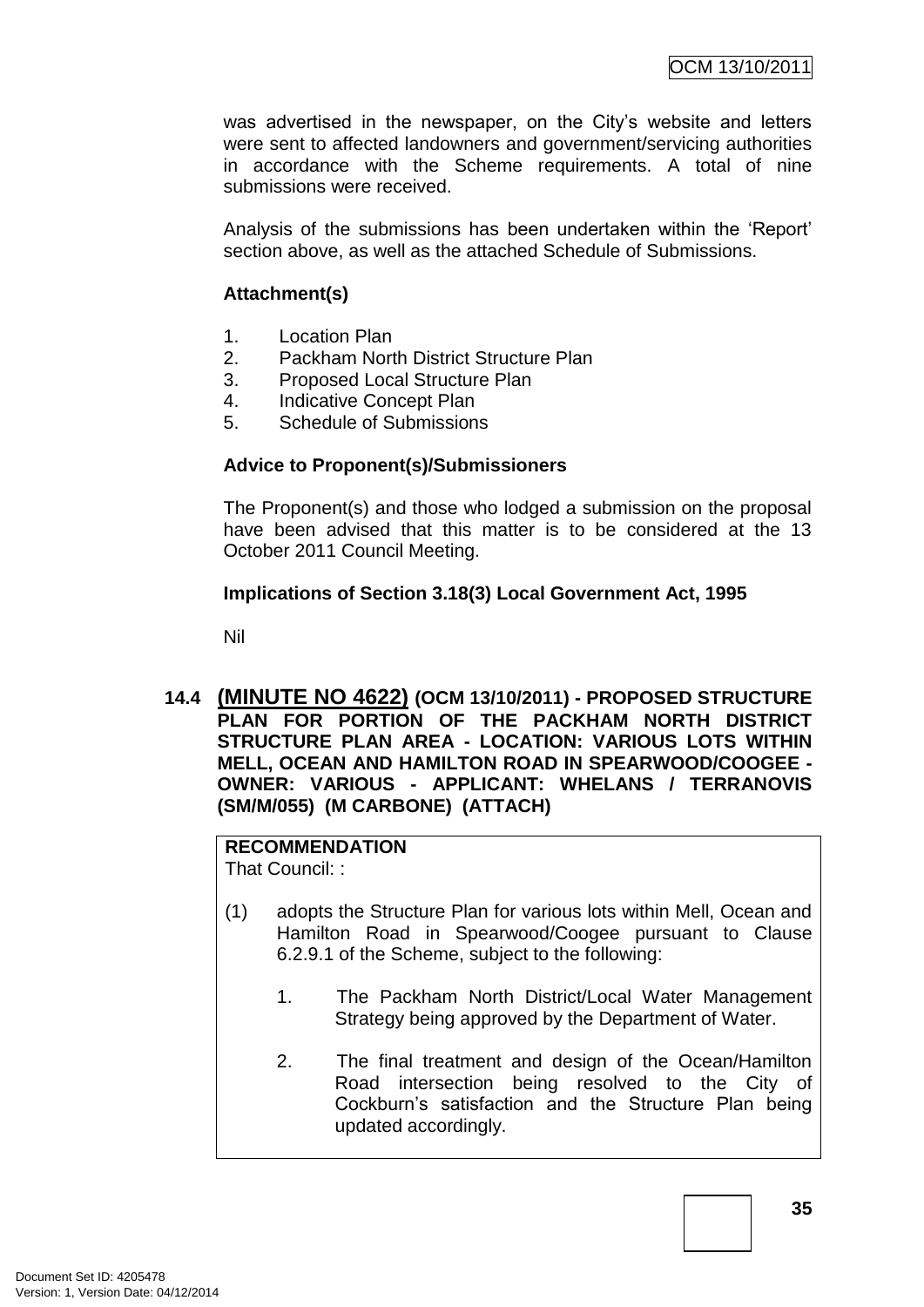| 3. | Notation 7 on the Structure Plan being modified to read<br>as follows:                                              |
|----|---------------------------------------------------------------------------------------------------------------------|
|    | 'Hamilton Road and Ocean Road pavement to be<br>widened in accordance with the City of Cockburn's<br>requirements.' |

- 4. The area subject to Notation 2 on the Structure Plan being extended to cover the full extent of the existing waste water pressure main to the satisfaction of the City of Cockburn.
- 5. A new notation being added to the Structure Plan which states that landscaping above the existing waste water pressure main is to be undertaken by the developer.
- 6. A new notation being added to the Structure Plan to ensure that rear laneway lots are provided with visitor parking directly at the front of the lots, at the rate of one visitor bay per two lots.
- 7. A new notation being added to the Structure Plan which requires footpaths to be provided on all streets in accordance with the requirements of Liveable Neighbourhoods and City of Cockburn.
- 8. The reference to the "Beeliar Regional Park" on the Structure Plan being changed to "Parks and Recreation Regional Reserve'.
- (2) subject to compliance with (1) above, in pursuance of Clause 6.2.10.1 of the Scheme, the proposed Structure Plan be sent to the Western Australian Planning Commission for endorsement;
- (3) endorse the Schedule of Submissions prepared in respect of the Structure Plan; and
- (4) advise the proponent and those persons who made a submission of Council's decision.
- (5) advise the proponent that Developer Contribution Area 13 Community Infrastructure is now operational under the City of Cockburn"s Town Planning Scheme No. 3. Landowners subdividing to create residential allotments and/or developing grouped/multiple dwellings will therefore be required to make contributions in accordance with the developer contribution plan requirements.
- (6) advise the proponent that Council is currently in the final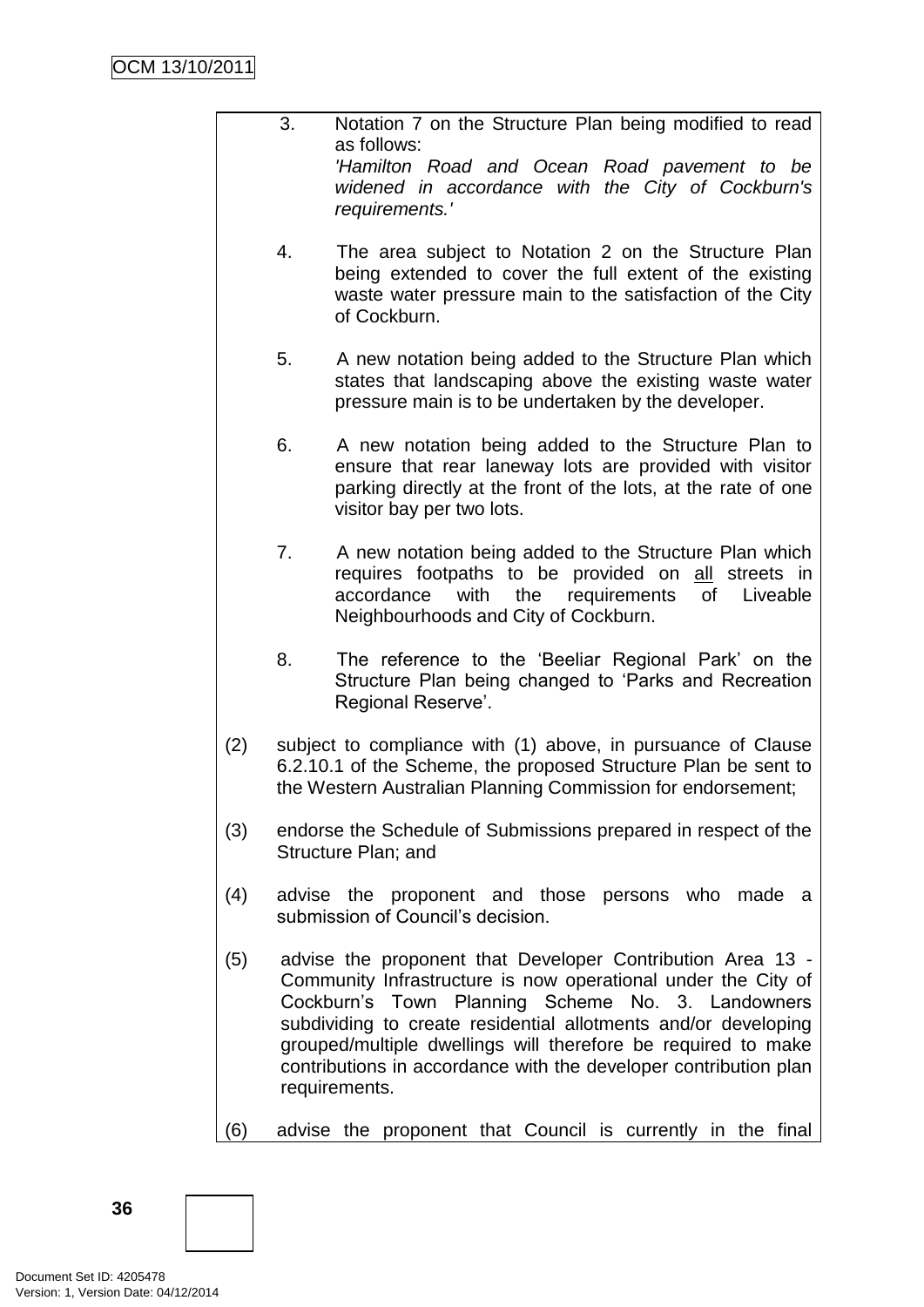processes of an amendment to City of Cockburn Town Planning Scheme No. 3, which seeks to introduce new developer contribution arrangements for Development Contribution Area 12 – Packham North. Landowners subdividing to create residential allotments will be required to make contributions in accordance with the new developer contribution arrangements once the Scheme Amendment becomes operational. This is expected late 2011.

#### **COUNCIL DECISION**

MOVED Clr C Reeve-Fowkes SECONDED Clr T Romano that the recommendation be adopted.

**CARRIED 8/0**

# **Background**

The subject land forms part of the Packham North District Structure Plan area (refer Attachment 1 - Location Plan). Council at its meeting held on the 11 August 2011 approved the Packham North District Structure Plan subject to the approval of the District/Local Water Management Strategy by the Department of Water (refer Attachment 2–District Structure Plan).

Council at its meeting held on the 9 September 2011 approved Scheme Amendment No. 87 which introduced the District Structure Plan area into Development Contribution Area No. 12 ("DCA12"). Scheme Amendment No. 87 has been referred to the Western Australian Planning Commission ("WAPC") for the Minister's approval.

The subject area is currently zoned "Development" and 'Development Area No. 31' ("DA31") under the City of Cockburn's Town Planning Scheme No. 3, which requires a structure plan to guide future subdivision and development.

#### **Submission**

Whelans and Terranovis on behalf of various landowners within Mell, Ocean and Hamilton Road in Coogee/Spearwood have lodged a structure plan for the subject land.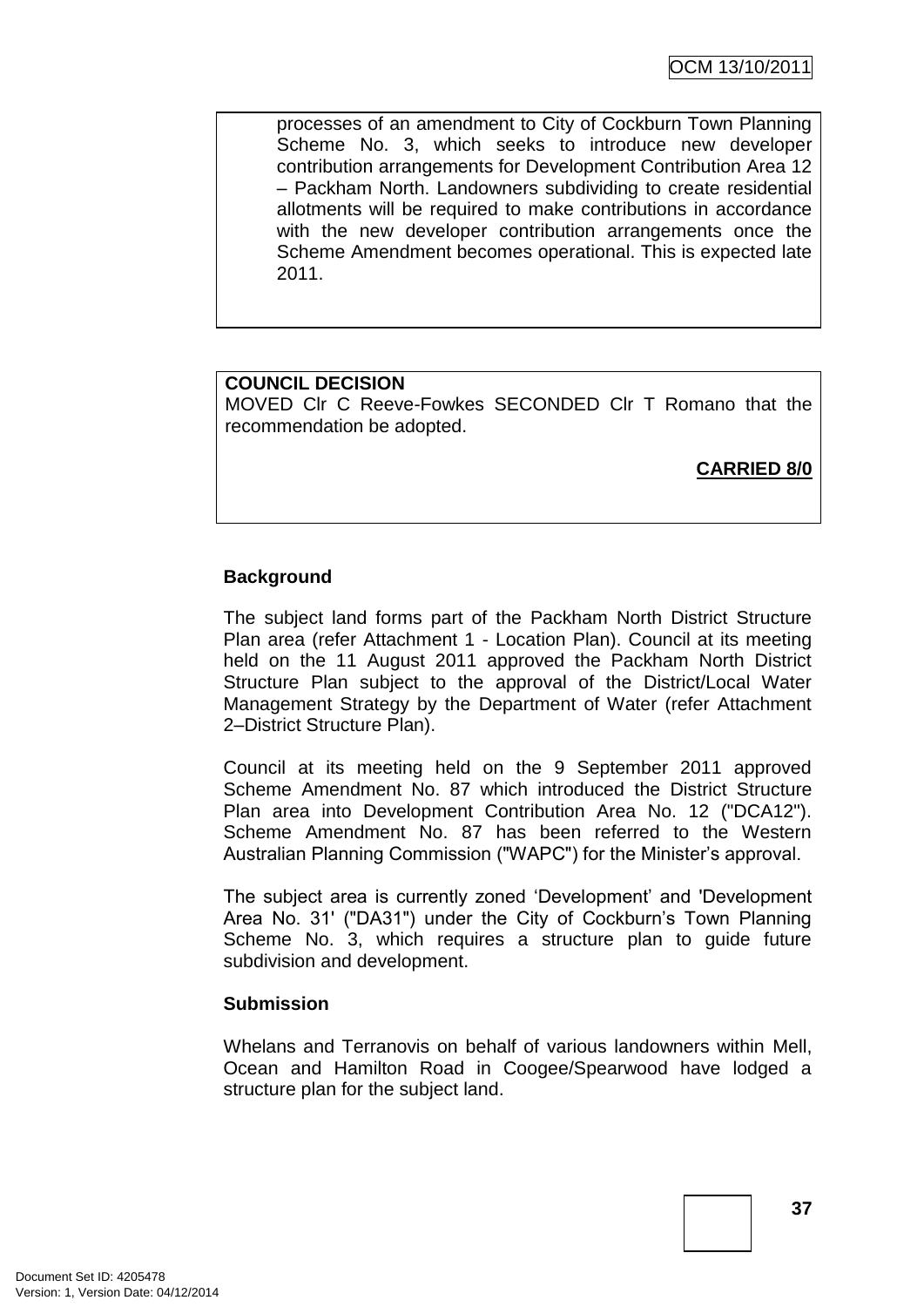# **Report**

#### Proposed Structure Plan

The Proposed Structure Plan incorporates 22 existing rural lots, covering an area of 22.6ha and including densities of R20, R25 and R30. These densities will provide for a range of lots sizes from 270  $m<sup>2</sup>$ to 500  $\text{m}^2$ . Three public open space ("POS") areas are proposed, two of which will connect with POS on surrounding properties. The Proposed Structure Plan will yield approximately 345 lots with future development being coordinated by Project Manager's Terranovis. Refer to Attachment 3 for a copy of the Proposed Structure Plan.

The Proposed Structure Plan is generally in accordance with the District Structure Plan. A small change to the POS distribution is proposed whereby the small POS area on Lot 31 Ocean Road has been incorporated into a larger POS area along Ocean Road. This change is considered appropriate as it will result in a larger, more appropriately located and usable POS area.

The Proposed Structure Plan satisfies the density objectives, POS requirements and provides a suitable road network. There are however some minor issues which require modification of the Proposed Structure Plan, and these are discussed following. Subject to these modifications, the Proposed Structure Plan is recommended for adoption.

#### Ocean Road/Hamilton Road intersection

The Ocean Road/Hamilton Road intersection is currently a three way T-junction intersection. The Proposed Structure Plan proposes to continue Ocean Road east of Hamilton Road to create a four way intersection which is consistent with the District Structure Plan. Given the location of existing sewer mains within close proximity to the intersection, the Proposed Structure Plan incorporates the following notation on the Proposed Structure Plan:

*"The intersection configuration should have due regard to the current and future traffic network and the location of the existing sewer pressure main. Potential intersection treatments include roundabout, left-in/left-out, 4 way intersection with stop signs or future road closure."*

The above notation was included as there was previously uncertainty about the most suitable intersection solution due to the location of existing services. Since commencing advertising of the Proposed Structure Plan, the District Structure Plan has been approved by the City of Cockburn which shows the intersection as a roundabout. The roundabout is also identified as a development contribution item within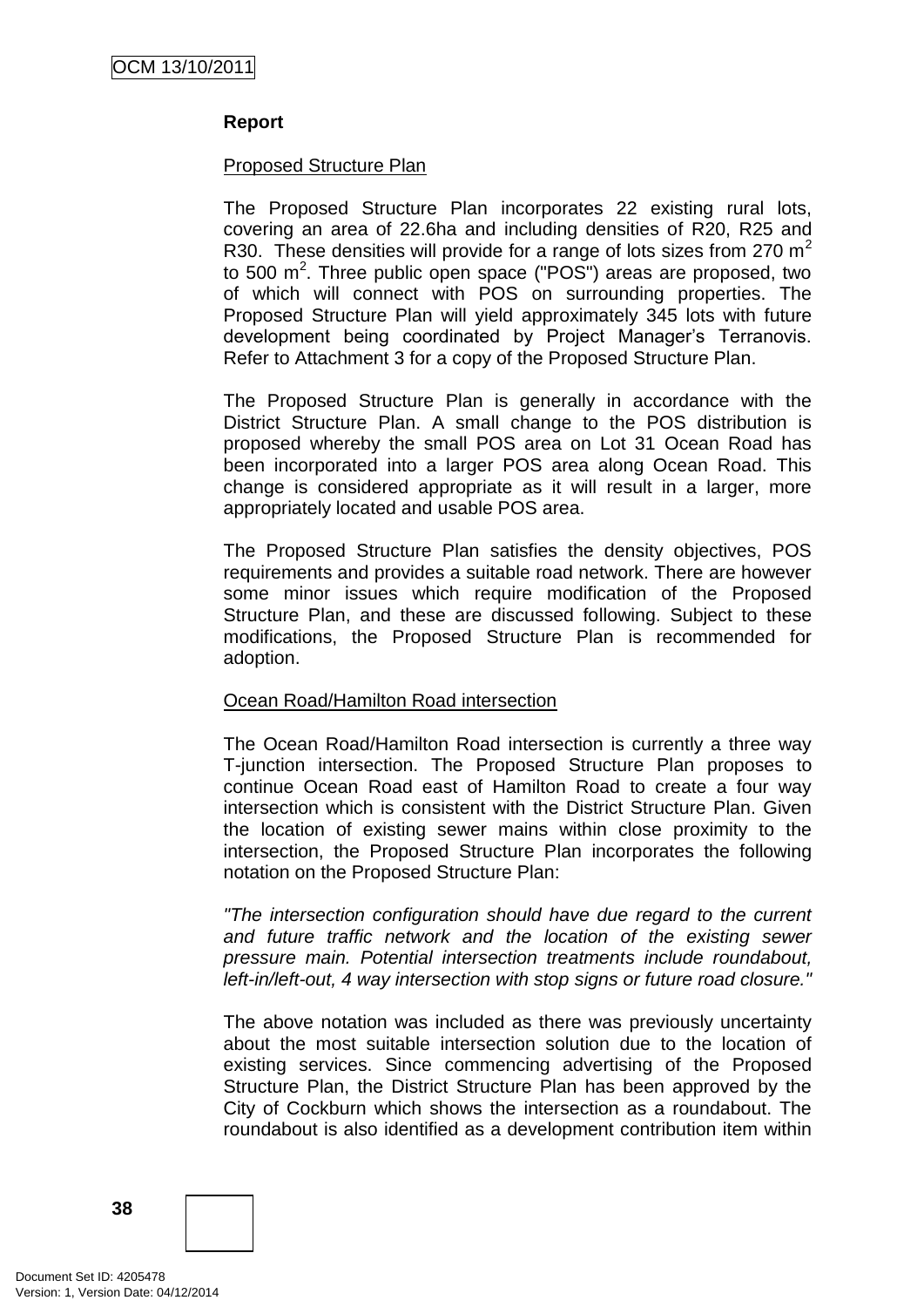the proposed DCA12. The applicant has been liaising with the Water Corporation and other servicing agencies in relation to the location of services to determine the viability of constructing the roundabout however a determination on this matter has not yet been finally made.

A roundabout is the preferred intersection treatment for the intersection. It is now a matter of coming up with an appropriate design which deals with traffic issues as well as the location of nearby infrastructure. To ensure this is adequately dealt with as part of the Proposed Structure Plan, it is recommended that the Structure Plan be adopted subject to the applicant providing a final Ocean/Hamilton Road intersection design and treatment to the satisfaction of the City of Cockburn. This will effectively enable the Structure Plan to be adopted by the City only once an appropriate intersection design has been secured.

This forms part of the officer recommendation to Council.

#### Hamilton Road

Hamilton Road within the Proposed Structure Plan area is currently a two-lane undivided road. The "*City of Cockburn District Traffic Study'* which was prepared by Uloth and Associates in 2006 show Hamilton Road carrying between 11,000 and 13,000 vehicles per day in the long term within the Proposed Structure Plan area. The recent traffic assessment undertaken for the Proposed Structure Plan by Uloth and Associates recommends Hamilton Road be modified to provide 4.5m traffic/cycle lanes on either side of a 2m wide painted median. This arrangement is considered satisfactory to accommodate future traffic volumes.

It is also noted that the Proposed Structure Plan proposes to continue the existing direct lot frontage for residential properties along Hamilton Road. This is considered appropriate given the location of a number of existing residences along Hamilton Road which restrict alternative road design solutions for Hamilton Road. Where there are no dwellings being retained, a rear laneway has been provided to restrict vehicle access to Hamilton Road.

It is noted that Point 7 on the Proposed Structure Plan indicates that "*Hamilton Road and Ocean Road pavement to be widened subject to further investigation'*. It is recommended that this wording be changed as follows: "*Hamilton Road and Ocean Road pavement to be widened in accordance with the City's requirements.* This will ensure that the road pavements are widened to the City"s satisfaction.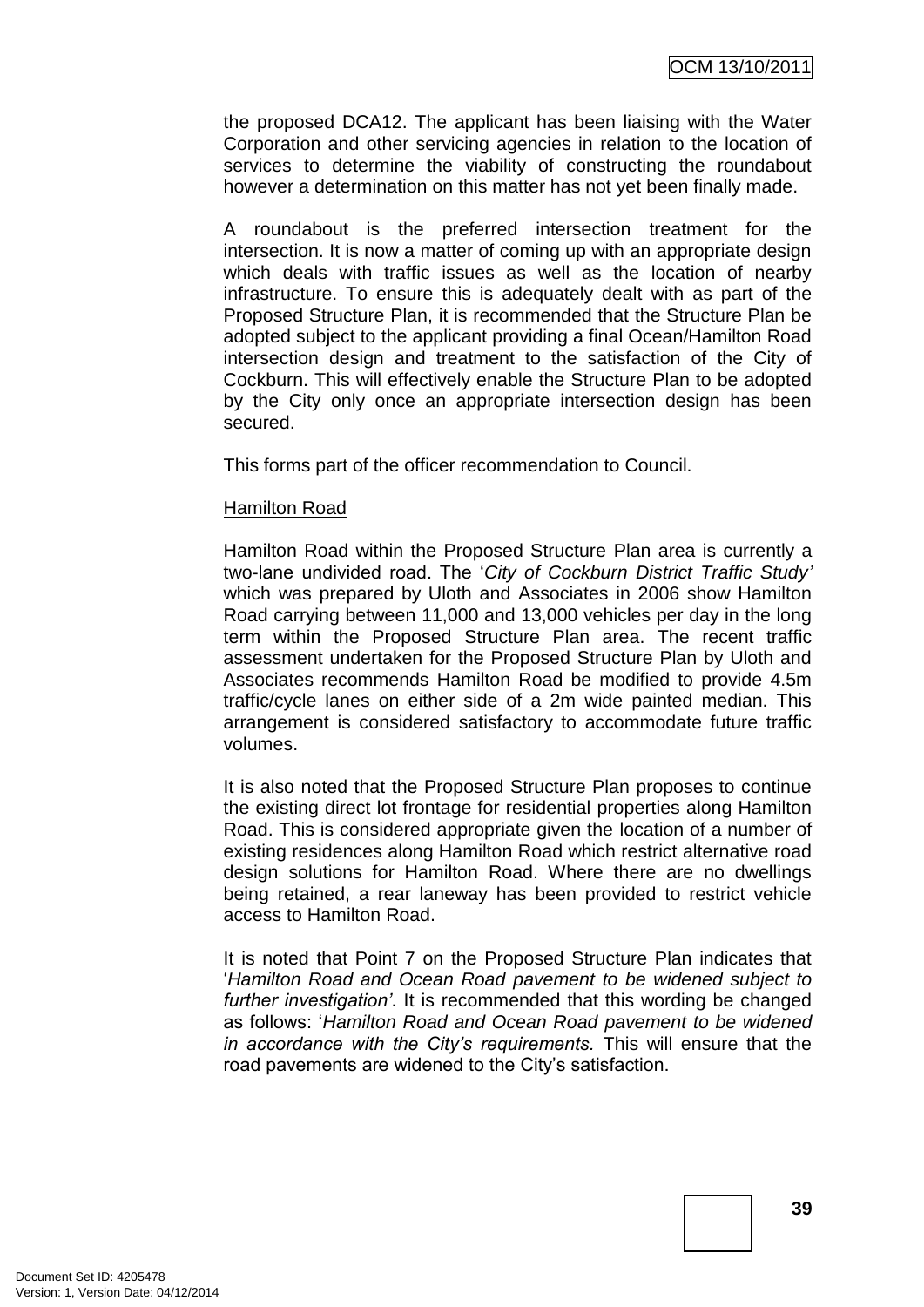#### Waste water pressure main

An existing waste water pressure main affects Lot 500 Hamilton Road and Lot 6 Ocean Road. Due to the construction material of this pipe, the City has been advised that no development is permitted over the pipe. To accommodate the pipe and easement, the existing pipe is accommodated within POS and road reserves (with the road reserves being wider than usual to accommodate the pipe). To ensure that the area above the pipe is adequately treated it is recommended that a suitable notation be added to the Proposed Structure Plan requiring the area above the waste water pressure main to be suitably landscaped. This area is marked in Attachment 3 to this report.

#### Laneway parking

The Proposed Structure Plan provides the indicative location of visitor parking bays for laneway lots. However in all cases they are provided at the end of laneways rather than at the front of laneway lots to provide better access to the front entrance of future dwellings. As proposed, visitors will be required to walk a considerable distance to reach the front of dwellings. To resolve this, it is recommended that an additional notation be added to the Proposed Structure Plan to ensure that rear laneway lots are provided with visitor parking directly at the front of the lot.

#### Footpaths

Footpaths are provided on all lots except the cul-de-sac on Lot 26 Mell Road and a street on Lot 5 Mell Road. Liveable Neighbourhoods require footpaths to be provided on all streets and accordingly it is recommended that the Proposed Structure Plan be updated to provide footpaths on these streets.

#### District/Local Water Management Strategy

In accordance with Department of Water ("DoW") requirements, landowners or groups of landowners within Development Areas need to prepare a District Water Management Strategy ("DWMS"), Local Water Management Strategy ("LWMS") and Urban Water Management Plan as part of structure planning and subdivision processes. Given the fragmented landownership within the project area and its relative size, the City has prefunded a hybrid DWMS/LWMS for the project area, with these monies to be recouped through the developer contribution arrangements being introduced for the project area under Scheme Amendment No. 87.

The City engaged the consultant Cardno to prepare the DWMS/LWMS to support the District Structure plan and subsequent local structure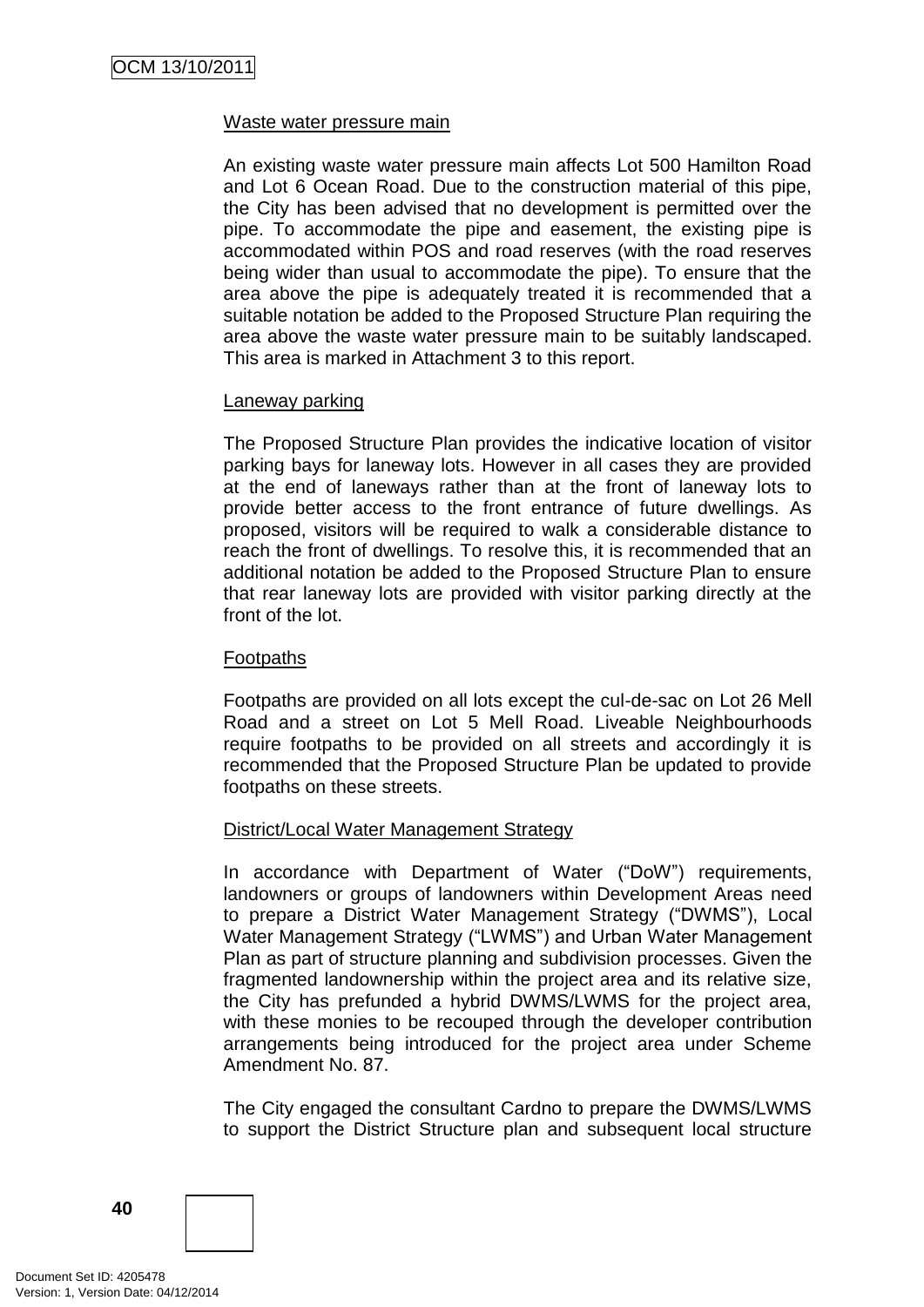plans. The draft DWMS/LWMS has now been assessed by the DoW and some minor modifications have been requested to the document prior to final endorsement/approval being granted.

As the changes are only minor in nature, it is recommended that approval of the proposed Structure Plan may proceed subject to the final endorsement of the revised DWMS/LWMS by the DoW. This is this same approached used for the District Structure Plan.

#### **Consultation**

Community consultation was carried out for a period of 21 days from 9 August to 30 August 2011. There were 16 submissions received including four in support of the proposal, three objecting and nine of no objections. The submissions are addressed in detail in the Schedule of Submissions (refer Attachment 4). In response to the submissions, the only changes are as follows:

- Change the reference to the "Beeliar Regional Park" on the plan to "Parks and Recreation Regional Reserve".
- Require the approval of the DWMS/LWMS before the approval of the Structure Plan.

#### **Conclusion**

The Proposed Structure Plan is generally in accordance with Liveable Neighbourhoods and the Packham North District Structure Plan. It is therefore recommended that Council adopts the Structure Plan subject to the approval of the District/Local Water Management Strategy and the following minor changes that have been discussed:

- Change the reference from "Beeliar Regional Park" to "Parks and Recreation Regional Reserve' on the Structure Plan.
- The Ocean Road/Hamilton Road intersection being changed to a  $\bullet$ proposed roundabout with the final design and configuration to the City of Cockburn"s satisfaction.
- Notation 7 on the Structure Plan being amended to read "Hamilton  $\bullet$ Road and Ocean Road pavement to be widened in accordance with the City's requirements'.
- Clearly indicate that visitor parking to be provided at the front of laneway lots and at the rate of one bay per two lots.
- Footpaths to be added to the cul-de-sac on Lot 26 Mell Road and the street on Lot 5 Mell Road.
- A notation being added to the Structure Plan requiring the area above the existing waste water pressure main to be suitably landscaped.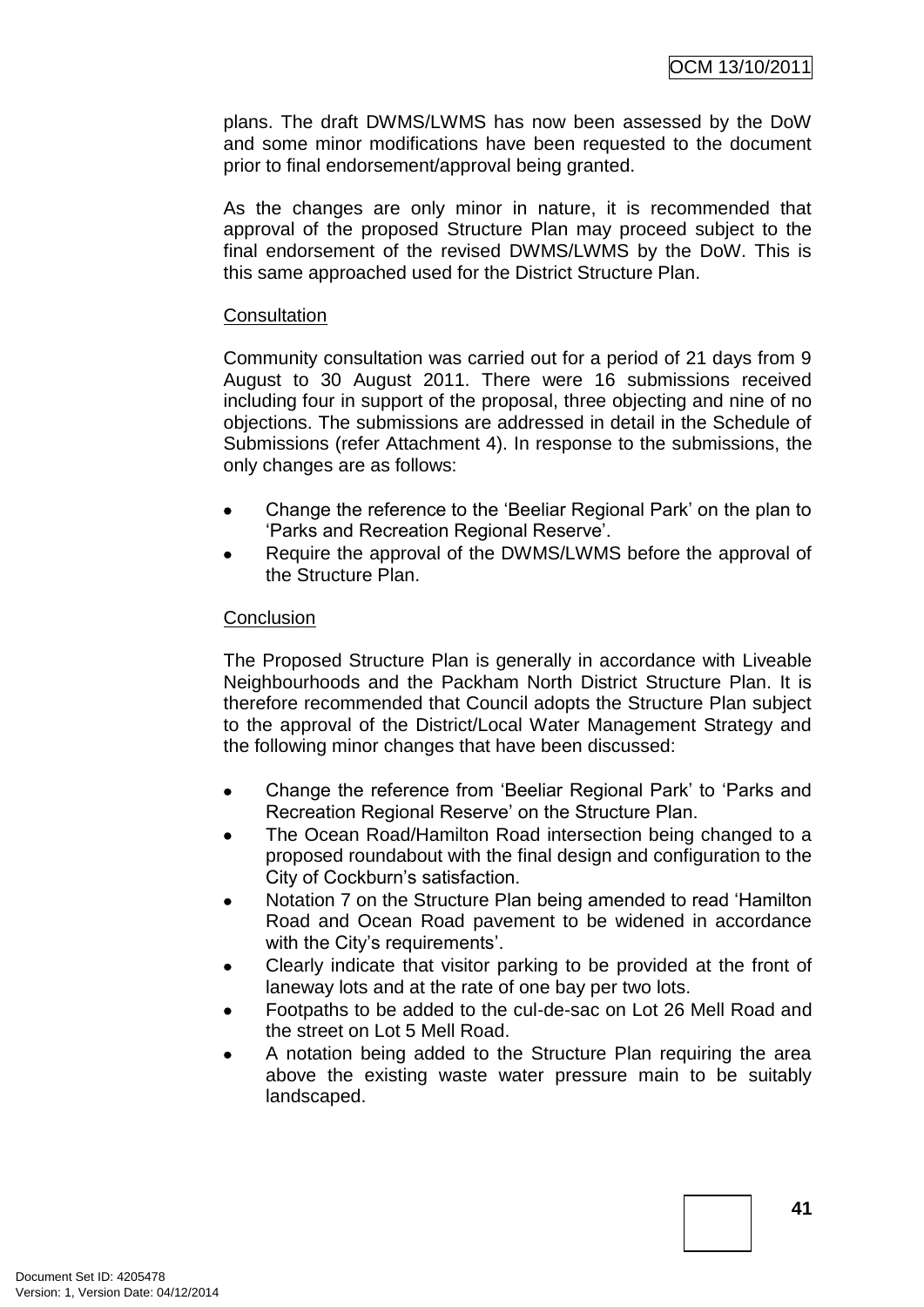# **Strategic Plan/Policy Implications**

#### **Demographic Planning**

- To ensure the planning of the City is based on an approach that has the potential to achieve high levels of convenience and prosperity for its citizens.
- To ensure development will enhance the levels of amenity currently enjoyed by the community.

#### **Natural Environmental Management**

To ensure development of the district is undertaken in such a way that the balance between the natural and human environment is maintained.

#### **Budget/Financial Implications**

The proposed Structure Plan falls within draft Development Contribution Area 12 – Packham North which is the subject of Amendment No. 87 to the Scheme which has been approved by Council and has been referred to the WAPC for the Minister"s approval. Once adopted, all landowners within DCA12 will be required to make a proportional contribution to land, infrastructure, works and all associated costs required as part of the development and subdivision of the Packham North Development Contribution Area.

Future subdivision and development will also be subject to community based infrastructure contributions which was recently introduced into the Scheme via Scheme Amendment No. 81.

#### **Legal Implications**

Clause 6.2.9.1 of the Scheme requires Council to make a decision on the application within 60 days from the end of the advertising period or such longer period as may be agreed by the applicants. The advertising period concluded on 30 August 2011.

#### **Community Consultation**

Community consultation was carried out for a period of 21 days, from 9 August to 30 August 2011. The proposed local structure plan was advertised in the Cockburn Gazette newspaper, on the City"s website and letters sent to surrounding/affected landowners and government/service authorities. There were 16 submissions received including four in support of the proposal, three objecting and nine no objections.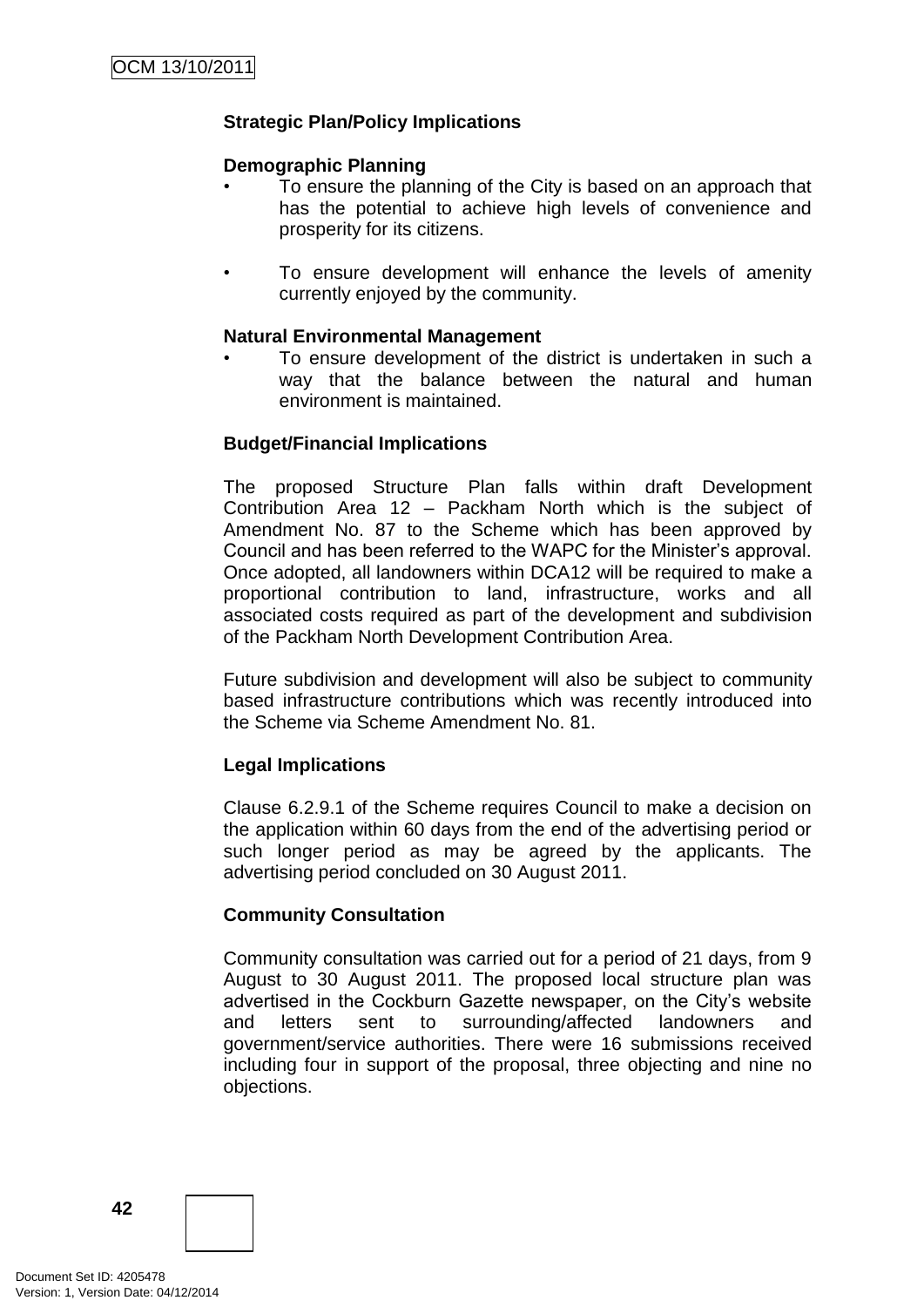# **Attachment(s)**

- 1. Location Plan
- 2. Packham North District Structure Plan
- 3. Proposed Structure Plan
- 4. Schedule of Submissions

### **Advice to Proponent(s)/Submissioners**

The Proponent(s) and those who lodged a submission on the proposal have been advised that this matter is to be considered at the 13 October 2011 Council Meeting.

### **Implications of Section 3.18(3) Local Government Act, 1995**

Nil.

# **15. FINANCE AND CORPORATE SERVICES DIVISION ISSUES**

### **15.1 (MINUTE NO 4623) (OCM 13/10/2011) - LIST OF CREDITORS PAID - AUGUST 2011 (FS/L/001) (N MAURICIO) (ATTACH)**

# **RECOMMENDATION**

That Council receive the List of Creditors Paid for August 2011, as attached to the Agenda.

# **COUNCIL DECISION**

MOVED Clr C Reeve-Fowkes SECONDED Clr T Romano that the recommendation be adopted.

**CARRIED 8/0**

# **Background**

It is a requirement of the Local Government (Financial Management) Regulations 1996, that a List of Creditors be compiled each month and provided to Council

#### **Submission**

N/A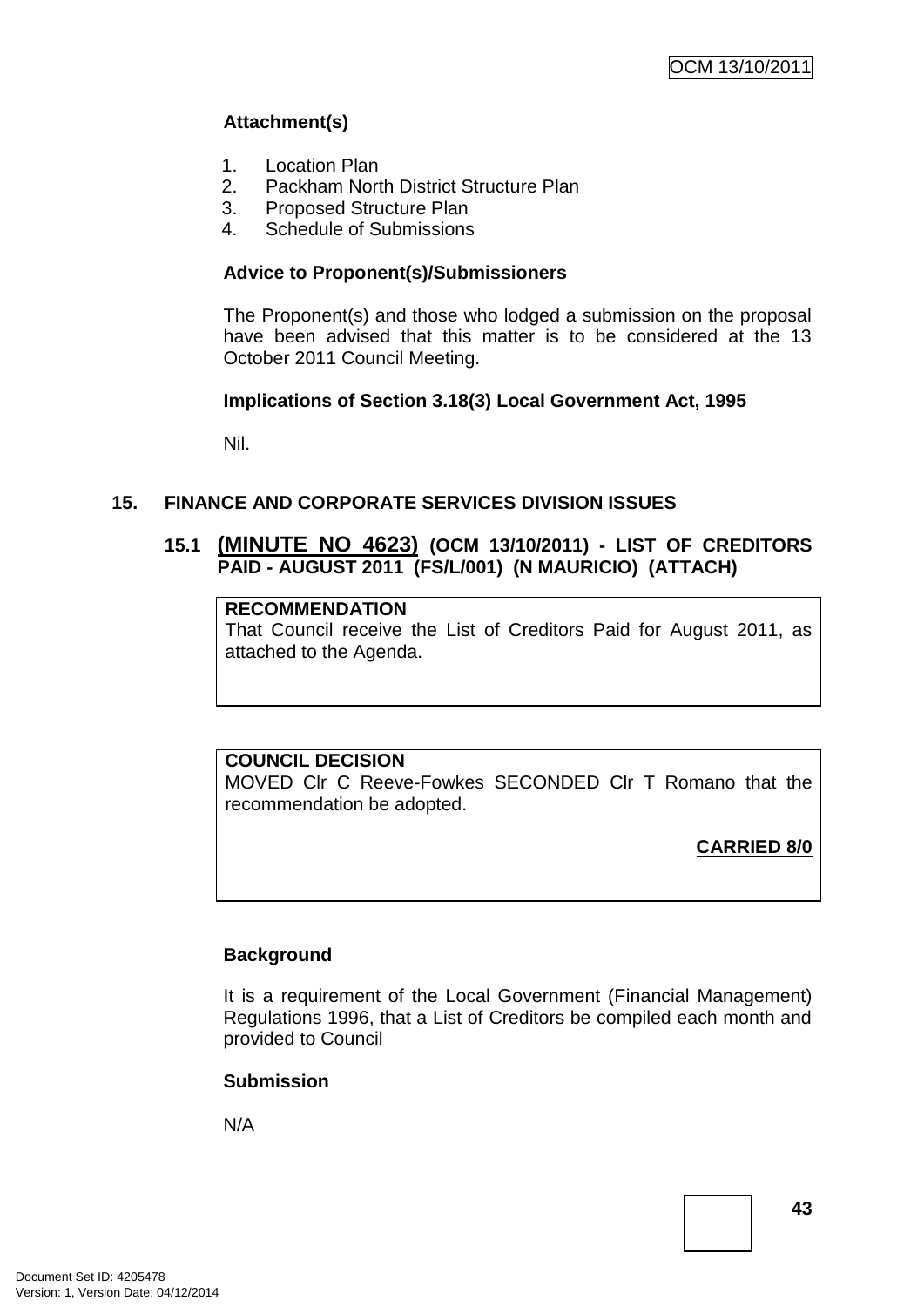# **Report**

The list of accounts for August 2011 is attached to the Agenda for consideration. The list contains details of payments made by the City in relation to goods and services received by the City

### **Strategic Plan/Policy Implications**

#### **Governance Excellence**

• To conduct Council business in open public forums and to manage Council affairs by employing publicly accountable practices.

### **Budget/Financial Implications**

N/A

**Legal Implications**

N/A

# **Community Consultation**

N/A

**Attachment(s)**

List of Creditors Paid – August 2011.

# **Advice to Proponent(s)/Submissioners**

N/A

**Implications of Section 3.18(3) Local Government Act, 1995**

Nil.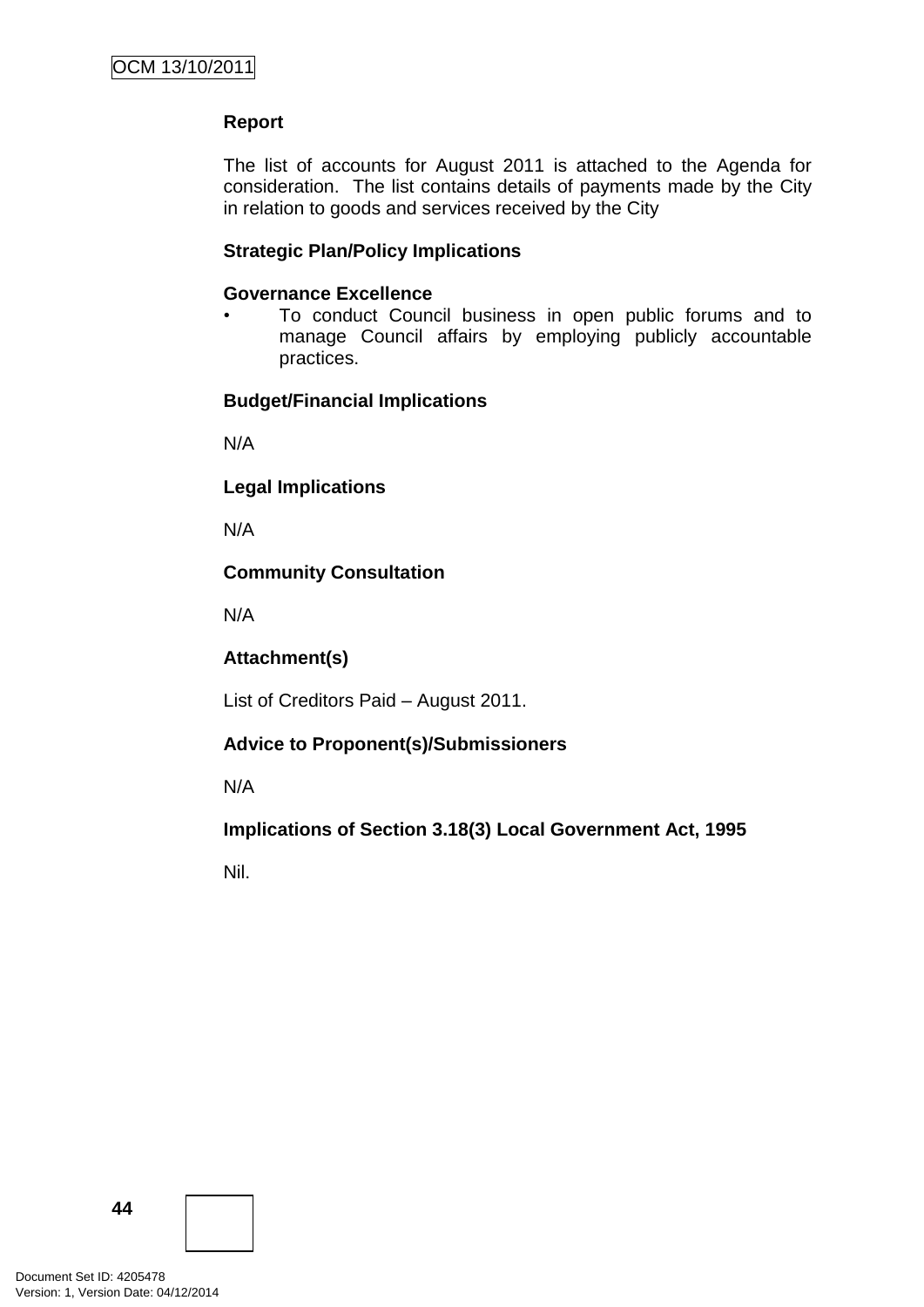# **15.2 (MINUTE NO 4624) (OCM 13/10/2011) - STATEMENT OF FINANCIAL ACTIVITY AND ASSOCIATED REPORTS - AUGUST 2011 (FS/S/001) (N MAURICIO) (ATTACH)**

#### **RECOMMENDATION**

That Council receive the Statement of Financial Activity and associated reports for August 2011.

### **COUNCIL DECISION**

MOVED Clr C Reeve-Fowkes SECONDED Clr T Romano that the recommendation be adopted.

**CARRIED 8/0**

### **Background**

Regulations 1996 prescribes that a local government is to prepare each month a Statement of Financial Activity.

Regulation 34(2) requires the Statement of Financial Activity to be accompanied by documents containing:–

- (a) details of the composition of the closing net current assets (less restricted and committed assets);
- (b) explanations for each material variance identified between YTD budgets and actuals; and
- (c) any other supporting information considered relevant by the local government.

Regulation 34(4)(a) prescribes that the Statement of Financial Activity and accompanying documents be presented to Council within 2 months after the end of the month to which the statement relates.

The regulations require the information reported in the statement to be shown either by nature and type, statutory program or business unit. The City has chosen to report the information according to its organisational business structure, as well as by nature and type.

Financial Management Regulation 34(5) requires Council to annually set a materiality threshold for the purpose of disclosing budget variance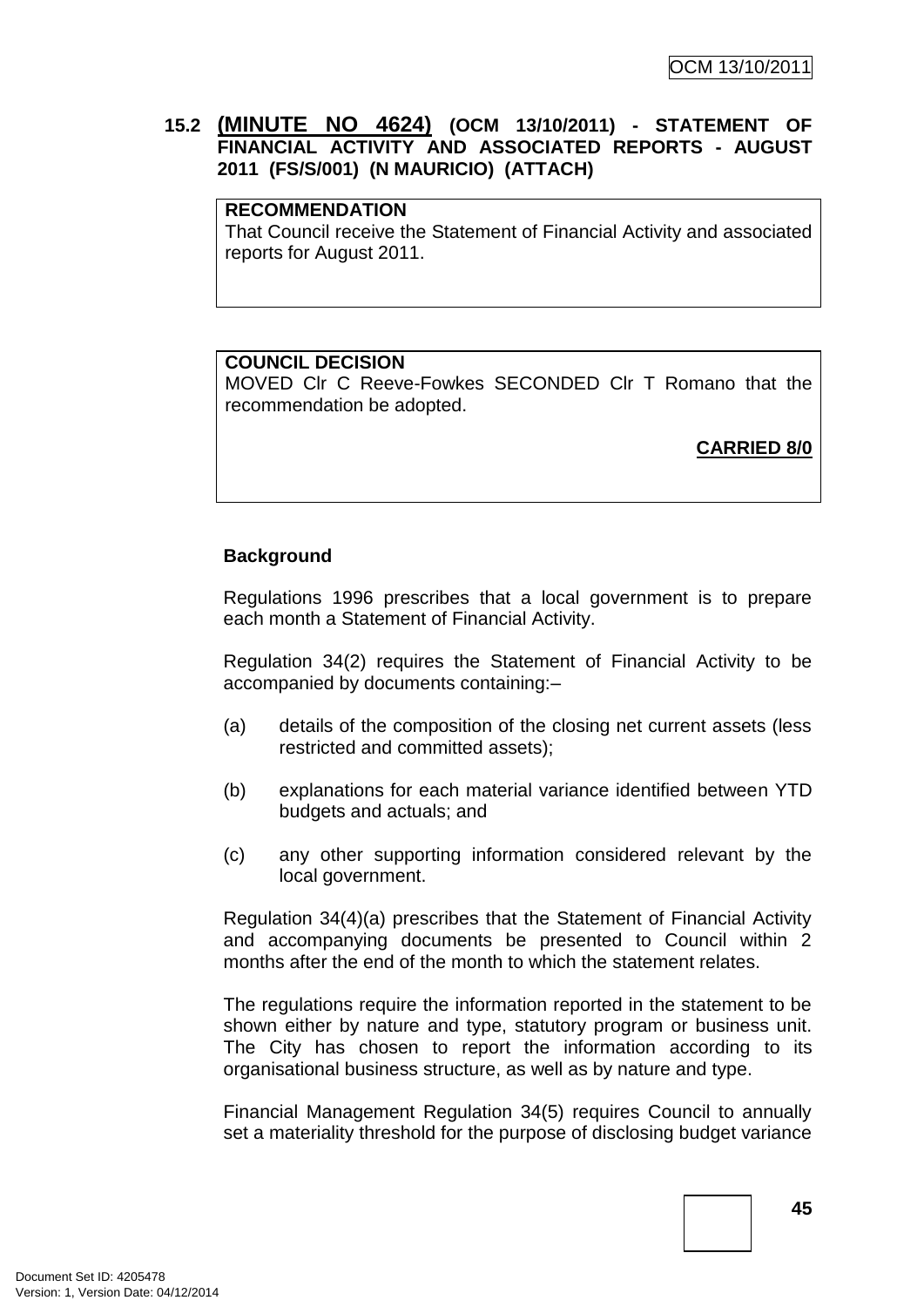details. To this end, Council has adopted a materiality threshold variance of \$100,000 for the 2011/12 financial year.

### **Submission**

N/A

### **Report**

### Closing Funds

The City"s closing funds of \$73.2M are \$8.5M higher than the YTD revised budget target. The majority of this variance is attributable to the opening funds position that remains unadjusted for the end of the previous year"s transactions. The final budget surplus for 2010/11 will be reported to Council in October and this year's budgeted opening position adjusted accordingly. Favourable income and expenditure numbers and capital cash flows have also impacted positively on the closing funds position.

The full year revised budget is showing a closing surplus position of \$136k, up on the \$30k adopted in the annual budget. This increase is primarily due to the declared amount of Financial Assistance Grants (FAGS) payable to the City being slightly more than budgeted.

The revised closing budget position will fluctuate throughout the year, as the City"s budget is dynamic in nature. Any budget adjustments made throughout the year impacting the closing budget position are outlined in Note 3 of the financial report.

#### Operating Revenue

Overall, operating revenue is tracking very close to budget at the end of August. However, there are a number of material variances that compensate for each other. Interest earnings on reserve monies were \$0.15M ahead of budget and landfill fees were \$0.51M ahead. Yet to be recognised, Naval Base lease revenue offset these by \$0.38M (has been recognised in September). Rates revenue was down \$407k against the YTD budget, although this will be made up during the year with the issue of interim rates.

#### Operating Expenditure

Operating expenditure is showing an overall \$0.87M under spend of the budget, with most service units in the black. Waste Disposal Services is a big exception however, due to the accounting treatment for the Landfill Levy. This is not a genuine budget variance and the YTD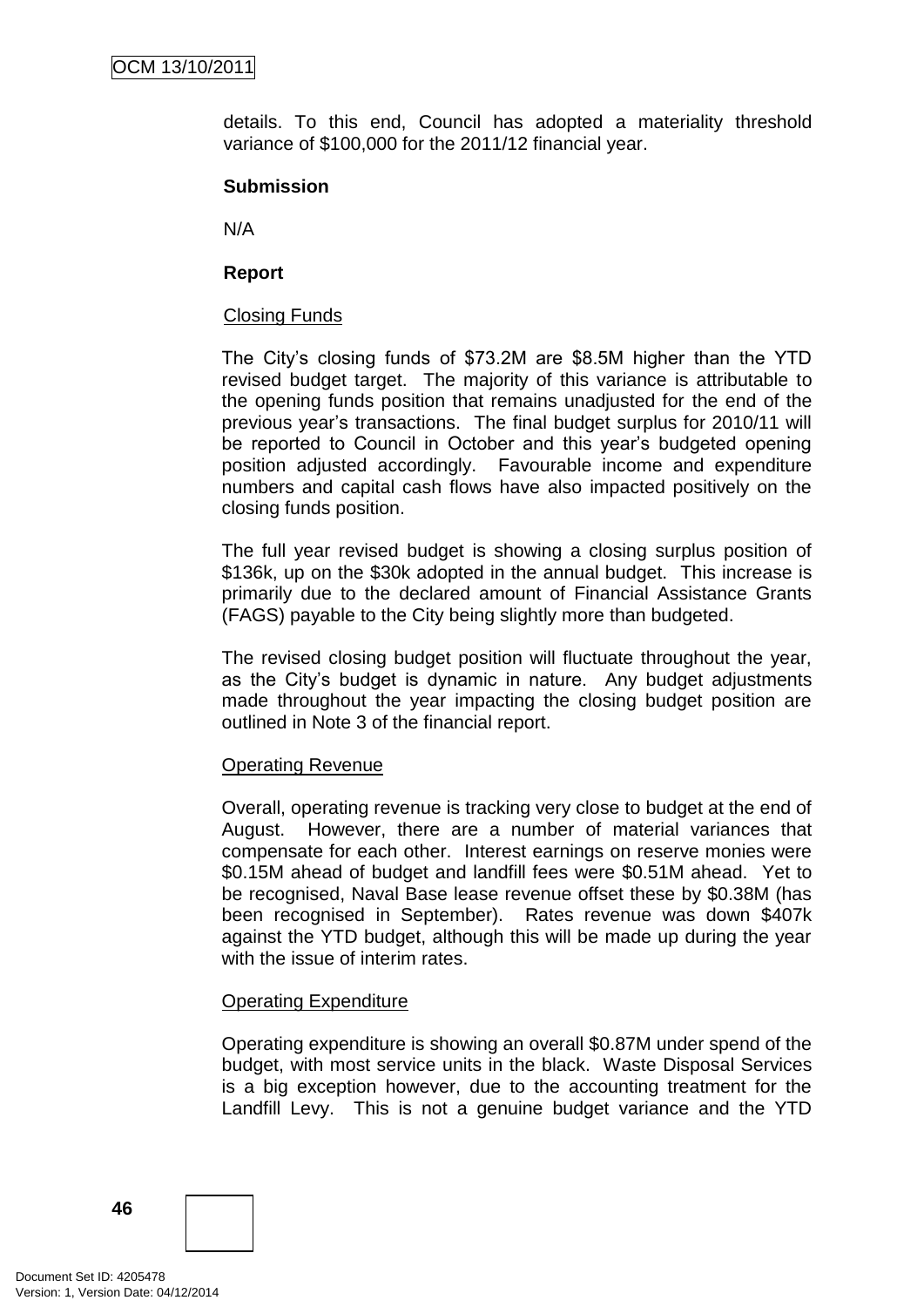budget will be remodelled next month to reflect the accounting treatment.

Under spending on materials and contracts at \$1.17M mainly contributes to the overall positive variance.

#### Capital Program

The City"s capital budget is showing an overall under spend of \$5.6M against a YTD budget of \$9.2M, but on a cash and commitments basis, the City has spent \$13.8M. However, at this early stage, this is more an indication that the budgeted cash flows for projects need to be reset. These are initially forecast when the annual budget is set and before proper detailed project planning has been carried out. It is intended for these to be revised in October to better reflect spending patterns.

Capital funding sources are conversely down \$3.0M against budget targets.

The more significant project variances are disclosed in the attached Capex variance analysis report.

#### Cash & Investments

Council"s cash and current/non-current investment holdings increased to \$108.4M (from \$76.2M at the end of July). This is \$11.8M ahead of YTD budget estimates and reflects a high rate of collection of the City"s rates in August. This should provide a much needed boost to the City"s interest earnings, as falling interest rates are expected for the remainder of the financial year given the state of world financial markets.

Of this total cash and investment holding, \$50.1M represents the City"s cash reserves, whilst another \$4.7M is held for other restricted purposes such as bonds and capital contributions. The balance of \$53.6M represents the cash/investment component of working capital available to fund the City"s operations and the municipal funded portion of the capital program.

The City"s investment portfolio made an annualised return of 6.28% for the month of August, versus the chosen BBSW benchmark performance of 5.14%. However, due to falling interest rates, it is anticipated that this performance will pare back as the year progresses.

Investments made during the month continued to be in short to medium dated term deposits (out to six months duration) with APRA regulated Australian banks.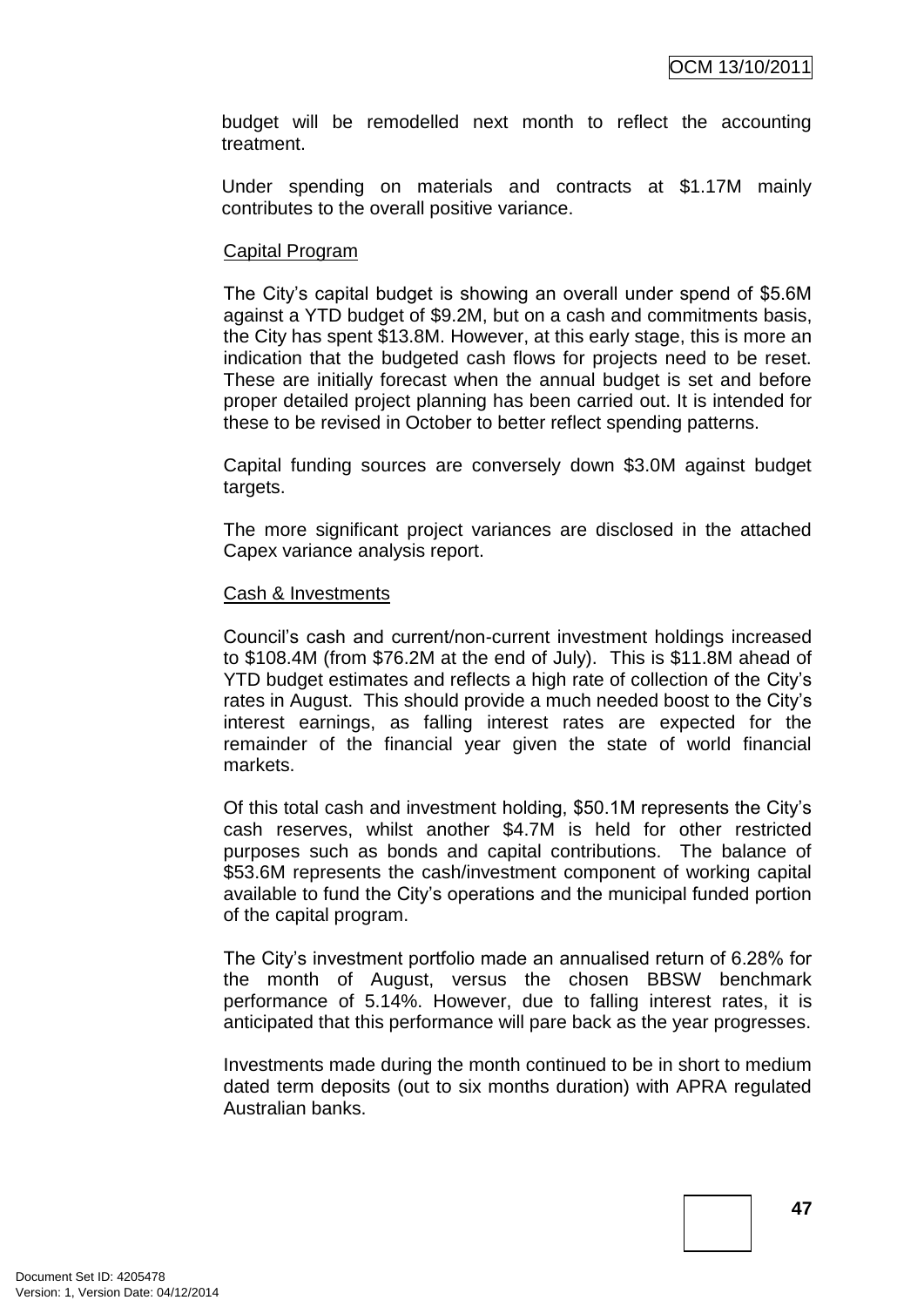### Description of Graphs and Charts.

There is a bar graph tracking Business Unit operating expenditure against budget. This provides a very quick view of how the different units are tracking and the comparative size of their budgets.

The Capital Expenditure graph tracks the YTD capital spend against the budget. It also includes an additional trend line for the total of YTD actual expenditure and committed orders. This gives a better indication of how the capital budget is being exhausted, rather than just purely actual cost alone.

A liquidity graph shows the level of Council"s net current position (adjusted for restricted assets) and trends this against previous years. This gives a good indication of Council"s capacity to meet its financial commitments over the course of the year.

Council"s overall cash and investments position is provided in a line graph with a comparison against the YTD budget and the previous year"s position at the same time.

Pie charts included show the break-up of actual operating income and expenditure by nature and type and the make-up of Council"s current assets and liabilities (comprising the net current position).

#### **Strategic Plan/Policy Implications**

#### **Governance Excellence**

• To conduct Council business in open public forums and to manage Council affairs by employing publicly accountable practices.

#### **Budget/Financial Implications**

Material variances identified of a permanent nature (ie. not due to timing issues) may impact on Council"s final budget position (depending upon the nature of the item). These will be assessed and considered for inclusion in the mid-year budget review at the appropriate time.

#### **Legal Implications**

N/A

# **Community Consultation**

N/A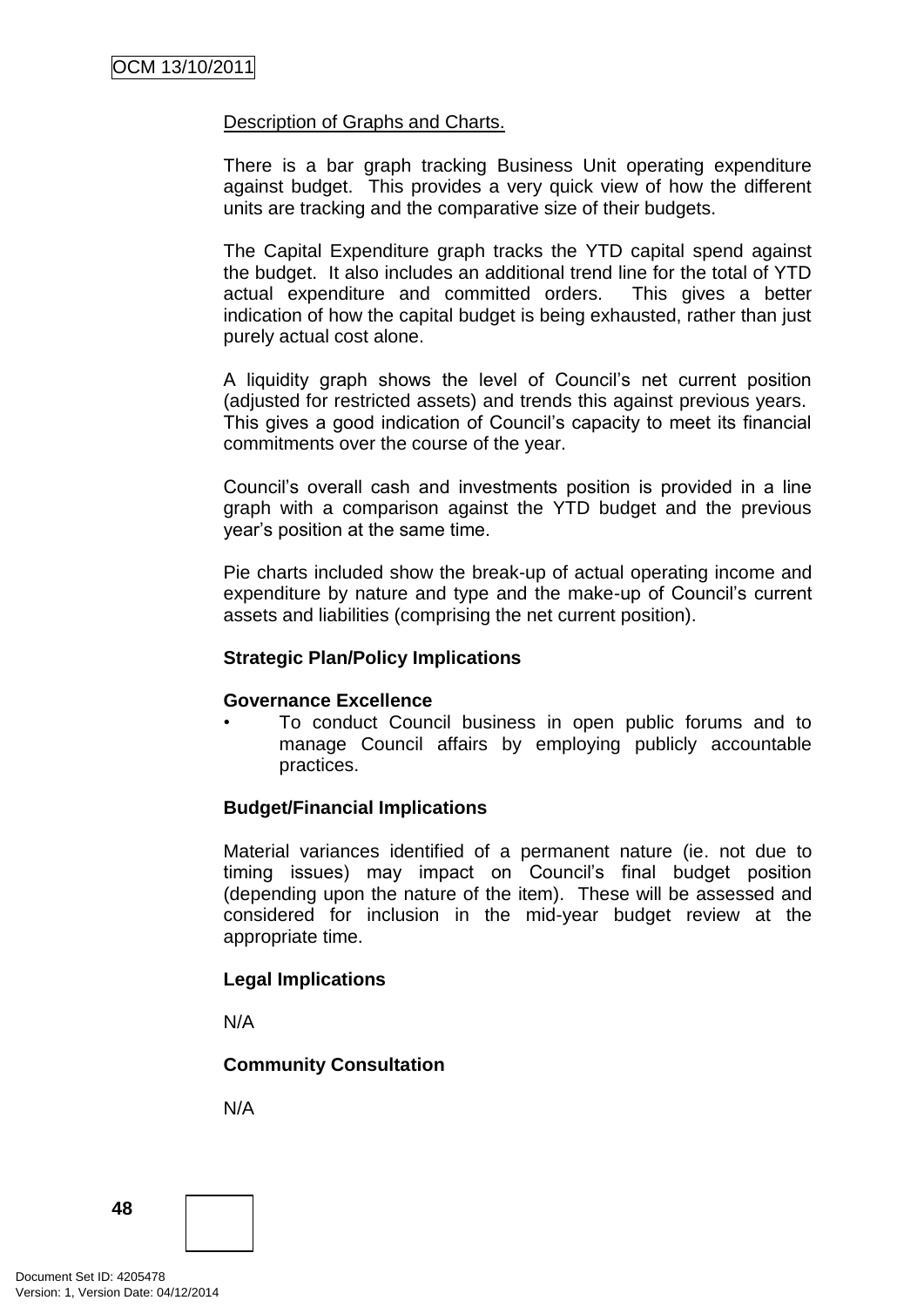# **Attachment(s)**

Statement of Financial Activity and associated Reports – August 2011.

# **Advice to Proponent(s)/Submissioners**

N/A

# **Implications of Section 3.18(3) Local Government Act, 1995**

Nil.

# **15.3 (MINUTE NO 4625) (OCM 13/10/2011) - 2011/12 BUDGET AMENDMENTS - CARRIED FORWARD WORKS AND PROJECTS & 2010/11 CLOSING FUNDS (FS/B/001) (S DOWNING) (ATTACH)**

# **RECOMMENDATION**

That Council amend the 2011/12 Municipal Budget as follows:

- (1) the Carried Forward Works and Projects be amended, as set out in the schedule attached to the Agenda, to both expenditure items and their designated funding sources;
- (2) increase the opening funds in the 2011/12 Budget by \$12,112,479 in order to reflect the closing position for 2010/11 and maintain a balanced budget position for 2011/12; and
- (3) receive the final amended copy of the June 2011 Monthly Statement of Financial Activity.

**TO BE CARRIED BY AN ABSOLUTE MAJORITY OF COUNCIL**

# **COUNCIL DECISION**

MOVED Clr H Attrill SECONDED Clr I Whitfield that the recommendation be adopted.

# **CARRIED BY AN ABSOLUTE MAJORITY OF COUNCIL 8/0**

# **Background**

When Council adopted its Budget for the 2011/12 financial year, no estimates were used for the carried forward works and projects as in prior years. It was decided to wait until the list of carried forward works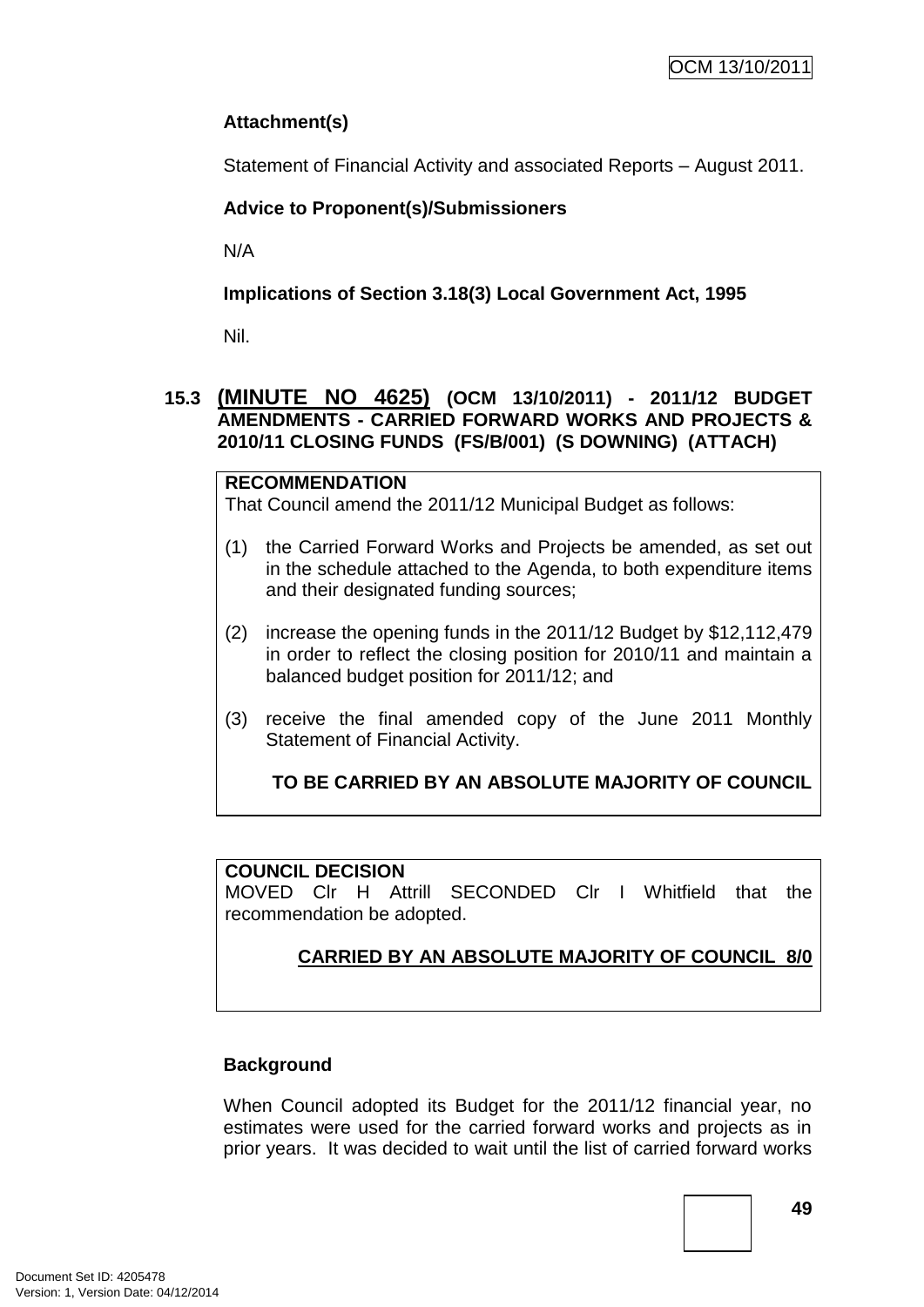was finalised rather than estimated. The financial statements have now been finalised (subject to audit) and the final carried forward balances determined, as well as the closing funds for 2010/11.

#### **Submission**

N/A

#### **Report**

As the final figures have now been calculated for the carried forward works and projects, the 2011/12 adopted Budget needs to be amended to reflect the amounts carried forward.

A schedule of the proposed amendments to the carried forwards is attached to the Agenda, showing a net overall impact of an increased municipal funding requirement totalling \$7,745,550.87 in addition to funds required for restricted, reserves and grant funded carried forward projects.

The closing funds for 2010/11 has been calculated at \$12,112,479 (subject to audit) versus the forecast included in the amended 2010/11 budget of \$962,126. Whilst on the surface this represents an increase in surplus of \$11,150,353 the initial calculation for extra municipal funding necessary to cover carried forwards, was in excess of this amount.

In summary, the following funds has been carried forward from 2010/11 to 2011/12:

|           | <b>Municipal Funds</b>  | \$7.74m |
|-----------|-------------------------|---------|
|           | <b>Restricted Funds</b> | \$2.74m |
| $\bullet$ | <b>External Funds</b>   | \$2.33m |
|           | <b>Reserve Funds</b>    | \$6.96m |

Total \$19.77m

21 projects account for 75% of the c/fwd funds.

The above figure does not include the two land sale carried forward items (Grandpre Crescent, Hamilton Hill and Progress Drive, Bibra Lake) being \$3.5m and \$1.6m respectively, as these are asset sales as against capital spending projects being the normal carried forwards.

Although this appears to be a high number of projects a review of the work undertaken in 2010/11 reveals a significant number of capital projects completed and commenced: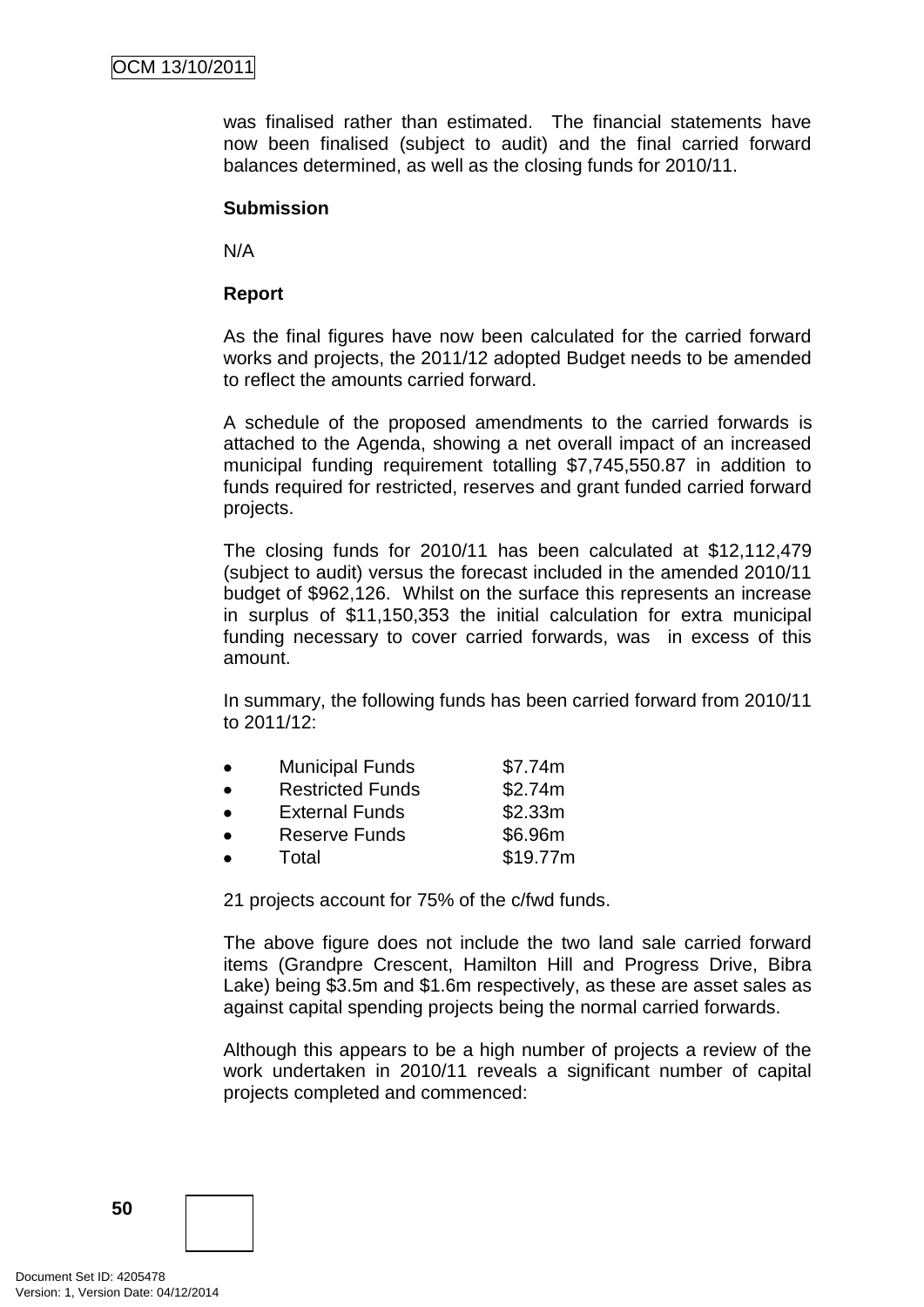| <b>Capital Works</b> | Jobs | <b>Completed</b> | <b>Carried</b><br><b>Fwd</b> | Commenced | Not yet<br>Commenced |
|----------------------|------|------------------|------------------------------|-----------|----------------------|
| Reserves             | 134  |                  |                              |           |                      |
| External             |      |                  |                              |           |                      |
| Restricted           |      |                  |                              |           |                      |
| Municipal            | 338  | 259              |                              | 55        |                      |
| ⊺otal                | 561  | .ng              | 152                          |           |                      |

So 17% of the City"s budgeted projects will be carried forward with approximately 10% not yet commenced.

Total Municipal Funds to be carried forward - \$7.74m

Below is a summary of the main projects to be carried forward:

| $\bullet$ | Park - Anning Park                     | \$0.30m |
|-----------|----------------------------------------|---------|
| $\bullet$ | Park - Santich Park                    | \$0.33m |
| $\bullet$ | Surf Club - Stage 2                    | \$0.30m |
| $\bullet$ | <b>Operations Depot</b>                | \$1.20m |
| $\bullet$ | North Coogee Groyne & MP               | \$0.63m |
| $\bullet$ | <b>Bibra Lake Man Plan</b>             | \$0.83m |
|           | <b>Greening Plan Spearwood Ave</b>     | \$0.32m |
|           | <b>Phoenix Revitalisation Park Dev</b> | \$0.37m |
|           | <b>Admin Centre wks</b>                | \$0.38m |
|           |                                        |         |

9 projects account for 60% of the c/fwd Municipal Funds

Total Restricted Funds to be carried forward - \$2.74m

- Road Hammond Rd (Russell/Bartram) \$1.94m  $\bullet$
- Drainage Hammond Pk \$0.6m
- Road Russell Rd (Ashendon/Freeway) \$0.18m

3 projects account for 99% of the c/fwd Restricted Funds

Restricted funds are funds specifically provided for a project and cannot be used for other capital projects.

Total External Funds to be carried forward - \$2.33m

- Road Spearwood Ave (Sudlow/Barrington) \$0.81m  $\bullet$
- Road Cutler Rd (Prinsep/Chifley) \$0.6m  $\bullet$
- Road Spearwood Ave (Stock to Doolette) \$0.16m
- Landscape Southwell Cr  $$0.15m$

4 projects account for 74% of the c/fwd External Funds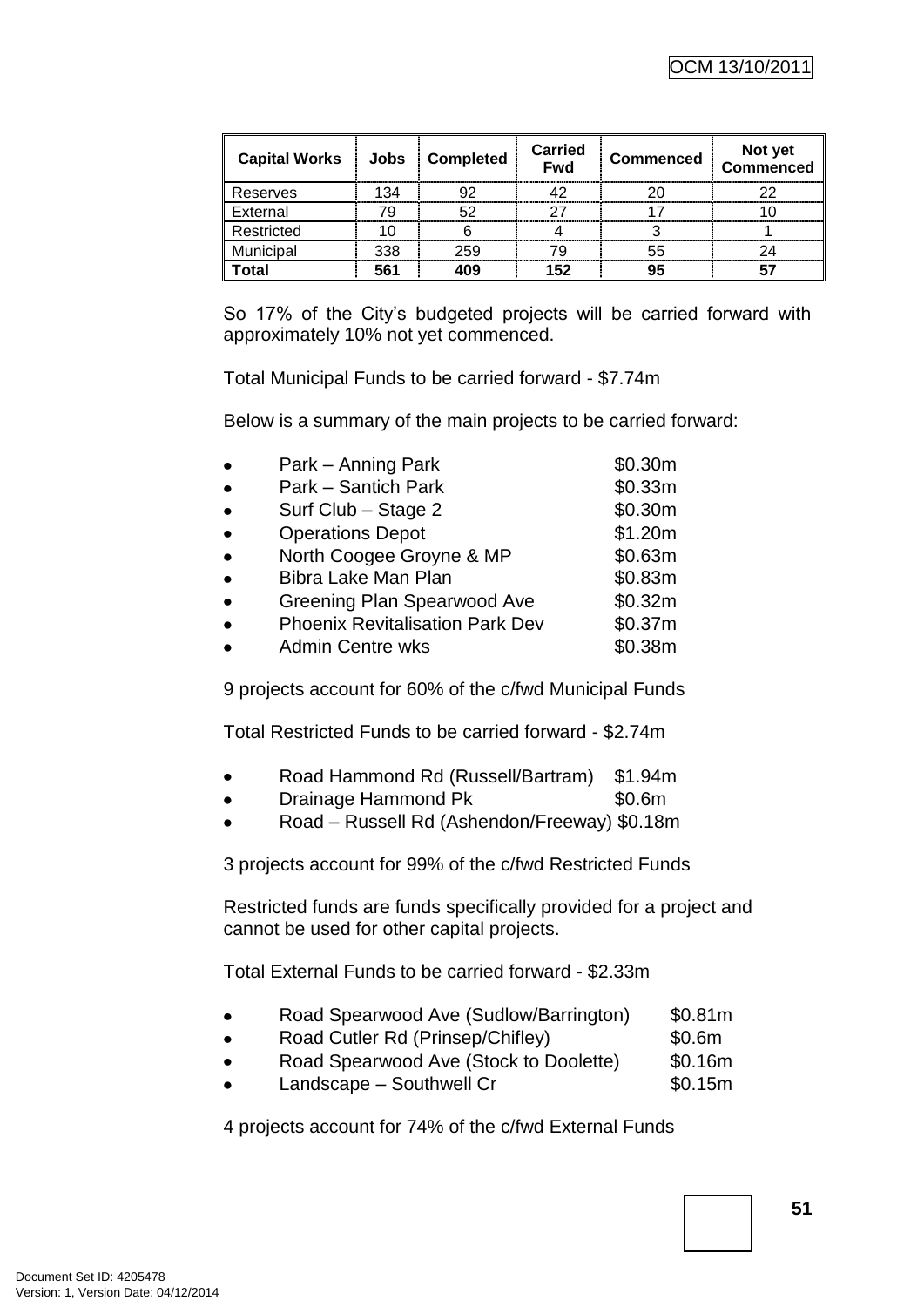External funds are from grant money provided by Government (Both State and Federal).

Reserve Funds to be carried forward - \$6.96m

- - Cell 7  $$3.31m$  (Design completed)
- $\bullet$ 
	- Surf Club Stage 1  $$0.28m$  (work underway)
- Surf Club Stage  $2$   $$0.53m$  $\bullet$ 
	-
- 
- Sub Div Wks Grandpre \$0.92m (Work underway)
	- Road Plantagenet Rd \$0.46m

5 Projects account for 93% of the c/fwd Reserve Funds

Major projects are taking longer to deliver due in part to resourcing issues both inside and outside of the City, but also regulatory impacts on road and green field sites.

Although the City aims to complete major projects promptly, the following major projects have been completed by the City over the last four years:

- Administration Centre **\$8m**
- Youth Centre **\$5m**  $\bullet$
- Hamilton Hill Memorial Hall \$4m
- Regional Recreation Centre \$10m
- Aubin Grove Community 52m
- Interim Seniors Centre **\$1m**
- Coolbellup Hub  $$4m$
- Surf Club Stage 1 \$4m

Over the next 12 months the City will be completing the following major projects:

- Surf Club Stage 2 \$6m  $\bullet$
- Depot \$7m  $\bullet$
- Emergency HQ \$2.5m
- Library/GP/IHF \$38m  $\bullet$
- Cell 7 at HWRP \$7m

Uncommitted Municipal closing funds totalling \$4,366,928.13 (subject to audit) have (as per Council Strategic Policy SC34) been allocated to the Community Infrastructure Reserve. This will negate the need for Council to borrow from the WATC to complete the Coogee Beach Surf Club, and borrow to fund Council"s commitment to underwrite in advance the funds yet to be received from Community Developer Contributions (DCP) totalling \$2.43m. Funds will be advanced by the Community Infrastructure Reserve and repaid when funds from the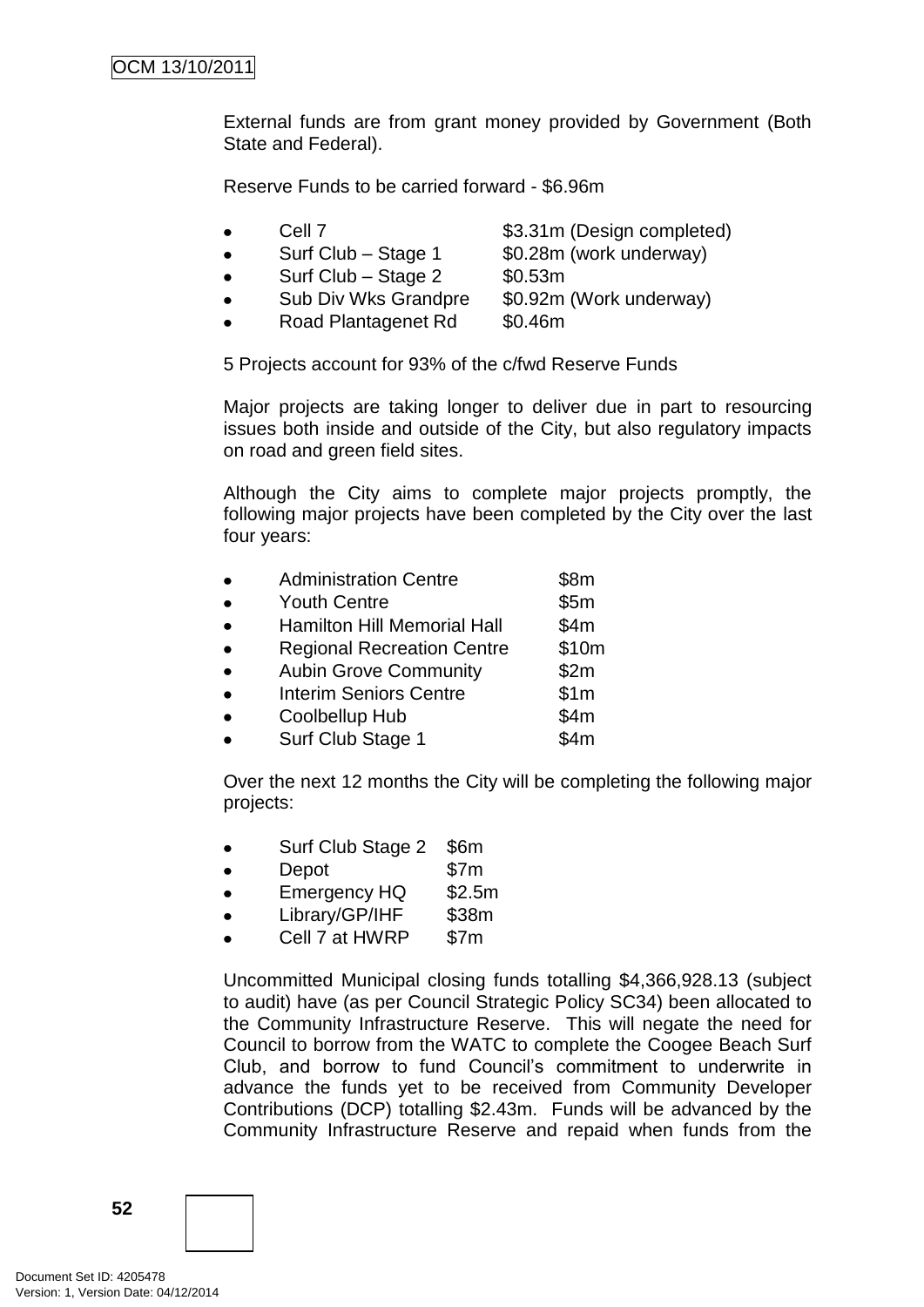DCP are received. This then will allow future community infrastructure projects to proceed.

A final copy of the June 2011 monthly Financial Activity Statement has been submitted to Council, as the previous one was interim in nature and subject to end of year processing. This provides the closing funds position for the 2010/11 financial year of \$12,112,479 as previously referred to above.

# **Strategic Plan/Policy Implications**

#### **Governance Excellence**

- To conduct Council business in open public forums and to manage Council affairs by employing publicly accountable practices.
- To develop and maintain a financially sustainable City.

#### **Budget/Financial Implications**

The Budget will be amended by \$12,112,479 to reflect the final closing position for 2010/11 which includes the carried forward works and projects as attached.

#### **Legal Implications**

N/A

#### **Community Consultation**

N/A

#### **Attachment(s)**

- 1. Schedule containing a reconciliation of the carried forwards included in the 2011/12 adopted Budget.
- 2. June 2011 monthly Statement of Financial Activity.

# **Advice to Proponent(s)/Submissioners**

N/A

# **Implications of Section 3.18(3) Local Government Act, 1995**

Nil.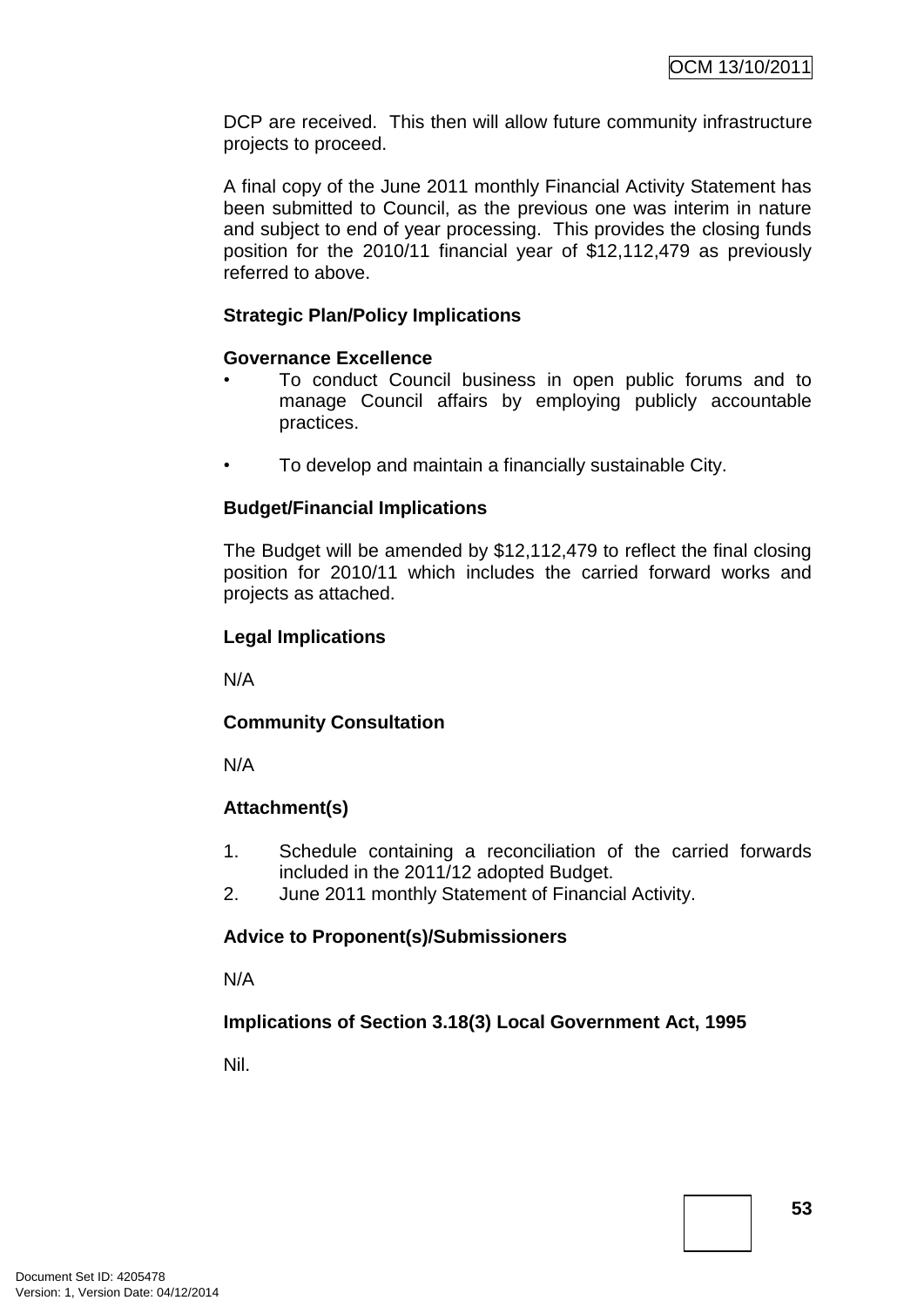#### **16. ENGINEERING AND WORKS DIVISION ISSUES**

#### **16.1 (MINUTE NO 4626) (OCM 13/10/2011) - INCLUSION OF BANKSIA EUCALYPT WOODLAND RESERVE 48078 (FORMERLY LOT 800 LYON ROAD, AUBIN GROVE) INTO THE JANDAKOT REGIONAL PARK (HS/E/004 / 9328 ) (C BEATON) (ATTACH)**

**RECOMMENDATION** That Council:

- (1) endorse the inclusion of Banksia Eucalypt Woodland (formerly Lot 800 Lyon Road, Aubin Grove) within the Jandakot Regional Park; and
- (2) environmental services progress and finalise the inclusion of Banksia Eucalypt Woodland within the Jandakot Regional Park.

#### **COUNCIL DECISION**

MOVED Clr C Reeve-Fowkes SECONDED Clr T Romano that the recommendation be adopted.

**CARRIED 8/0**

#### **Background**

At the Ordinary Council Meeting held in July 2008 Council agreed to assume management responsibility for the bushland areas known as Lot 800 Lyon Road, Aubin Grove. Aerial photo included as an attachment.

Lot 800 Lyon Road, Aubin Grove is a natural area, approximately 27 hectares in size, which was previously managed by Western Australian Planning Commission. Currently the maintenance activities within the reserve are being undertaken by Landcorp for a period of two years as a condition of the subdivision of Lot 802 Gibbs Road, Banjup. Council"s environmental services department is to oversee the maintenance being undertaken.

Directly to the south and adjacent was Crown Reserve 48078, which contained 12 hectares of very good quality bushland. The reserves have recently been amalgamated and are now known as one entity,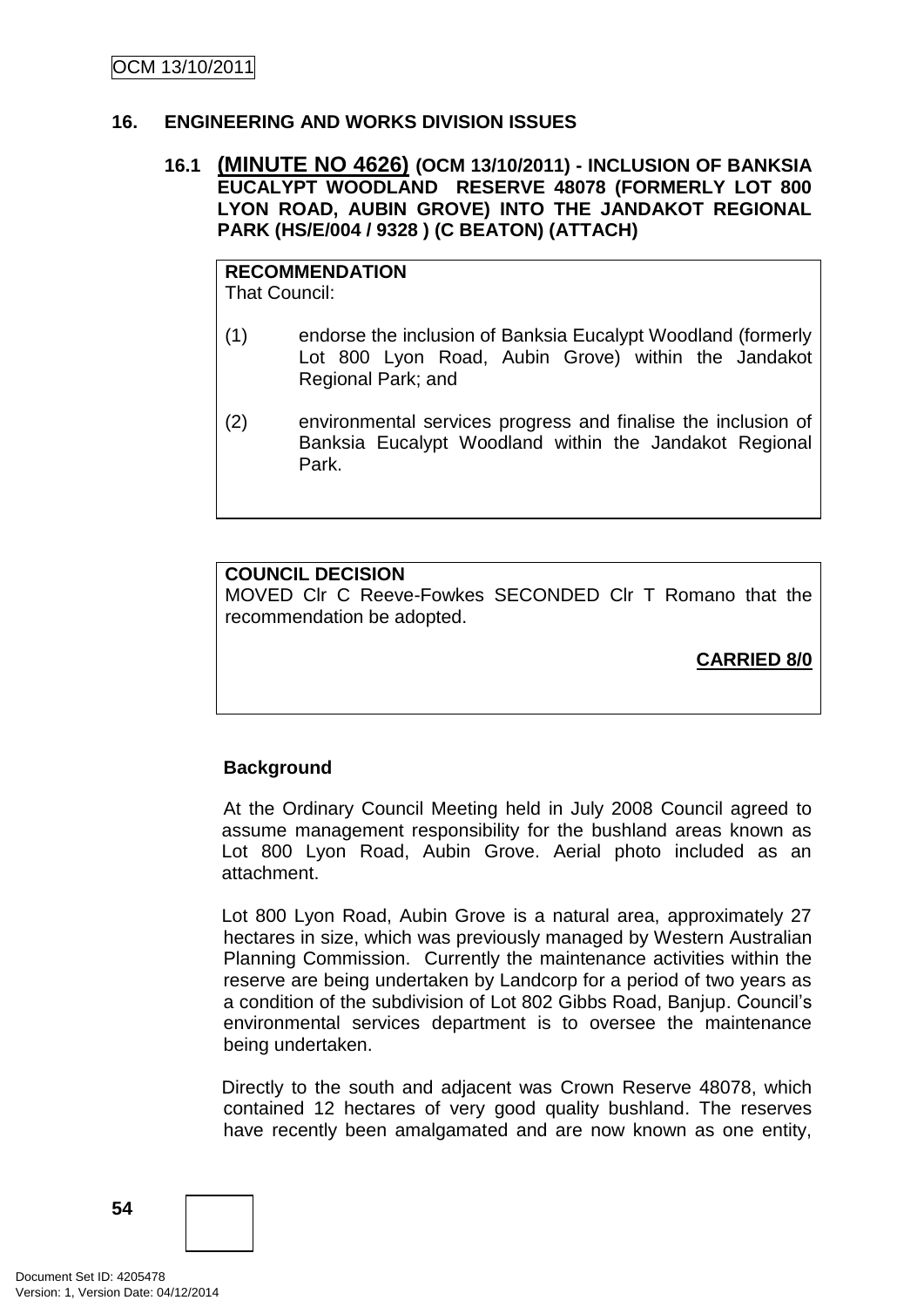Crown Reserve 48078, with a gazetted name of Banksia Eucalypt Woodland. The total area comprises 39 hectares and is Bush Forever Site 492.

The OCM Agenda item of July 2008 also recommended that when the two reserves were amalgamated that the entire area could be listed for inclusion within the Jandakot Regional Park.

#### **Submission**

N/A

#### **Report**

Lot 800 Lyon Road has recently been amalgamated with Crown Reserve 48078 and the area is now known as one entity, this being Crown Reserve 48078, with a gazetted name of Banksia Eucalypt Woodland. The total area comprises 39 hectares and is Bush Forever Site 492.

The OCM Agenda item of July 2008 recommended that when the two reserves were amalgamated that the entire area could be listed for inclusion within the Jandakot Regional Park.

Regional Parks are areas identified as having regionally significant conservation, landscape and recreational values. The intent of regional parks is to protect open space of regional significance for conservation and recreation.

Jandakot Regional Park includes a variety of land comprising approximately 2,362 hectares, stretching from the southern end of Jandakot Airport to south of Casuarina Prison. The park is located across the Cities of Armadale, Canning, Cockburn, Gosnells and the Town of Kwinana. The responsibility for management of the reserves contained within the regional park is shared between the local authorities and the Department of Conservation and Land Management. Within the Jandakot Regional Park the City of Cockburn is responsible for the management of Denis De Young Reserve and Rose Shanks Reserve.

Banksia Eucalypt Woodland is worthy of inclusion within Jandakot Regional Park because it is a Bush Forever site, has good to very good natural vegetation on the site and is also an important ecological linkage to neighbouring bushland and wetland areas.

Inclusion of Banksia Eucalypt Woodland within the regional park will also strengthen its conservation value and give the site additional protection from future development.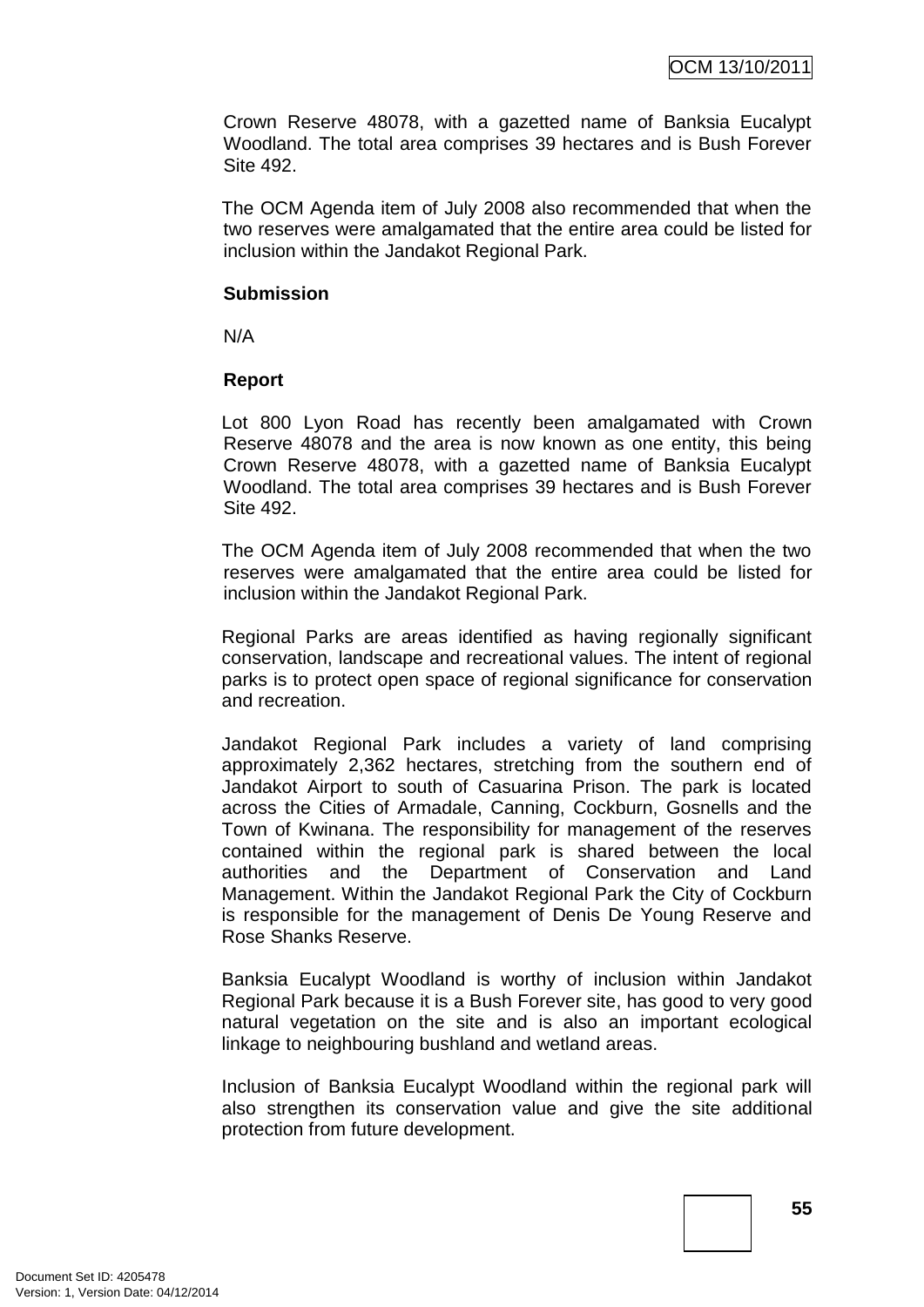The Jandakot Regional Park Community Advisory Committee, which comprises members of the community, DEC and local governments have been consulted in regards to the inclusion of the site within the Jandakot Regional Park, and are supportive of the inclusion.

The City still retains full management responsibility of the reserve even though it has been included within the regional park.

#### **Conclusion**

The inclusion of Banksia Eucalypt Woodland within Jandakot Regional Park will help to ensure the protection of this important bushland area for the benefit of current and future generations.

#### **Strategic Plan/Policy Implications**

#### **Infrastructure Development**

• To construct and maintain parks and bushland reserves that are convenient and safe for public use, and does not compromise environmental management.

#### **Natural Environmental Management**

• To conserve, preserve and where required remediate the quality, extent and uniqueness of the natural environment that exists within the district.

#### **Budget/Financial Implications**

N/A

#### **Legal Implications**

N/A

#### **Community Consultation**

The Proponent and those who lodged submissions regarding the proposal have been advised that this matter is to be considered at the 13 October 2011 Council Meeting.

#### **Attachment(s)**

Aerial Photo

#### **Advice to Proponent(s)/Submissioners**

Nil.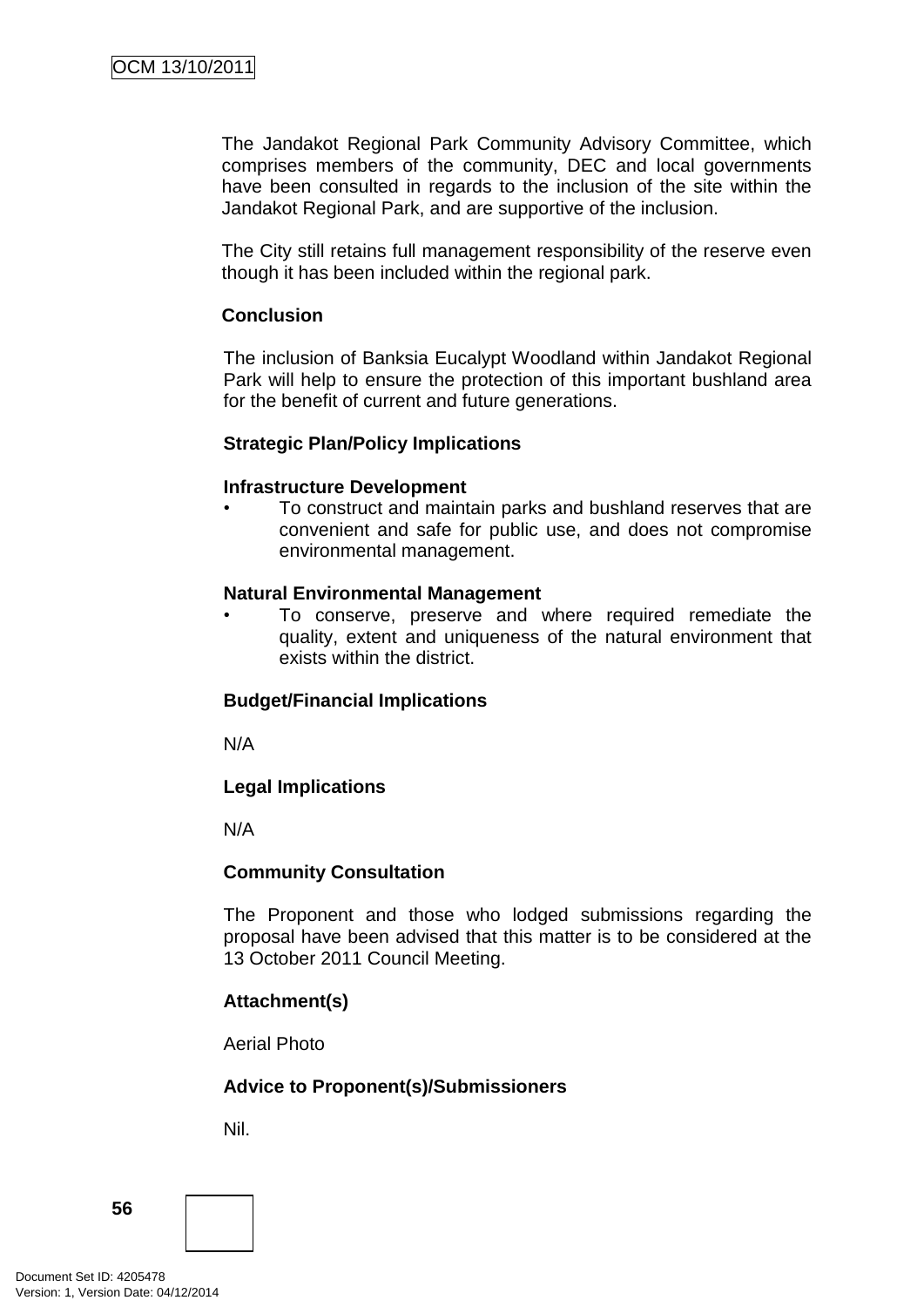### **16.2 (MINUTE NO 4627) (OCM 13/10/2011) - 2004 COOGEE BEACH STRUCTURE PLAN - COCKBURN ROAD PEDESTRIAN CROSSING AT ENTRY POINT INTO PORT COOGEE (451744) (J KIURSKI) (ATTACH)**

#### **RECOMMENDATION**

That Council complete the 2 upgrades to the pedestrian network as follows:

- (1) New pedestrian path linking the road crossing at Beach Road / Cockburn Road and the shared path system; and
- (2) New pedestrian path connecting the bus stop on Cockburn Road south of Beach Road and the pedestrian path network.

### **COUNCIL DECISION**

MOVED Clr C Reeve-Fowkes SECONDED Clr T Romano that the recommendation be adopted.

**CARRIED 8/0**

# **Background**

Councillor C Reeve-Fowkes has requested that a report be prepared for Council to review and update the 2004 Coogee Beach Structure Plan, specifically to address pedestrian safety with the speed of traffic at the Cockburn Road entry point into Coogee Beach. During the summer months, the beach area is heavily utilised by residents and visitors, and these numbers will increase with a growing population.

The report should specifically provide information on potential safety improvements and safer road crossing points that Council could implement, if Main Roads do not have any upgrading plans in the foreseeable future. This report to be provided to the October 2011 OCM to provide opportunities to implement improvements prior to the summer season.

#### **Submission**

N/A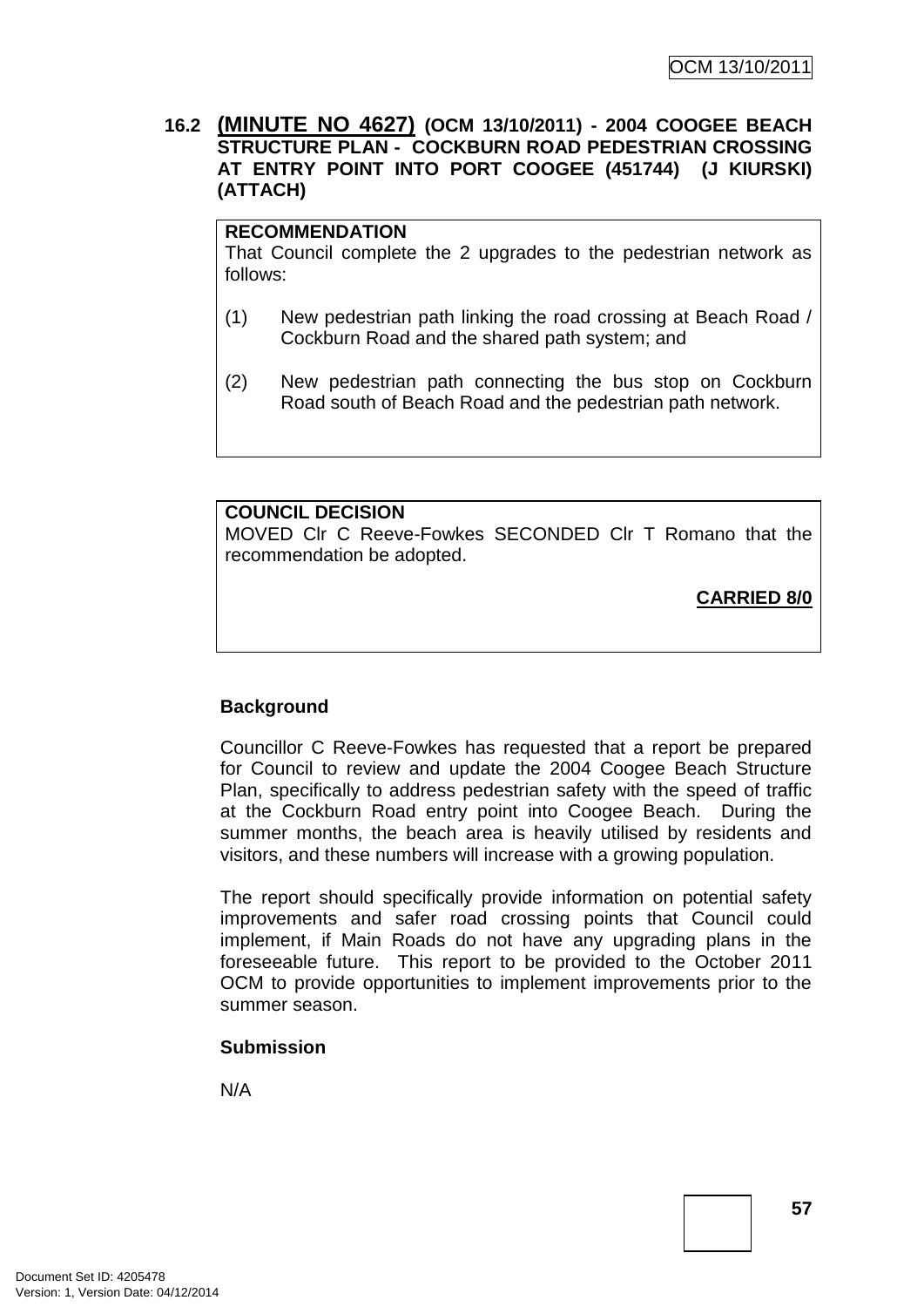### **Report**

Cockburn Road is classified as a "Primary Distributor" under the Road Hierarchy and Main Roads Western Australia Classification of Roads. It is not a local government road. It is currently under the care, control and management of MRWA.

According to data provided by MRWA (2004/05 traffic data), the average weekday volume on Cockburn Road (location of counter is south of Spearwood Avenue) is in excess of 20,000 vehicles. The posted speed limit for this road is 70km/hr.

#### Road Upgrade

On the 4<sup>th</sup> August, the City of Cockburn supported an approach to the Minister for Transport seeking an upgrade of Cockburn Road adjacent to the Coogee Beach access. Correspondence was sent by the Mayor on behalf of the City which is attached (refer attachment 1).

In correspondence received  $15<sup>th</sup>$  September (refer attachment 2), the Minister advises that essentially, this project would not be a high priority for the government. Whilst the correspondence relates to the accident history at Amity Boulevard instead of the section of road between the dual carriageway and Poore Grove (as indicated in our correspondence), the outcome is not unexpected.

MRWA have indicated that they intend to upgrade Cockburn Road to a dual carriageway between Port Catherine and Rockingham Road. They have not given any indications as to when this is likely to occur. Officers suspect that it is "long term".

#### Pedestrian Crossing

In the broader precinct, designated pedestrian crossing points on Cockburn Road are located at the intersections with Spearwood Avenue, Pantheon Avenue, Ocean Road, Orsino Boulevard, Powell Road (north and south) and Amity Boulevard. This allows pedestrians to cross the road in two stages, only having to deal with traffic in one direction at a time.

Specifically in relation to Coogee Beach there are pedestrian crossing points both north and south (proximity to Beach Road) of the access to Powell Road. The most frequent crossing access from the Coogee area to the beach is at the intersections of Beach Rd / Cockburn Rd and Amity Blvd / Cockburn Rd. Both of these access points have pedestrian islands installed on Cockburn Road to allow pedestrians to cross the road in two stages. Attachment 3 & 4 show the path network in this precinct.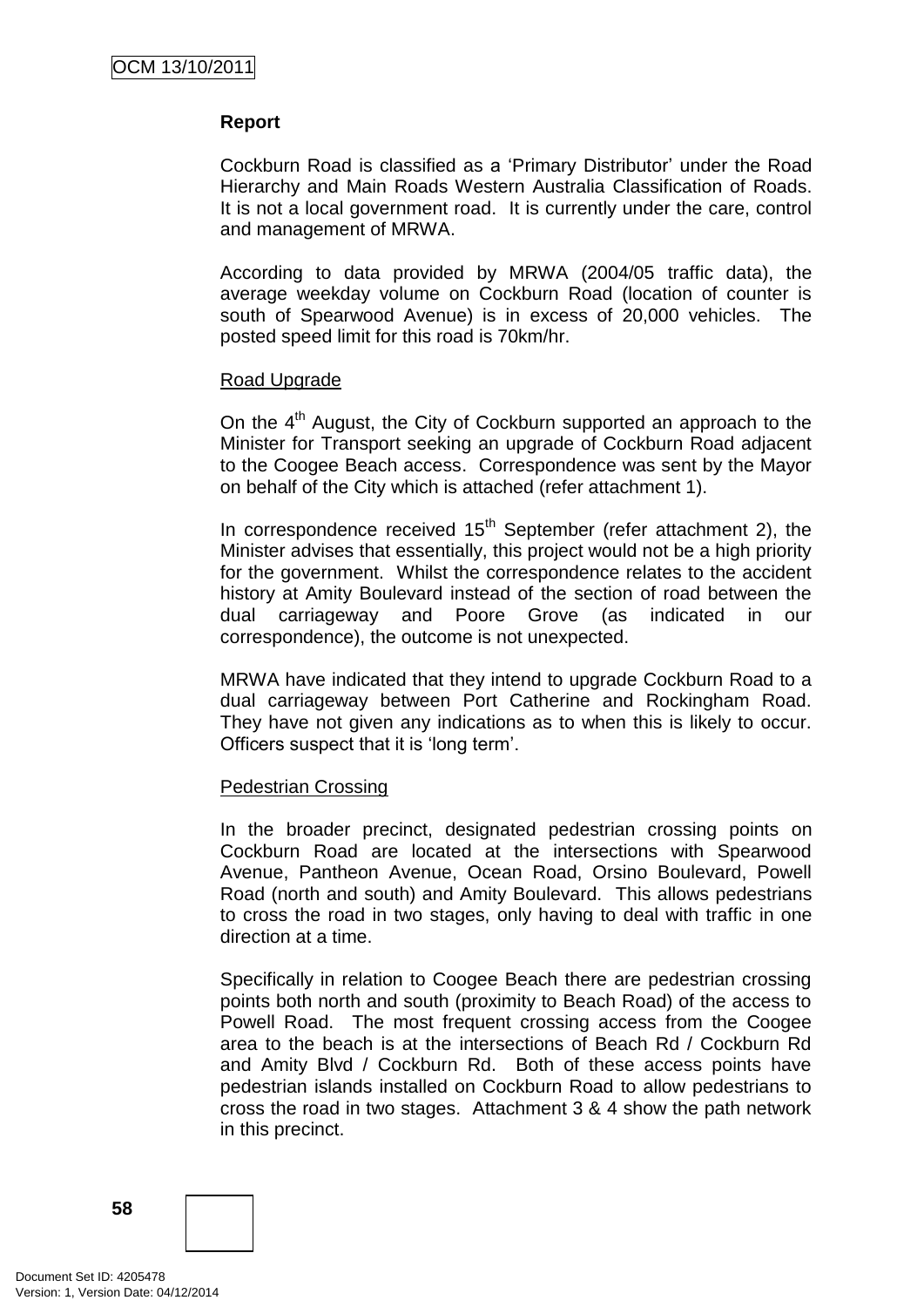The intent of the pedestrian facilities is to ensure that the network is connected to the shared path system that runs along the beach node and links North Coogee with Woodman Point. Generally the crossing points at both Amity Boulevard and north of Powell Road are well connected to the shared path network however it would appear that the crossing point at Beach Road does not connect through (refer attachment 5). It is proposed to provide this linkage prior to the summer season.

Officers have also identified a gap in the path network on the southeast side of Cockburn Road / Beach Road. Currently there is bus stop in this location which does not have designated path system connected. It is proposed to establish this connection prior to the summer season.

#### Summary

Cockburn Road is under the care, control and management of the MRWA. Whilst we can continue to lobby the state government seeking commitments to upgrade this roadway, ultimately they will make the determination based on broader state priorities. In the meantime, officers have identified a number of gaps in the pedestrian network which will be actioned prior to summer to ensure that pedestrian movement and safety is enhanced.

#### **Strategic Plan/Policy Implications**

#### **Transport Optimisation**

To ensure the City develops a transport network that provides maximum utility for its users, while minimizing environmental and social impacts.

• To construct and maintain roads which are convenient and safe for vehicles, cyclists and pedestrians.

#### **Budget/Financial Implications**

The path linkages can be accommodated within the current adopted budget.

#### **Legal Implications**

N/A

#### **Community Consultation**

N/A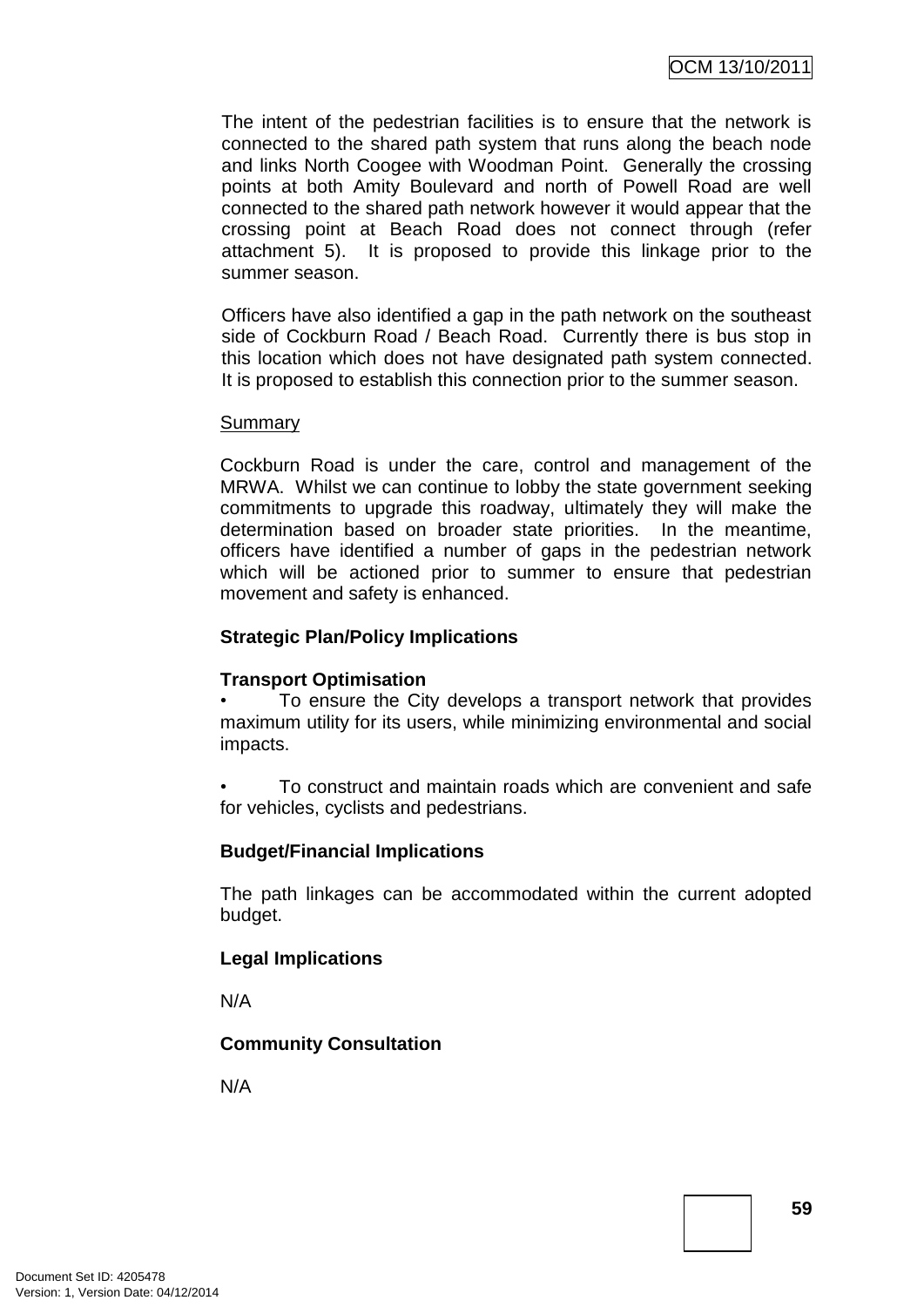# **Attachment(s)**

- 1. Letter from Mayor Logan Howlett
- 2. Letter from Hon Phil Edman MLC and Letter from Minister for Transport Hon Troy Buswell MLA
- 3. Current path network at Powell Road
- 4. Current path neywork at Amity Boulevard
- 5. Powell Road precinct showing network gaps

#### **Advice to Proponent(s)/Submissioners**

The Proponent(s) and those who lodged submissions regarding the proposal have been advised that this matter is to be considered at the 13 October 2011 Council Meeting.

#### **Implications of Section 3.18(3) Local Government Act, 1995**

Nil.

# **16.3 (MINUTE NO 4628) (OCM 13/10/2011) - TENDER NO. RFT 13/2011 - LANDSCAPE CONSTRUCTION SERVICES (MINOR LANDSCAPING PROJECTS) (RFT 13/2011) (A LEES) (ATTACH)**

# **RECOMMENDATION**

That Council:

- (1) accepts a panel arrangement for RFT 13/2011 Landscape Construction Services (Minor Landscaping Projects) to the following tenderers:
	- Earthcare Landscapes Pty Ltd;
	- A Proud Landmark Pty Ltd;
	- Gecko Contracting Pty Ltd t/as Gecko Contracting Turf & Landscape Maintenance;

for a period of three (3) years, in accordance with the submitted Schedule of Rates and additional schedule of rates for determining variations and additional services; and

(2) in addition, accept the discount of 2.5% offered by Gecko Contracting Pty Ltd.

# **COUNCIL DECISION**

MOVED Clr C Reeve-Fowkes SECONDED Clr T Romano that the recommendation be adopted.

**CARRIED 8/0**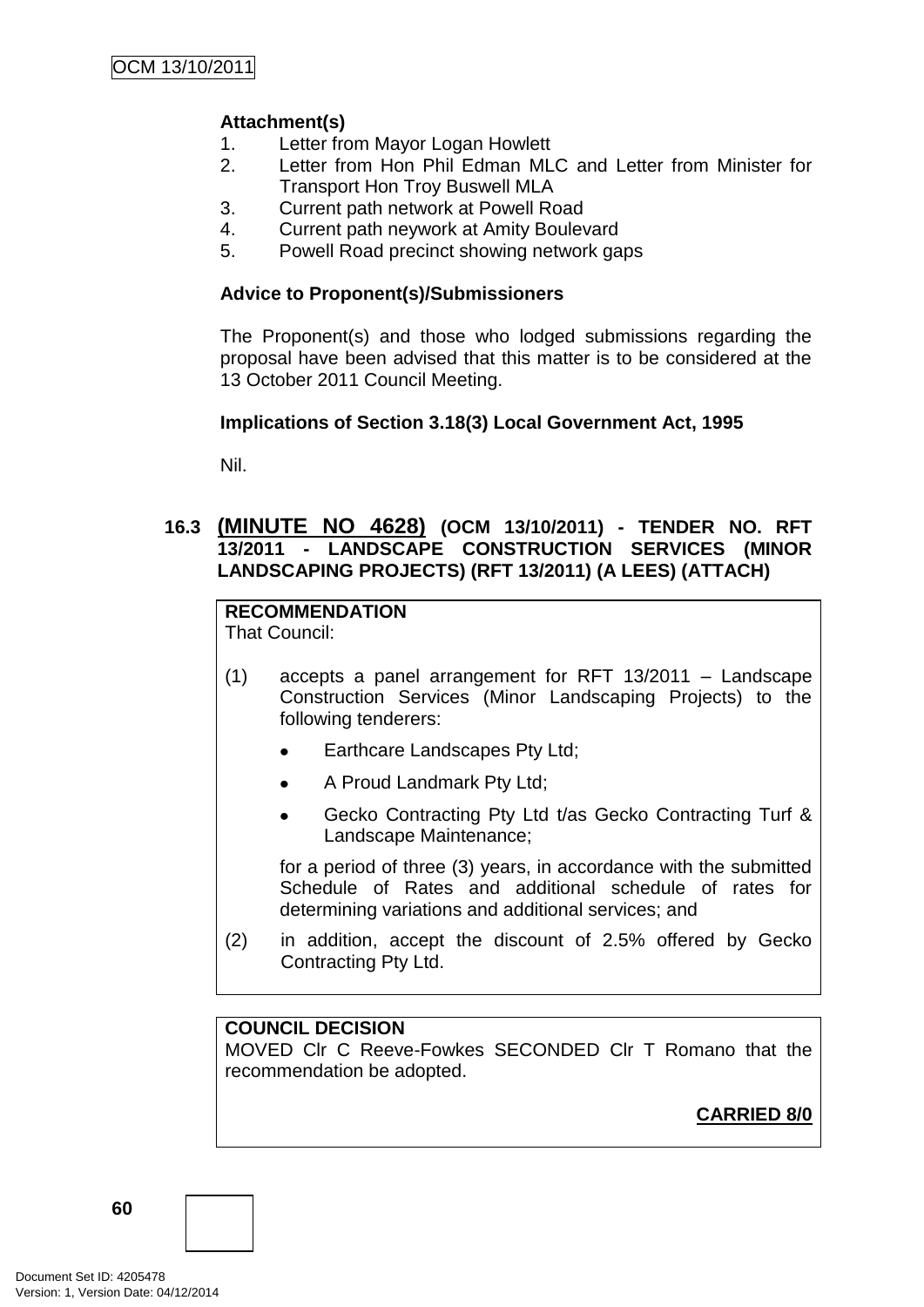# **Background**

Parks Services Capital Works and Operational programmes perform a significant number of landscape projects during each financial year that require the procurement of service providers to perform a range of the works.

Over the last few years the scope of works contained in each individual landscape project has increased which has necessitated the requirement for a formal Contract to be put in place through the tender process.

The schedule of works within the tender include minor earthworks, grading, concrete/ asphalt cutting, disposal of material, soil cultivation, sand supply, limestone works, planting of trees and shrubs, temporary fencing and security services following construction.

The schedule of rates for these works will enable the Capital Works and Operational programmes to be delivered according to approved schedules.

A panel of three (3) contractors will provide the most beneficial and functional mechanism to complete the works according predetermined timeframes in current and future capital works and Operational programmes.

The Request for tender (RFT) called for submissions from suitably qualified landscaping contractors for a period of three (3) years with Principal instigated options to extend the period for a subsequent one (1) year period and up to an additional twelve (12) months after that to a maximum of five (5) years.

Tender Number RFT 13/2011 Landscape Construction rervices (Minor Landscaping Projects) three (3) Year Contract was advertised on Wednesday, 20<sup>th</sup> July 2011 in the Local Government Tenders section of "The West Australian" newspaper.

The tender was also displayed on the City's e-Tendering website between the  $20^{th}$  July and  $10^{th}$  August 2011.

#### **Submission**

Tenders closed at 2:00 p.m. (AWST) on Wednesday 10<sup>th</sup> August 2011 with tender submissions being received from the following eight (8) companies: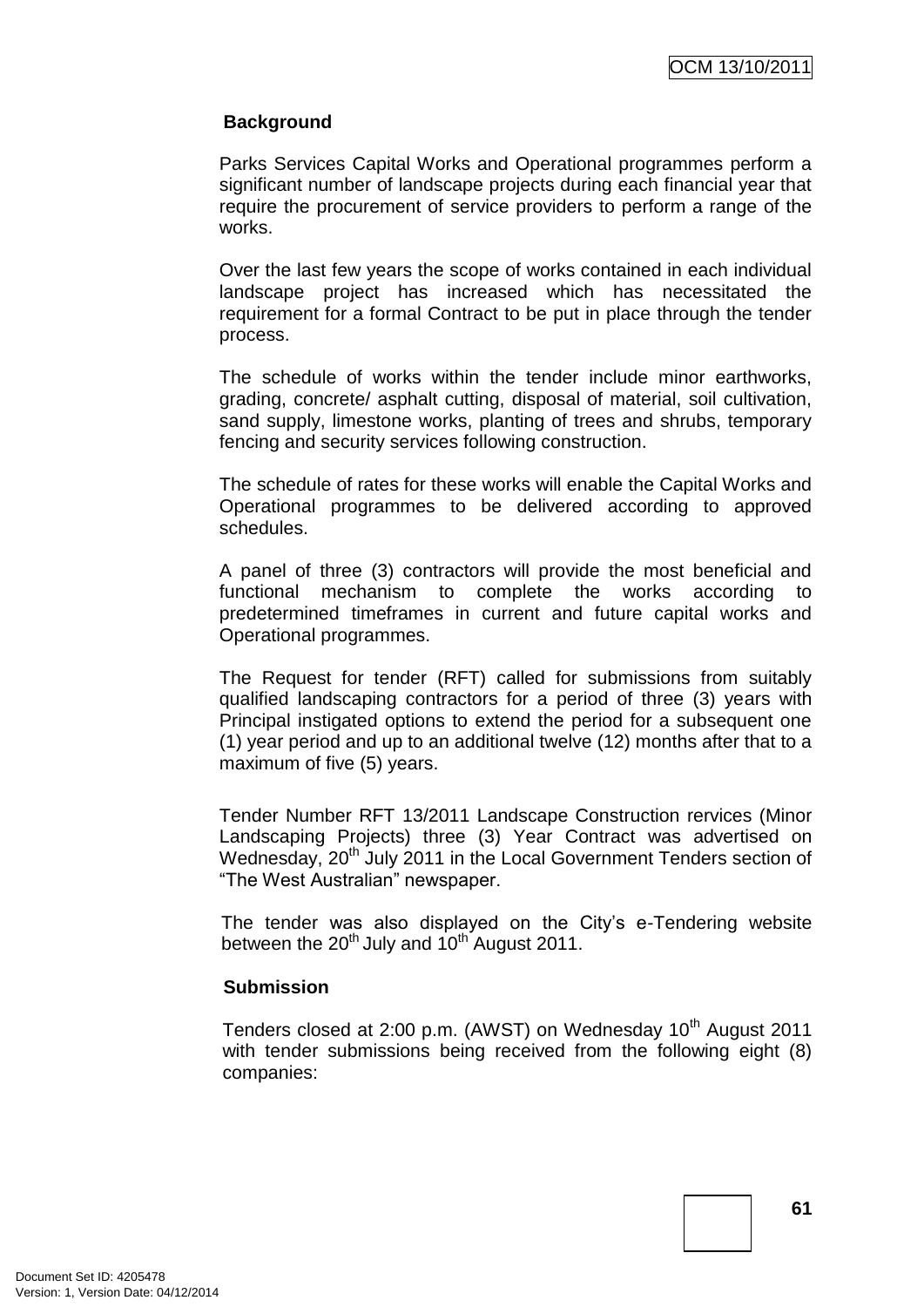- 1. LKL contracting Pty Ltd
- 2. Gecko Contracting Pty Ltd
- 3. LD Total
- 4. A Proud Landmark Pty Ltd
- 5. Curnow Group Pty Ltd
- 6. Earthcare landscapes Pty Ltd;
- 7. Boomer Contract Management Pty Ltd t/as SUPERCIVIL
- 8. Total Landscape Redevelopment Services Pty Ltd.

#### **Report**

#### Evaluation Criteria

Tender submissions were assessed against the following criteria:

| <b>Evaluation Criteria</b>          | Weighting<br>Percentage |
|-------------------------------------|-------------------------|
| <b>Demonstrated Experience</b>      | <b>20%</b>              |
| Key Personnel Skills and Experience | 25%                     |
| <b>Tenderer's Resources</b>         | 30%                     |
| Tendered Price - Estimated Lump Sum | 25%                     |
| TOTAL                               | 100%                    |

#### Tender Intent / Requirement

The purpose of this Tender was to select a panel of three (3) experienced, competent and reliable landscaping Contractors to perform the Minor Landscaping Projects within the City of Cockburn.

#### Evaluation Panel

The Evaluated panel consisted of the following City of Cockburn Officers.

- 1. Anton Lees Parks Manager (Chair);
- 2. Dale Smith Manager Parks & Environment; and
- 3. Christ Beaton Environmental Manager.

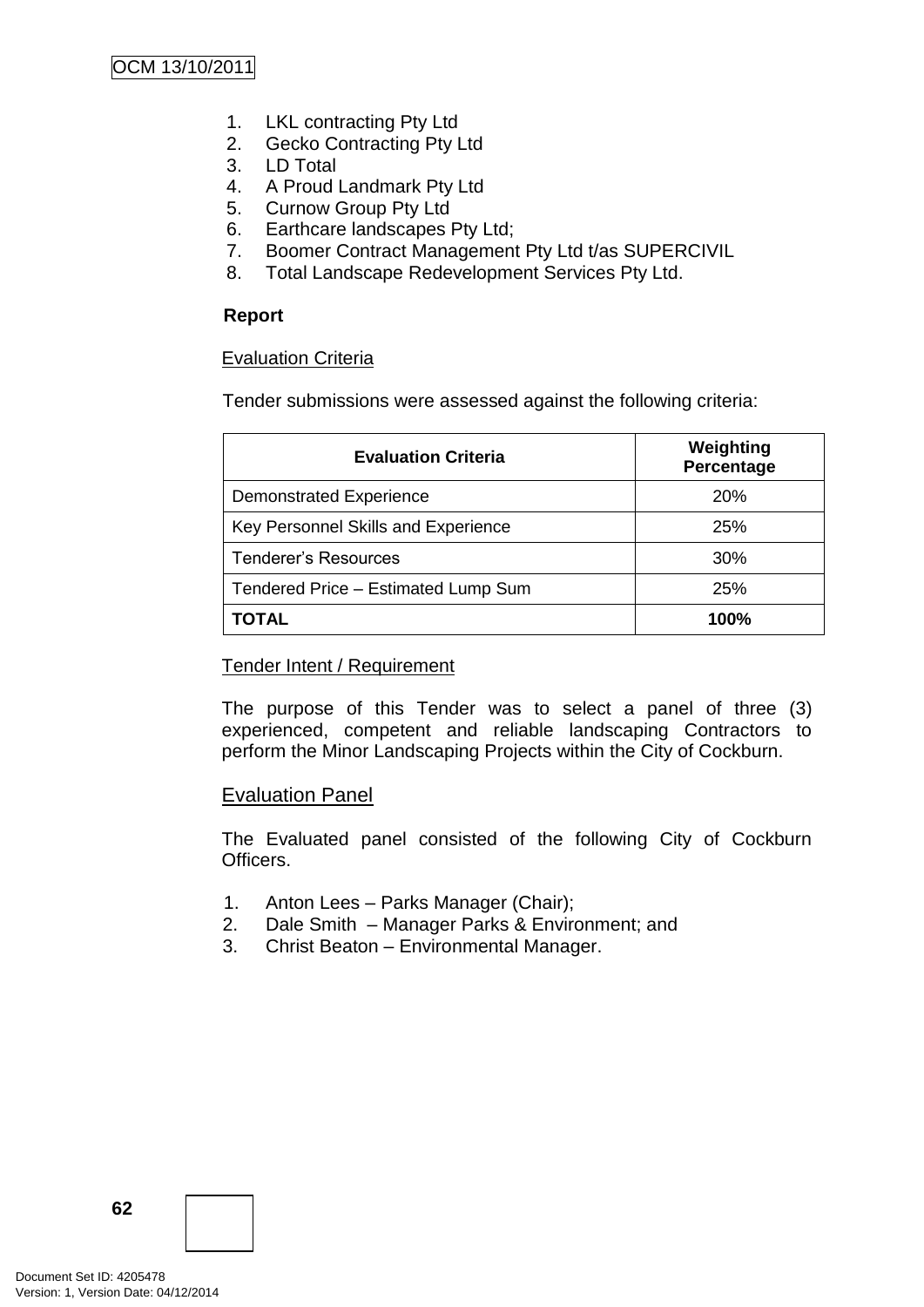# Scoring Table

|                                                                        | <b>Percentage Score</b>              |                           |              |  |
|------------------------------------------------------------------------|--------------------------------------|---------------------------|--------------|--|
| <b>Tenderer's Name</b>                                                 | <b>Non-Cost</b><br><b>Evaluation</b> | Cost<br><b>Evaluation</b> | <b>Total</b> |  |
|                                                                        | 75%                                  | 25%                       | 100%         |  |
| Earthcare<br>Landscapes<br>Pty<br>Ltd**                                | 54.94%                               | 20.84%                    | 75.78%       |  |
| A Proud Landmark Pty Ltd**                                             | 46.28%                               | 21.01%                    | 67.29%       |  |
| Gecko Contracting Pty Ltd**                                            | 41.56%                               | 23.54%                    | 65.10%       |  |
| <b>Total Landscape</b><br><b>Redevelopment Services Pty</b><br>Ltd     | 37.23%                               | 25.00%                    | 62.23%       |  |
| <b>LKL Contracting Pty Ltd</b>                                         | 35.95%                               | 19.42%                    | 55.37%       |  |
| LD Total                                                               | 38.17%                               | 15.40%                    | 53.57%       |  |
| <b>Curnow Group Pty Ltd</b>                                            | 31.06%                               | 17.66%                    | 48.72%       |  |
| <b>Boomer Contract</b><br>Management Pty Ltd t/as<br><b>SUPERCIVIL</b> | 15.78%                               | 15.07%                    | 30.86%       |  |

*\*\* Recommended Submissions*

#### Evaluation Criteria Assessment

#### Demonstrated Experience

Earthcare Landscapes Pty Ltd, Gecko Contracting Pty Ltd and A Proud Landmark Pty Ltd clearly demonstrated to the evaluation panel that they had the relative experience to perform the tasks associate with the tender.

All three (3) tender submissions provided substantial documentation of similar works performed at other Local Government Authorities and private corporations with a focus on project management and achieving outcomes.

LKL Contracting Pty Ltd, LD Total, Curnow Group Pty Ltd and Total Landscape Redevelopment Services Pty Ltd only provided minimal documentation relating to previous experience.

Boomer Contract Management Pty Ltd t/as SUPERCIVIL failed to provide documentation on previous works and management of issues that arose during a project which had a direct bearing on their score in the Non Cost Evaluation section in the table above.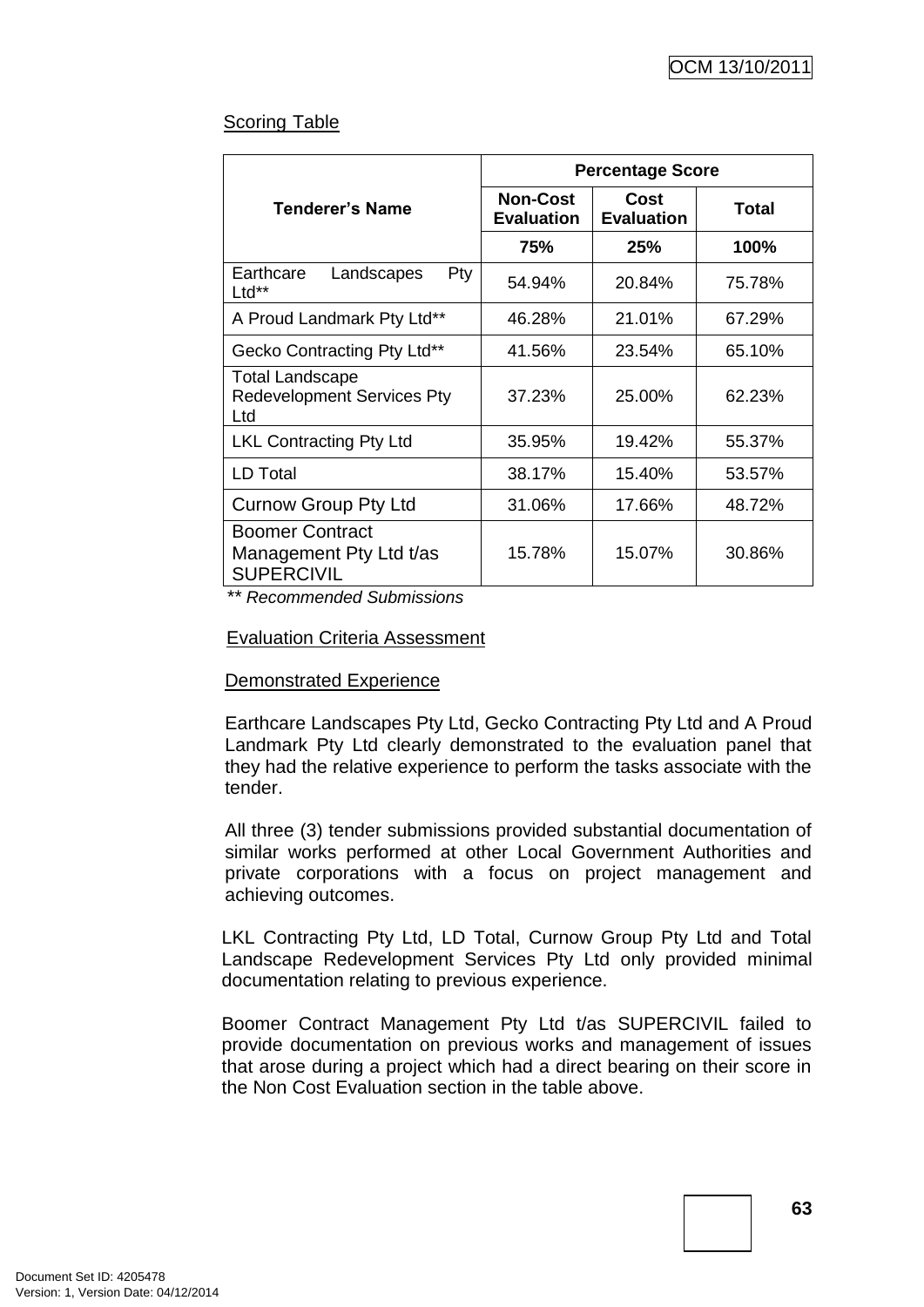#### Key Personal Skills and Experience

Earthcare Landscapes Pty Ltd, Gecko Contracting Pty Ltd, A Proud Landmark Pty Ltd, LD Total, Curnow Group Pty Ltd and Total Landscape Redevelopment Services Pty Ltd clearly demonstrated they had the necessary skills and experience in their respective key personal.

All six (6) tenderers provided documentation of personal that had performed works in similar projects with well documented curriculum vitae"s.

Boomer Contract Management Pty Ltd t/as SUPERCIVIL and LKL Contracting Pty Ltd did not provide sufficient documentation regarding their key personal and experience which is reflected in their score.

#### Tenderer"s Resources

Earthcare Landscapes Pty Ltd, Gecko Contracting Pty Ltd, A Proud Landmark Pty Ltd, LD Total, LKL Contracting Pty Ltd and Total Landscape Redevelopment Services Pty Ltd clearly demonstrated to the evaluation panel that they had the appropriate resources and contingency measures to perform the works under the Contract.

Curnow Group Pty Ltd and Boomer Contract Management Pty Ltd t/as SUPERCIVIL did not provide enough information for the panel to determine their ability to supply and sustain the resources required for the works in the tender.

#### Tendered Price

The RFT required the submission of prices based on individual minor landscaping projects that will be used in conjunction with approved specifications and drawings.

The price schedule completed by each tenderer was tallied to provide one total price which was then benchmarked against each Tender submission.

Total Landscape Redevelopment Services Pty Ltd supplied the lowest price on average across all elements with Boomer Contract Management Pty Ltd t/as SUPERCIVIL providing the highest price.

In addition to the submitted price schedule the following tenderers have indicated a discount for prompt settlement of accounts.

1. Gecko Contracting is offering to the City of Cockburn a discount of 2.5% if prompt payment of invoice is made. Discount offered if

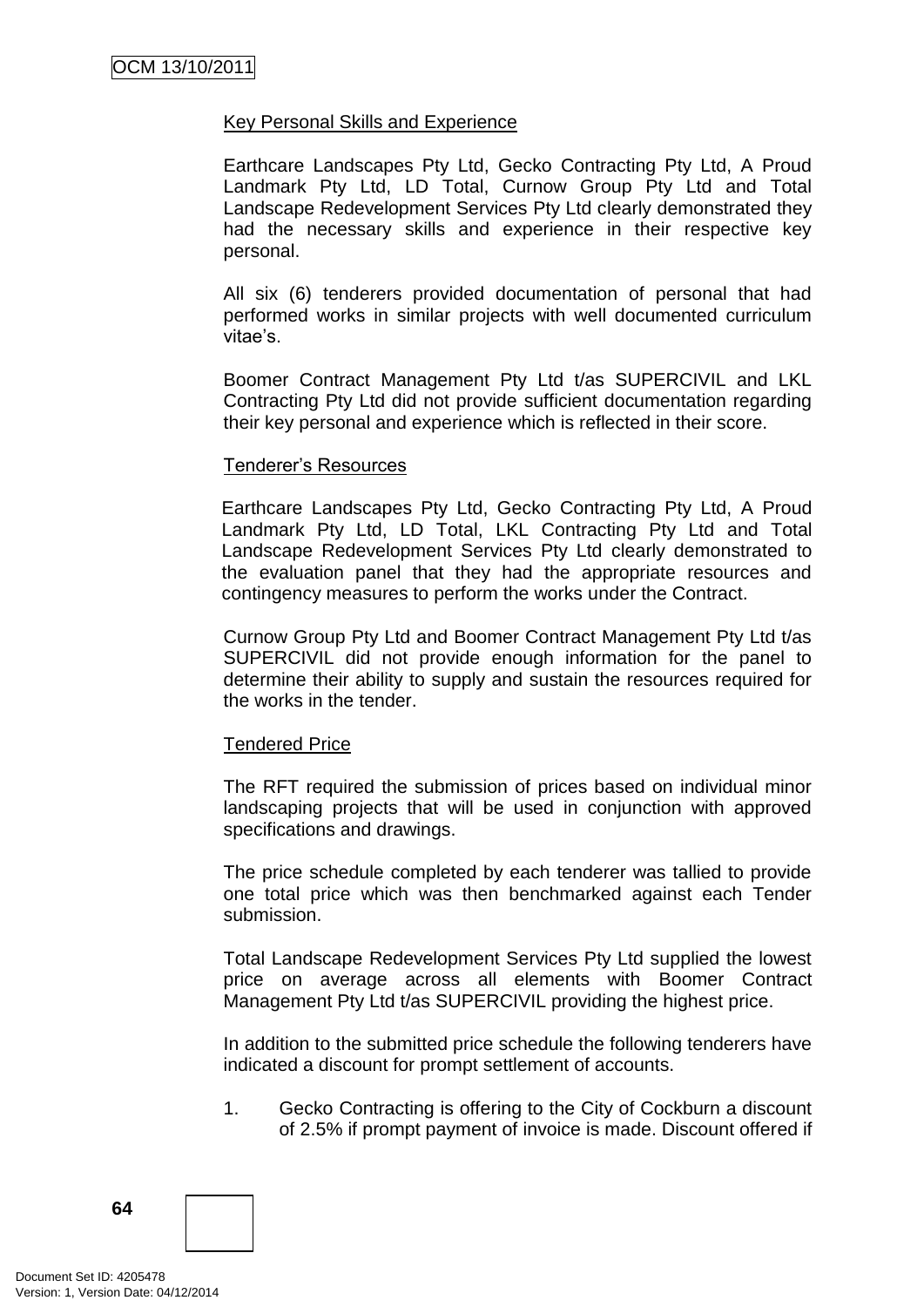payment of invoices is made within seven (7) days of receipt of invoice, paid directly into nominated bank account of Gecko Contracting Pty Ltd.

- 2. Total Landscape is prepared to offer the City of Cockburn the following discounts under this tender for landscaping works:
	- a. if the City makes an EFT payment within 14 days of the date of the Total Landscape invoice a 2.5% discount will apply; and
	- b. if a purchase order is received to the value of \$50,000 or over a 2.5% discount will be applied to that project.

#### **Summation**

Taking in consideration all of the submitted response criteria, the evaluation panel recommends to Council that the submissions received from

- Earthcare Landscapes Pty Ltd;  $\bullet$
- A Proud Landmark Pty Ltd; and  $\bullet$
- Gecko Contracting Pty Ltd

As being the most advantageous to Council to perform the Landscaping Construction Services (Minor Landscaping Projects) for an estimated average (annual) contract value of \$517,400.00 (Inc GST) (\$470,363.64 Ex GST) at the schedule of rates submitted and additional services based on the following:

- Significantly demonstrated experience in performing works of  $\bullet$ similar scale.
- A range of personnel that have the experience to undertake the wide range of works required under the tender.
- The required resources to complete the works.
- The price schedule submitted is considered fair and reasonable for the wide range of works to be performed.
- Discount offered by Gecko Contracting Pty Ltd (only) of 2.5% for the settlement of accounts within seven (7) days of receipt of invoice.

#### **Strategic Plan/Policy Implications**

#### **Infrastructure Development**

• To construct and maintain parks and bushland reserves that are convenient and safe for public use, and do not compromise environmental management.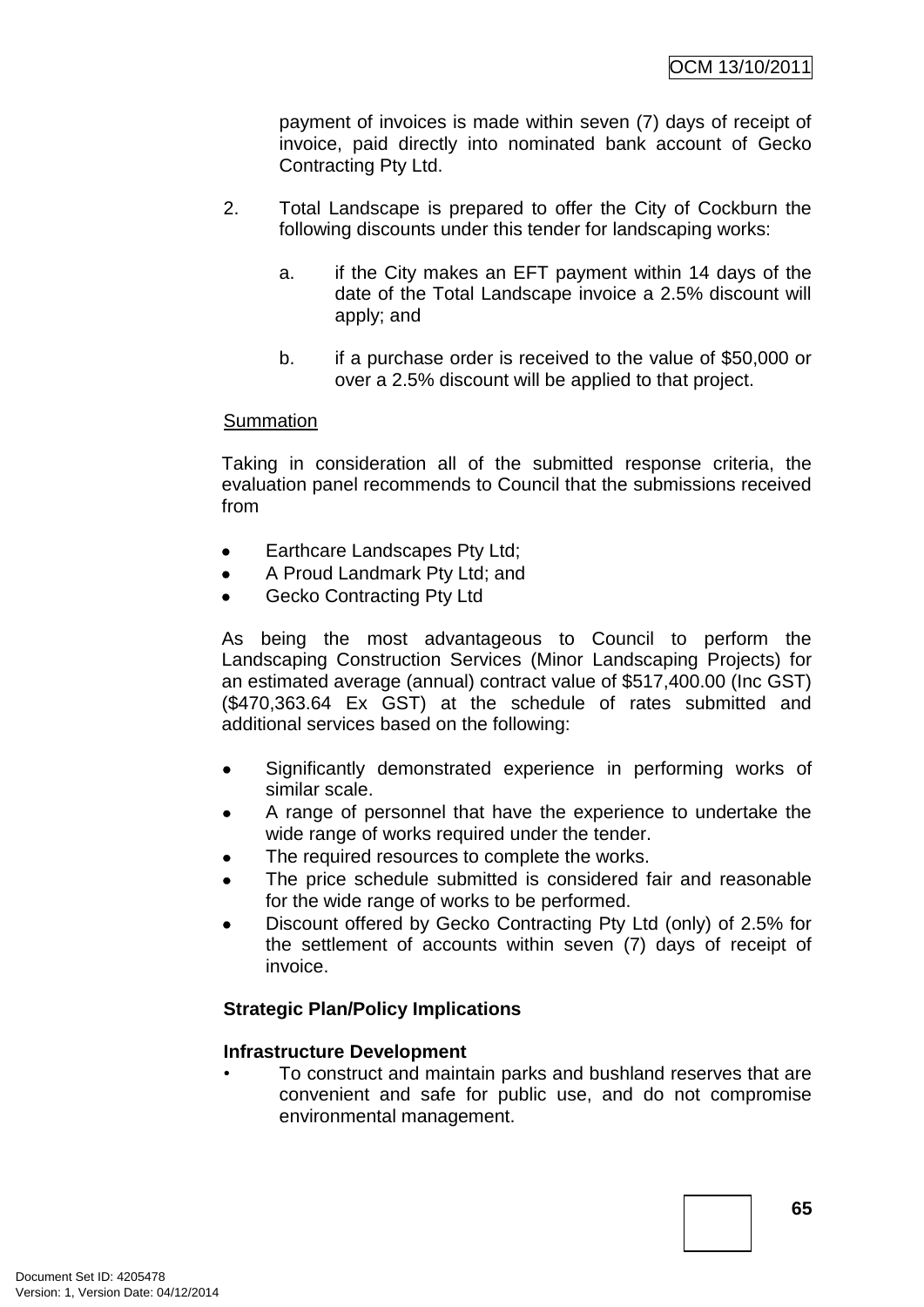### **Lifestyle and Aspiration Achievement**

• To deliver our services and to manage resources in a way that is cost effective without compromising quality.

### **Governance Excellence**

• To conduct Council business in open public forums and to manage Council affairs by employing publicly accountable practices.

### **Budget/Financial Implications**

The required funding for each financial year (FY) for Landscape Construction Services (minor landscaping projects) will differ according to the projects required during that FY.

The schedule of rates submitted by the panel of contractors will be utilised in the budgeting process to determine the required budget.

The table below indicates the budgeting expenditure for Landscape Construction Services (minor landscaping projects) over the past seven (7) years.

| <b>Financial Year</b> | <b>Indicative Turnover (inc GST)</b> |
|-----------------------|--------------------------------------|
| 2004/05               | \$96,553                             |
| 2005/06               | \$161,168                            |
| 2006/07               | \$248,292                            |
| 2007/08               | \$691,099                            |
| 2008/09               | \$748,943                            |
| 2009/10               | \$805,696                            |
| 2010/11               | \$870,052                            |
| Total 2004 to 2011    | \$3,621,803                          |

#### **Legal Implications**

Section 3.57 of the Local Government Act 1995 and Part 4 of the Local Government (Functions and General) Regulations 1996 refers.

#### **Community Consultation**

N/A

# **Attachment(s)**

The following Confidential Attachments are provided under a separate cover:

- 1. Compliance Criteria Checklist
- 2. Tender Evaluation Sheet (s)
- 3. Tendered Prices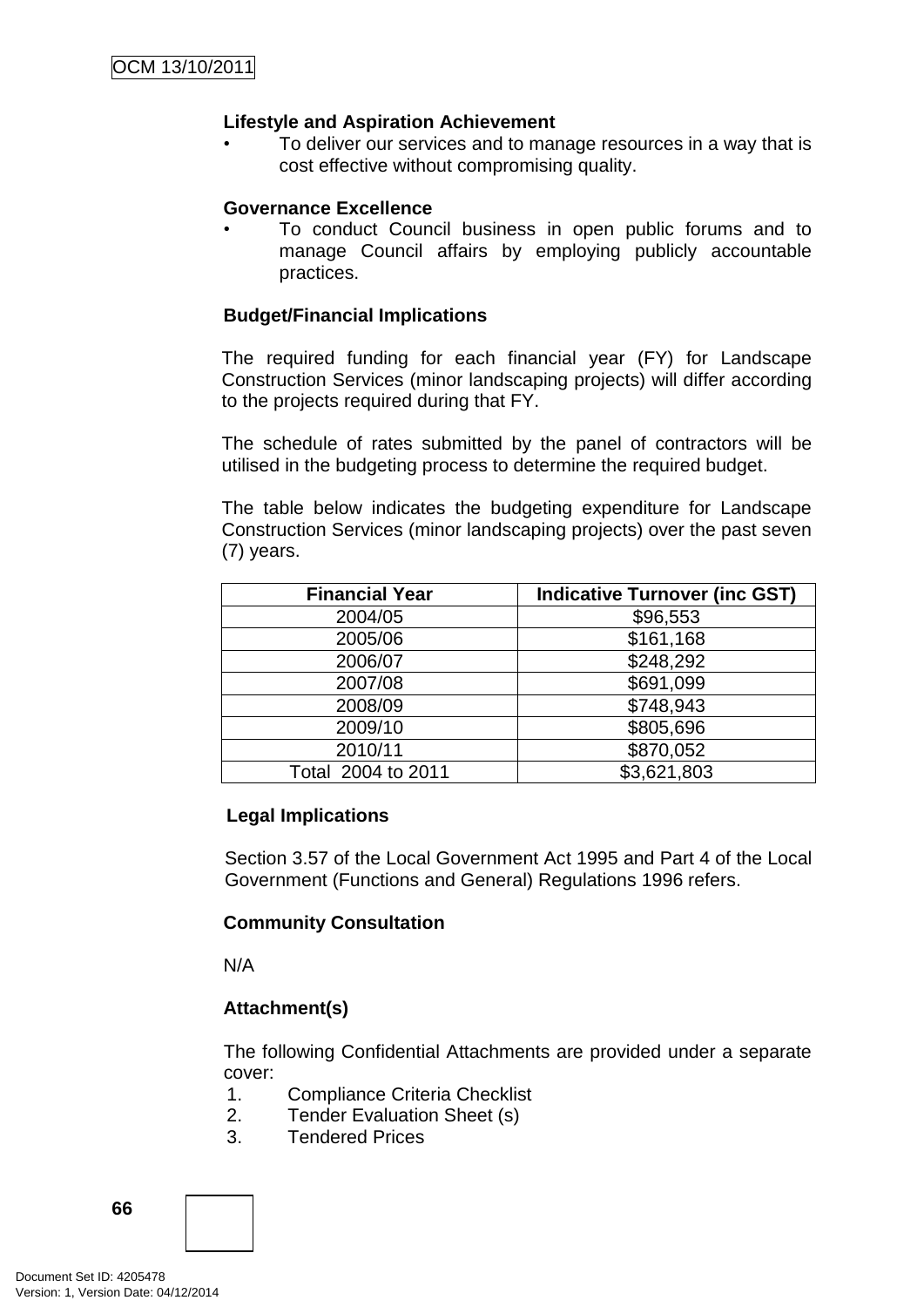# **Advice to Proponent(s)/Submissioners**

The Proponent(s) and those who lodged a submission on the proposal have been advised that this matter is to be considered at the 13 October 2011 Council Meeting.

#### **Implications of Section 3.18(3) Local Government Act, 1995**

Nil.

# **16.4 (MINUTE NO 4629) (OCM 13/10/2011) - TENDER NO. RFT 14/2011 - MAINTENANCE OF IRRIGATION BORES, PUMPS AND ASSOCIATED WORKS (A LEES) (RFT 14/2011) (ATTACH)**

### **RECOMMENDATION**

That Council accepts Tender RFT 14/2011 – Maintenance of Irrigation Bores, Pumps and Associated Works – Three (3) Year Contract submitted by Western Irrigation Pty Ltd at the schedule of rates submitted and additional schedule of rates for determining variations and additional services.

#### **COUNCIL DECISION**

MOVED Clr C Reeve-Fowkes SECONDED Clr T Romano that the recommendation be adopted.

#### **CARRIED 8/0**

#### **Background**

The City of Cockburn Parks Services manages approx 200 sites that extract groundwater for irrigating its Parks, Streetscapes and Community Facilities. In addition to these extraction sites a number of pumps are used to circulate water or provide a visual amenity in the form of a fountain in constructed water bodies.

To enable these bores and pumps to perform according to the manufacturer"s specifications a regular maintenance program has been developed that addresses pump repairs, bore development, water quantity and quality tests as well as calibration of water meters.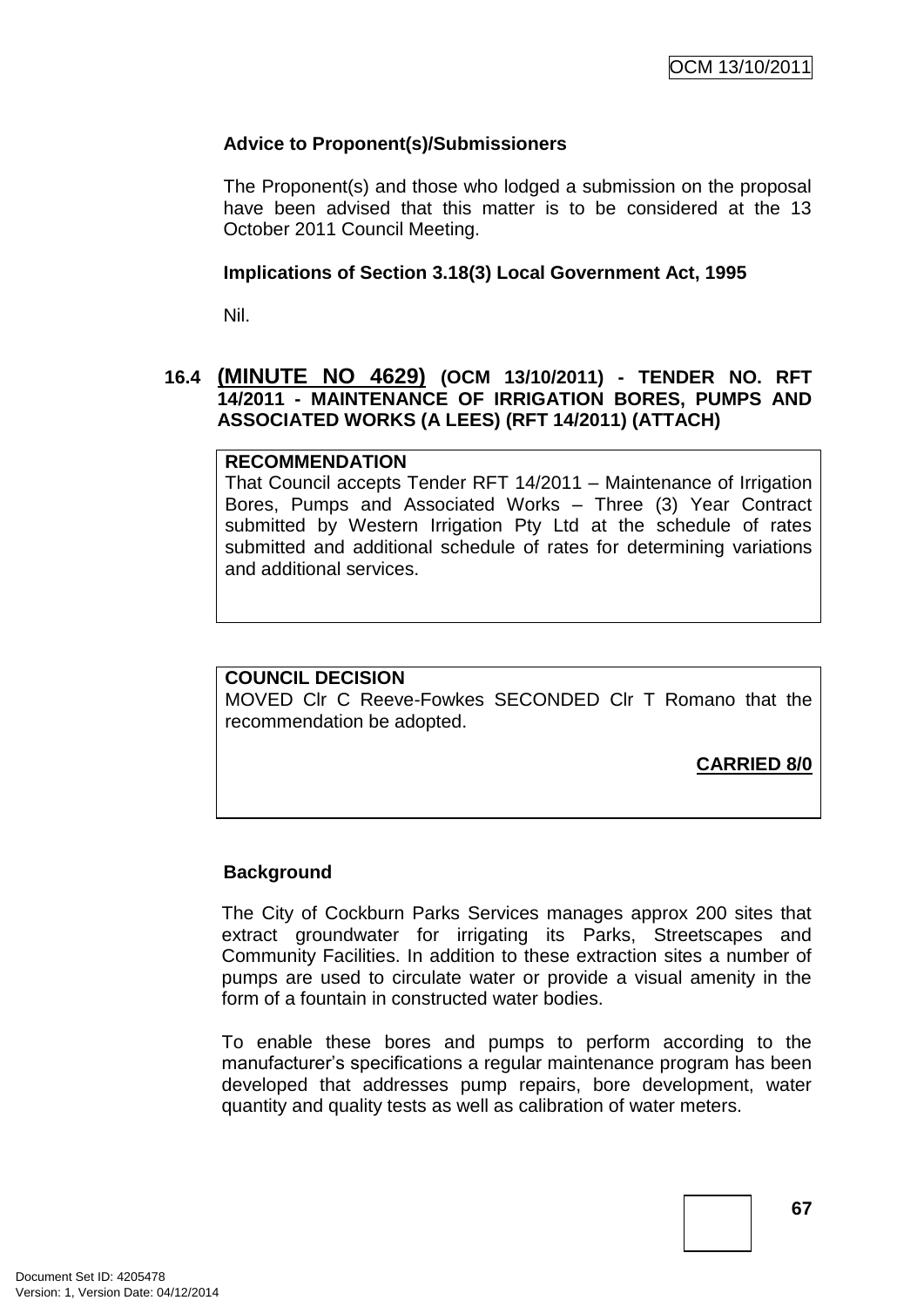To facilitate the maintenance program and ad hoc pump breakdowns a tender is required to enable works are completed by a qualified contractor and within required timeframe.

A tender was developed and called for submissions from suitably qualified bore and pump maintenance contractors for a period of three (3) years with Principal instigated options to extend the period for a subsequent one (1) year period and up to an additional twelve (12) months after that to a maximum of five (5) years.

Tender Number RFT 14/2011 Maintenance of Irrigation Bores, Pumps and Associated Works three (3) year contract was advertised on Saturday 23 July 2011 in the Local Government Tenders Section of "The West Australian" newspaper and was also listed on the City of Cockburn's E-tendering website from Saturday, 23<sup>rd</sup> July 2011 until Tuesday, 16<sup>th</sup> August 2011 inclusive.

#### **Submission**

Tenders closed at 2:00 p.m. (AWST) on Tuesday 16<sup>th</sup> August 2011 with one (1) tender submission being received from:

Western Irrigation Pty Ltd

#### **Report**

#### Evaluation Criteria

Tenders were assessed against the following criteria:

| <b>Evaluation Criteria</b>          | <b>Weighting Percentage</b> |
|-------------------------------------|-----------------------------|
| <b>Demonstrated Experience</b>      | <b>20%</b>                  |
| Key Personnel Skills and Experience | <b>20%</b>                  |
| <b>Tenderer's Resources</b>         | <b>20%</b>                  |
| Tendered Price - Estimated Lump Sum | 40%                         |
| TOTAL                               | 100%                        |

#### Tender Intent / Requirement

The purpose of this Tender was to select an experienced, competent and reliable Contractor to perform the maintenance of Irrigation Bores, Pumps and Associated Works with the City of Cockburn.

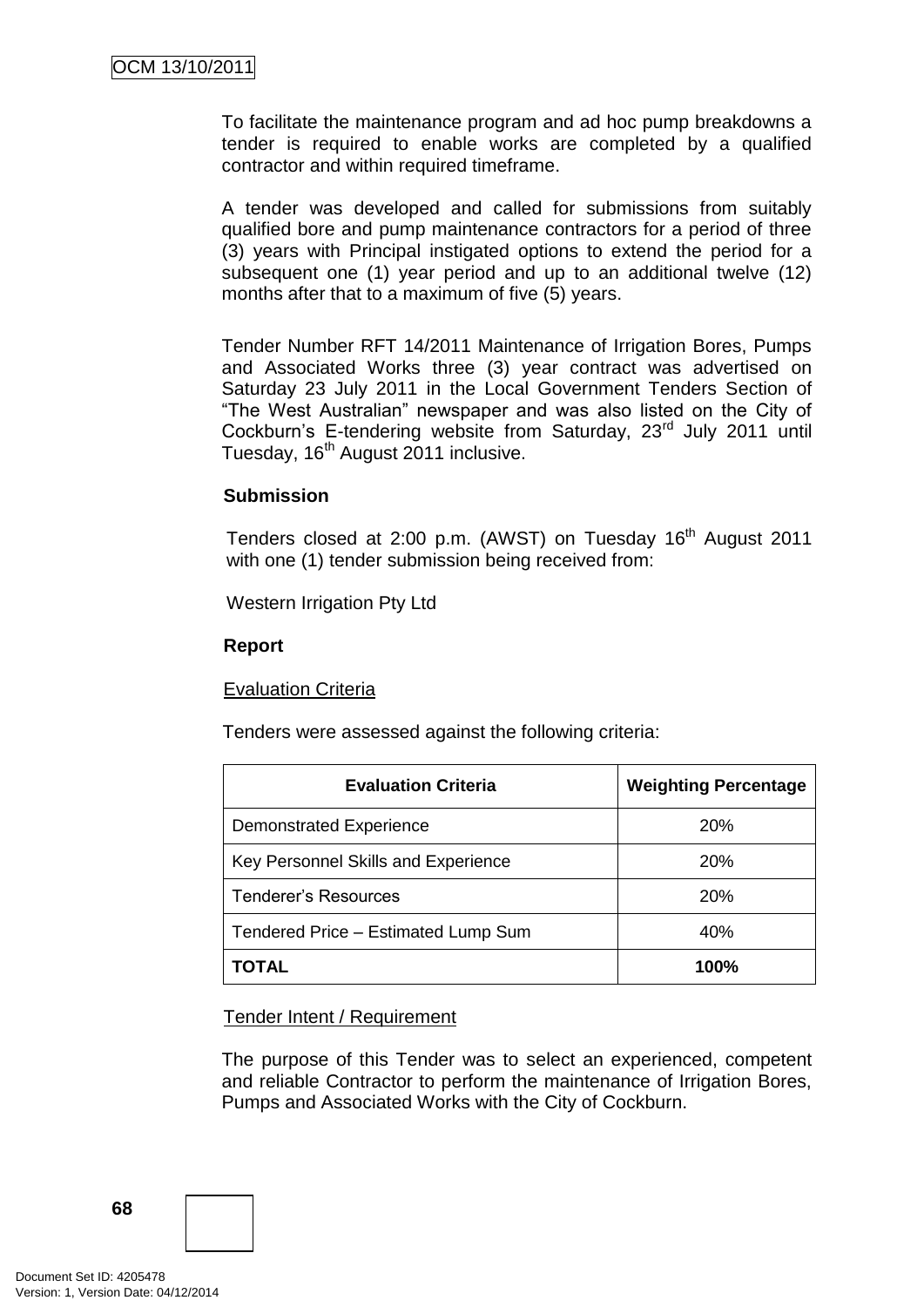# Evaluation Panel

The Evaluation panel consisted of the following City of Cockburn Officers:

- 4. Anton Lees Parks Manager (Chair)
- 5. Dale Smith Manager Parks & Environment
- 6. Peter Godridge Parks Technical Officer.

#### Scoring Table

|                              | <b>Percentage Score</b>              |                               |        |  |
|------------------------------|--------------------------------------|-------------------------------|--------|--|
| <b>Tenderer's Name</b>       | <b>Non-Cost</b><br><b>Evaluation</b> | Cost<br><b>Evaluatio</b><br>n | Total  |  |
|                              | 60%                                  | 40%                           | 100%   |  |
| Western Irrigation Pty Ltd** | 48.72%                               | 40%                           | 88.72% |  |

\*\* Recommended Submission

# Demonstrated Experience

Western Irrigation Pty Ltd clearly demonstrated to the panel they had the relative experience to perform the tasks associated with the tender. Western Irrigation Pty Ltd has an organisational structure to perform the works required and have previously provided similar works to the City of Cockburn and other Local Government Authorities. In addition a comprehensive Occupational, Safety and Health Management Plan was submitted which received a high score by all panel members.

# Key Personal Skills and Experience

Western Irrigation Pty Ltd submission clearly outlined the personnel to be utilised under the tender highlighting their experience and performance in similar works. The range of personnel employed by Western Irrigation Pty Ltd will ensure all works requested are responded to promptly and completely in a timely manner.

#### Tenderer"s Resources

Western Irrigation Pty Ltd demonstrated to the panel they have the appropriate resources and contingency measures to perform the works under the tender. Furthermore, Western Irrigation Pty Ltd is located in Barrington St, Bibra Lake and has a fully equipped pump service and repair workshop which will enable a quick turnaround when a pump requires maintenance.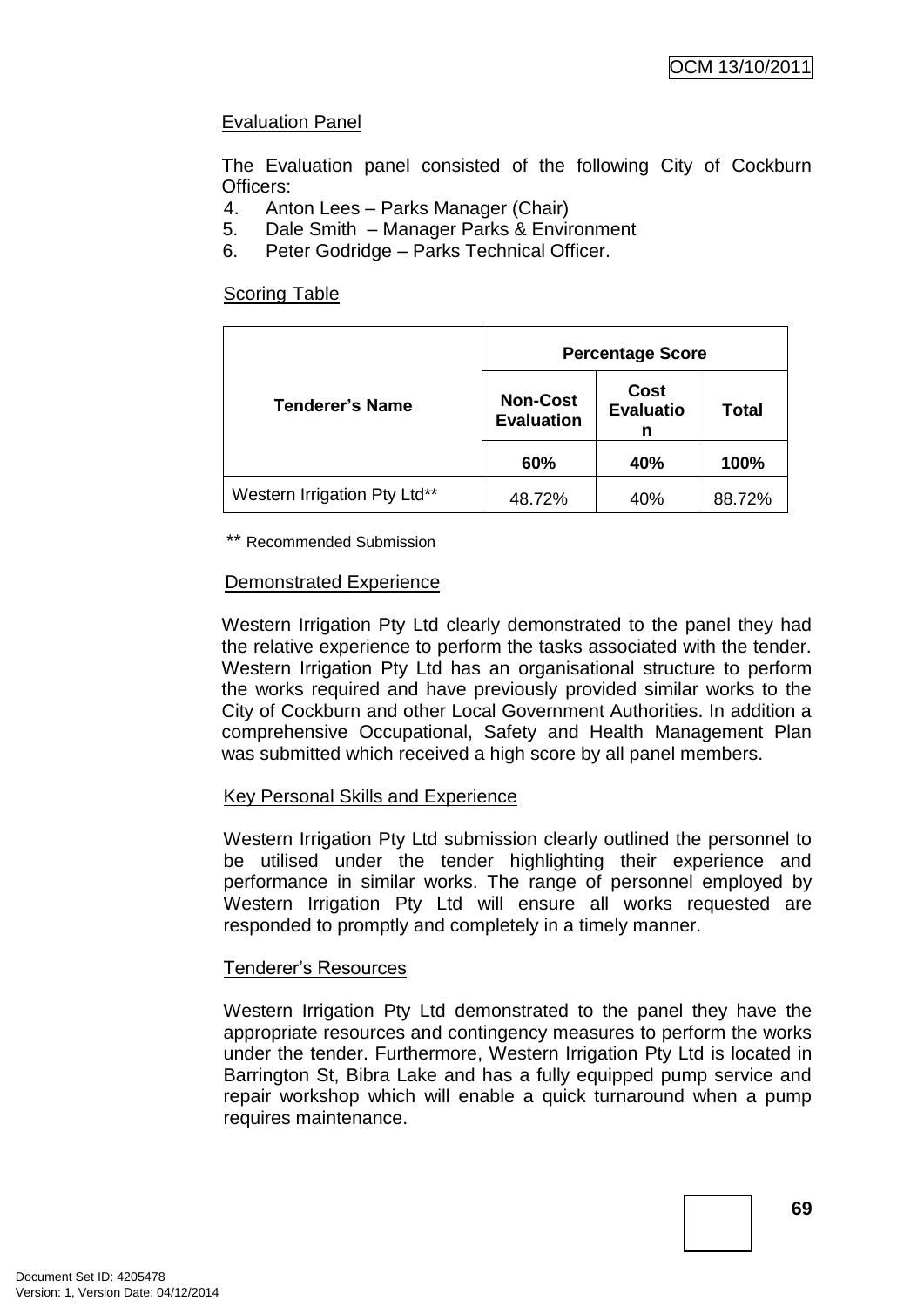#### Tendered Price

The tender required the submission of prices based on a schedule of rates for individual items of work. The price schedule received from Western Irrigation Pty Ltd is compliant with the requirements of the tender.

As Western Irrigation Pty Ltd was the sole tenderer, it was prudent that the tendered prices were compared to current quotations received for similar works. The comparison revealed that the submitted prices are almost identical to current quoted prices and is therefore deemed acceptable to the panel.

#### **Summation**

Considering all of the submitted response criteria, the evaluation panel recommends that Council accept the submission received from Western Irrigation Pty Ltd as being the most advantageous to perform the Maintenance of Bores, Pump and Associated Works at the schedule of rates submitted and additional schedule of rates based on the following:

- Significantly demonstrated experience in performing works of  $\bullet$ similar scale.
- A range of personnel that have the experience to undertake the wide range of works required under the tender.
- The required resources and contingency measures to complete the works.
- The price schedule submitted is considered fair and reasonable for the range of works to be performed.

#### **Strategic Plan/Policy Implications**

#### **Infrastructure Development**

• To construct and maintain parks and bushland reserves that are convenient and safe for public use, and do not compromise environmental management.

#### **Lifestyle and Aspiration Achievement**

• To deliver our services and to manage resources in a way that is cost effective without compromising quality.

#### **Governance Excellence**

• To conduct Council business in open public forums and to manage Council affairs by employing publicly accountable practices.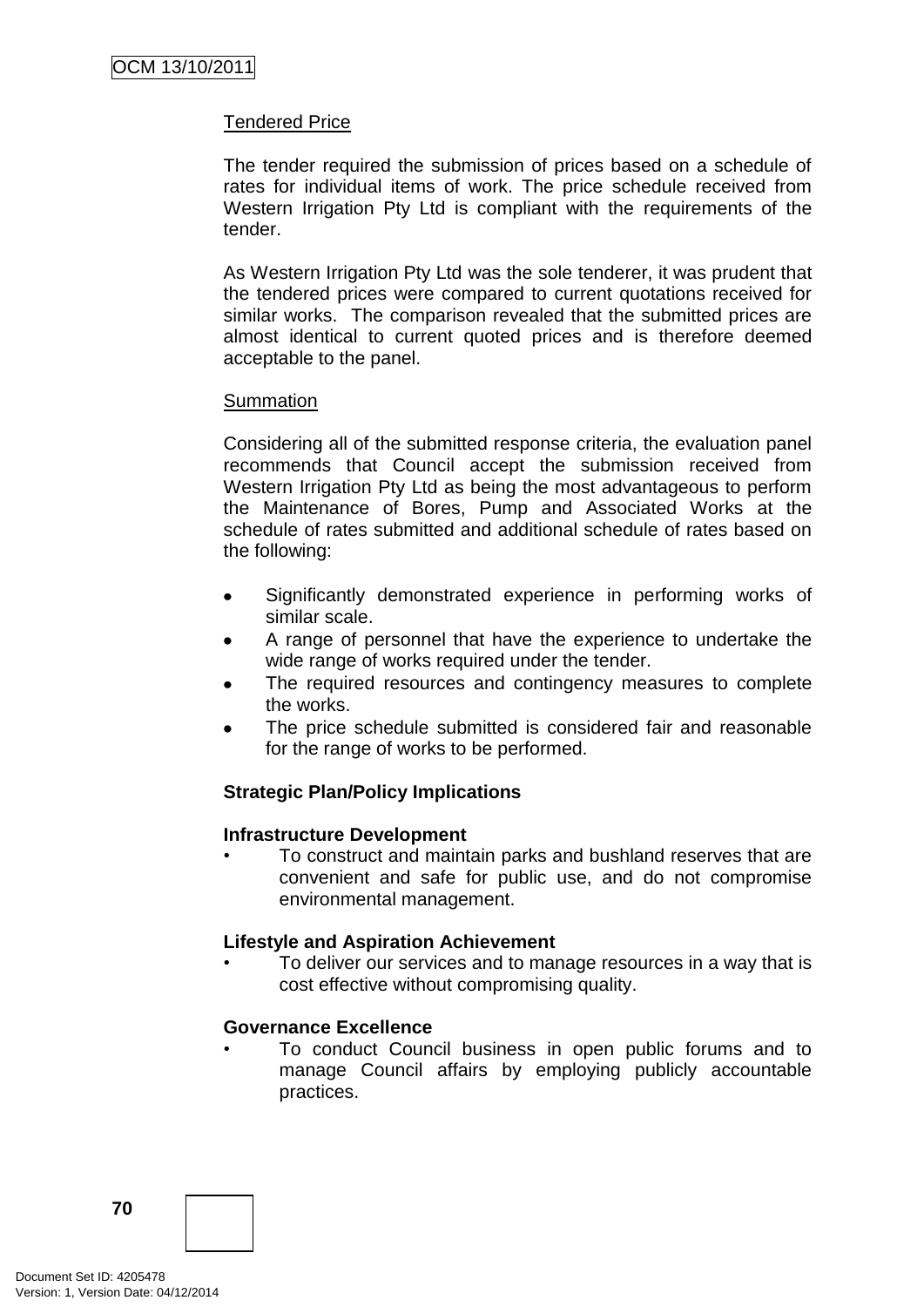## **Budget/Financial Implications**

The required funding for each financial year for the Maintenance of Irrigation Bores, Pumps and Associated Works will differ according to the programmed works schedule, reactive works and pump or bore failures outside the City's control during each financial year.

The schedule of rates submitted by Western Irrigation Pty Ltd will be utilised in the budgeting process to determine the required budget.

The table below indicates the budgeting expenditure for the Maintenance of Irrigation Bores, Pumps and Associated Works over the past nine (9) years.

| <b>Financial Year</b> | <b>Indicative Turnover (inc GST)</b> |  |  |
|-----------------------|--------------------------------------|--|--|
| 2002/03               | \$138,677                            |  |  |
| 2003/04               | \$214,416                            |  |  |
| 2004/05               | \$318,306                            |  |  |
| 2005/06               | \$524,563                            |  |  |
| 2006/07               | \$164,336                            |  |  |
| 2007/08               | \$203,088                            |  |  |
| 2008/09               | \$207,417                            |  |  |
| 2009/10               | \$246,551                            |  |  |
| 2010/11               | \$311,881                            |  |  |
| Total 2003 to 2011    | \$1,695,969                          |  |  |

#### **Legal Implications**

Section 3.57 of the Local Government Act 1995 and Part 4 of the Local Government (Functions and General) Regulations 1996 refers.

#### **Community Consultation**

N/A

#### **Attachment(s)**

The following Confidential Attachments are provided under a separate cover:

- 1. Compliance Criteria Checklist
- 2. Tender Evaluation Sheet (s)
- 3. Tendered Prices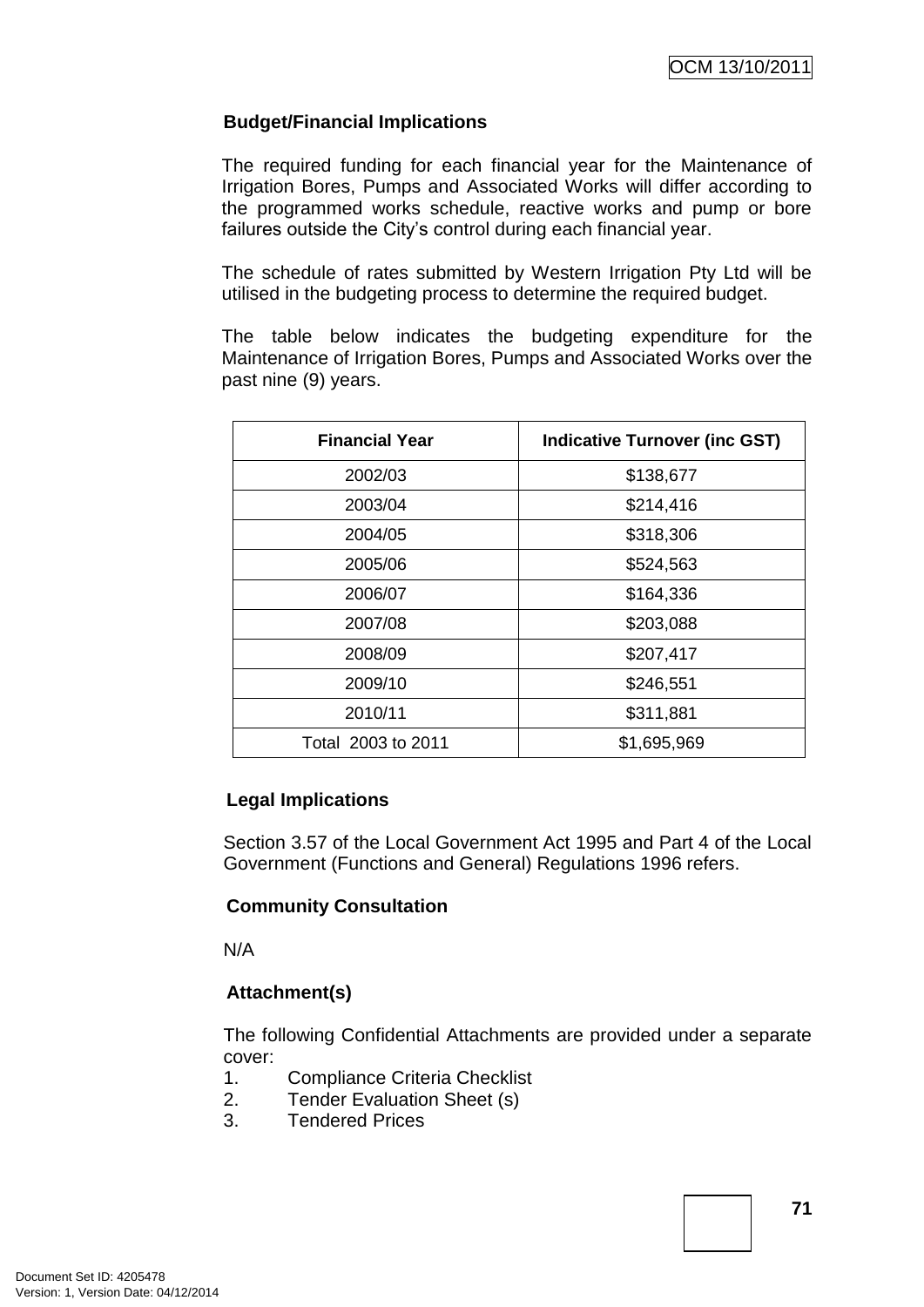## **Advice to Proponent(s)/Submissioners**

The Proponent(s) and those who lodged a submission on the tender have been advised that this matter is to be considered at the 13 October 2011 Council Meeting.

#### **Implications of Section 3.18(3) Local Government Act, 1995**

Nil.

## **17. COMMUNITY SERVICES DIVISION ISSUES**

## **17.1 (MINUTE NO 4630) (OCM 13/10/2011) - LEASE - 90 CORDELIA AVENUE, COOLBELLUP - PORTION OF RESERVE 30189 TO MERCYCARE (1105101) (G BOWMAN) (ATTACH)**

#### **RECOMMENDATION**

That Council enter into an agreement with MercyCare to lease 208 sq.m. of the premises situated at 90 Cordelia Avenue Coolbellup, Reserve 30189 in accordance with the proposal, as attached to the Agenda, subject to the following conditions:

- (1) An initial lease period up until June 2013 with two three year period options each;
- (2) An annual rent of \$110 per sq.m. inclusive of GST and the payment of all outgoings and charges excluding water, and general building and grounds maintenance, with annual rent increases in accordance with Perth CPI;
- (3) The capacity to sub-let the premises or portions of the premises subject to the agreement of the City;
- (4) Insurance of the building, contents and public liability to be the responsibility of MercyCare;
- (5) All statutory requirements being met including but not limited to planning and building requirements"
- (6) The Lessees or Assignees to maintain, repair and keep the premises in good and substantial repair (fair wear and tear accepted); and
- (7) Other terms and conditions which may be required to protect the interests of the City.

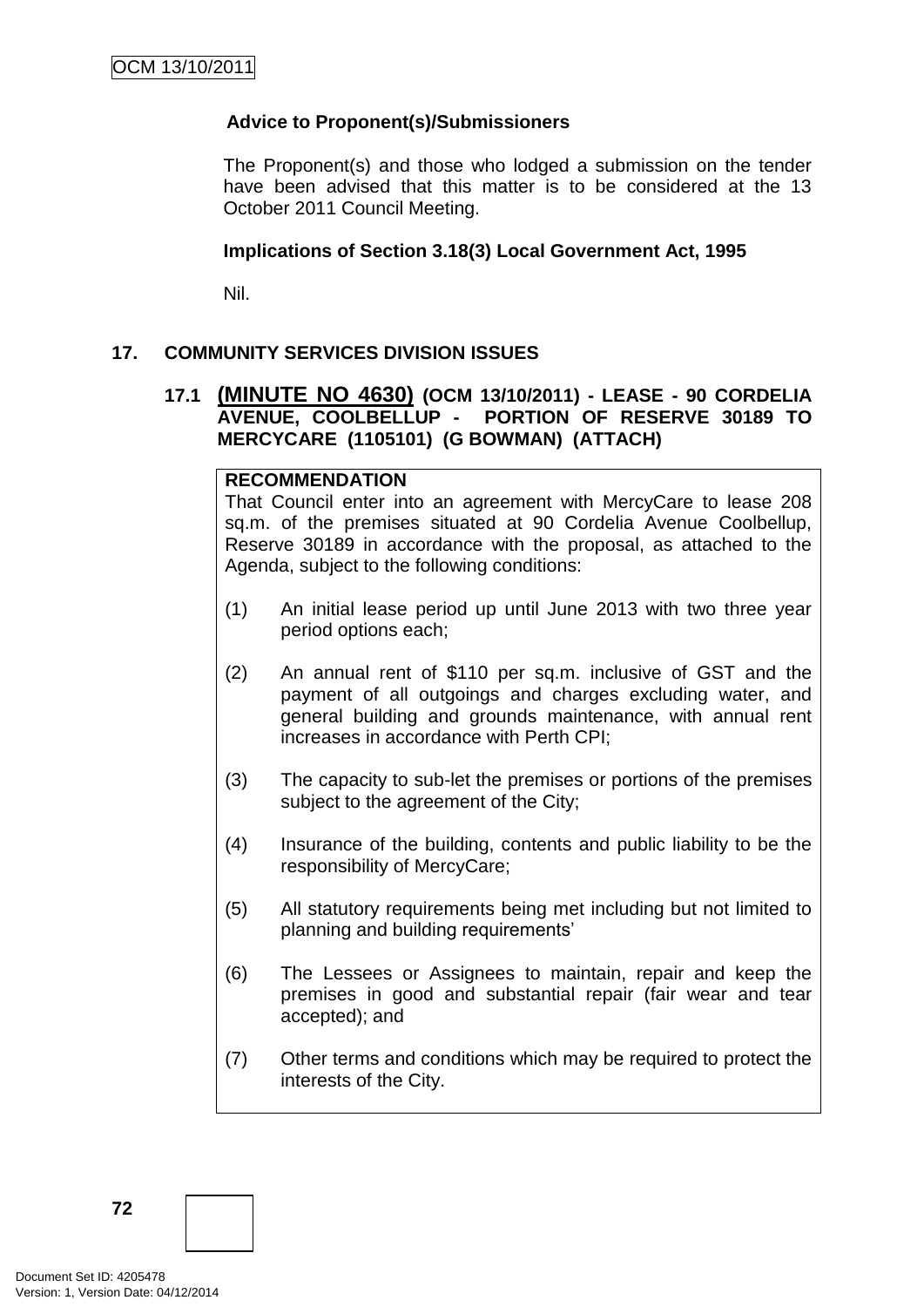## **COUNCIL DECISION** MOVED Clr C Reeve-Fowkes SECONDED Clr T Romano that the recommendation be adopted.

# **CARRIED 8/0**

## **Background**

The premises situated on a portion of Reserve 30189 located at the Coolbellup Community Hub, 90 Cordelia Avenue, Coolbellup.

The portion of the premises was previously leased to the Cockburn Vocational Centre Incorporated. The portion of the premises is now vacant and available for lease to another community based organisation whose proposed use will comply with the Management Order for the Reserve.

#### **Submission**

MercyCare is a not-for-profit charitable organisation which provides a broad range of community services. MercyCare provides the following community services - Workforce Development; Community Support Programs; Settlement Grants Program; addiction support; basic computer training; fostering services; Mercy Reconnect; Family Group homes; childcare services; accommodation services for young people; Aged Care; hospital; and Health Services.

MercyCare has written to the City requesting a lease for approximately 200 sq.m. of the premises located at the Coolbellup Hub at 90 Cordelia Avenue, Coolbellup. In summary, approximately 100 sq.m. of the premises is proposed to be used as a base for their Reconnect Youth Services Program. They also propose to expand some of their existing community services into the remaining 100 sq.m. of office space. Please see attached letter.

#### **Report**

A Management Order for Reserve 30189 was granted to the City of Cockburn for the purpose of a Community Centre, Pre-primary Centre, and Infant Health Centre. The Management Order grants to the City of Cockburn a Power to Lease for periods up to 21 years pursuant to provisions of the Land Administration Act 1997.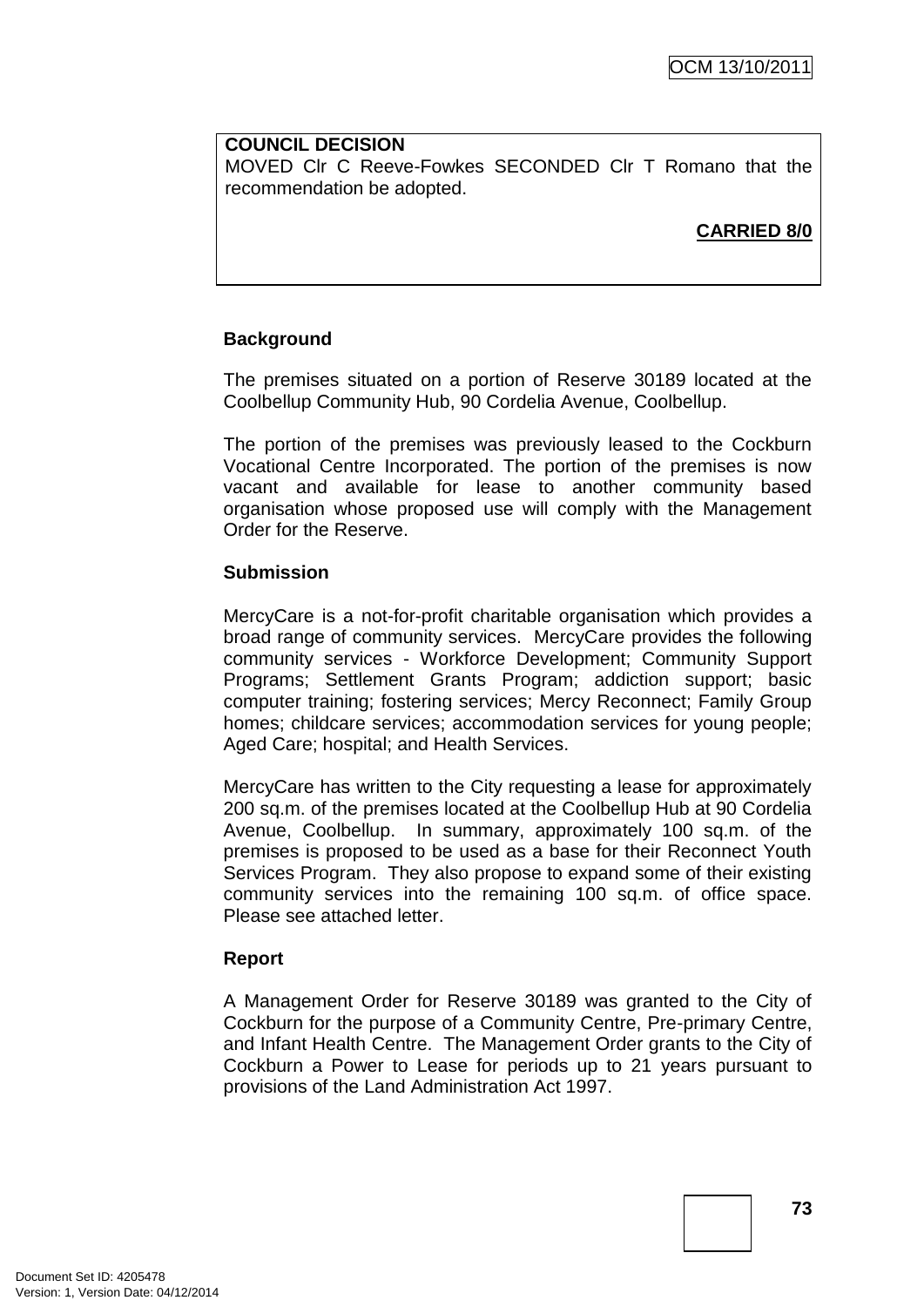The proposal outlined by MercyCare to base Youth Outreach Services at the Coolbellup Community Hub will assist in the implementation of the City of Cockburn"s Youth Services Strategic Plan. Facilitating MercyCare to lease the facility in Coolbellup will be meeting an identified community need to provide additional Youth Services to the suburb of Coolbellup and surrounding areas.

The purpose and intent of MercyCare"s proposed use is compliant with the Management Order for the Reserve. The City is therefore in a position to enter into a Lease Agreement with MercyCare.

Under the proposed arrangements, MercyCare will be responsible for the majority of outgoings which includes cleaning, security costs, utilities and rubbish removal.

The proposed two option periods of three years each provides MercyCare with stability.

#### **Strategic Plan/Policy Implications**

#### **Infrastructure Development**

• To construct and maintain community facilities that meet community needs.

#### **Budget/Financial Implications**

The lease arrangement will result in a net increase in income for Council of \$22,880 per annum.

The costs for the preparation of the lease agreement will be borne by the City.

#### **Legal Implications**

The Local Government is exempted from the requirements of Section 3.58 of the Local Government Act by way of the Clause under the Local Government (Functions and General regulations) 1996 Section 30 (b) (i) that the MercyCare is deemed to be an organisation that has the *objects of which are of a charitable, benevolent, religious, cultural, educational, recreational, sporting or other like nature*.

#### **Community Consultation**

Extensive community consultation was undertaken in 2010 whilst undertaking the development of the City of Cockburn Youth Services Strategic Plan 2011-2016. The consultation identified insufficient services for young people in Coolbellup.

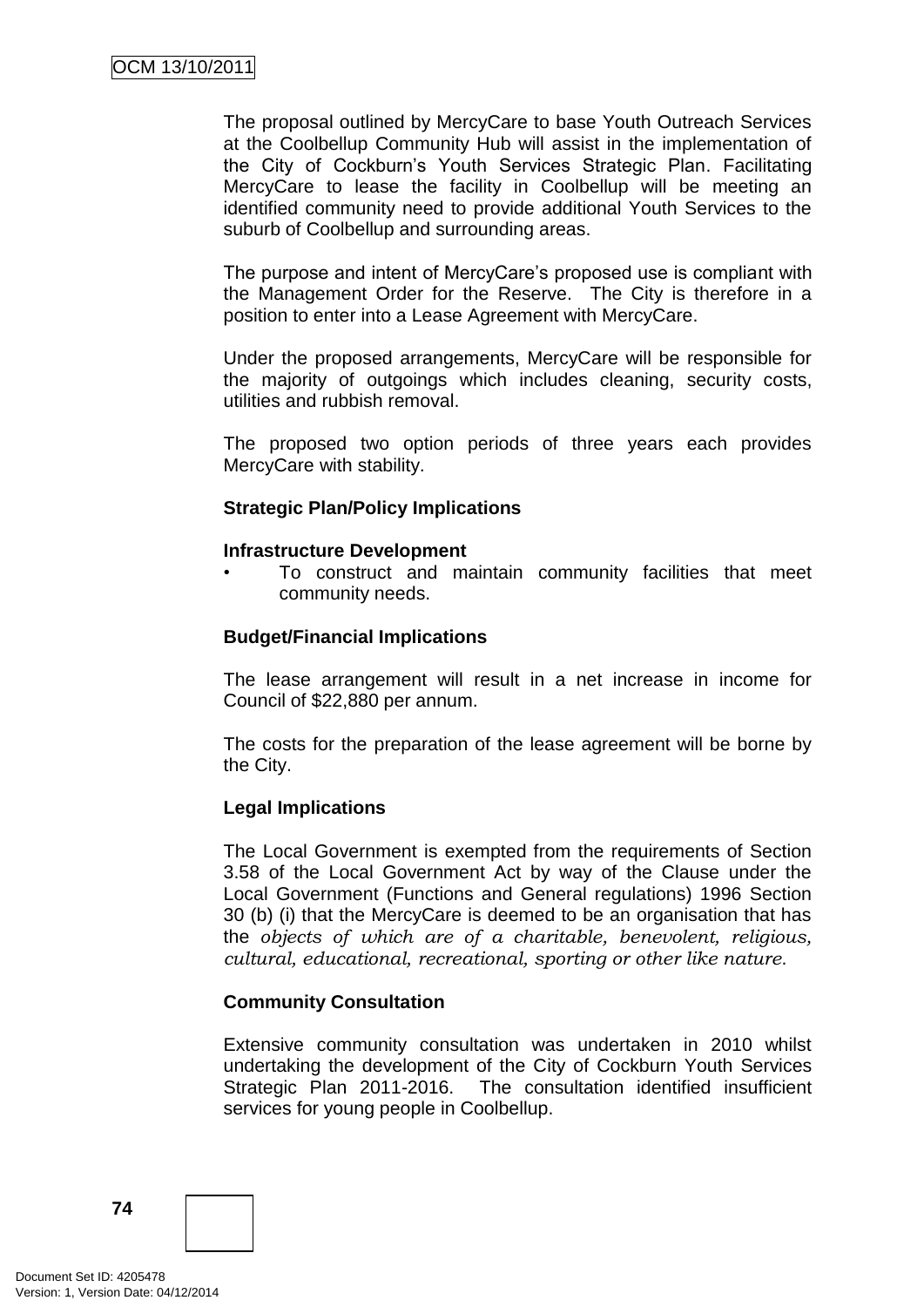# **Attachment(s)**

- 1. Site Plan identifying portion of Reserve 30189 to be leased
- 2. Copy of Management Order for Reserve 30189.
- 3. Letter of offer from MercyCare

# **Advice to Proponent(s)/Submissioners**

The Proponent has been advised that this matter is to be considered at the October 2011 Council Meeting.

# **Implications of Section 3.18(3) Local Government Act, 1995**

Nil.

# **17.2 (MINUTE NO 4631) (OCM 13/10/2011) - PROPOSED COCKBURN OUTDOOR MOBILE YOUTH SERVICE (CR/L/010) (M CHAMPION) (ATTACH)**

# **RECOMMENDATION**

That Council

- (1) commence the operation of an in-house outdoor mobile youth service in the second week of Term 4 2011 for a period of one year;
- (2) require that the outdoor mobile youth service will provide two outdoor recreation sessions per week for a duration of three hours in Term 4;
- (3) require that the mobile youth service provide three outdoor recreation sessions per week for a duration of three hours in Term 1 and Term 2 of 2012; and
- (4) within one year of operation of the service, require a report that includes attendance data; satisfaction levels of participants; customer feedback, operational issues/benefits and a recommendation about the continuation of the service.

# **COUNCIL DECISION**

MOVED Clr C Reeve-Fowkes SECONDED Clr T Romano that the recommendation be adopted.

# **CARRIED 8/0**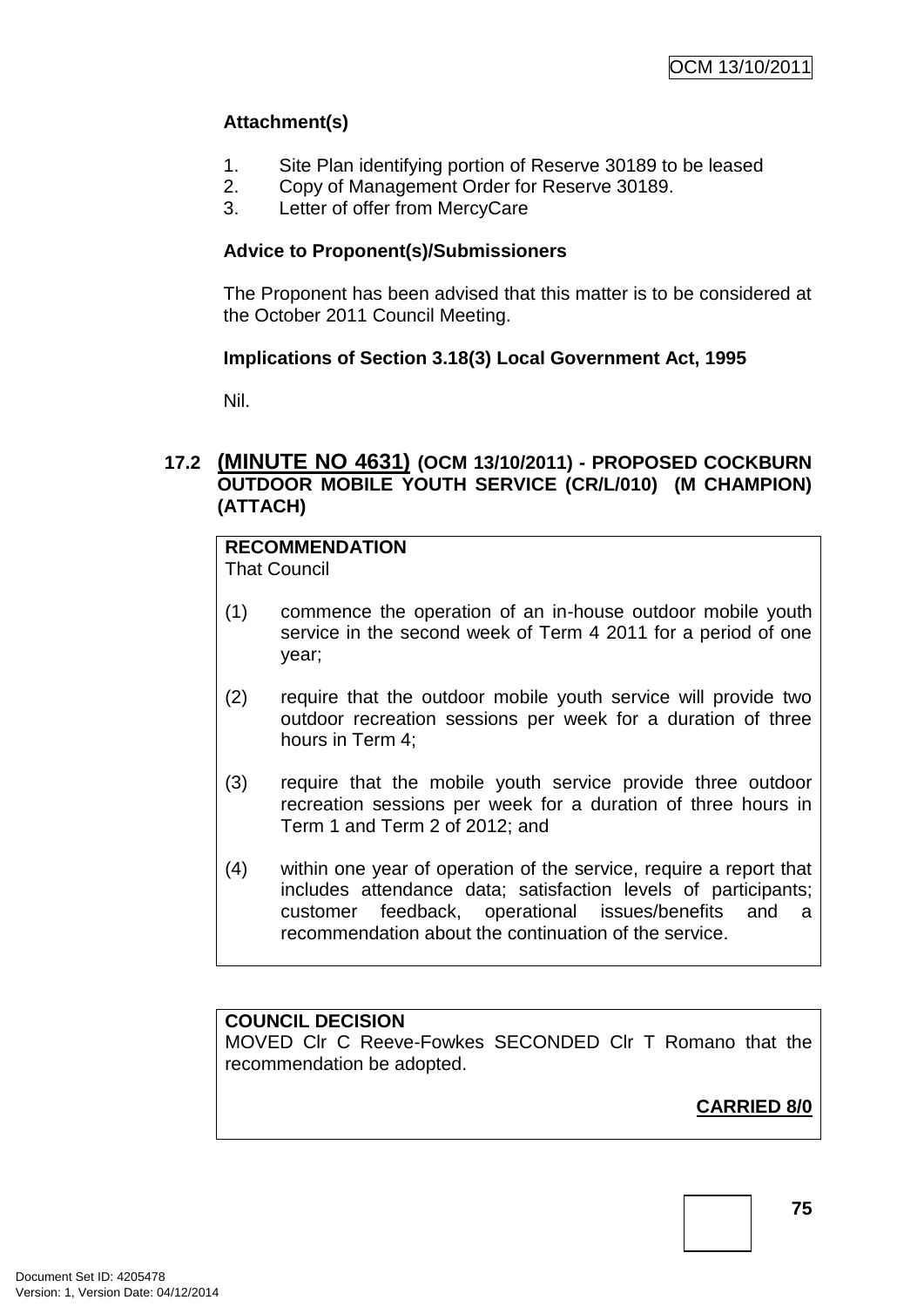# **Background**

In July 2004 Council allocated funds to contract the YMCA to provide free, supervised, outdoor recreation activities targeting young people in the 10 to 17 age group. The service was to target both newly developed and established suburbs, be well organized and led by qualified youth workers. In addition, the service would provide required information and referral to support services for young people and their families. The proposal was endorsed by the then Youth Advisory Committee which believed the service would be effective in reducing young people"s boredom, allowing greater access for young people to both activities and information while providing access to positive role models. The service has been operating since this time from a number of different locations which have been identified through consultation and feedback mechanisms.

## **Submission**

The City received correspondence from the YMCA notifying that the mobile bus service will cease operation. The YMCA explained ongoing staff recruitment and retention issues and the age of the bus requiring constant maintenance and repairs became unsustainable.

#### **Report**

The City of Cockburn has contracted the YMCA since 2004 to provide outdoor mobile self-directed and structured youth recreation activities. These activities included specialist dance, photography and art workshops as well as more traditional sporting and craft activities in line with participant"s interests. The YMCA bus also had two computers with games and internet access for young people to use.

The YMCA mobile Youth service's 5 key objectives were:

- Provision of social and recreational diversion activities to young people living in the area;
- Provision of positive adult role modelling to help build resilience and capacity in young people reducing or moderating risk factors;
- To develop or improve on skills of young people either to assist with education, employment, social inclusion, health or otherwise;
- To encourage and participate in healthy and sustainable  $\bullet$ relationships between young people and the community (including authorities, business, other services, governments and the general public.); and
- To be a point of referral to other support services for young people as required.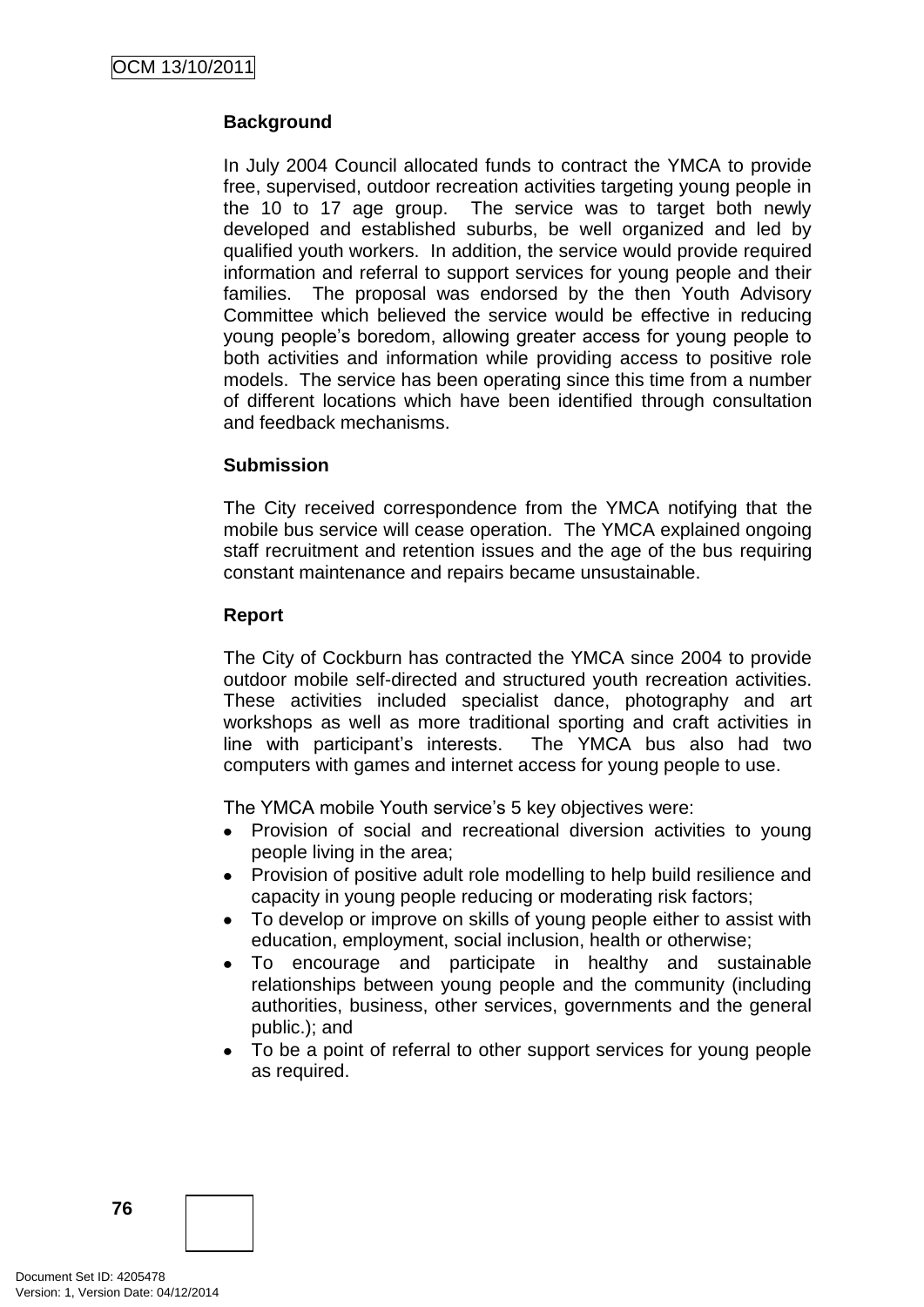In Term 4, 2010 and Terms 1 and 2, 2011 data collected by the YMCA indicated that the mobile youth service in Cockburn averages 13 young people recorded as attending each weekly session.

Throughout these three most recent school terms a total of 409 contacts were recorded. The profile of participants across the seven year period the service has operated has remained constant with primarily young males up to 14 years old attending with the emphasis on those 10 to 14 years. Aboriginal young people make up approximately 50 percent of all participants.

An independent review commissioned by the Department for Child Protection in 2010 concluded that the YMCA Mobile Youth Service successfully contributed to reducing risk and maximized protective factors of groups of young people who engage.

Initially the YMCA provided 3 sessions per week at three different locations, for three school terms per annum, and additional sessions during school holidays. However due to cost increases passed on by the YMCA the number of sessions had been reduced to two sessions per week at Coolbellup and Beeliar and no funds have been available for school holiday programs on a regular basis.

Due to the success of the program and the gradual decrease in services a budget proposal was submitted to increase the number of sessions per week to three was approved by Council for the 2011/12 financial year. Based upon the Youth Services Strategic Plan 2011/16 and other information the proposed locations were Beeliar, Coolbellup, and Hamilton Hill.

Strategy 1.3 of the Youth Services Strategic Plan 2011/16 stated for the City to *Pilot the YMCA mobile youth bus to provide additional services to Beeliar and Coolbellup and investigate whether this is a sustainable provision of outreach services*.

In addition to the Youth Services Strategic Plan the Community Safety and Crime Prevention Plan 2011 supports such a proposal – see initiatives 3.8, 5.1 and 5.2, as attached.

Following notification that the YMCA had ceased operation the Cockburn Youth Services investigated whether there are other existing providers who could be contracted to deliver this service. It was found that there are no existing youth service providers who currently offer this type of service.

In order to ensure the Cockburn community continues to receive a outdoor mobile youth service the City"s Youth Services department has investigated the possibility of providing an in-house pilot service to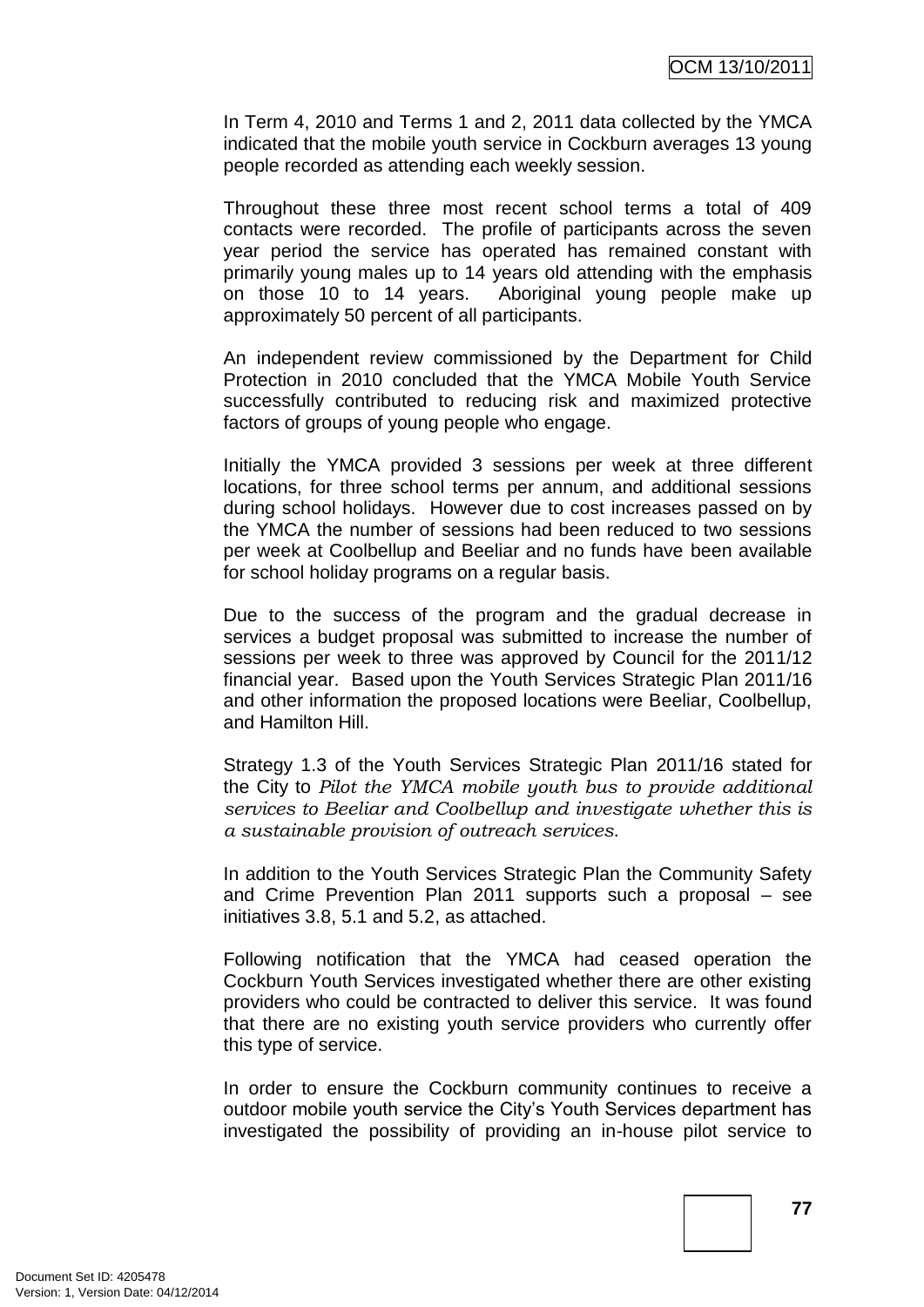replace the YMCA bus service with a more sustainable outreach model. Following this investigation and a cost comparison the City"s Youth Services has determined that it has the experience and capacity to establish, co-ordinate and provide a similar in house Mobile Outdoor Youth Recreation Service within the existing Municipal budget. The budget includes all direct operational costs such as salary, telephone, travel and supervision costs. It is proposed that the new service will commence in the second week of Term 4, 2011 with two sessions per week of outdoor recreation, and then operate for 3 sessions per week in Terms 1 and 2 of 2012.

It is proposed that the new service be trialled until the end of Term 2, 2012 to allow sufficient time to review the new service and then make a recommendation regarding the continuation of the service.

Due to the potential of the existing YMCA service and the identified community need for this to continue Youth Services will operate substantially with the same objectives and model of service delivery for the 12 month period. The one major difference will be that the new City of Cockburn operated service will not utilise a large bus, but will instead transport equipment with an existing Youth Services trailer and small 12 seater bus. Initially, the new proposed City of Cockburn outdoor mobile youth recreation service will operate from two locations, Beeliar and Coolbellup during eight weeks of Term 4. These locations have been selected as they were identified as the highest priority in the Youth Services Strategic Plan process. Youth Services has tentatively booked an existing vehicle and trailer to enable immediate service provision with only minor equipment set up costs. Surplus funds from not providing a third session in Term 4 are proposed to be used for set up costs such as purchasing the required sporting equipment. Only minor equipment will be required such as a shade structure, portable tables and chairs, picnic blankets, sporting and craft equipment. Equipment for the new service will be stored at the Youth Centre, while the existing Youth and Human Services vehicle and trailer will continue to be stored at the depot.

The proposed Coolbellup session for Term 4 will operate on Mondays between 3:30 pm and 6:30 pm for a duration of three hours.

The proposed Beeliar session for Term 4 will operate on Wednesdays between 3:30 pm and 6:30 pm, for a duration of three hours.

From Term 1 and Term 2, 2012 the Beeliar and the Coolbellup sessions will continue to operate and an additional session will be provided in Hamilton Hill for three hours per week. The day, exact location, and the time will be determined during Term 4 well prior to Term 1 commencing.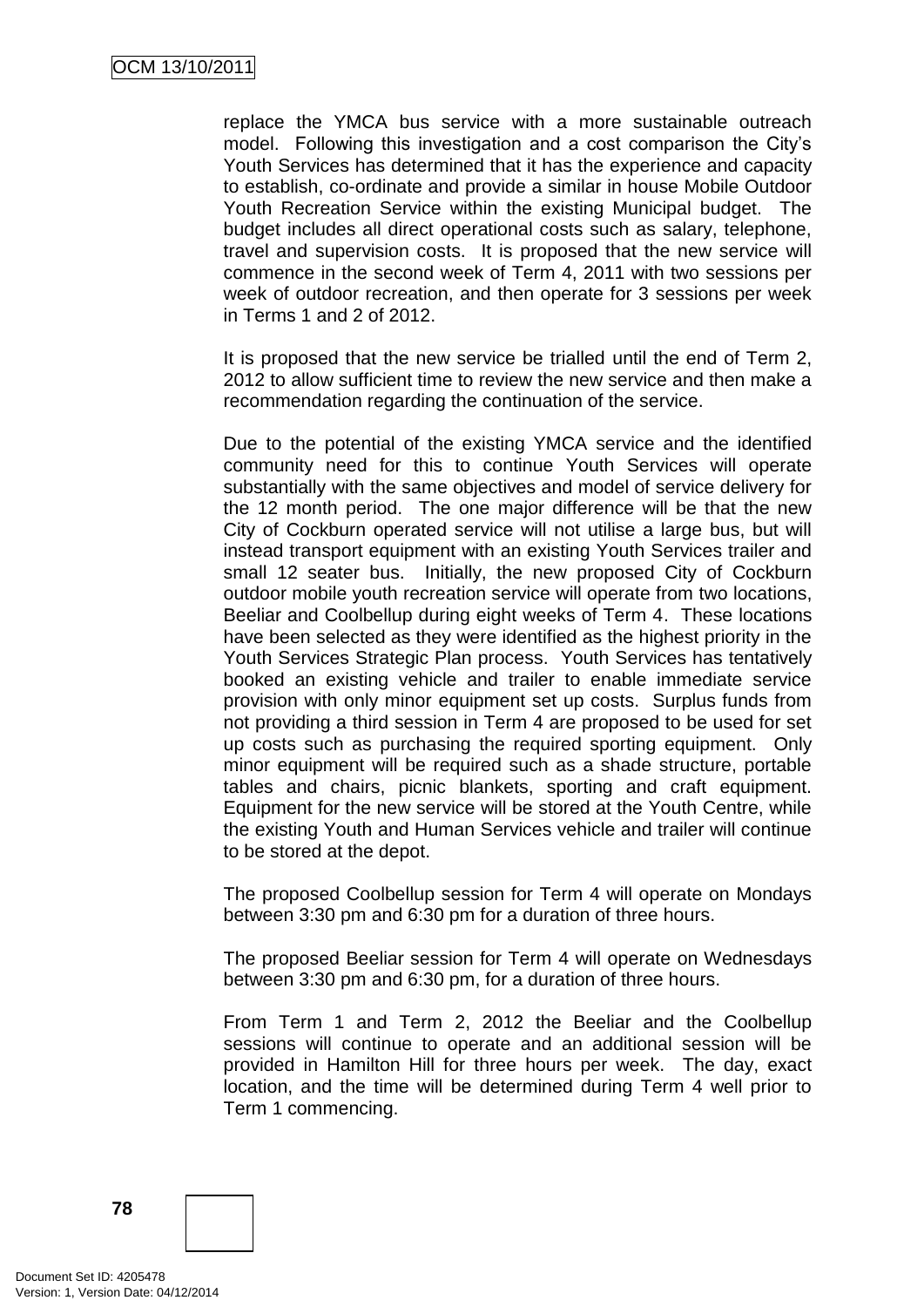Youth Services has a pool of existing suitably qualified casual staff who can meet the selection criteria for the two new casual Mobile Youth Officer positions. The two casual staff members who meet the selection criteria will be employed an additional ten hours each per week to perform the duties of the Mobile Youth Officer positions to provide two sessions at the above locations for Term 4. The hours of these positions will be increased to 15 hours per week in Term 1 and Term 2 2012 with up to 10 additional casual hours to attend training and supervision per term.

Both of the new staff positions will report directly to the Youth Development Officer. The Youth Development Officer has previously visited the YMCA bus to liaise regarding referrals and any issues, so the position will continue to do this and allocate additional supervision time required for this new service during school terms causing minimal impact on the officer"s workload.

The Youth Services Manager has undertaken a cost/ benefit analysis, developed a Risk Management Plan, relevant procedures, Position Descriptions, equipment requirements, reporting templates, and general requirements for the new service. The Youth Development Officer will undertake the co-ordination of the new service and supervision of the two casual Mobile Youth Officer positions.

A consideration in operating a new in-house pilot service is the increased liability and increased operational risk associated with the new service. It is proposed that staff be employed on a casual basis with breaks in service over school holiday periods to lessen this risk. The review of the pilot service will include information regarding any operational issues or impacts and benefits of the new pilot service.

Shift and term reports will continue to be completed to ensure ongoing evaluation of numbers attending; support offered and followed up on as well as general community feedback. In addition to this, a customer survey will be conducted prior to the end of each term.

The City"s Youth Services and Communications staff have also prepared a draft marketing plan which will be enacted immediately following the Council decision. Draft posters have been designed and will be delivered to local schools, a draft advertisement has been prepared and will be placed in 18 October edition of the Gazette (and then again at the start of each new term) and advertisements will be placed on Facebook and the web page, subject to Council endorsement of the proposal.

If the City"s Youth Services department were to commence the proposed in-house outdoor mobile youth service the following additional tasks will require completion.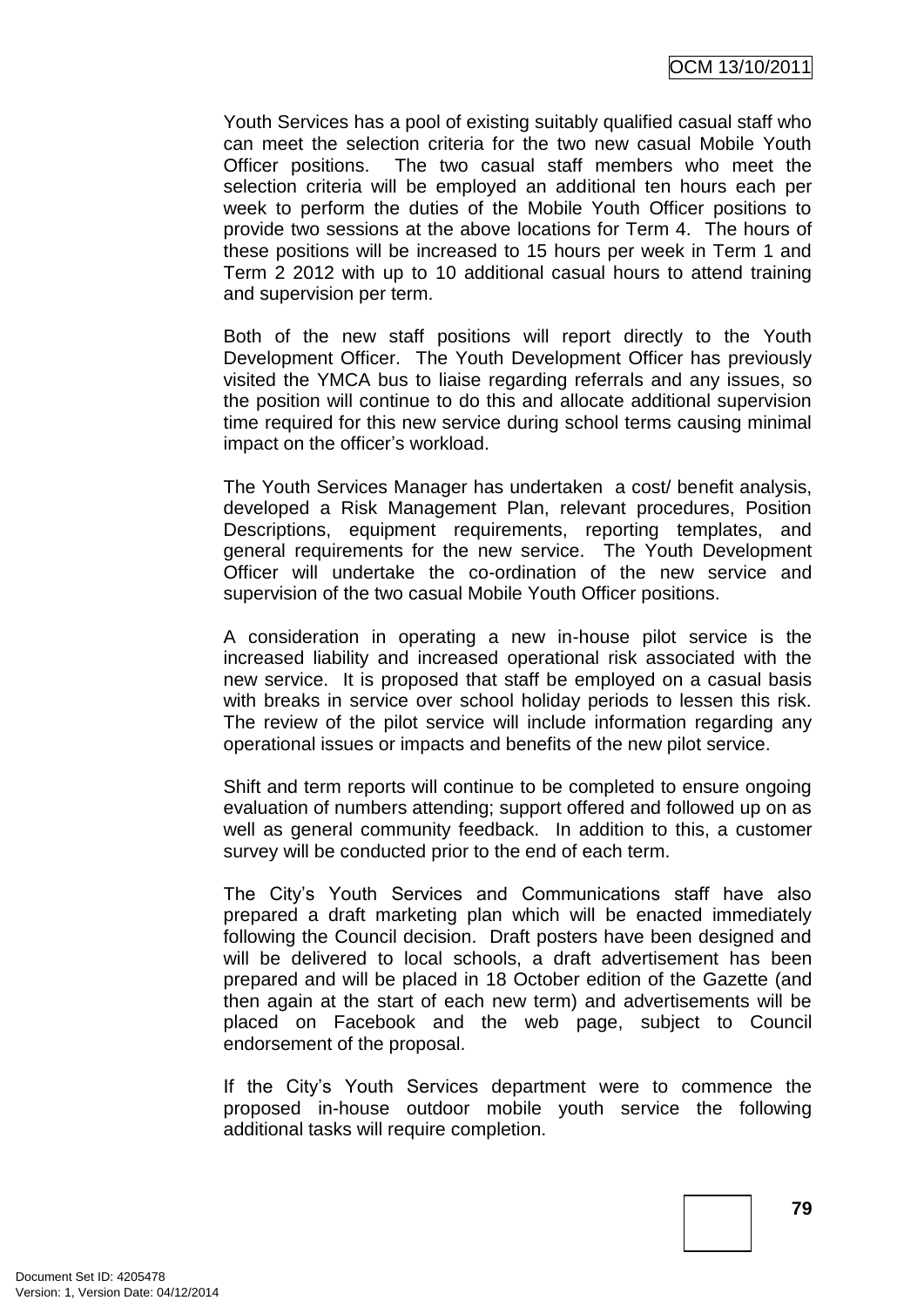- Additional branding and promoting the new Cockburn run service to ensure that it is well known to young people and parents.
- Customer feedback questionnaire.
- Review of the new service following Term 2.

## **Strategic Plan/Policy Implications**

#### **Lifestyle and Aspiration Achievement**

- To foster a sense of community spirit within the district generally and neighbourhoods in particular.
- To facilitate and provide an optimum range of community services and events.
- To deliver our services and to manage resources in a way that is cost effective without compromising quality.
- To identify community needs, aspirations, expectations and priorities for services that are required to meet the changing demographics of the district.

## **Budget/Financial Implications**

The net operational cost to Council for the proposed mobile youth service pilot will be \$41,857 for the 2011/12 financial year. The 2011/12 budget for the YMCA mobile youth service is \$46,200. Therefore, there is a net operational cost saving of \$4,343.

#### **Legal Implications**

N/A

# **Community Consultation**

The Youth Services Strategic Plan included extensive community consultation. This consultation highlighted the need for Outreached Youth Services particularly to Beeliar, Coolbellup and Hamilton Hill. Strategy 1.3 of the implementation plan is to *Pilot the YMCA mobile youth bus to provide additional services to Beeliar and Coolbellup and investigate whether this is a sustainable provision of outreach services*.

# **Attachment(s)**

- 1. Letter of notification from YMCA stating that they have ceased operation.
- 2. Mobile Outdoor Youth Service Budget 2011/12.
- 3. Extract from Community Safety & Crime Prevention Plan, 2011.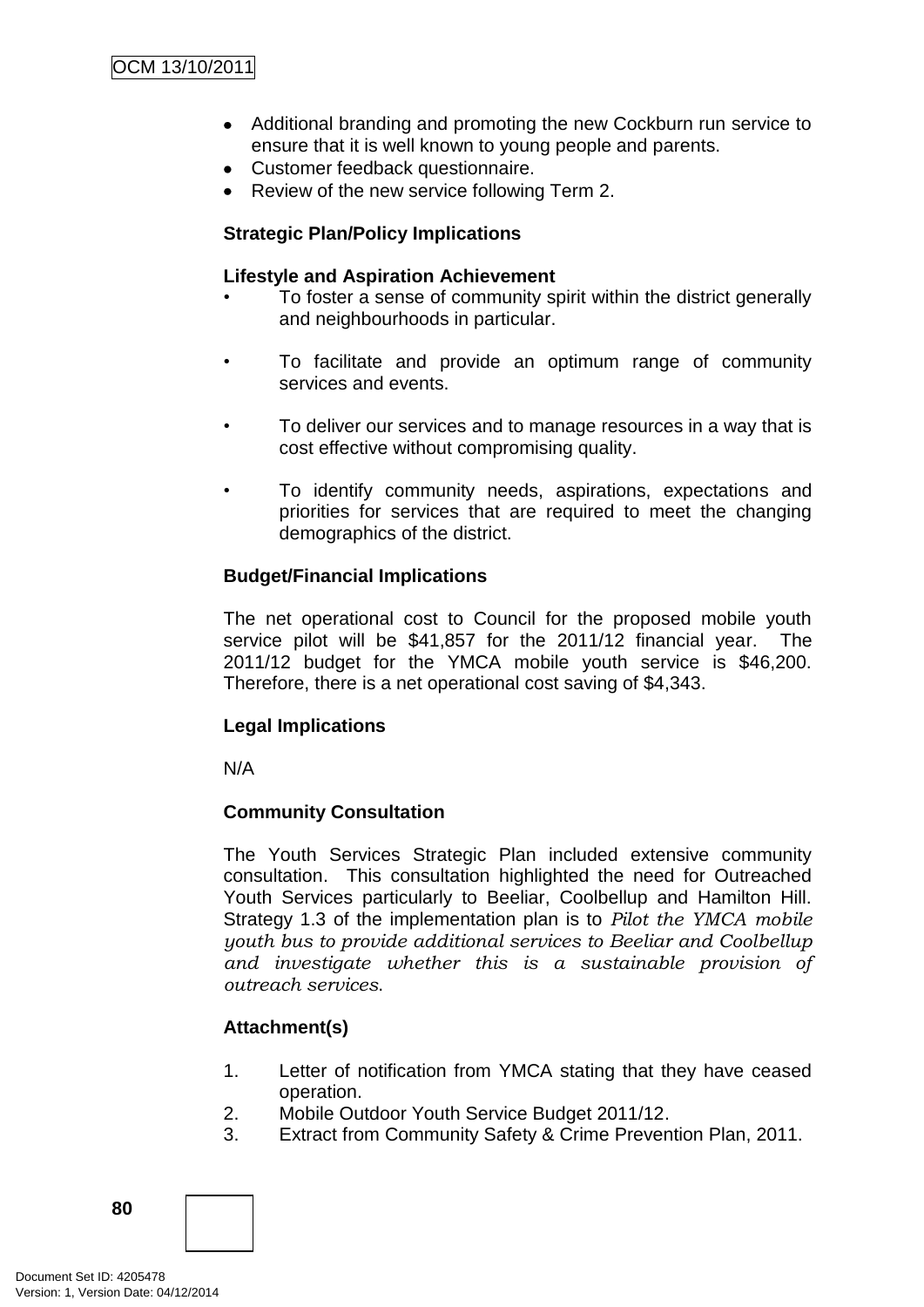# **Advice to Proponent(s)/Submissioners**

N/A

**Implications of Section 3.18(3) Local Government Act, 1995**

Nil.

# **17.3 (MINUTE NO 4632) (OCM 13/10/2011) - FUNDING OPTIONS FOR A 22 SEATER REPLACEMENT BUS FOR THE COCKBURN SENIOR CITIZEN'S ASSOCIATION (CR/L/008) (G BOWMAN) (ATTACH)**

## **RECOMMENDATION**

That Council advise the Cockburn Senior Citizen"s Association (CSCA) that it:

- (1) will support any application for the funding of a replacement bus from Lotterywest that conforms with the criteria set by the funding body; and
- (2) is prepared to assist in identifying opportunities for them to collaborate with other potential partners in the district in order for them to comply with the funding criteria.

# **COUNCIL DECISION**

MOVED Clr C Reeve-Fowkes SECONDED Clr V Oliver that Council adopt the recommendation with the inclusion of sub-recommendation (3), as follows, and advise the Cockburn Senior Citizens Association (CSCA) that:

- (1) as recommended;
- (2) as recommended; and
- (3) a progress report be brought back to Council within six months.

**CARRIED 8/0**

# **Reason for Decision**

A progress report needs to be brought to Council to identify if external sourcing of funds has been successful. Ultimately, a replacement bus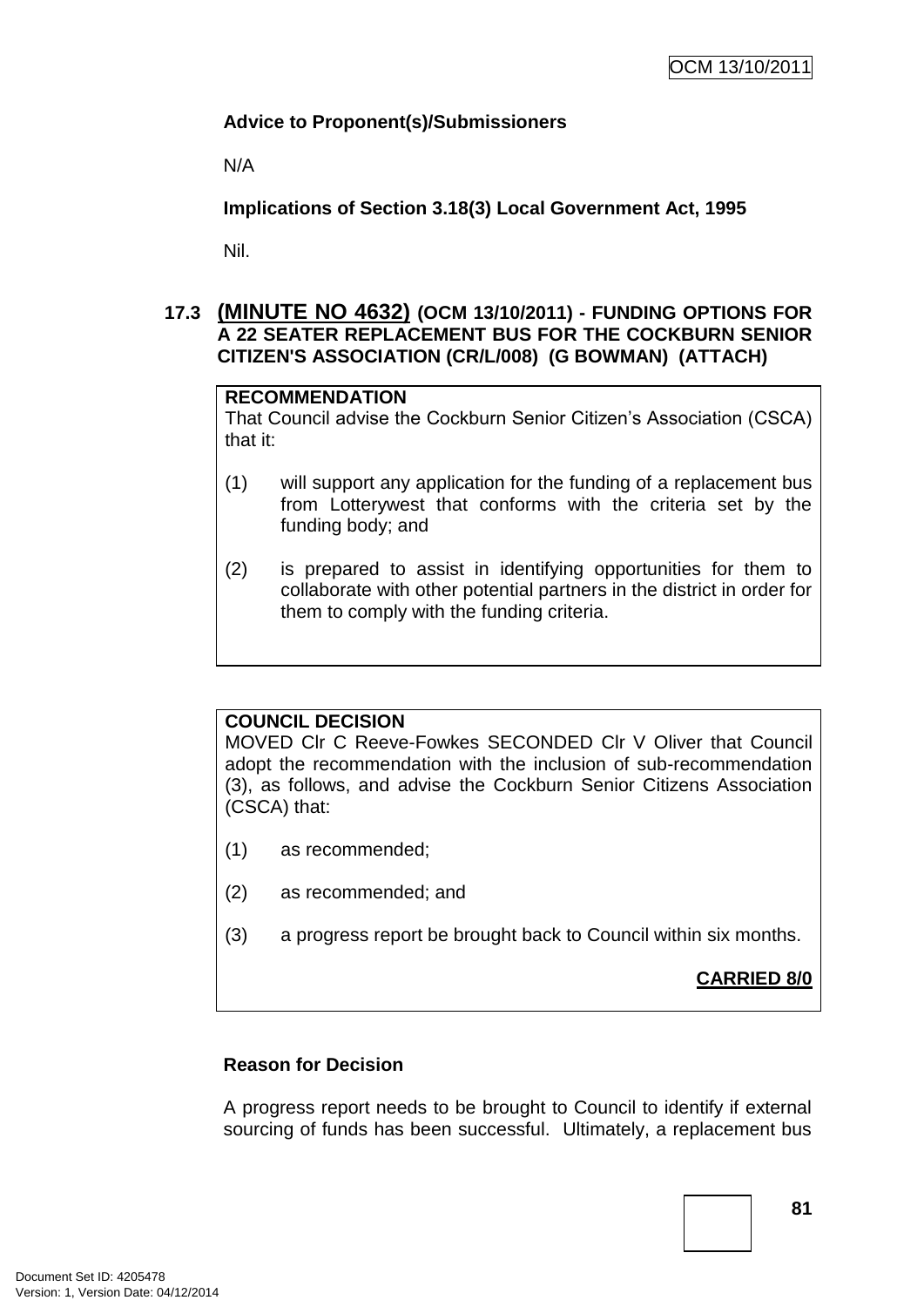will be required and Council needs to be kept informed of progress achieved in funding a replacement bus for our Senior Citizens.

## **Background**

At the August 2011 Council meeting, Clr Carol Reeve-Fowkes requested that *a report be prepared to consider options for a 22 seater replacement bus for the Cockburn Seniors in Young Place, Hamilton Hill. Currently, they utilise a very old 22 seater which is reported to be 24 years old. This bus realistically will not last many more years and the Seniors will need a replacement bus to assist them in keeping mobile and active within the community. The report could specifically provide advice on funding for a new bus, or options involving sharing with other user groups*.

#### **Submission**

N/A

#### **Report**

The Cockburn Senior Citizen"s Association (CSCA) currently has a vehicle which they have reported is 24 years old. The President has informed staff that they currently have 130 members and that the maintenance cost for the vehicle ranges between \$6000 to \$8000 per annum. The attached unaudited Income and Expenditure report for 2010/11 financial year for CSCA identifies \$6911.80 was spent on Bus maintenance costs. Due to the age of the vehicle the CSCA is required to take the vehicle over the "Pits" on an annual basis to ensure that it is road worthy prior to Vehicle Registration being permitted by the Department of Transport. The large maintenance costs and time involved in this process is concerning to the CSCA.

Recently the CSCA applied for a Lotterywest grant for a replacement 24 seat Mitsubishi ROSA bus with disability access modifications. This preferred vehicle includes disability access modifications due to a small number of their members having a physical disability and using wheelchairs. They currently cannot transport these members.

The Lotterywest application was unsuccessful and the President reported that he understood that one of the main reasons for this was that the Council did not support the application.

However, Lotterywest has verbally informed the City that the CSCA were unsuccessful because there was insufficient proposed regular use of the requested vehicle. City staff were also informed that the CSCA were not prepared to hire out the bus to other community groups without the use of their own CSCA volunteer bus drivers.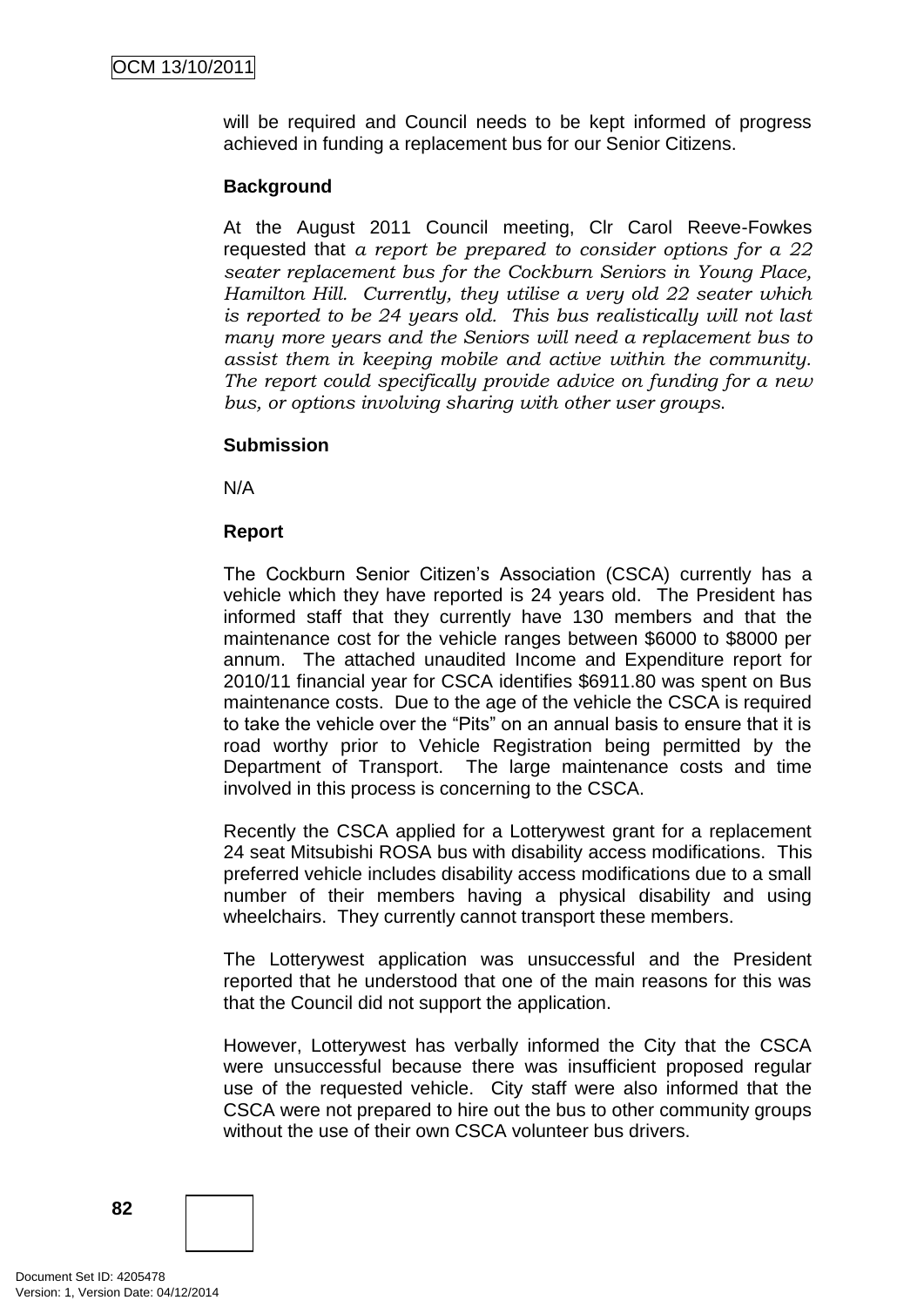The current use of the bus of the Cockburn Senior Citizen"s Association is in Table 1.1 below.

*Table 1.1 Usage of the Cockburn Senior Citizens bus (by Cockburn Senior Citizens)*

| <b>DAY</b> | <b>DESCRIPTION</b> | <b>FREQUENCY</b>                                               |
|------------|--------------------|----------------------------------------------------------------|
| Monday     | Outings            | Up to 4 Outings per/year (55 people per outing)                |
| Tuesdav    | <b>Bowls</b>       | Trip for bowls practice number of people varies                |
| Wednesday  | <b>Bingo</b>       | 50 round trips per year 18-22 people 9am-5pm                   |
| Thursday   | <b>Bowls</b>       | Competition Bowls or practice bowls number of<br>people varies |
| Friday     | Outing             | Up to 4 Outings per/year (55 people per outing)                |

The day that the CSCA use the bus most intensively is every Wednesday for their Bingo session. The CSCA has up to 22 people who attend this Bingo session and they are collected from their home and dropped off to their home. The Bus is also used regularly for Bowls practice or competitions on Tuesdays, Thursdays and Fridays. They also use the Bus for outings on approximately 6 to 8 occasions per year where up to 55 people attend each outing.

In addition to their own use the CSCA hire out their vehicle for \$110 per day with a volunteer driver included, and required, to external community groups. Therefore, a number of community groups currently hire the CSCA vehicle for outings and activities. However, the ability of the community groups to hire the CSCA vehicle is restricted to the availability of one of the two volunteer drivers being available and the availability of the actual bus. Table 1.2 outlines the reported hire by other external groups. The CSCA do not require a bond from the external hirers, so the risk of having unknown drivers not covered by their Vehicle Insurance Policy is deemed too great a risk to take by the Committee.

The days and frequency of the hire depends on the external groups social outing requirements. Table 1.2 outlines the reported hire by other groups of the CSCA bus over the past 12 months.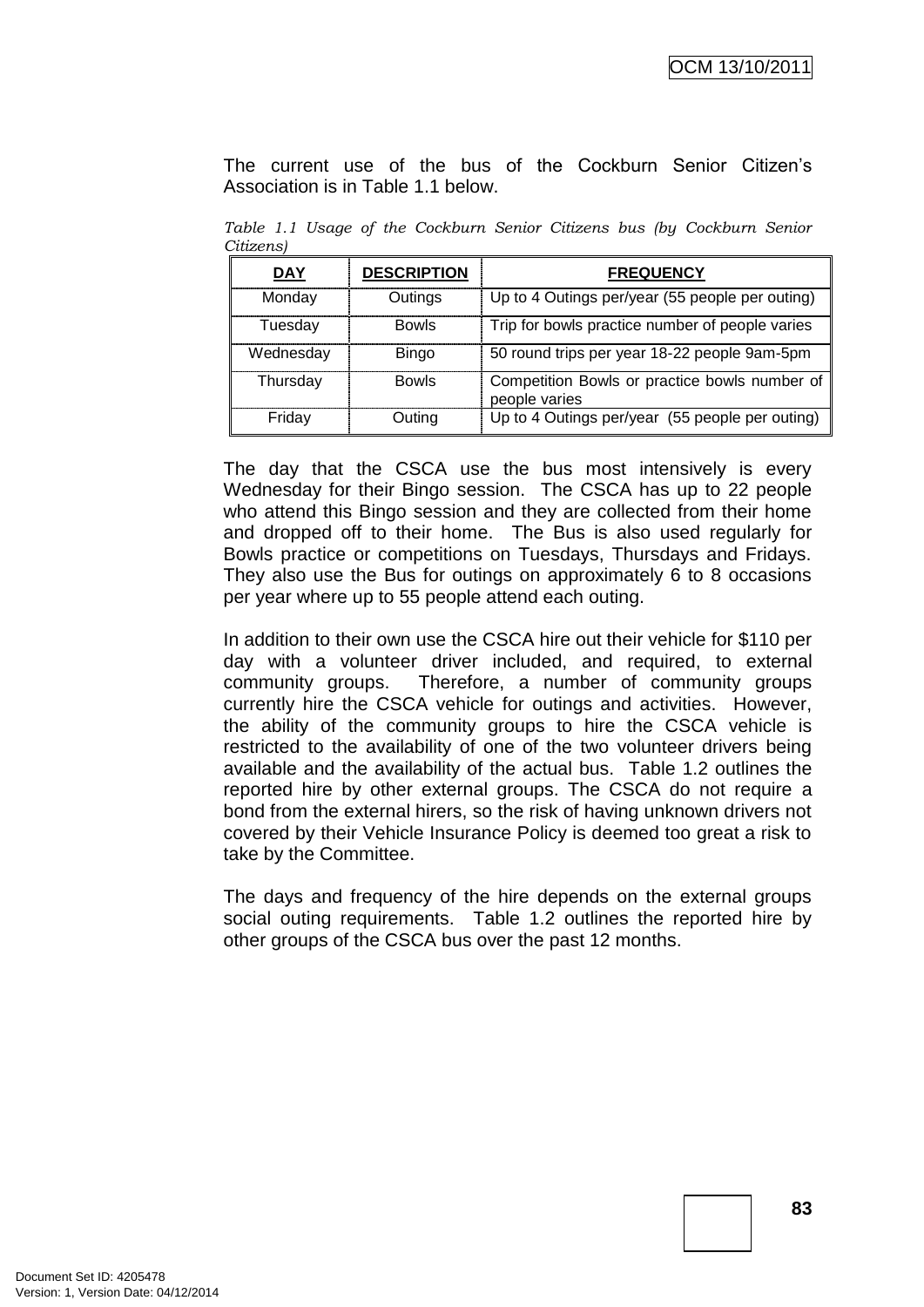| <b>GROUP</b>                 | <b>DESCRIPTION</b>                | <b>FREQUENCY</b>                |  |  |
|------------------------------|-----------------------------------|---------------------------------|--|--|
| Fremantle Legacy             | Outings                           | Occasionally                    |  |  |
| St Jerome's                  | Social Group                      | 6-8 times per year              |  |  |
| Catholic Church              | Yangebup Seniors Group            | Occasionally                    |  |  |
| <b>Bus Wanderers</b>         | Outings                           | Approx. twice per year          |  |  |
| <b>Cockburn Sewing Group</b> | Buy sewing equipment              | Approx. twice per year          |  |  |
| Coogee Caravan Park          | Dog Races/Night<br>Serpentine Dam | Regularly<br>approx.<br>monthly |  |  |
| Coolbellup Leisure Club      | Lunch                             | Occasionally                    |  |  |
| <b>Atwell Seniors Hire</b>   | Outings                           | Occasionally                    |  |  |
| Lakeside Village             | Outings                           | Occasionally                    |  |  |

| Table 1.2 Reported hire of the Cockburn Senior Citizens Association 22 seat |  |  |  |  |
|-----------------------------------------------------------------------------|--|--|--|--|
| bus by external groups over the past 12 months.                             |  |  |  |  |

A discussion held with the President showed there may be a possibility of allowing other seniors groups based in the Cockburn LGA to hire the bus without the two volunteer CSCA drivers. This change is likely to increase the availability and also the usage of the bus by other seniors groups. However, this proposed change would need to be considered and agreed by the full CSCA Committee. There would also need to be some vehicle insurance and procedural changes to manage the additional risk of allowing drivers who are unknown to the CSCA to drive the vehicle. This would then mean that the CSCA would have to consider charging a bond equivalent to the vehicle insurance excess and development of a procedure to return the vehicle to the secure shed at Young Place and keys to a locked box. They would also have to instigate a vehicle inspection process following return of the vehicle to the Young Place premises to determine if a deduction from the Bond was required. They would also have to develop a Bond refund process.

#### *Option 1 - Re-submit Lotterywest application in partnership with another Seniors Group in Cockburn*

Lotterywest may still be a viable funding source if CSCA can meet the Lotterywest criteria for the grant which includes demonstrated daily use of the vehicle and availability of the vehicle to other community groups for hire.

They generally require evidence that the vehicle is being used close to its ultimate capacity. With the current usage pattern there would need to be a demonstrated increase in regular usage of the vehicle through a partnership with at least one other community group to ensure 5 days per week use of the vehicle. The vehicle would also generally need to be available for hire over the weekend as well.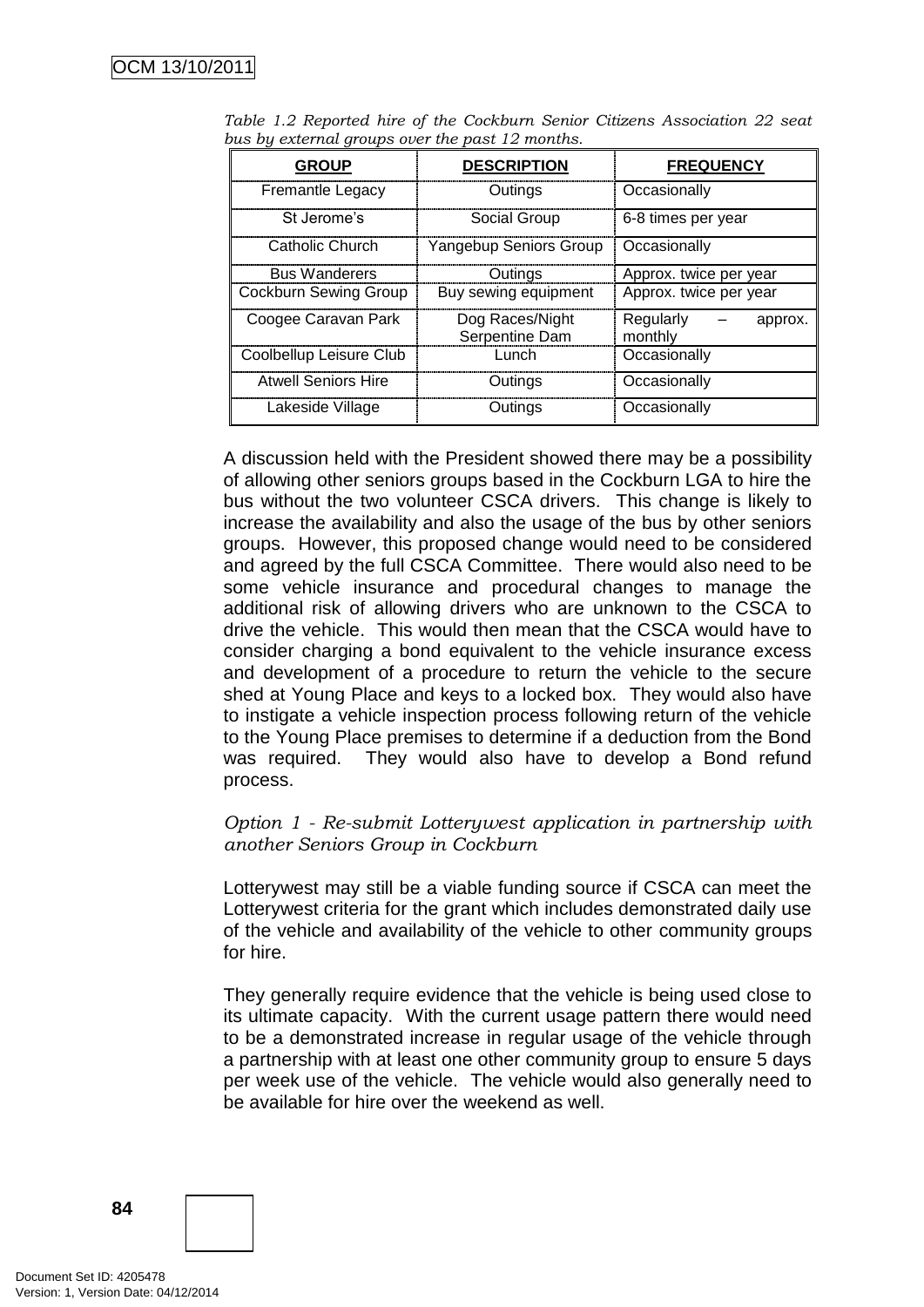With the current usage pattern there would need to be a demonstrated increase in regular usage of the vehicle through a partnership with another group. This could be promoted through the City's Regional Seniors Group to determine if there are any seniors groups who could partner with the CSCA.

Generally Lotterywest requires a financial contribution towards the purchase of the vehicle if the organisation has the capacity to do this.

There would also have to be clear processes demonstrated by the CSCA regarding their ability to replace the vehicle in the future.

The CSCA Income and Expenditure Report shows that there is \$40,000 in a Term Deposit account some of which may be able to be used to contribute towards the purchase of the bus or show their ability to put money aside in the form of depreciation in order to replace the bus in the future.

Further information would need to be sourced from Lotterywest regarding any other reasons why the CSCA application was unsuccessful. This process would require the permission of the CSCA **Committee.** 

#### Nil cost to Council but possible contribution up to \$40,000 required by CSCA if the grant criteria can be met.

#### *Option 2 - Private hire of Vehicles by CSCA*

The City of Cockburn 33 seater Promo Seniors Centre bus is not considered to be a viable hire option for picking up and dropping off CSCA members for Bingo even though it is available on Wednesdays. This is because the large bus is difficult and risky to manoeuvre through local streets. The City"s Seniors Centre bus is not available on Tuesdays and Thursdays due to weekly Cockburn Senior"s Centre outings. The City of Cockburn Seniors Centre bus is used by the CSCA for large group outings approximately 5 to 6 times per year. On these occasions they take 55 people on outings and they use their own bus and the City of Cockburn bus. See attached City of Cockburn Seniors Centre vehicle hire for the period August 2010 to August 2011.

The verbal quote for the cost of private hire for a 25 seater vehicle is \$160 per day. The CSCA uses the 22 seat vehicle 50 days per year for Bingo and 8 days per year for outings. So for 58 days of hire it will cost \$9,280 per annum.

The verbal quote for the cost of private hire for a 12 seater vehicle is \$75 per day. The Bowls practice and competitions vary so it is difficult to determine the cost per annum of this. However, if the CSCA had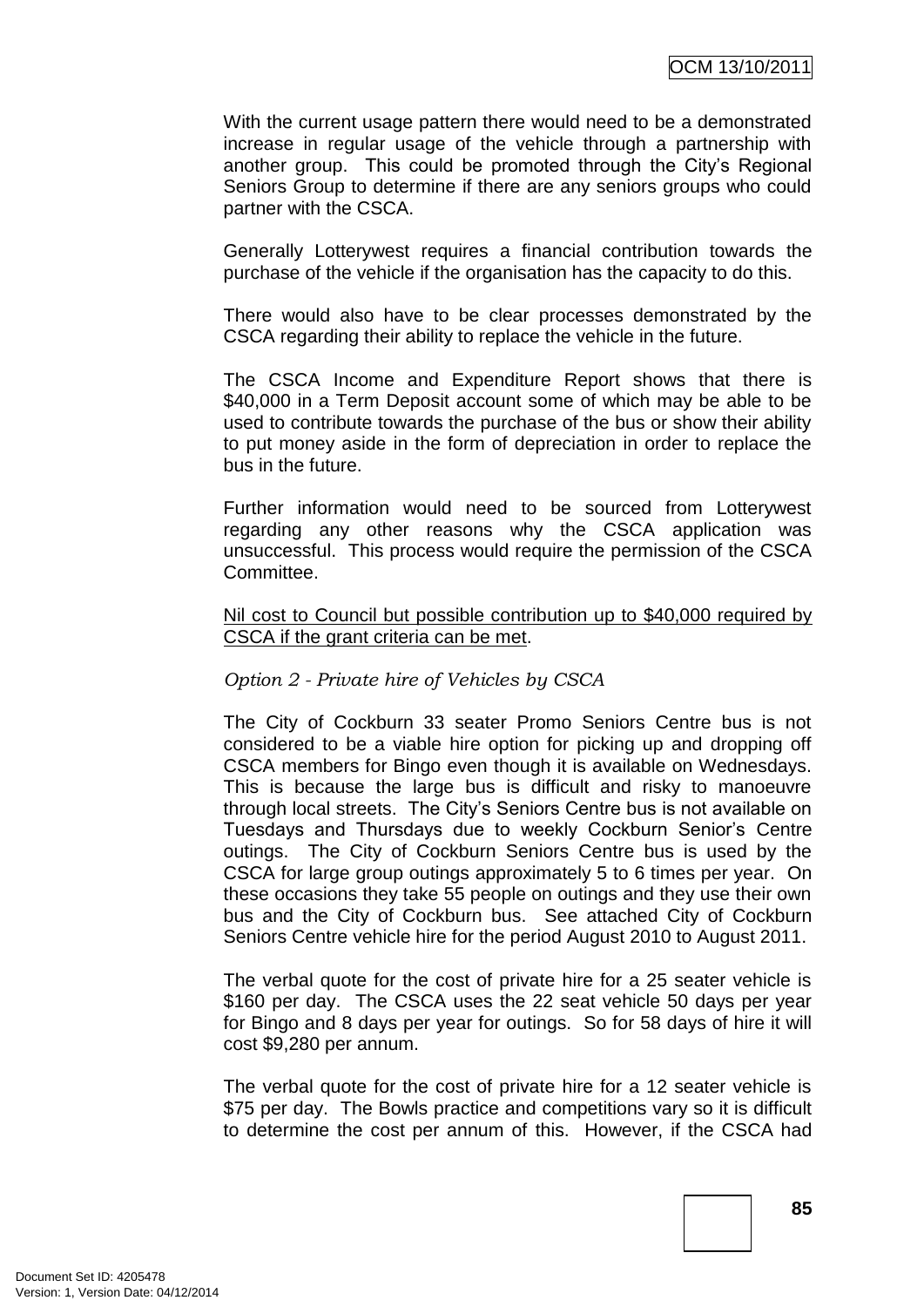one day of practice and one day of competition per week for 50 weeks it would be \$7,500 per year.

Total approximate additional cost for CSCA for private hire is \$16,780 per annum.

*Option 3 - Municipal Funding Donation of 24 Seater Disability access modified vehicle*

The City is not aware of any other large grant funding options apart from Lotterywest for the possible replacement of the CSCA 22 seater bus.

Council may decide to set a precedent to utilise Municipal funds to purchase and then donate a 24 Seat ROSA Mitsubishi Bus with Disability Access modifications based on information provided by the Cockburn Senior Citizen"s Association. The net capital cost to Council would be in the vicinity of \$160,000. This includes \$40,000 Disability access modifications. This figure was provided by the President of CSCA and is an estimate only based upon the previous Lotterywest application where quotes were sourced approximately 6 months ago. There is currently no plan from the CSCA about how they would replace the bus in the future. If this is not addressed the same situation will recur when the bus reaches a point of high maintenance costs again.

The Treasurer of the Cockburn Seniors Association has provided an Income and Expenditure statement for the 2010/11 financial year. This document showed that the organisation operated with a surplus of \$8,425.85. This document also shows that they have a Term Deposit of \$40,000 and a Westpac Reserve balance of \$6,849.90. It appears as though the CSCA may have the capacity to partially fund the purchase of a new vehicle at some point in the future when the Term Deposit reaches its maturity date. Please see attached.

#### The net capital cost to Council could vary between approximately \$120,000 to \$160,000.

There may also be other community groups who see this precedent has been set and then request a donation from Council to purchase a Bus for their members use. Given the large number of seniors social groups and community groups in Cockburn a precedent of this nature could have a significant financial impact.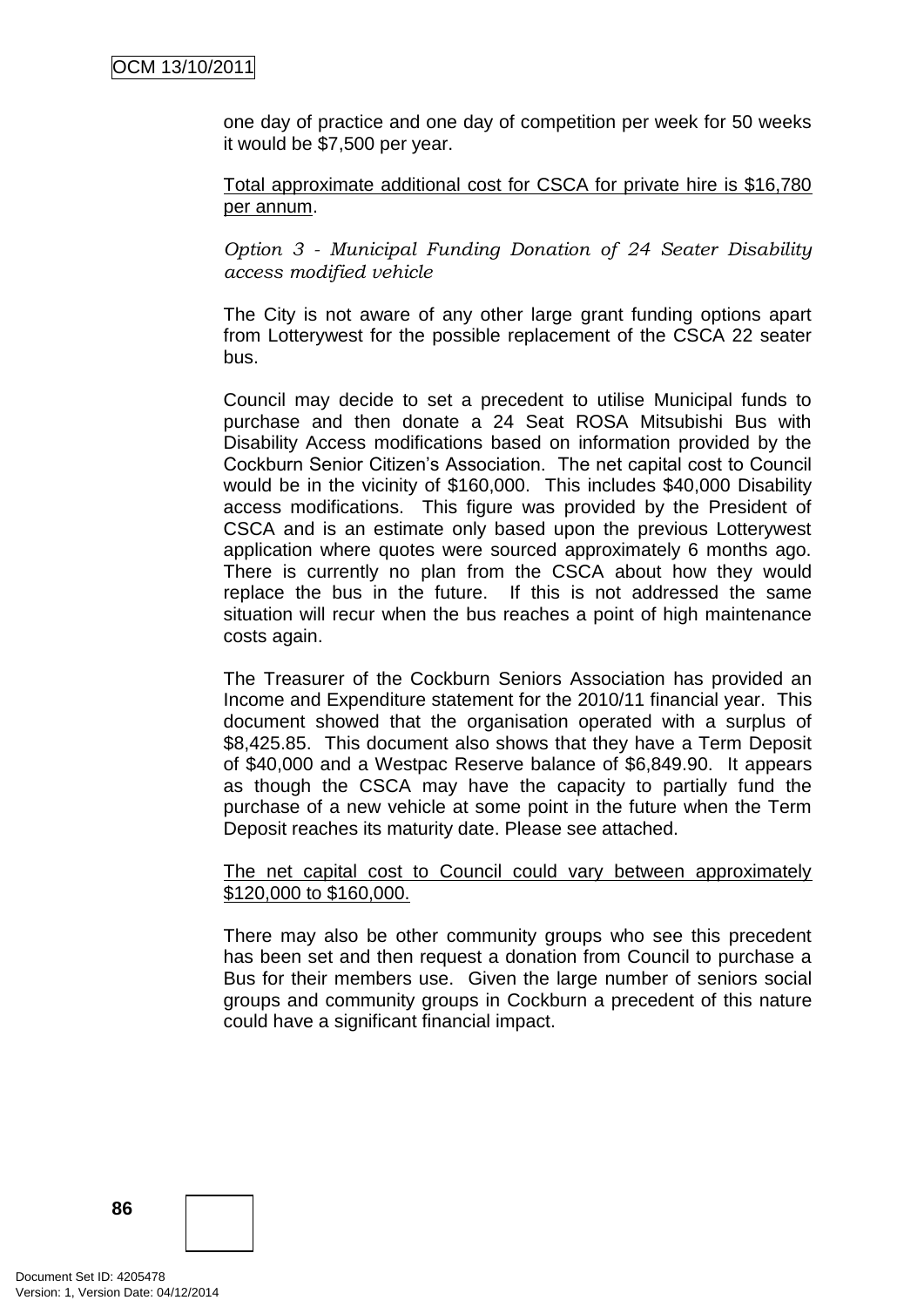# **Strategic Plan/Policy Implications**

### **Lifestyle and Aspiration Achievement**

- To foster a sense of community spirit within the district generally and neighbourhoods in particular.
- To facilitate and provide an optimum range of community services and events.
- To identify community needs, aspirations, expectations and priorities for services that are required to meet the changing demographics of the district.

# **Budget/Financial Implications**

Option 1 and 2 will have no net cost to Council other than existing human resources to provide community development support to CSCA. The Seniors Centre Co-ordinator may be able to assist in promoting the need for a partnership with the CSCA through the Regional Seniors Group and may be able to assist in re-submitting the Lotterywest application if CSCA agrees to this.

Option 3 Municipal Funding Donation of 24 Seater Disability access modified vehicle ( refer to report for details).

The net capital cost to Council could vary between approximately \$120,000 to \$160,000.

# **Legal Implications**

N/A

# **Community Consultation**

N/A

# **Attachment(s)**

- 1. Cockburn Senior Citizen"s Association unaudited Statement of Income and Expenditure 2010/11 financial year.
- 2. City of Cockburn 33 Seat Seniors Bus Hire Summary for the period 1/8/10 to the 31/8/11 (Pie Chart & Bar Graph).

# **Advice to Proponent(s)/Submissioners**

N/A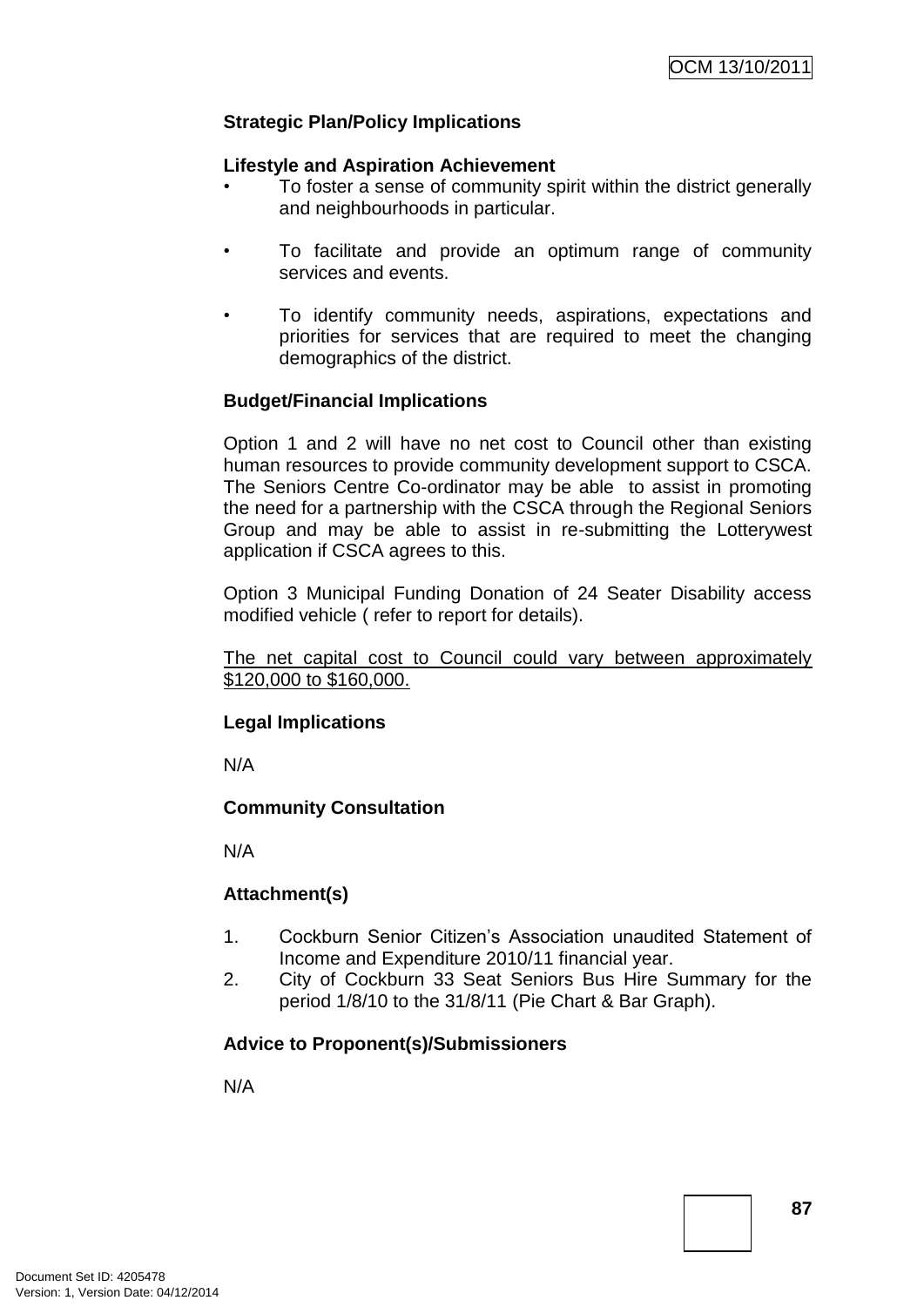#### **Implications of Section 3.18(3) Local Government Act, 1995**

Nil.

### **17.4 (MINUTE NO 4633) (OCM 13/10/2011) - MEN'S SHED IN CITY OF COCKBURN (CR/L/001) (G BOWMAN)**

#### **RECOMMENDATION**

That Council consider the allocation of funds to appoint a consultant to undertake a research and consultation study for a Men"s Shed in the City of Cockburn in the 2012/13 Municipal Budget.

#### **COUNCIL DECISION**

MOVED Clr H Attrill SECONDED Clr C Reeve-Fowkes that Council consider the allocation of funds to appoint a consultant to undertake a research and consultation study for a Men"s Shed in the City of Cockburn in the mid year review of the 2011/12 Municipal Budget.

# **CARRIED 8/0**

# **Background**

At the August 2011 Council meeting, Clr Carol Reeve-Fowkes requested that *a report be prepared for Council on the possibility of setting up a "Men's Shed" in Spearwood/Hamilton Hill, along similar lines to what is already successfully implemented within the City of Fremantle. The report should provide potential locations, possible costs and potential services that could be offered from a project like this and the report be provided to the October 2011 OCM*.

#### **Submission**

N/A

#### **Report**

The Men"s Shed movement has been a very successful preventative health initiative in Australia and has attracted funding under the Commonwealth Government"s National Male Health Policy. It is envisaged that a Men"s Shed group would be the major user of any Men"s Shed facility that may be developed in Cockburn.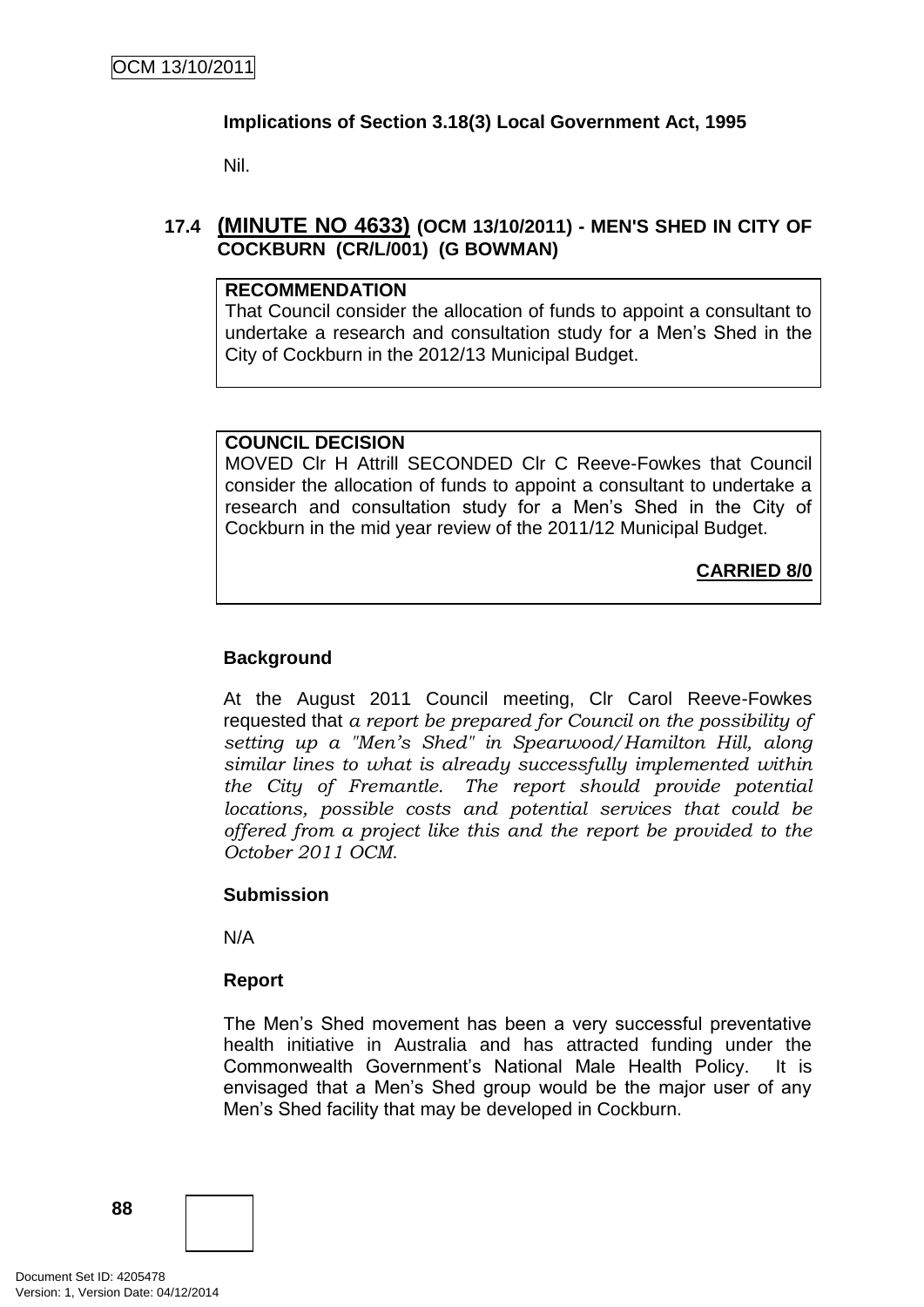The desire for a Men's Shed has been mooted through the following sources:

- The desire was identified by participants in the Age Friendly Cities Consultation held in 2010 (report pending);
- The gap of a Men's Shed in Cockburn was raised by the Manager Policy and Planning, Department for Communities;
- The possible need for a Men's Shed was raised by the Seniors Centre staff who have been very successful at engaging seniors in active ageing activity.
- Adhoc feedback from male members have indicated that they would be interested in using this type of facility;
- Burdiya Aboriginal Corporation and Meerilinga Young Children's  $\bullet$ Foundation have also expressed an interest in such a facility;
- The City's Disability Access and Inclusion Officer has also received feedback from community members that they would be interested in using a Men's Shed.

A meeting held with the Fremantle Men"s Shed identified that they do not have the capacity to take on new members as they are already at full membership capacity due to their ongoing success. They also explained that a number of their existing members live in the Cockburn district so they also believe that there may be a need for a Men"s Shed in Cockburn.

The City has received anecdotal community feedback that a Men"s Shed in the City would be desirable, however formal research and independent community consultation is recommended to determine whether there is a demonstrated community need.

In order to carry out this study and provide a comprehensive report to Council an independent and suitably qualified and experienced consultant would need to be appointed by the City.

However, there are no existing municipal resources to carry out this comprehensive research study and community consultation process, so funds will need to be allocated for a consultant to carry out the following tasks.

It is proposed that the brief for the consultant include the following:

- Identify and consult with a broad range of potential users and  $\bullet$ possible community partners regarding a Men's Shed facility;
- Research and consult to identify and document a preferred viable service model and possible services and community benefit from the development of a Men's Shed;
- Analyse consultation, demographic, and research findings for Men's Shed facilities to determine whether there is a demonstrated community need for a Men's Shed in Cockburn;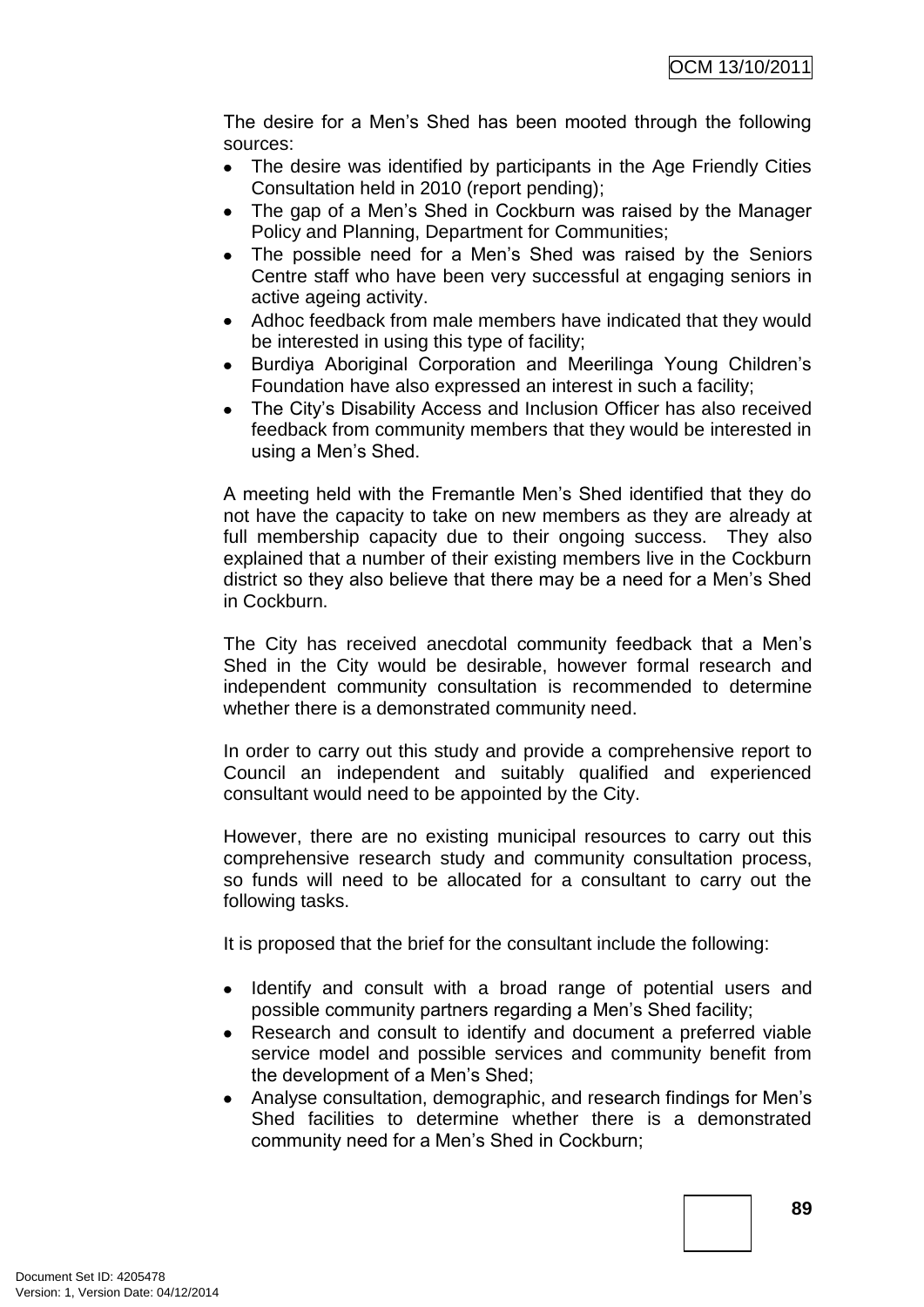- Advise on building type, size, and broad building specifications for the preferred model for a Men's Shed;
- Provide a concept plan and capital cost estimate for a Men's Shed facility;
- Identify the amount of land required, and viable and suitable Council controlled land sites for the facility;
- Research and advise on the capital costs and operational costs of a Men's Shed;
- Develop a management plan and operation budget inclusive of possible revenue sources;
- Identify grant funding opportunities for the capital construction and ongoing operational costs for a Men's Shed facility; and
- Prepare a report on the findings for Council consideration.

Given the comprehensive list of tasks required, it is anticipated that the project will take six months to complete.

# **Strategic Plan/Policy Implications**

## **Lifestyle and Aspiration Achievement**

- To foster a sense of community spirit within the district generally and neighbourhoods in particular.
- To facilitate and provide an optimum range of community services and events.
- To deliver our services and to manage resources in a way that is cost effective without compromising quality.
- To identify community needs, aspirations, expectations and priorities for services that are required to meet the changing demographics of the district.

# **Budget/Financial Implications**

The cost of a consultancy to carry out the associated tasks would be in the vicinity of \$15,000.

# **Legal Implications**

N/A

# **Community Consultation**

Participants in the Age Friendly Cities Consultation held in 2010 identified that a Men's Shed would be highly desirable in Cockburn.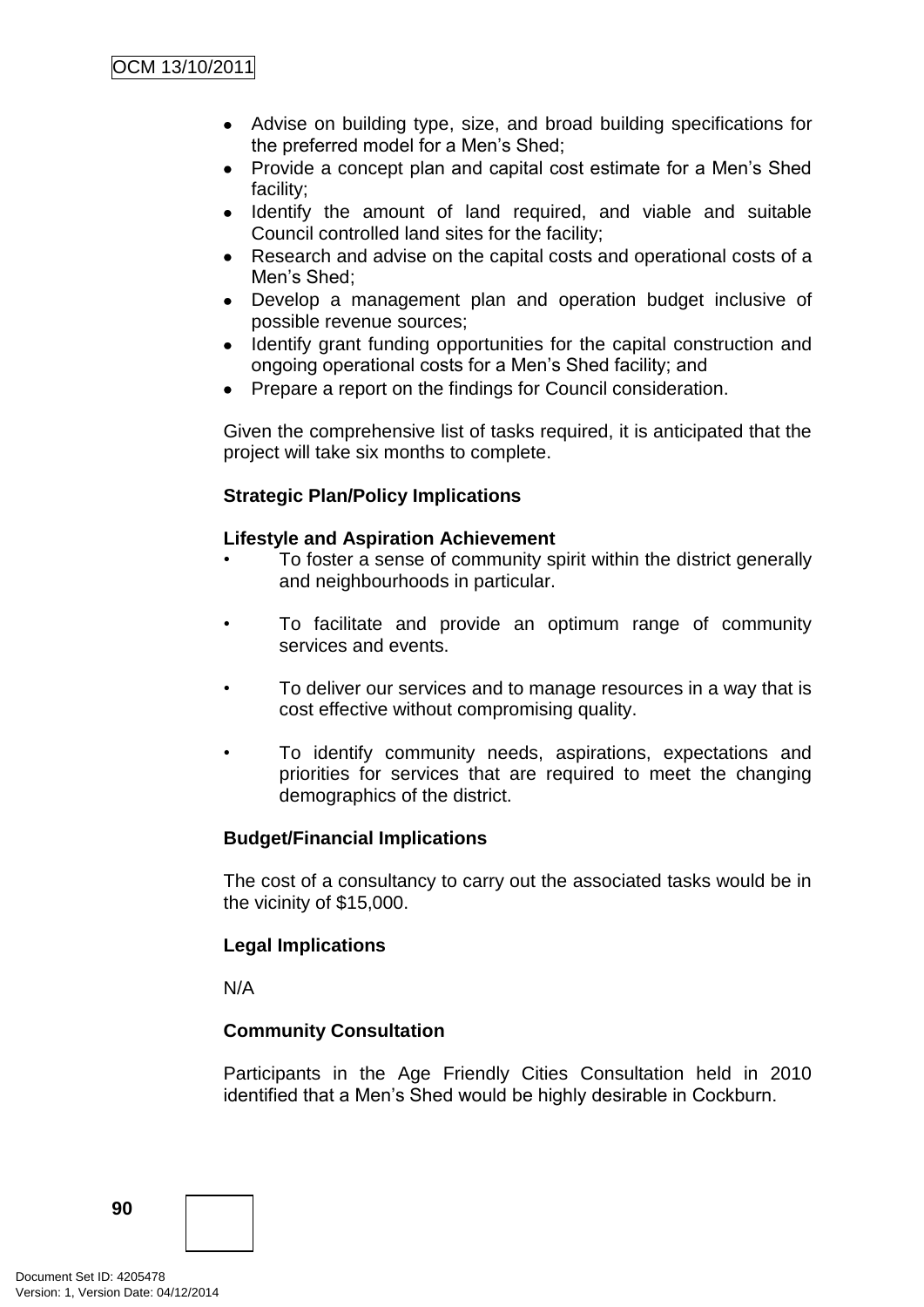# **Attachment(s)**

N/A

# **Advice to Proponent(s)/Submissioners**

N/A

### **Implications of Section 3.18(3) Local Government Act, 1995**

Nil.

# **18. EXECUTIVE DIVISION ISSUES**

#### **18.1 (MINUTE NO 4634) (OCM 13/10/2011) - PROPOSED AMENDMENT TO LOCALITY BOUNDARIES FOR THE SUBURBS OF 'COOGEE' AND 'SPEARWOOD' (CC/B/001) (D GREEN) (ATTACH)**

# **RECOMMENDATION**

That Council

- (1) agrees, in principle, to the amendment of the locality boundaries for the suburbs of Coogee and Spearwood, by including that land currently bounded by Cockburn Road, Ocean Road, Hamilton Road and the railway line into the locality of Coogee from Spearwood, as shown in the attachment to the Agenda;
- (2) advise affected landowners of this decision and seek responses on whether they agree or disagree with this proposal;
- (3) in the event of a majority of respondents agreeing with the proposal, a formal application be forwarded to the Geographic Names Committee for approval; and
- (4) informs Terranovis that it does not support the boundary change proposed which would include that part of Spearwood bounded by Hamilton Road, Mell Road and the railway line into the locality of Coogee on the basis that it is not accepted practice to amend locality boundaries from higher graded roads (District Distributor) to lower graded roads (Local Distributor).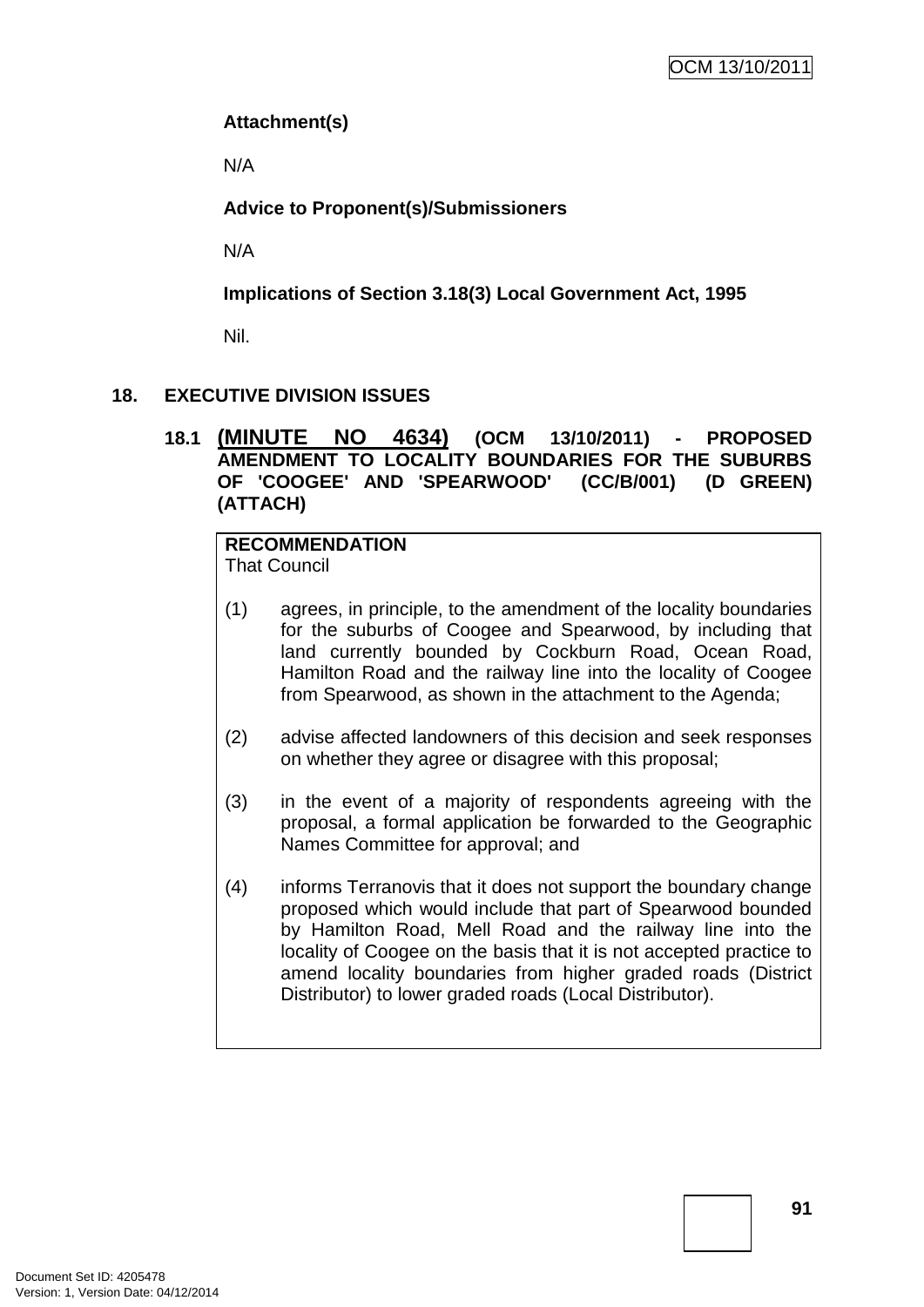# **COUNCIL DECISION**

MOVED Clr T Romano SECONDED Clr C Reeve-Fowkes that Council defers consideration of this matter to enable further discussion to take place between the developers and Council staff.

**CARRIED 8/0**

## **Reason for Decision**

Given there is no urgency to resolve this matter at this stage, it is recommended the item be deferred to enable further dialogue to take place between the parties, which may result in a satisfactory outcome for all concerned.

#### **Background**

At the April 2011 Ordinary Council Meeting, Clr Romano submitted a petition containing 164 signatures supporting an amendment to the suburb boundaries of Spearwood and Coogee. The petition sought to have an area of land east of Hamilton Road, broadly incorporating properties located between the railway line (north) and Troode Street (south) and bounded by the Market Garden Swamps (eastern boundary) ceded from the suburb of Spearwood and included in the suburb of Coogee.

A response was provided to Terranovis, the developers responsible for organising the petition, rejecting the proposal on the basis that it did not comply with the basic criteria required by the approving State Government authority – the Geographic Names Committee (GNC).

Since then, Terranovis has lodged an alternative proposal, which restricts the extent of the boundary change to the area broadly affected by the Structure Plans submitted for this area, as shown on the attached plan.

#### **Submission**

Terranovis, one of the proponents who have lodged a Structure Plan over the redevelopment area, is seeking a change to the suburb boundaries to reflect the entire area covered by the various Structure Plans being located in one suburb (Coogee).

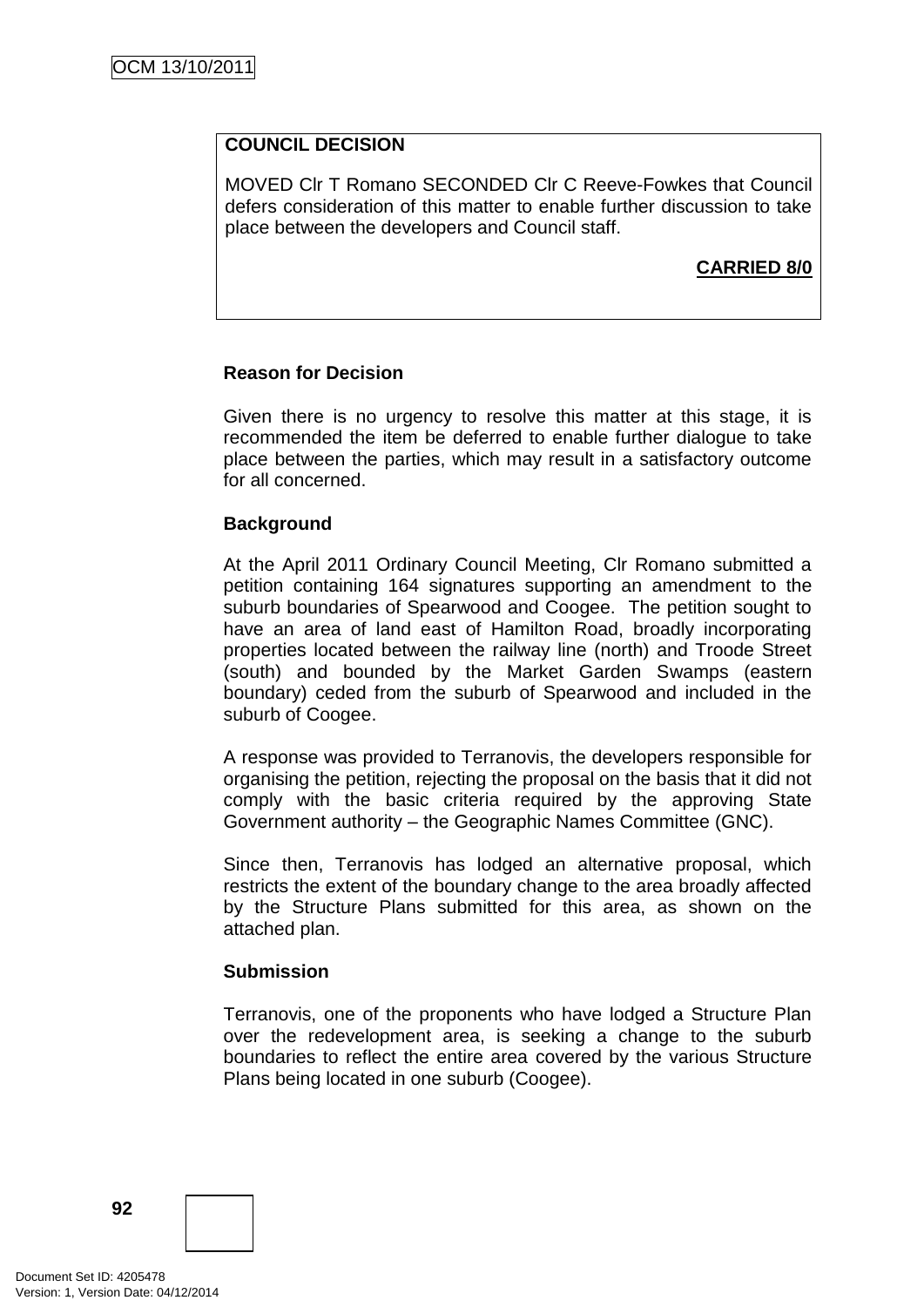## **Report**

The current boundary between the suburbs of Coogee and Spearwood runs along Hamilton Road, between Ocean Road and the Beeliar Road alignment. The current northern boundary of Coogee is identified by Ocean Road. This is primarily because of the adjacent land to the east and north of this point being owned by George Weston Foods, which traded as Watsonia, until 2010. Prior to that, the operating abattoir and its surrounding landholdings were sterilised from development potential because of the industrial use associated with the properties.

Since its closure, the land has been remediated and the restrictive buffers removed to enable it to be developed for urban and associated purposes.

To facilitate this process, structure plans have been submitted to Council for consideration. These have been considered by Council earlier in this Agenda at items 14.3 and 14.4.

These plans indicate that the development areas will provide significantly improved land use opportunity for the City. In that context, it is understandable that the developers involved in the planning and marketing of the product would wish to have the total redeveloped area located in one suburb.

However, that reason alone does not constitute a necessity for Council and is not considered to be a matter over which Council has any influence. By way of rational consideration, it is Council"s role to ensure any recommendation provided to GNC reflects a sound outcome supported by proper evidence. Consequently, it is considered that a suburb boundary should be located on a prominent feature to distinguish its presence, rather than shifted to accommodate a marketing process, as is proposed in this case.

Hamilton Road is a busy thoroughfare which has historically provided a natural boundary between Coogee (to the west) and Spearwood (to the east). Despite the fact that significant parcels of land previously owned by Watsonia traverse Hamilton Road in the proposed new development plans, Hamilton Road will remain a significant distributor of vehicular traffic. It is not considered that the redevelopment itself provides enough justification for a location boundary change on its own. To do so would probably be an injustice to the historical significance of the Watsonia factory"s past presence as an iconic Spearwood business.

In addition, the relocation of the suburb boundary to the eastern side of Hamilton Road would only affect those landholders located within that development, but would otherwise appear incongruous and even confusing. The process of relocating a suburb boundary from a higher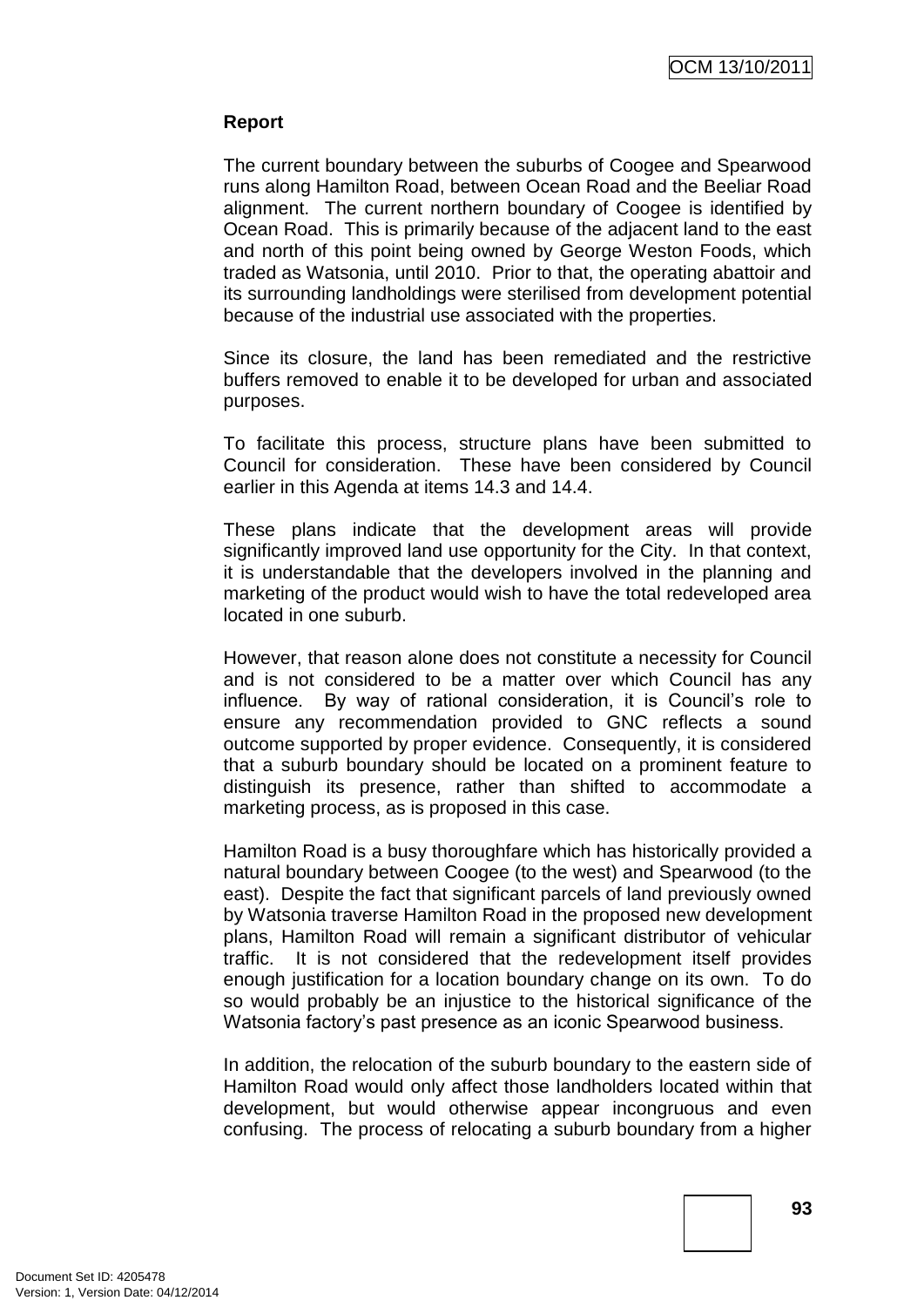graded road to a local road is also not accepted practice and is difficult to support on this basis.

In fact, the only criteria upon which this proposal can be supported is that the application is made prior to the redevelopment of the area. As previously mentioned, this is primarily because the developer has recognised that the structure plan for this location traverses two suburbs and wishes to avoid any identity issues which may arise during the marketing and sales of the redeveloped land in future.

On balance, it is recommended that part of the redevelopment area to the north of Ocean Road and west of Hamilton Road be ceded into Coogee, but not the area to the east of Hamilton Road.

#### **Strategic Plan/Policy Implications**

#### **Governance Excellence**

• To conduct Council business in open public forums and to manage Council affairs by employing publicly accountable practices.

#### **Budget/Financial Implications**

Minor costs associated with distribution of correspondence to affected landholders.

#### **Legal Implications**

Sec. 26 Land Administration Act, 1997, refers.

#### **Community Consultation**

Affected landowners will be consulted on the proposal, seeking their opinion.

#### **Attachment(s)**

- 1. Submission by Terranovis.
- 2. Coogee Suburb, identifying supported amendment (blue) and unsupported proposal (yellow).
- 3. Extract Geographic Names Committee Guidelines.
- 4. Joint Department of Commerce/REIWA Guidelines Advertising.

#### **Advice to Proponent(s)/Submissioners**

The Proponent has been advised that this matter is to be considered at the 13 October 2011, Council Meeting.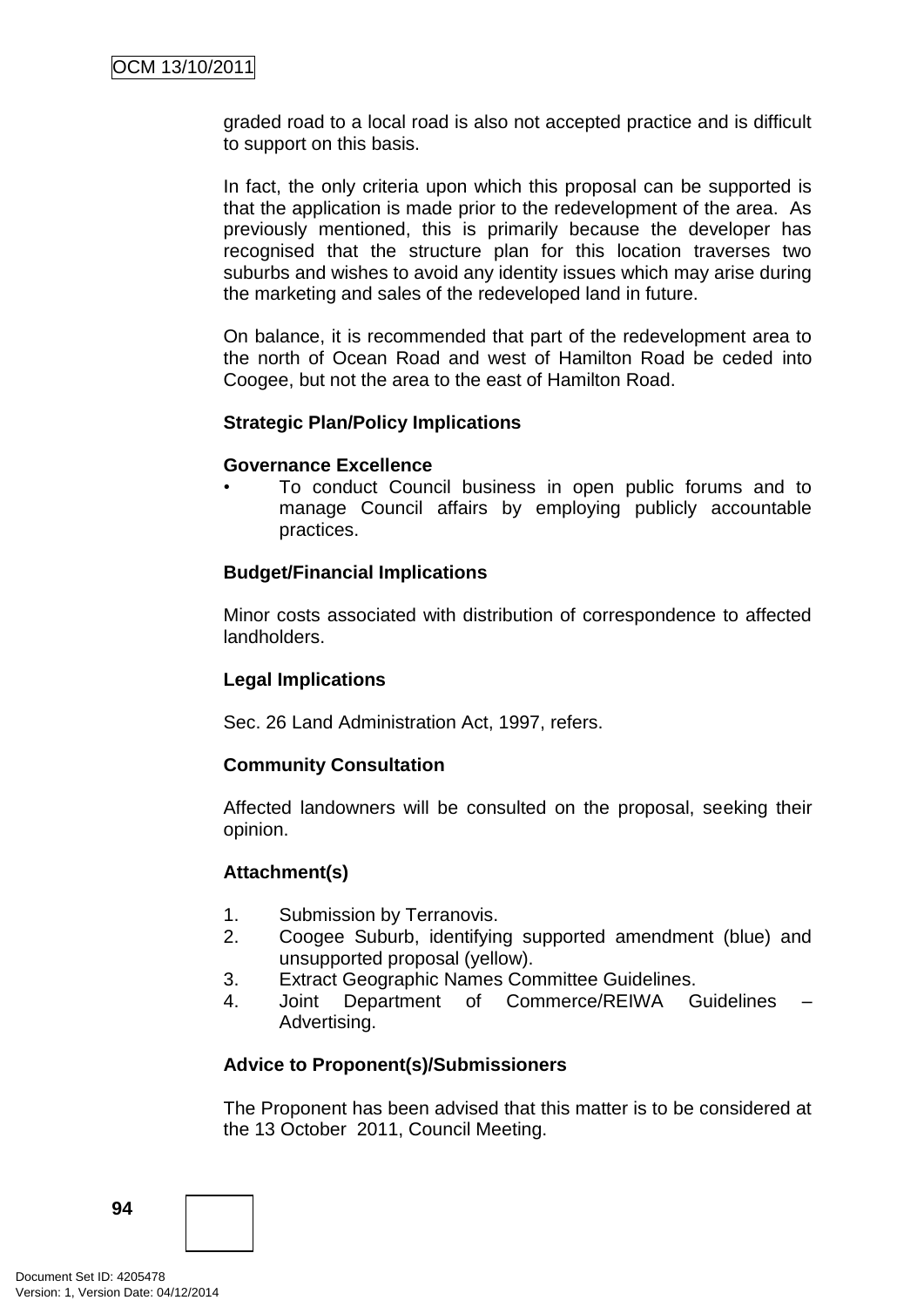**Implications of Section 3.18(3) Local Government Act, 1995**

Nil.

### **19. MOTIONS OF WHICH PREVIOUS NOTICE HAS BEEN GIVEN**

Nil

### **20. NOTICES OF MOTION GIVEN AT THE MEETING FOR CONSIDERATION AT NEXT MEETING**

Nil

**21. NEW BUSINESS OF AN URGENT NATURE INTRODUCED BY COUNCILLORS OR OFFICERS**

#### **21.1 (MINUTE NO 4635) (OCM 13/10/2011) - NEW BUSINESS OF AN URGENT NATURE INTRODUCED BY COUNCILLORS OR OFFICERS**

## **RECOMMENDATION**

That Council receive the Minutes of the Special Delegated Authorities, Policies & Position Statements Committee Meeting held on 6 October 2011, as attached to the Agenda and adopts the recommendations contained therein.

**TO BE CARRIED BY AN ABSOLUTE MAJORITY OF COUNCIL**

#### **COUNCIL DECISION**

MOVED Clr S Limbert SECONDED Clr C Reeve-Fowkes that the recommendation be adopted.

# **CARRIED BY ABSOLUTE MAJORITY OF COUNCIL 8/0**

# **Background**

The Delegated Authorities, Policies & Position Statements Committee conducted a special meeting on 6 October 2011. The Minutes of the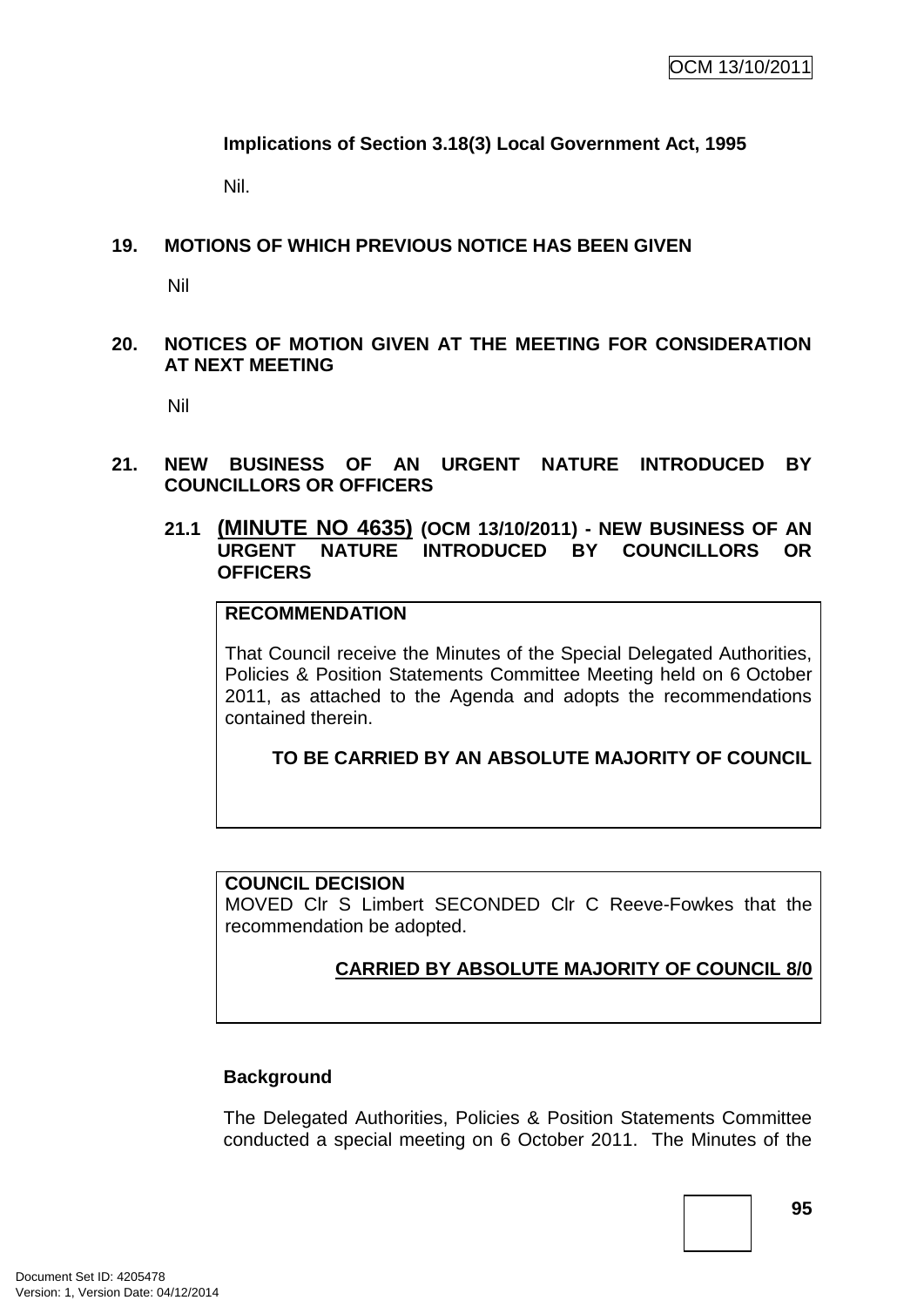meeting are required to be presented to Council and its recommendations considered by Council.

### **Submission**

The Minutes of the Committee meeting are attached. Items dealt with at the Committee meeting form the basis of the Minutes.

## **Report**

The Committee recommendations are now presented for consideration by Council and if accepted, are endorsed as the decisions of Council. Any Elected Member may withdraw any item from the Committee meeting for discussion and propose an alternative recommendation for Council's consideration. Any such items will be dealt with separately, as provided for in Council's Standing Orders.

## **Strategic Plan/Policy Implications**

#### **Governance Excellence**

• To conduct Council business in open public forums and to manage Council affairs by employing publicly accountable practices.

#### **Budget/Financial Implications**

As contained in the Minutes.

#### **Legal Implications**

Section 5.42 of the Local Government Act requires an absolute majority for delegations of powers to the Chief Executive Officer or his appointees.

#### **Community Consultation**

As contained in the Minutes.

#### **Attachment(s)**

Minutes of the Delegated Authorities, Policies and Position Statements Committee Meeting – 6 October 2011.

# **Advice to Proponent(s)/Submissioners**

N/A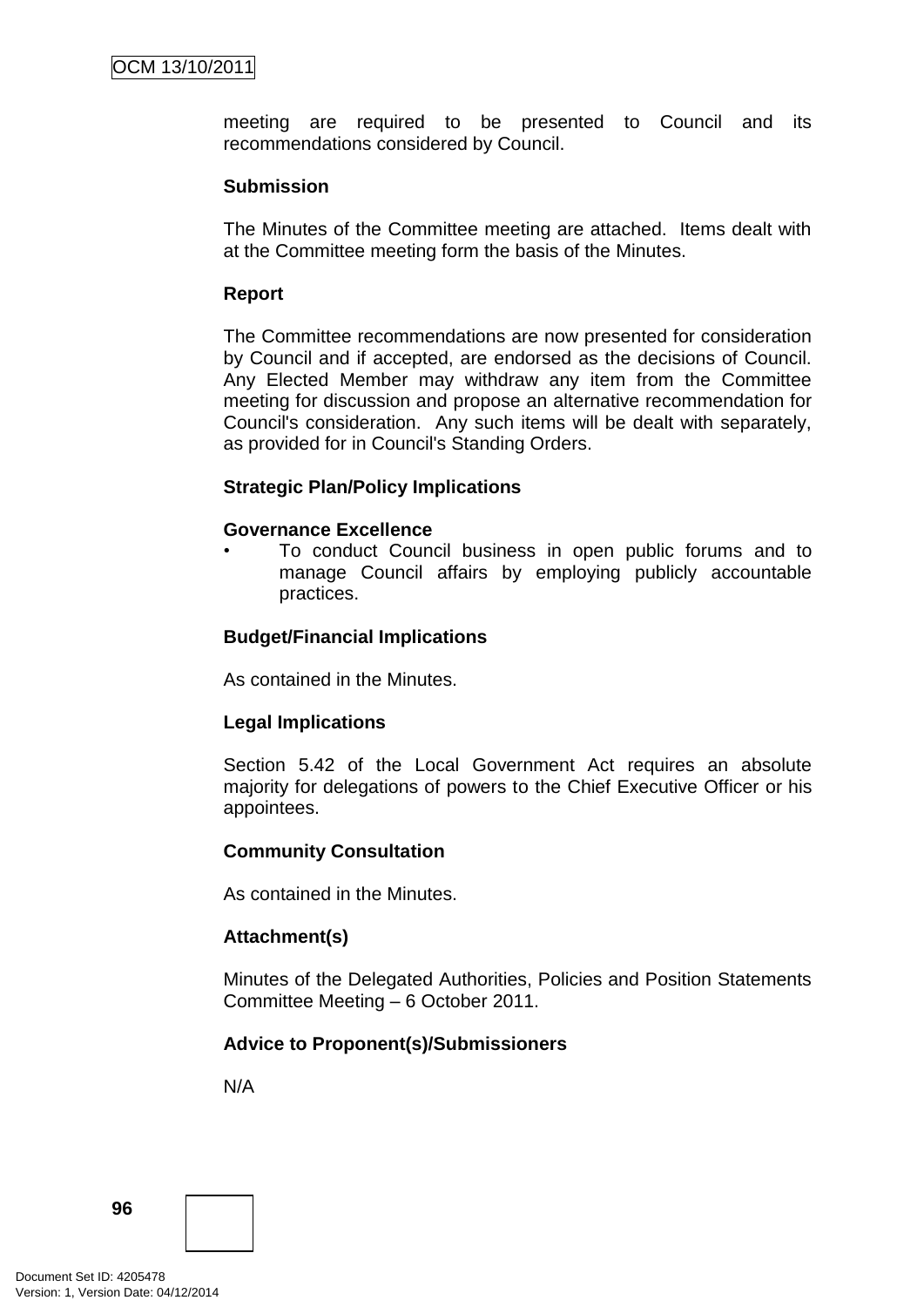## **Implications of Section 3.18(3) Local Government Act, 1995**

Nil.

#### **22 (OCM 13/10/2011) - MATTERS TO BE NOTED FOR INVESTIGATION, WITHOUT DEBATE**

**22.1** MAYOR LOGAN HOWLETT has requested that a report be prepared for the November 2011 Ordinary Council Meeting, addressing the issues associated with the street tree located on the verge of Mr and Mrs Gates property at 12 Drosera Loop, Beeliar.

## **23. CONFIDENTIAL BUSINESS**

Nil.

# **24 (MINUTE NO 4636) (OCM 13/10/2011) - RESOLUTION OF COMPLIANCE (SECTION 3.18(3), LOCAL GOVERNMENT ACT 1995)**

## **RECOMMENDATION**

That Council is satisfied that resolutions carried at this Meeting and applicable to items concerning Council provided services and facilities, are:-

- (1) integrated and co-ordinated, so far as practicable, with any provided by the Commonwealth, the State or any public body;
- (2) not duplicated, to an extent Council considers inappropriate, services or facilities as provided by the Commonwealth, the State or any other body or person, whether public or private; and
- (3) managed efficiently and effectively.

#### **COUNCIL DECISION**

MOVED Clr I Whitfield SECONDED Clr C Reeve-Fowkes that the recommendation be adopted.

**CARRIED 8/0**